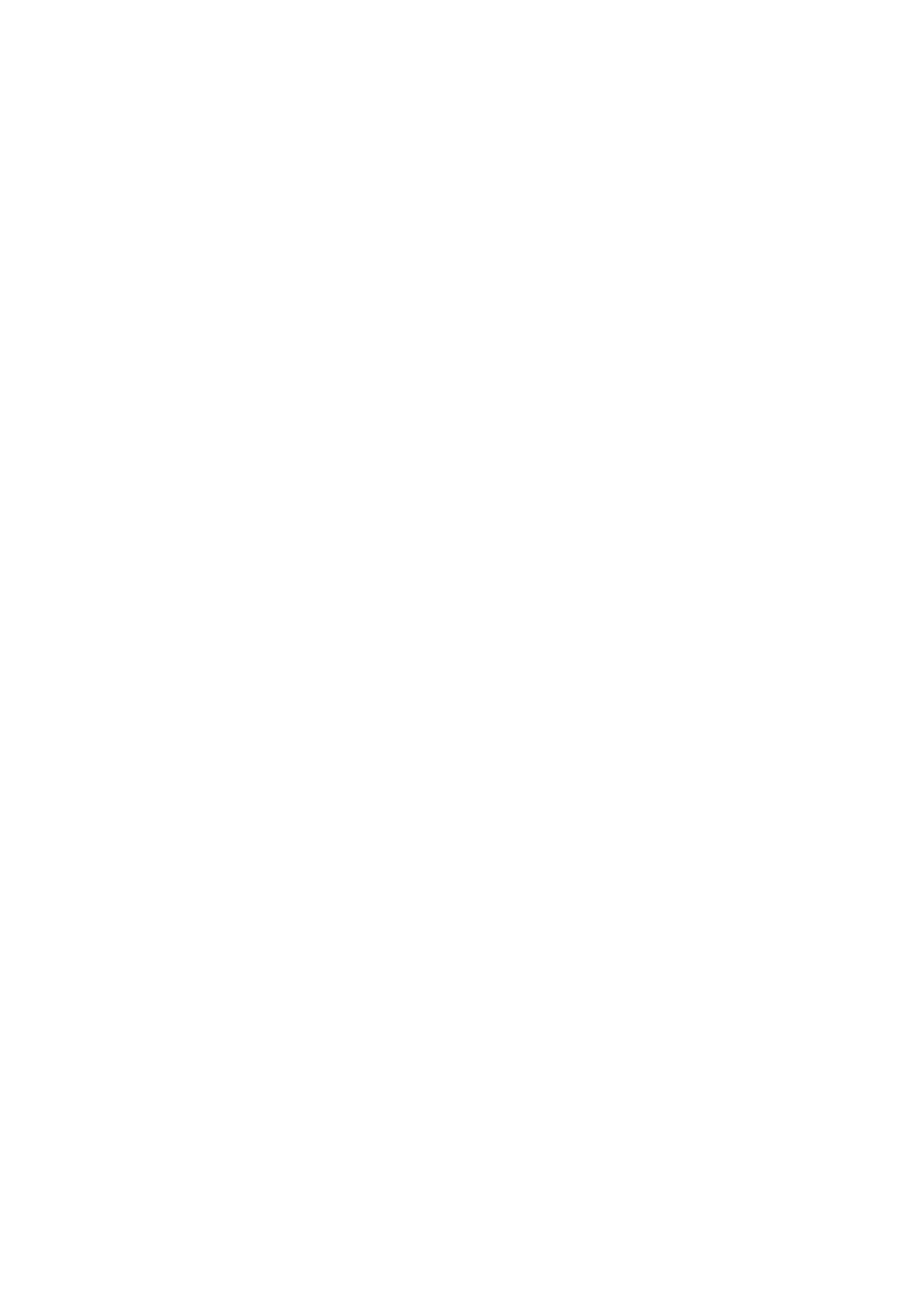| <b>Document title</b>                                                                                                                                                                 |                                                                                                                                         |                                   |  |
|---------------------------------------------------------------------------------------------------------------------------------------------------------------------------------------|-----------------------------------------------------------------------------------------------------------------------------------------|-----------------------------------|--|
| <b>Research Degrees Operational Handbook</b>                                                                                                                                          |                                                                                                                                         |                                   |  |
| Document author and department                                                                                                                                                        | <b>Responsible person and department</b>                                                                                                |                                   |  |
| <b>Research Degrees</b><br>(Student Administrative Services),<br>Department of Student and Academic<br>Administration                                                                 | Student & Academic Administration Manager<br>(Student Administrative Services),<br>Department of Student and Academic<br>Administration |                                   |  |
| <b>Approving body</b>                                                                                                                                                                 | Date of approval                                                                                                                        |                                   |  |
| Deputy Director of the Department of Student<br>and Academic Administration                                                                                                           | April 2022                                                                                                                              |                                   |  |
| <b>Review date</b>                                                                                                                                                                    | <b>Edition no.</b>                                                                                                                      | <b>ID</b> code                    |  |
| August 2022                                                                                                                                                                           | 6                                                                                                                                       | 120                               |  |
| <b>EITHER</b>                                                                                                                                                                         | <b>OR</b>                                                                                                                               |                                   |  |
| For public access online (internet)?                                                                                                                                                  |                                                                                                                                         | For staff access only (intranet)? |  |
| Tick as appropriate                                                                                                                                                                   | Tick as appropriate                                                                                                                     |                                   |  |
| Yes                                                                                                                                                                                   | Yes                                                                                                                                     |                                   |  |
| For public access on request copy to<br>be mailed                                                                                                                                     | <b>Password protected</b><br>Tick as appropriate                                                                                        |                                   |  |
| Tick as appropriate                                                                                                                                                                   |                                                                                                                                         |                                   |  |
| <b>Yes</b><br><b>No</b>                                                                                                                                                               | <b>Yes</b>                                                                                                                              | No                                |  |
| External queries relating to the document to be referred in the first instance to the University<br>Secretary: telephone +44 (0)23 9284 3195 or email University.secretary@port.ac.uk |                                                                                                                                         |                                   |  |
| If you need this document in an alternative format, please contact                                                                                                                    |                                                                                                                                         |                                   |  |
| +44 (0)23 9284 5776.                                                                                                                                                                  |                                                                                                                                         |                                   |  |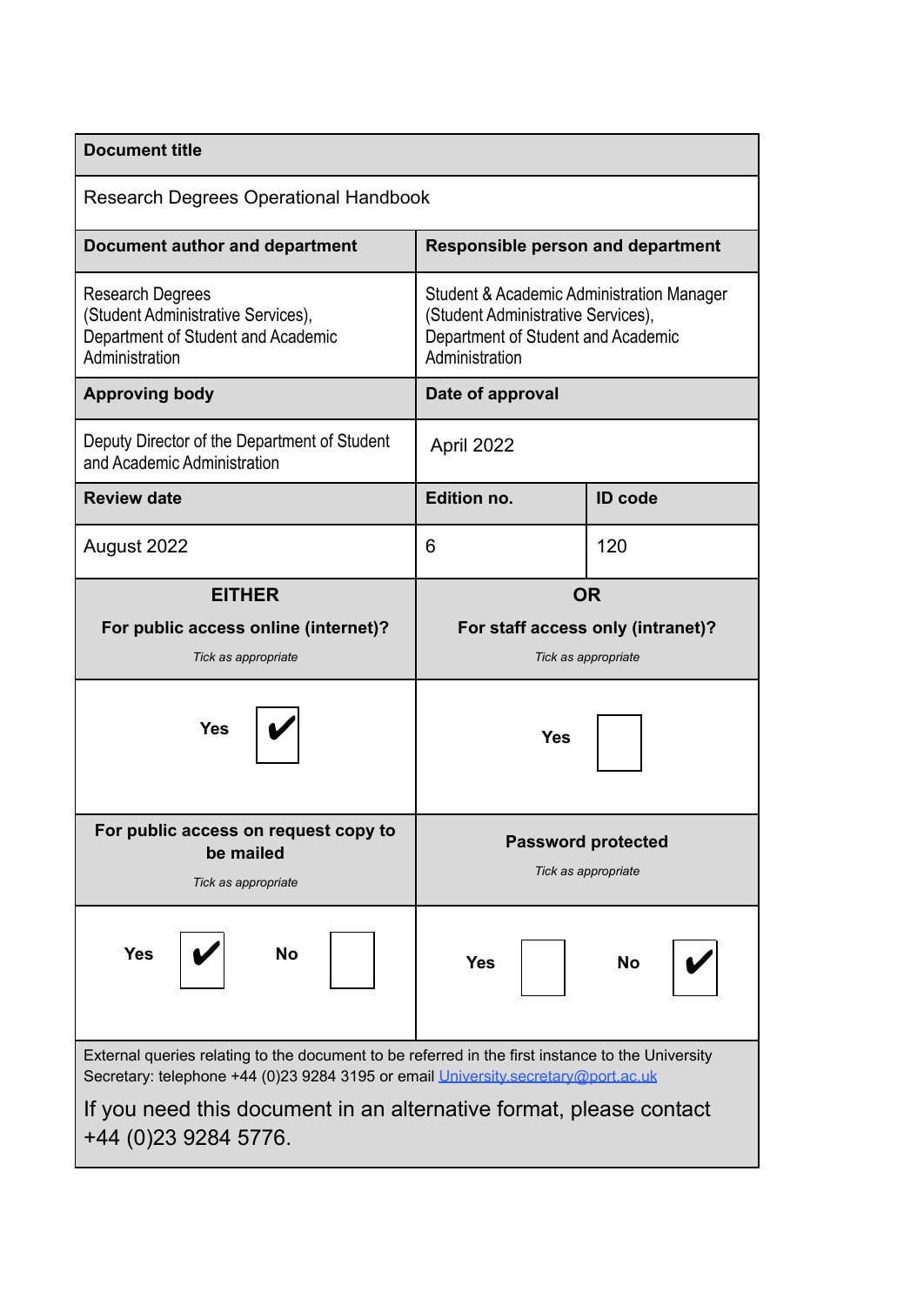**Revision History:** 1<sup>st</sup> Edition 2016/17 academic year – combination of PGRS Handbook and Supervisor Handbook 2015/16 2<sup>nd</sup> Edition – 2017/18 academic year – update links to forms, PGR loans, viva outcome regulation changes. 3<sup>rd</sup> Edition – 2018/19 academic year – updates including DSAA 4 th Edition – 2019/20 academic year – updates

5 th Edition – 2020/21 academic year – updates

6<sup>th</sup> Edition – 2021/22 academic year – updates include weblinks, extension fee policy, Covid Impact Statement

The latest version of this document is always to be found at:

**[https://staff.port.ac.uk/accesstoinformation/policies/?utm\\_source=internal&utm\\_me](https://staff.port.ac.uk/accesstoinformation/policies/?utm_source=internal&utm_medium=bubble&utm_campaign=document-warehouse#R) [dium=bubble&utm\\_campaign=document-warehouse#R](https://staff.port.ac.uk/accesstoinformation/policies/?utm_source=internal&utm_medium=bubble&utm_campaign=document-warehouse#R)**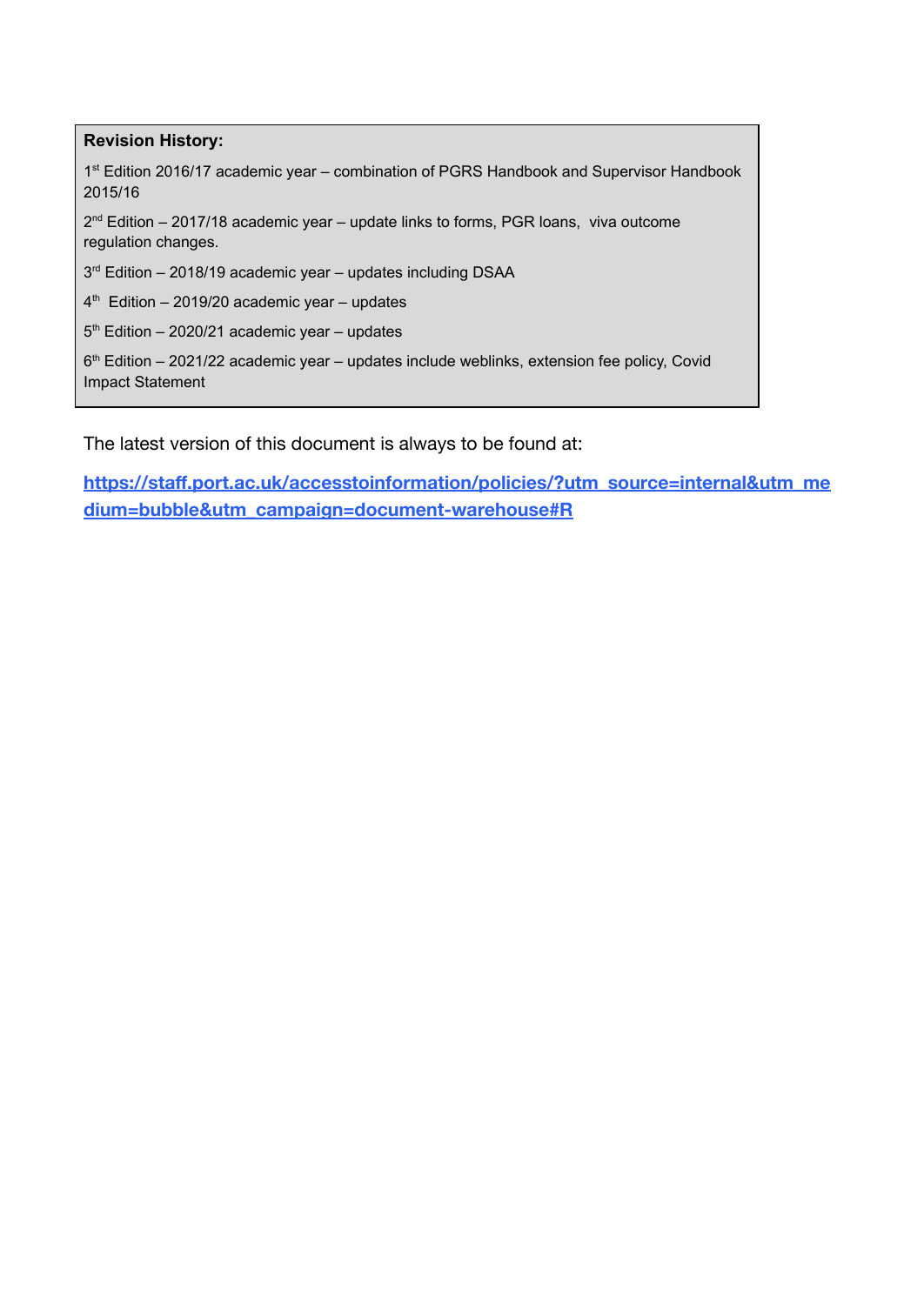## **Table of Contents**

| <b>Institutional Arrangements for Research Degrees</b>                     | 1                       |
|----------------------------------------------------------------------------|-------------------------|
| <b>Code of Practice</b>                                                    | 1                       |
| <b>Research Environment and Postgraduate Research Community</b>            | 1                       |
| Expectations                                                               | $\overline{2}$          |
| Minimum Resources for PGRS                                                 | 3                       |
| <b>Communications Policy</b>                                               | 3                       |
| <b>Support and Advice</b>                                                  | 4                       |
| <b>Graduate School</b>                                                     | 4                       |
| <b>DSAA Student Administration Services</b>                                | $\overline{\mathbf{4}}$ |
| <b>University Wide</b>                                                     | 4                       |
| <b>Appointment and Role of Supervisory Team</b>                            | 5                       |
| <b>Appointment Criteria</b>                                                | 5                       |
| Role of the First Supervisor                                               | 6                       |
| Role of Supervisors                                                        | $\overline{7}$          |
| Role of Postgraduate Research Student                                      | 8                       |
| Monitoring and Recording Supervisory Meetings                              | 8                       |
| <b>Role of Advisers</b>                                                    | 9                       |
| University Research Supervisor Training                                    | 9                       |
| Changes to the Supervisory Team                                            | 10                      |
| <b>Support for Supervisors</b>                                             | 10                      |
| University Committees with Responsibility for Research Degrees             | 10                      |
| University Research Degrees Committee (URDC)                               | 11                      |
| Graduate School Management Board (GSMB)                                    | 11                      |
| Faculty Research Degrees (FRD) Committee                                   | 11                      |
| <b>Committee Representation</b>                                            | 12                      |
| Academic Regulations Governing the Award of Higher Degrees                 | 13                      |
| <b>Annual Monitoring and Periodic Review of Research Degree Programmes</b> | 13                      |
| <b>Postgraduate Research Student Surveys</b>                               | 13                      |
| <b>Research Degree Partnerships</b>                                        | 13                      |
| <b>Awards</b>                                                              | 14                      |
| PhD, MPhil and MD                                                          | 15                      |
| <b>Professional Doctorates</b>                                             | 15                      |
| PhD by Publication                                                         | 16                      |
| The Postgraduate Research Student (PGRS) Cycle                             | 17                      |
| <b>Administrative support</b>                                              | 17                      |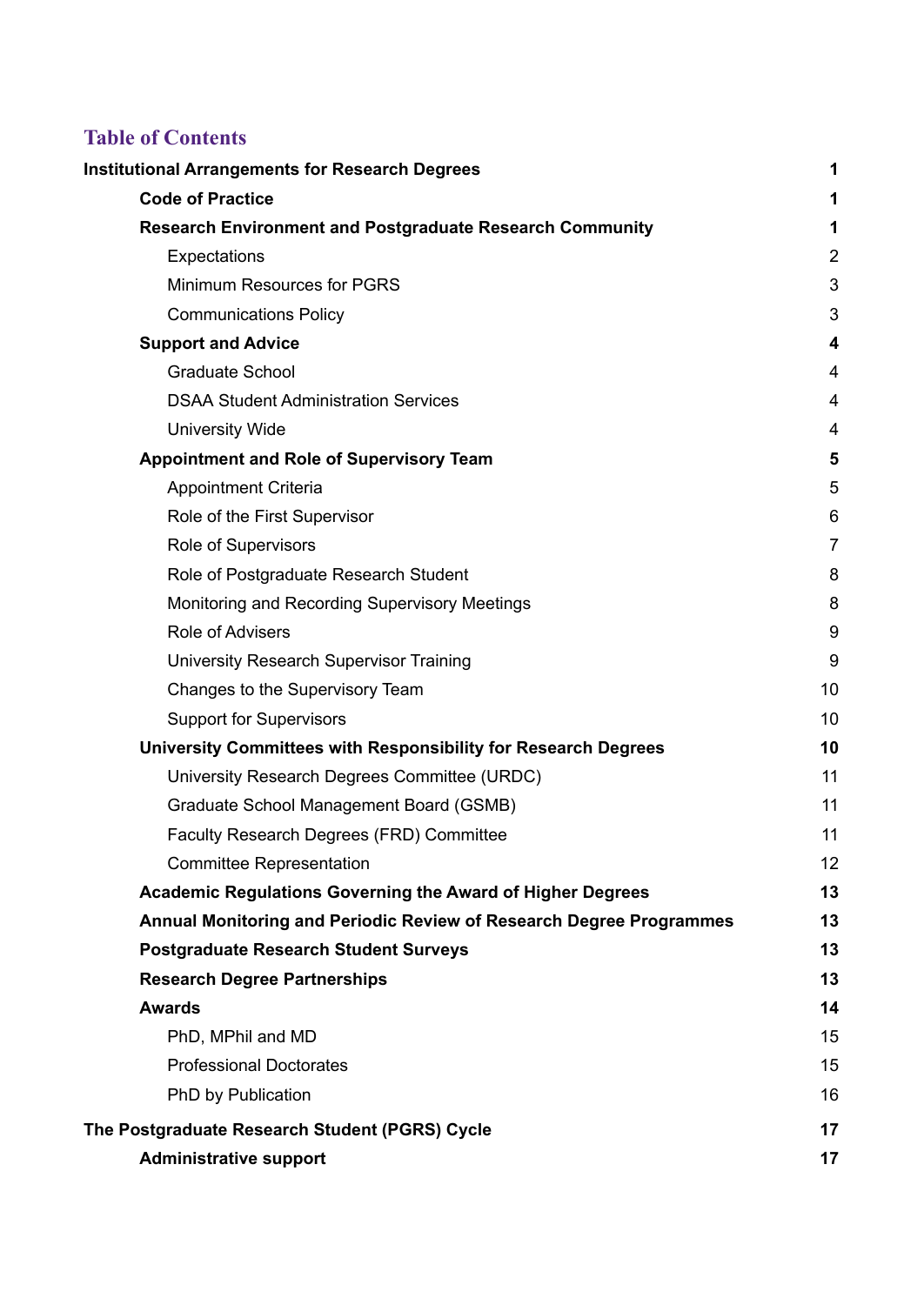| <b>Faculty and Departmental Support</b>                           | 17 |
|-------------------------------------------------------------------|----|
| Student Administration Services, Student Life, DSAA               | 17 |
| <b>Admission of a Postgraduate Research Degree Student (PGRS)</b> | 17 |
| <b>Induction</b>                                                  | 18 |
| <b>Registration</b>                                               | 18 |
| <b>Annual Registration</b>                                        | 18 |
| Approved Periods of Registration for PGRS                         | 19 |
| Changes to Registration                                           | 19 |
| Change in Mode of Study                                           | 20 |
| Interruption (suspension)                                         | 20 |
| <b>Extension to Registration</b>                                  | 21 |
| Withdrawal                                                        | 22 |
| Change to the Supervisory Team                                    | 22 |
| <b>Monitoring Progress</b>                                        | 23 |
| <b>Annual Leave</b>                                               | 23 |
| <b>Jury Service</b>                                               | 24 |
| <b>Support for Students</b>                                       | 24 |
| Support for Students with Disabilities                            | 24 |
| <b>Fees and Funding</b>                                           | 25 |
| The Payment of Fees                                               | 25 |
| Doctoral Loan                                                     | 25 |
| <b>Student Bursary Award</b>                                      | 25 |
| <b>Research Council Funding</b>                                   | 26 |
| <b>Faculty Conference Bursary</b>                                 | 27 |
| Council Tax Exemption for Full Time Registered PGRS               | 27 |
| <b>International PGRS</b>                                         | 27 |
| Visa Requirements - Attendance Monitoring                         | 27 |
| Visa Requirements – Interruption of Studies                       | 27 |
| <b>Authorised Absence</b>                                         | 27 |
| Interruptions                                                     | 28 |
| <b>Offsite Activity</b>                                           | 28 |
| <b>Working Restrictions</b>                                       | 29 |
| <b>Right to Work</b>                                              | 29 |
| <b>Extensions to Visa/ATAS</b>                                    | 29 |
| Doctorate Extension Scheme                                        | 29 |
| <b>Development opportunities for PGRS</b>                         | 30 |
| Researcher Development                                            | 30 |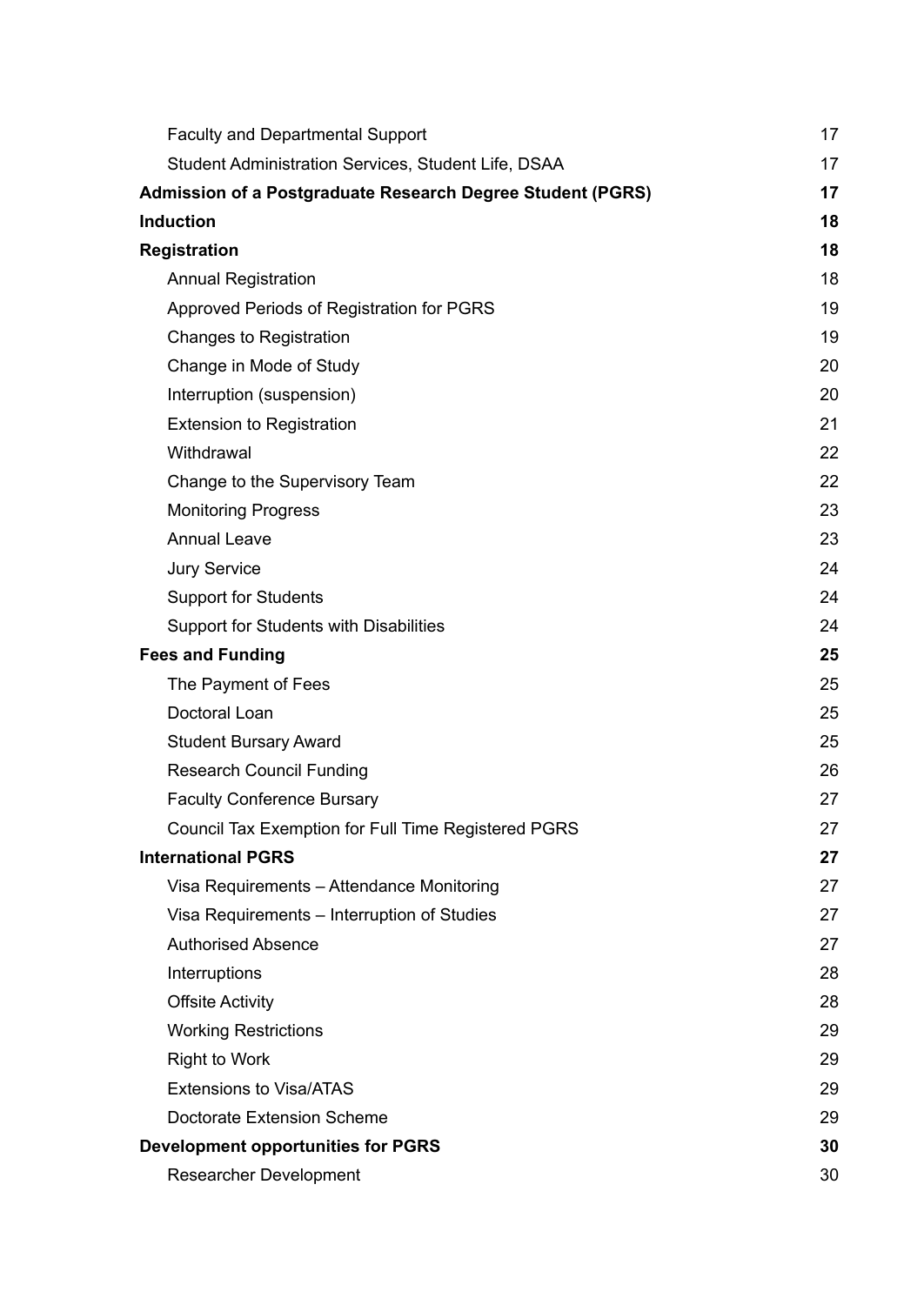| The Graduate School Development Programme (GSDP)           | 30 |
|------------------------------------------------------------|----|
| <b>Skills Forge</b>                                        | 31 |
| Work Based and Placement Learning                          | 31 |
| Academic Skills Unit (ASK)                                 | 32 |
| English for Academic Purposes (EAP)                        | 32 |
| <b>Ethics and Intellectual Property</b>                    | 32 |
| <b>Ethical Review</b>                                      | 32 |
| <b>Theses: Ethical Review and Participant Documents</b>    | 33 |
| Intellectual Property (IP)                                 | 35 |
| Process for a Confidential Thesis                          | 35 |
| <b>Annual Review</b>                                       | 35 |
| Purpose and Process for the Annual Review                  | 35 |
| Deadline for Submission of the Annual Review Documentation | 36 |
| <b>Outcomes of the Annual Review</b>                       | 37 |
| <b>Final Review Meeting following Annual Review</b>        | 37 |
| Major Review assessment for MPhil, PhD and MD PGRS         | 38 |
| Purpose and Process for the Major Review                   | 38 |
| Deadline for Submission of the Major Review Documentation  | 38 |
| Outcomes of the Major Review                               | 39 |
| <b>Final Review Meeting Following Major Review</b>         | 39 |
| Suggested Structure of the Major Review Document           | 40 |
| Interim examination                                        | 43 |
| Purpose and Process for the Interim Examination            | 43 |
| Outcomes of the Interim Examination                        | 44 |
| <b>Extenuating circumstances</b>                           | 44 |
| <b>Examination</b>                                         | 45 |
| Research Degree Awards                                     | 45 |
| <b>The Examination Process</b>                             | 45 |
| <b>Appointment of Examiners</b>                            | 45 |
| Procedure for Submission                                   | 47 |
| Covid-19 Impact Statement                                  | 47 |
| <b>Extenuating Circumstances</b>                           | 48 |
| Presentation of the Thesis                                 | 48 |
| Plagiarism                                                 | 50 |
| Independent Chair                                          | 50 |
| <b>Examiners' Preliminary Examination Report</b>           | 51 |
| Examiners' Recommendation not to proceed to viva           | 52 |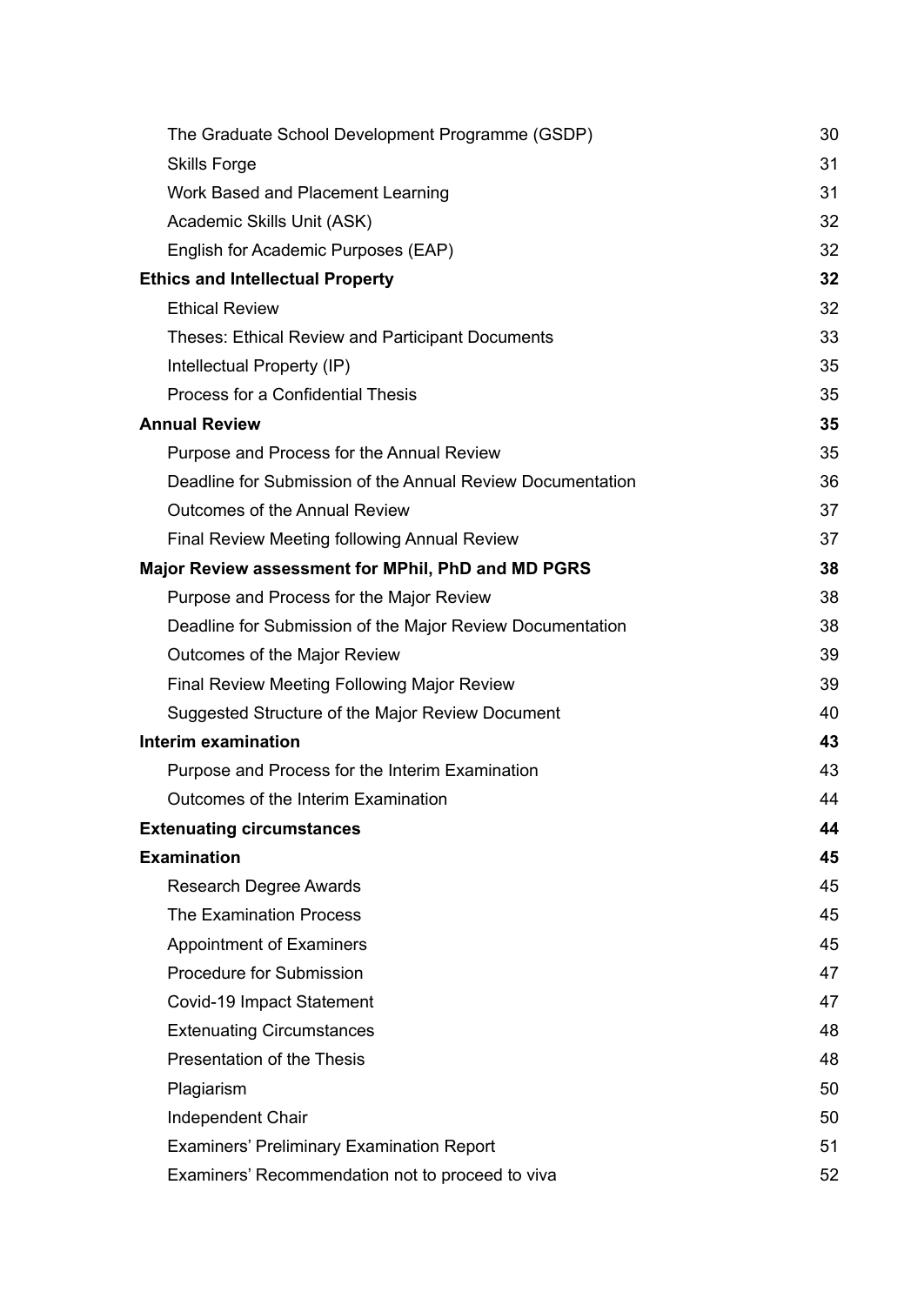| Examiners' Recommendation - Referral                | 52 |
|-----------------------------------------------------|----|
| Arrangements for the viva voce (oral examination)   | 52 |
| Conduct of the viva voce                            | 53 |
| Recommendations Following the viva voce Examination | 54 |
| Following the viva voce Examination                 | 54 |
| Award - Pass                                        | 55 |
| <b>Award - Subject to Minor Amendments</b>          | 55 |
| Award – Subject to Major Amendments                 | 56 |
| No Award - Re-examination without viva              | 56 |
| No Award - Re-examination with viva                 | 57 |
| No Award - Fail                                     | 58 |
| Fail - Lower Award Recommended                      | 58 |
| <b>Following the Award of a Research Degree</b>     | 59 |
| Submission of the Final Thesis                      | 59 |
| Confirmation of the Research Award                  | 60 |
| <b>Attending Graduation</b>                         | 60 |
| <b>Complaints</b>                                   | 61 |
| <b>Appeals</b>                                      | 61 |
| <b>Professional Doctorates (PD)</b>                 | 63 |
| <b>PhD by Publication</b>                           | 65 |
| <b>Visiting Research Students</b>                   | 66 |
| <b>Appendix B - Glossary of abbreviations</b>       | 68 |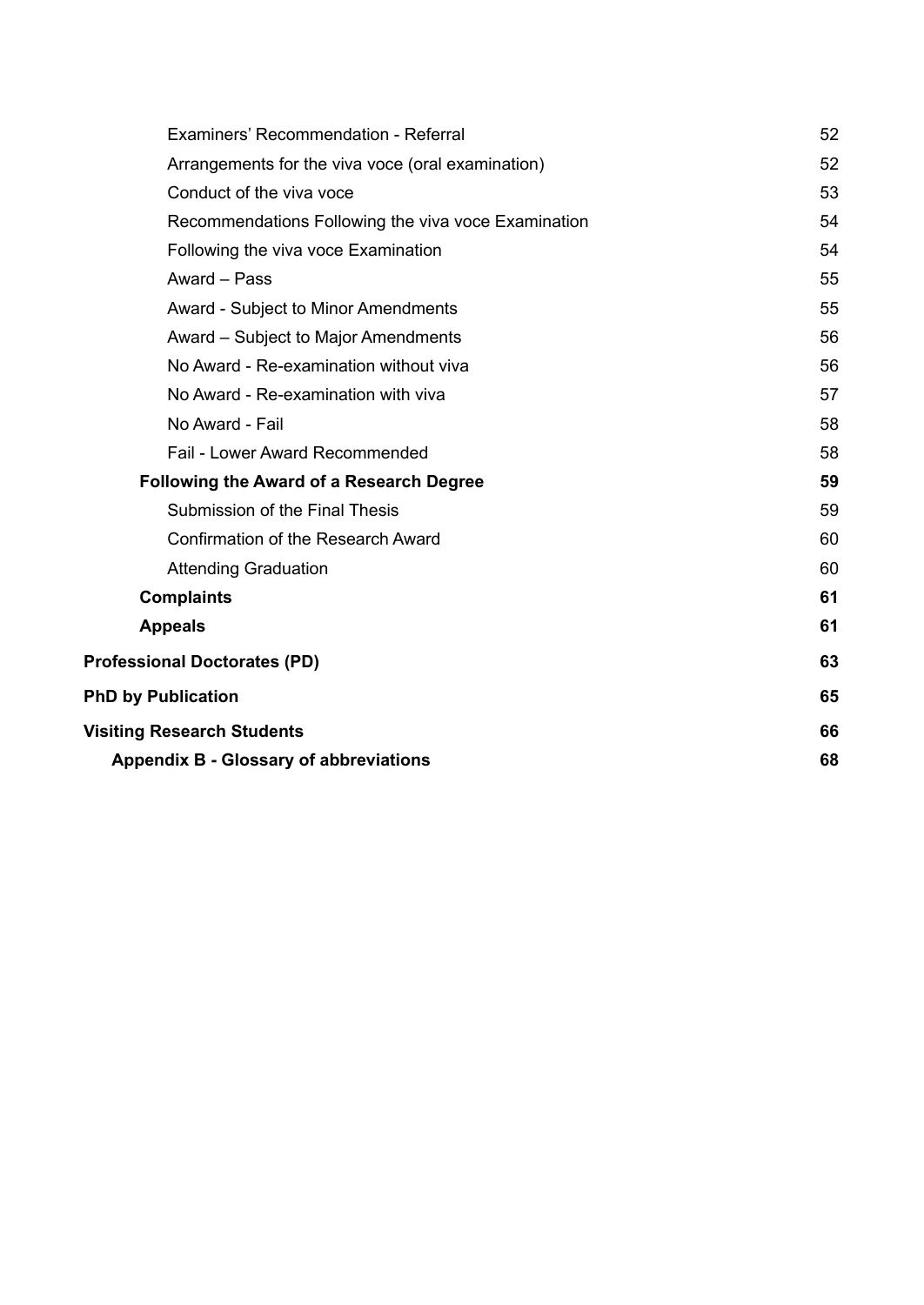## Operational Handbook for Research Degree Programmes

## **Summary**

#### **What is this Handbook about?**

This Operational Handbook provides information and guidance on the events and circumstances that may arise during the registration of postgraduate research students (PGRS). It includes details of the business processes and support available for PGRS, postgraduate research supervisors, responsibilities of the First Supervisor and other members of the supervisory team, and guidance for managing the assessment processes.

#### **Who is this Handbook for?**

This Handbook is for all PGRS and Supervisors. It is also useful for Chairs of Faculty Research Degree Committees (FRDC), Departmental Research Degree Coordinators (DRDCs), research administrators and other staff involved with PGRS during their research degree programme.

#### **How does the University check this Handbook is current?**

The Operational Handbook is reviewed towards the end of each academic year to ensure that any approved amendments to the academic regulations and institution policy are reflected within the Handbook. It will also be updated to reflect changes to business processes and provide operational guidance. The Operational Handbook is produced by the Research Degrees Team, Student Administration Services, Department of Student and Academic Administration (DSAA) and approved annually by the Head of Student and Academic Administration.

The Operational Handbook is made available online ready for October each year and while care is taken to ensure that the information is accurate at the time of publication, some information may change at a later date.

#### **Who can you contact if you have any queries about this Handbook?**

Please contact the Research Degrees Team, Student Administration Services, if you have any queries regarding this Handbook, at [researchdegrees@port.ac.uk](mailto:researchdegrees@port.ac.uk)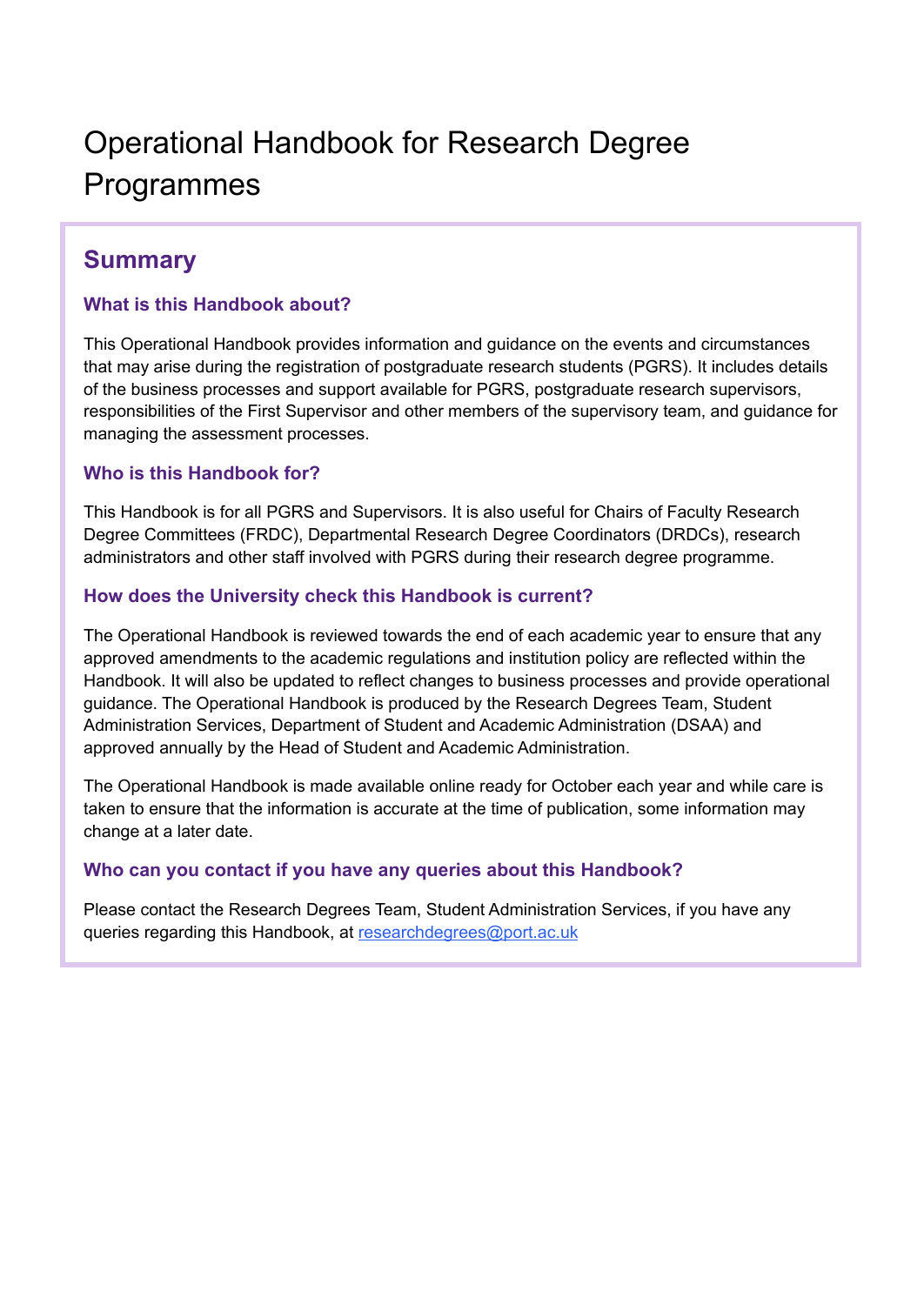## <span id="page-9-0"></span>**PART 1: Institutional Arrangements for Research Degrees**

## <span id="page-9-1"></span>**1. Code of Practice**

The Code of Practice for Postgraduate Research Degrees<sup>1</sup> sets out the overall responsibilities and expectations of all those engaged in research degree programmes across all research subject disciplines at the University of Portsmouth. It provides the guiding principles and standards of good practice which underpin the University commitment to support and develop excellent researchers in the pursuit of high quality research.

The University's research degrees are covered by the relevant Research Degree Regulations and the Code of Practice for Postgraduate Research Degrees. These documents enable the University to ensure that appropriate standards and quality are consistently maintained for all research degree programmes.

Regulations and guidance which should be read in conjunction with this Handbook are:

- The relevant Research [Regulations](http://policies.docstore.port.ac.uk/policy-115.pdf?_ga=2.222258712.1866363026.1565594816-2136736337.1538379213)<sup>2</sup>
- Code of Practice for [Postgraduate](http://policies.docstore.port.ac.uk/policy-118.pdf) Research Degrees<sup>3</sup>
- Programme Specification Document (for Professional Doctorate [Programmes\)](https://staff.port.ac.uk/departments/services/academicregistry/qmd/researchdegrees/ResearchDegreeProgrammes/RDPProfDoc/#d.en.192972)<sup>4</sup>

## <span id="page-9-2"></span>**2. Research Environment and Postgraduate Research Community**

The University is committed to providing high quality support and a stimulating research environment and research community for PGRS which includes:

- The Graduate School as a focal point for the **PGRS** [community](https://www.port.ac.uk/study/postgraduate-research/graduate-school)<sup>5</sup>;
- A supervisory team with subject expertise and experience of supervising PGRS to completion;
- Annual Professional and Excellence Skills Planning (PRaXiS) meeting with their supervisor(s) to identify training and development requirements;
- The University-wide Graduate School Development Programme which provides researcher development training events, and transferable and career development skills;
- Staff-level privileges regarding access to The University Library, printing and photocopying appropriate to the discipline;
- A place of work when at the University, which is appropriate for the research needs, with access to a desk and computer. The workplace may be in a research centre or postgraduate room;
- Access to a telephone with outgoing calls on approval;

<sup>1</sup> http://policies.docstore.port.ac.uk/policy-118.pdf

<sup>2</sup> http://policies.docstore.port.ac.uk/policy-115.pdf?\_ga=2.222258712.1866363026.1565594816-2136736337.1538379213

<sup>4</sup> <sup>3</sup> <http://policies.docstore.port.ac.uk/policy-118.pdf>

[https://staff.port.ac.uk/departments/services/academicregistry/qmd/researchdegrees/ResearchDegreeProgrammes/RDPProfDoc/#d.en.19297](https://staff.port.ac.uk/departments/services/academicregistry/qmd/researchdegrees/ResearchDegreeProgrammes/RDPProfDoc/#d.en.192972) [2](https://staff.port.ac.uk/departments/services/academicregistry/qmd/researchdegrees/ResearchDegreeProgrammes/RDPProfDoc/#d.en.192972)

<sup>5</sup> <https://www.port.ac.uk/study/postgraduate-research/graduate-school>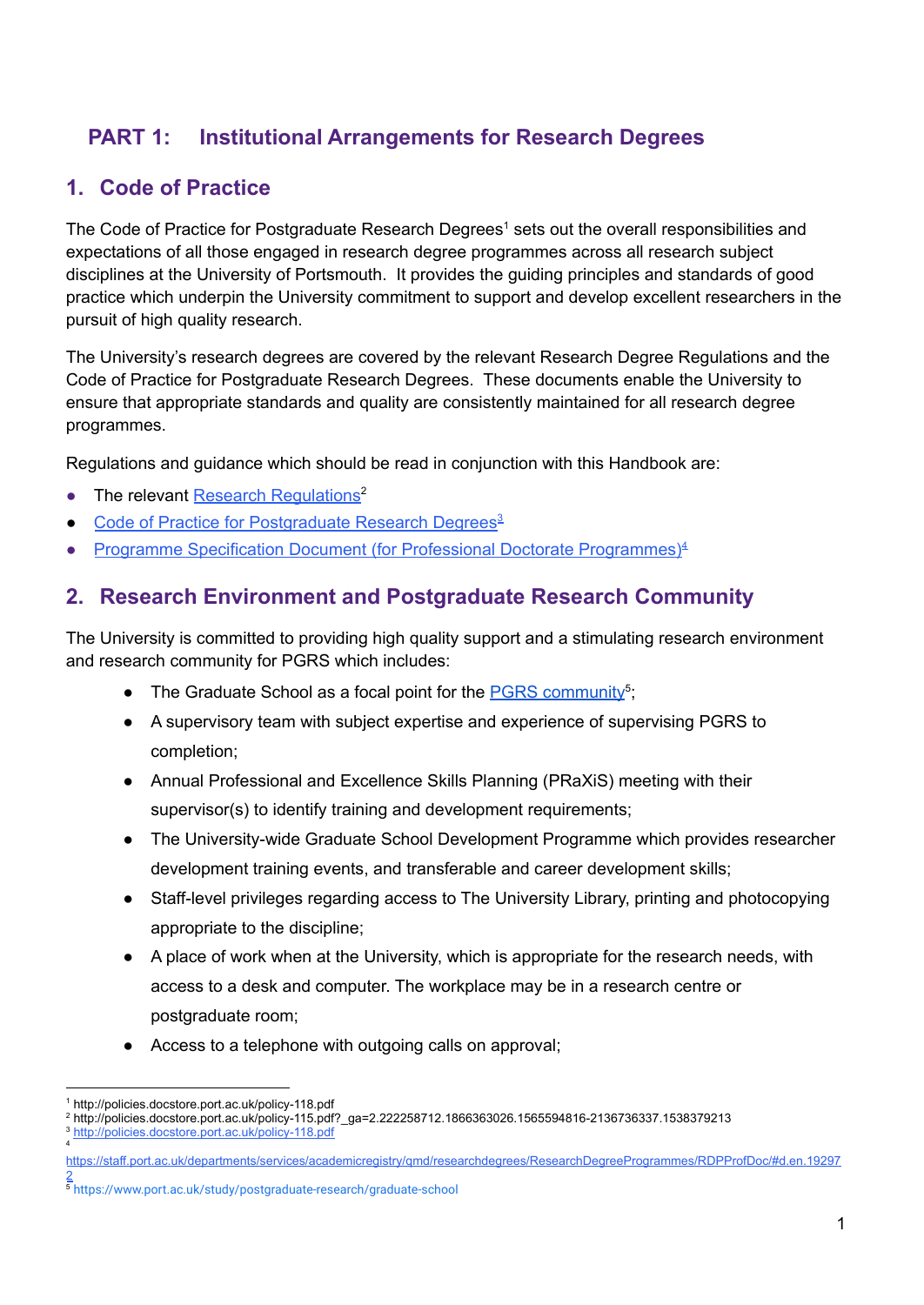- Access to the Postgraduate Study Suite in **The [University](https://library.port.ac.uk/index.html) Library<sup>6</sup>**, which provides a dedicated resource for postgraduate needs;
- The opportunity to attend appropriate internal research seminars and to present their research plans or findings at a conference;
- Self-funded PGRS may apply for an allowance to fund, or partially fund, attendance at external conferences during registration on their programme;
- Elected or nominated places on Faculty and University Research Degrees Committees.

#### <span id="page-10-0"></span>2.1 **Expectations**

All PGRS are expected to:

● Become familiar with and observe the relevant regulations and policies for your research degree programme available at: <https://myport.port.ac.uk/guidance-and-support/research-degrees> and check regularly for

any updates during each year of registration;

- Read and follow the guidance within  $\overline{\text{The Student Charter}^2}$  $\overline{\text{The Student Charter}^2}$  $\overline{\text{The Student Charter}^2}$ , The Code of Student [Behaviour](https://policies.docstore.port.ac.uk/policy-053.pdf)<sup>8</sup> and the Research Data [Management](http://policies.docstore.port.ac.uk/policy-167.pdf?_ga=2.236338305.1054115552.1597650108-231649204.1574085830) Policy<sup>9</sup>;
- Regularly check your student email account to ensure you are fully informed and have the opportunity to communicate your views;
- Prepare for and undertake meetings with your supervisory team and provide a written record of these meetings (Skills Forge should be used for this – see section 7.2);
- Carry out the equivalent of full-time weekly work commitment on your research topic for full-time PGRS and between 12–16 hours per week for part-time PGRS;
- Participate in research development activity (ten days for full time PGRS and five days for part time PGRS) during each year of registration;
- Provide information for your PGR web profile page and send this to your Faculty/Department Web Coordinator;
- Behave as a considerate member of the research community and contribute to development of the research culture at the University of Portsmouth;
- Treat staff, students and members of the community with respect, consideration and courtesy, in person and when communicating online;

<sup>6</sup> <https://library.port.ac.uk/index.html>

<sup>7</sup> <https://myport.port.ac.uk/life-at-uni/life-on-campus/students-responsibilities>

<sup>8</sup> <https://policies.docstore.port.ac.uk/policy-053.pdf>

<sup>9</sup> [http://www.port.ac.uk/accesstoinformation/policies/researchandknowledgetransferservices/filetodownload,189755,en.pdf](http://policies.docstore.port.ac.uk/policy-167.pdf?_ga=2.236338305.1054115552.1597650108-231649204.1574085830)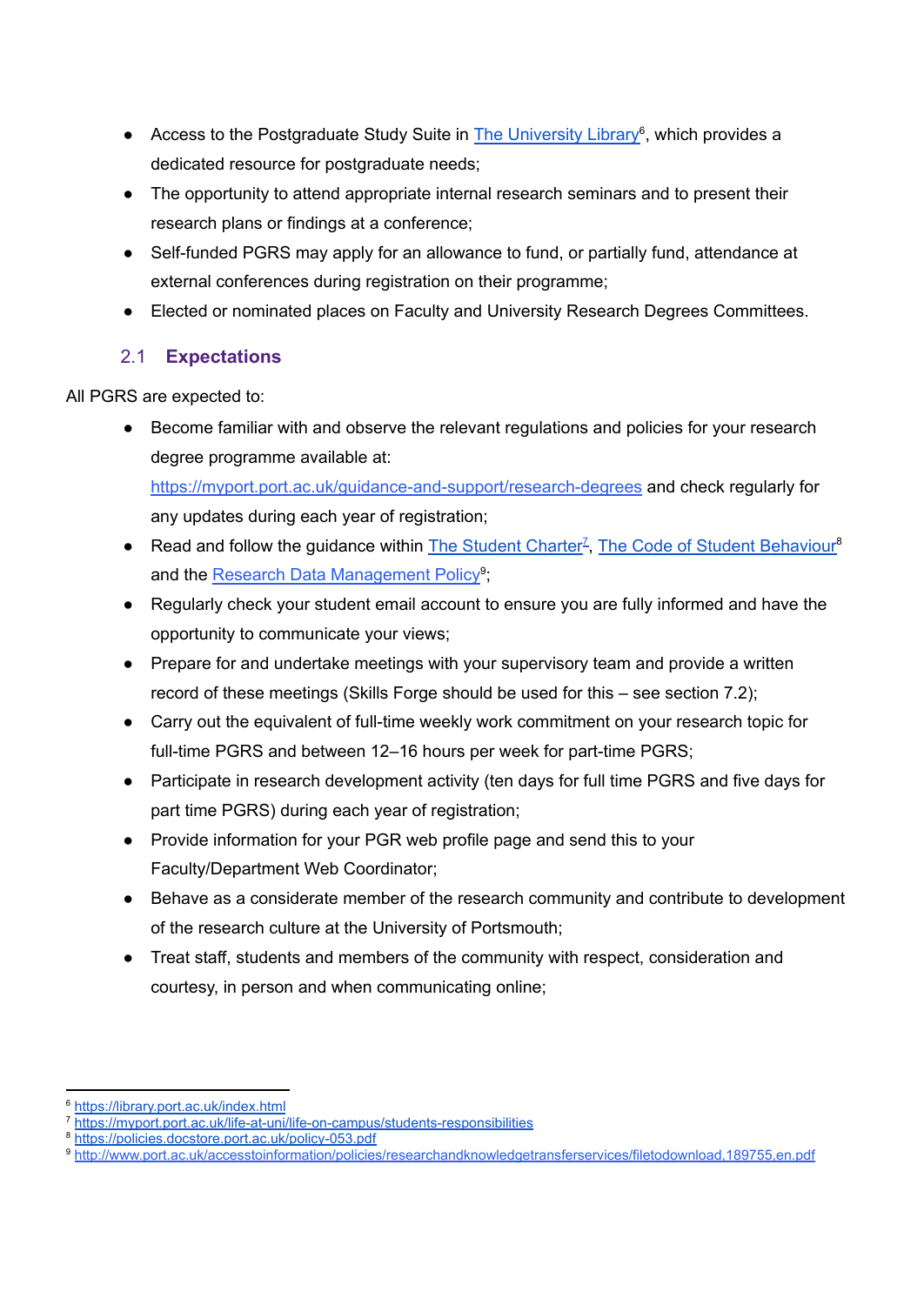● Note that disciplinary procedures will be initiated if plagiarism or scientific misconduct is suspected. The Procedure for the [Investigation](http://policies.docstore.port.ac.uk/policy-023.pdf?_ga=2.147732791.1054115552.1597650108-231649204.1574085830) for Allegations of Misconduct in Research<sup>10</sup> would be applicable in these circumstances.

#### <span id="page-11-0"></span>2.2 **Minimum Resources for PGRS**

Individual faculties make appropriate arrangements for the PGRS research environment and these may differ according to discipline. Supervisors should be aware that the minimum provision for PGRS (with the exception of Professional Doctorate (PD) students) is as follows:

- A place of work that is appropriate for research requirements which may be in a research centre or PGRS room;
- Access to a telephone with outgoing calls on approval;
- Access to the Postgraduate Study suite in The University Library which provides a dedicated resource for postgraduate needs.

#### 2.3 **Communications Policy**

<span id="page-11-1"></span>In accordance with the Student Communications Policy the University of Portsmouth student email address will be used to contact PGRS during their research programme. PGRS should ensure that they check their University of Portsmouth student email account on a regular basis or ensure that email from their student account is forwarded to a preferred email address. PGRS will receive all formal notifications regarding fees and registration via their student email account.

<sup>10</sup> [http://policies.docstore.port.ac.uk/policy-023.pdf?\\_ga=2.147732791.1054115552.1597650108-231649204.1574085830](http://policies.docstore.port.ac.uk/policy-023.pdf?_ga=2.147732791.1054115552.1597650108-231649204.1574085830)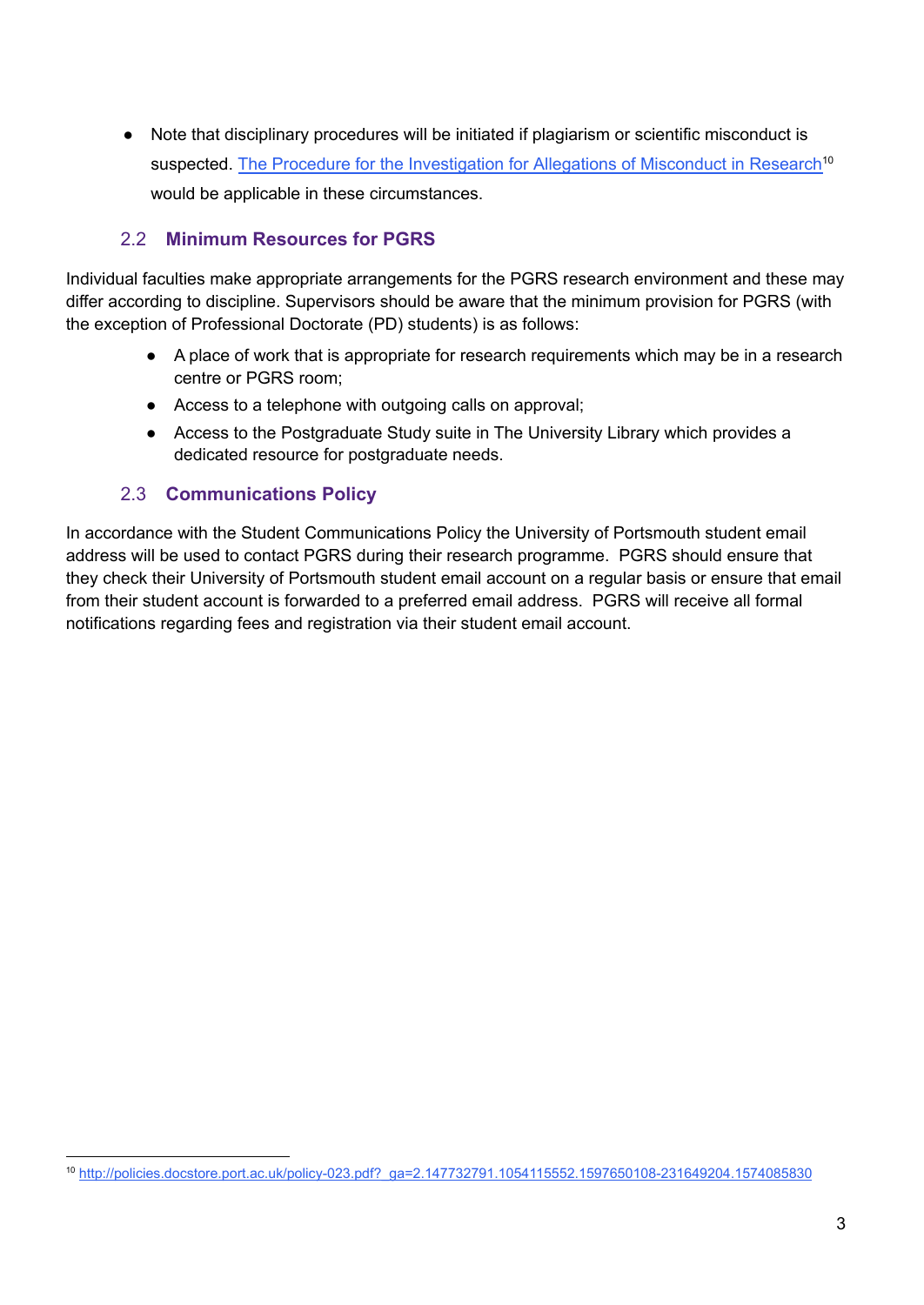## <span id="page-12-1"></span><span id="page-12-0"></span>**3. Support and Advice**

#### 3.1 **Graduate School**

The University of Portsmouth's [Graduate](https://www.port.ac.uk/study/postgraduate-research/graduate-school) School<sup>11</sup> is located on the fourth floor of the main building of St Andrew's Court. The Graduate School has overall strategic responsibility for the recruitment, admissions, training, quality and experience of PGRS and their supervisors within the University. The Graduate School Management Board oversees the operation of the Graduate School's responsibilities and is chaired by the Director of the Graduate School. Staff at the Graduate School coordinate generic training for PhD, MPhil, and MD programmes and the additional research training for Professional Doctorates and MRes students through the Graduate School [Development](https://myport.port.ac.uk/guidance-and-support/research-degrees/graduate-school/graduate-school-development-programme-and-other-researcher-training) Programme<sup>12</sup>. The research supervision events programme for research degree supervisors is also coordinated by the Graduate School.

#### 3.2 **DSAA Student Administration Services**

<span id="page-12-2"></span>Student [Administration](https://myport.port.ac.uk/guidance-and-support/research-degrees/research-degree-guidance) Services<sup>13</sup>, Department of Student and Academic Administration (DSAA) are the definitive source of advice, guidance and support to PGRS and staff, including external clients, in relation to PGRS and quality management for Research Degree Programmes. The Student Administration Services Team is responsible for tracking and maintaining all PGRS registrations, including preparation of reports for committees. This also comprises the organisation and maintenance of records of quality assurance procedures and business processes for Research Degree Programmes, including formal progression and examination.

#### 3.3 **University Wide**

<span id="page-12-3"></span>• PGRS may discuss any concerns regarding their research with any member of their supervisory team, the Departmental Research Degree Coordinator (DRDC), the PGRS representative and the Chair, Faculty Research Degree (FRD) Committee (also known as FRD Coordinator), Student Administration Services or the Graduate School at any time during their registration.

Advice and Support Services are based in the Nuffield Centre providing a network of support with experienced staff trained in giving advice and helping students to resolve problems. The services provided include the following:

- Academic Skills Unit (ASK);
- Additional Support & Disability Advice Centre (ASDAC);
- Careers and Recruitment (Purple Door);
- Chaplaincy;
- Computing Support & IT;
- Counselling and Wellbeing Service;
- Housing and Accommodation;
- Global Office:
- Library;
- Maths Café;

 $12$ <sup>11</sup> <http://www.port.ac.uk/graduate-school/>

[https://myport.port.ac.uk/guidance-and-support/research-degrees/graduate-school/graduate-school-development-programme](https://myport.port.ac.uk/guidance-and-support/research-degrees/graduate-school/graduate-school-development-programme-and-other-researcher-training)[and-other-researcher-training](https://myport.port.ac.uk/guidance-and-support/research-degrees/graduate-school/graduate-school-development-programme-and-other-researcher-training)

<sup>13</sup> <https://myport.port.ac.uk/guidance-and-support/research-degrees/research-degree-guidance>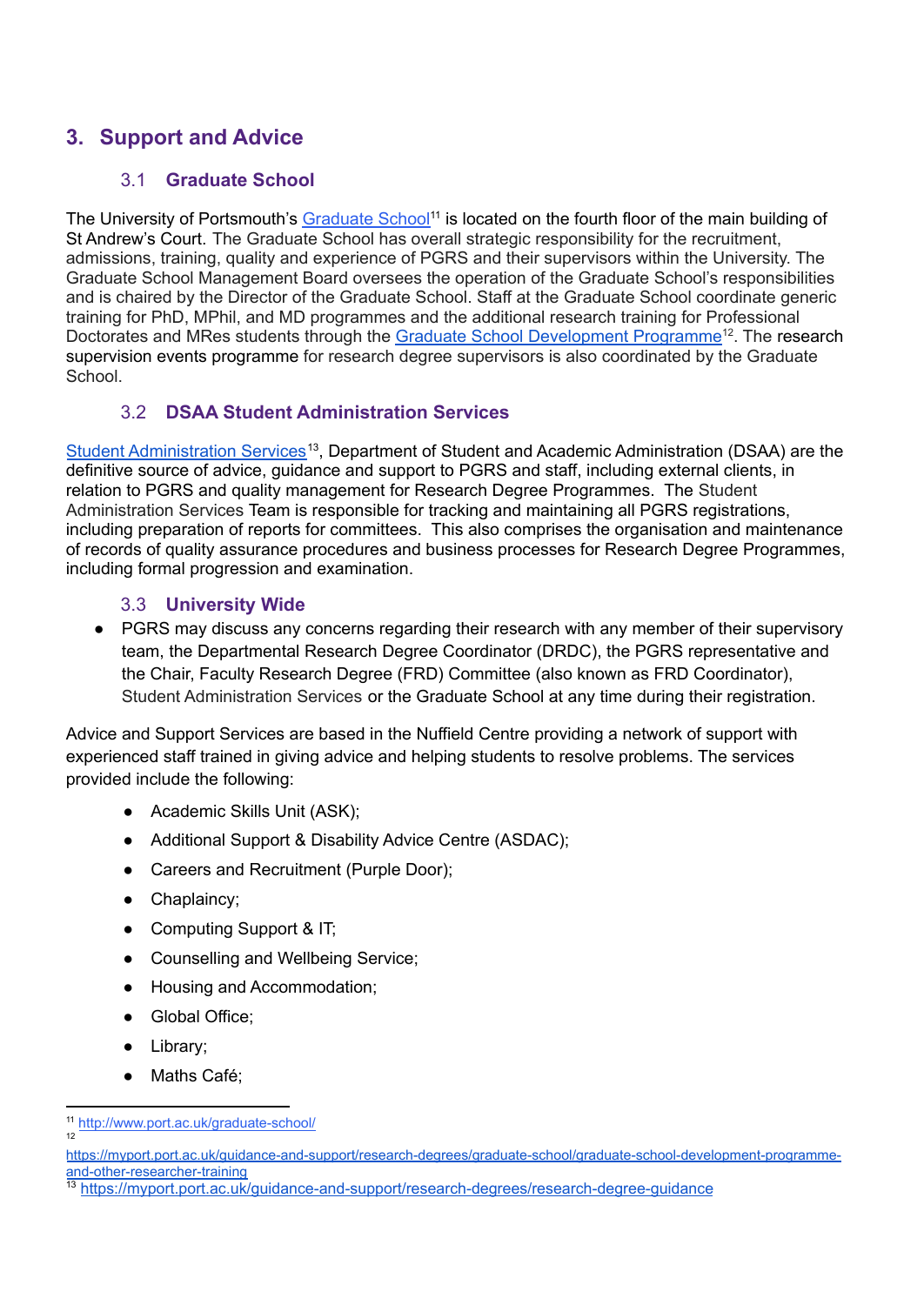- Nursery;
- Safer Students:
- Sport and Recreation;
- Student Finance Centre including advice regarding household bills;
- Students' Union

Further details regarding these services are available online from the [Guidance](https://www.port.ac.uk/student-life/guidance-and-support) & Support<sup>14</sup> web pages, or see <http://www.myport.ac.uk/> for all the news and links to the services and support across the University.

International and European Union (EU) PGRS also have access to the UoP [Global](https://www.port.ac.uk/global-outlook)<sup>15</sup> who can provide advice and support for students while they are studying in the UK.

## <span id="page-13-1"></span><span id="page-13-0"></span>**4. Appointment and Role of Supervisory Team**

#### 4.1 **Appointment Criteria**

The First Supervisor is the main supervisor and a member of University of Portsmouth staff with responsibility for supervising the PGRS on a regular basis. The student should be registered in the same Department as the First Supervisor.

The First Supervisor will have expertise in the research topic being undertaken by the PGRS and, ideally, have a Doctorate and peer reviewed publications. Further information on the eligibility of University staff to undertake the role of First Supervisor can be found in the guidance notes.

All PGRS will have at least two but not more than three supervisors.

At least one of the supervisory team, though not necessarily the First Supervisor, will have experience of supervising PGRS to successful completion. The supervisory team will have combined experience of supervising at least two PGRS to successful completion of a research degree.

A supervisor undertaking the role for the first time will be mentored by another experienced supervisor appointed to the PGRS supervision team.

The Research Student Registration form (RSR) is completed as part of the application process to propose the supervisory team. The Chair, FRD Committee, DRDC and Head of Department/School sign the RSR form to approve the appointment of the supervisory team on behalf of the FRD Committee and to confirm that the necessary resources to conduct the agreed research will be provided.

PGRS can see their approved supervisory team in Skills Forge which can be logged into from [www.port.ac.uk/Skills](http://www.port.ac.uk/skillsforge) Forge.

Further details regarding the application process and requirements for Research Degree Programmes can be found [here](https://www.port.ac.uk/study/postgraduate-research/how-to-apply).

<sup>14</sup> <https://www.port.ac.uk/student-life/guidance-and-support>

<sup>15</sup> http:/https://www.port.ac.uk/global-outlook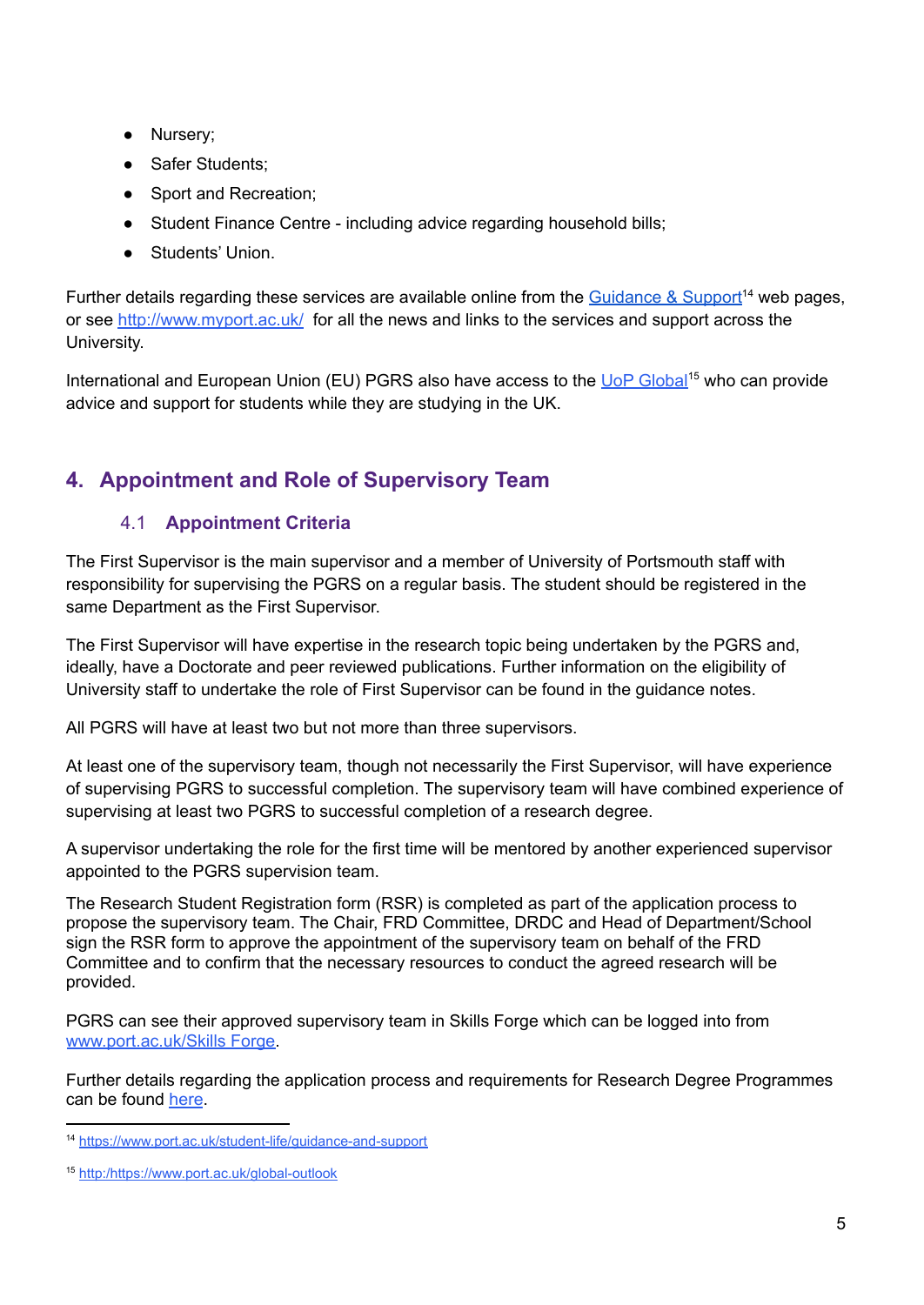As set out in the Code of Practice for Postgraduate Research Degrees, supervisors should not normally be responsible for more than the allowed maximum number of six full time equivalent or ten individual PGRS at any one time. The Chair, FRD Committee and Head of Department/School must, on acceptance of the applicant, provide assurance that a proposed supervisor is not responsible for more PGRS than can be adequately and equitably supervised. If any of the supervisory team are external to the University of Portsmouth, a short CV should be submitted to the Chair, FRD Committee along with the RSR Form.

Staff workload allocation regarding the minimum number of hours for supervision of a PGRS has been agreed across the University as follows:

- For a full-time student this is 90 hours in total across all supervisors
- For a part-time student this is 45 hours in total across all supervisors

For intensive supervision of laboratory based or similar high-supervisor intensity PGR projects, the exceptional hours allocation for PGR supervision is as follows:

- For a full-time student this is 120 hours in total across all supervisors
- <span id="page-14-0"></span>● For a part-time student this is 60 hours in total across all supervisors.

#### 4.2 **Role of the First Supervisor**

The role of a supervisor is to provide regular, consistent supervision, mentoring, guidance and training for a PGRS during their registration for a Research Degree.

For all PGRS, the First Supervisor will ensure that:

- the applicant is fully aware of their responsibilities as a PGRS during the application stage and will remind them again at induction;
- all admission and registration documents are completed;
- monitoring and examination processes are dealt with by agreed deadlines;
- the PGRS is advised to attend the University wide workshops organised by the Graduate School and Faculty induction events;
- the PGRS is aware of the expectation to attend the agreed programme of researcher development activities (e.g. the University wide workshops organised by the Graduate School);
- the PGRS is advised of the requirement to register and attend the orientation for the mandatory Graduate Students Professional Development Programme [\(GPROF\)](https://www.port.ac.uk/study/postgraduate-research/graduate-school/graduate-school-development-programme-and-other-researcher-training)<sup>16</sup> prior to undertaking assistant teaching and/or demonstrating duties. Registration for GPROF is with the Department for Curriculum and Quality Enhancement (DCQE) and it is expected that GPROF training will be completed within six months;
- the PGRS is informed of the opportunities for Personal Development Planning (PDP) as part of the Graduate School Development Programme (GSDP);
- the PGRS is aware of the full supervisory team and the role of each team member.

[https://www.port.ac.uk/study/postgraduate-research/graduate-school/graduate-school-development-programme-and-other-res](https://www.port.ac.uk/study/postgraduate-research/graduate-school/graduate-school-development-programme-and-other-researcher-training) [earcher-training](https://www.port.ac.uk/study/postgraduate-research/graduate-school/graduate-school-development-programme-and-other-researcher-training)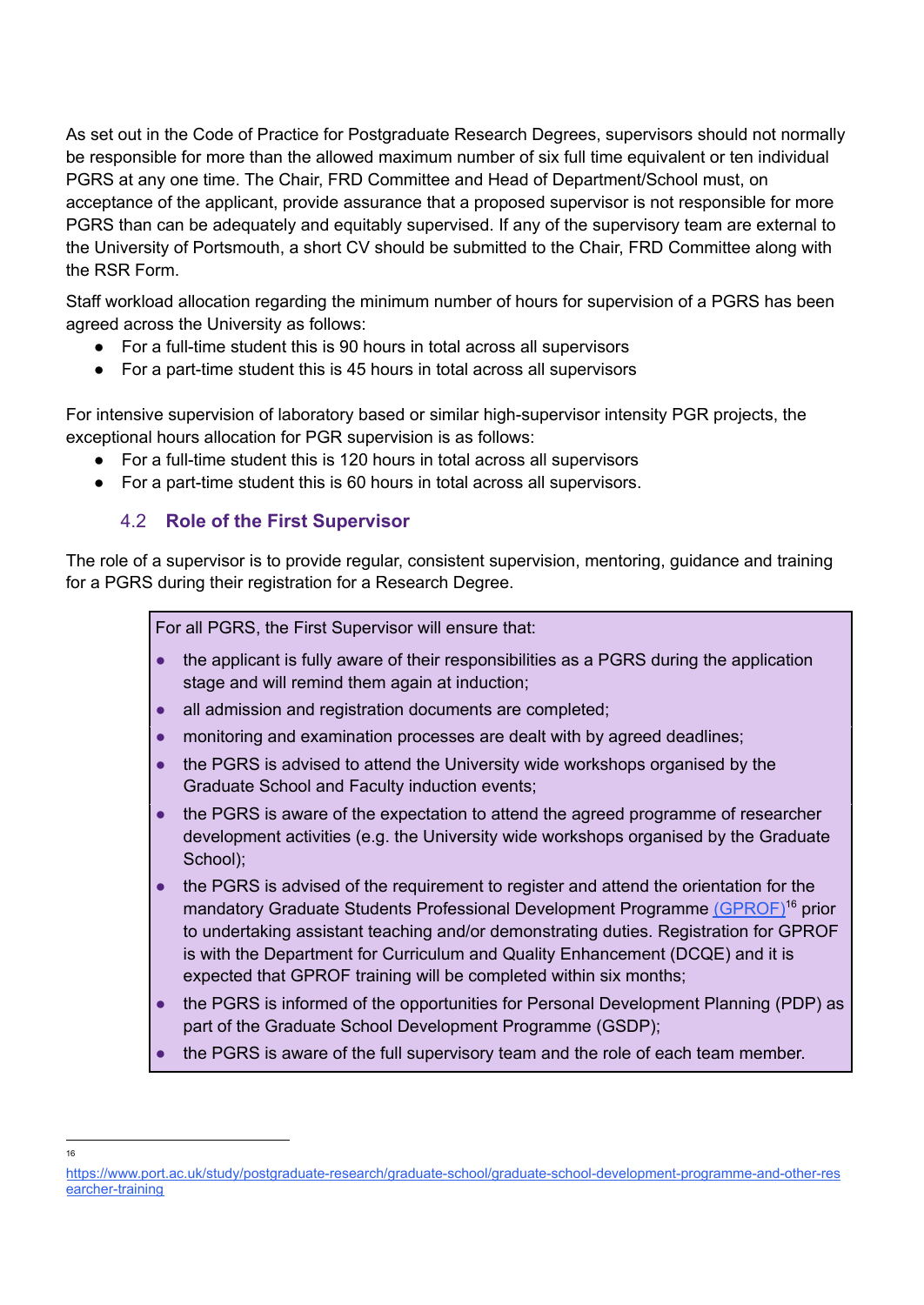Additionally, the First Supervisor will:

- establish and maintain regular contact with the PGRS and be accessible to provide advice and guidance when needed, either in person or by electronic means, dependent on the location and mode of study of the PGRS;
- agree a schedule of meetings with the PGRS and other Supervisors;
- ensure the PGRS has the necessary research environment for the Research Degree Programme and take issues to the Head of Department and Chair, FRD Committee for resolution, where appropriate;
- ensure that ethical approval is sought and that research is conducted within the agreed principles;
- ensure the PGRS is aware of issues of research misconduct, plagiarism and the associated penalties;
- ensure the PGRS is aware of institutional-level information regarding ethics, career guidance, health and safety legislation and equal opportunities legislation;
- monitor the progress of the research project;
- provide timely, constructive and effective feedback on work, including overall progress of the work;
- ensure the PGRS has the opportunity to meet other researchers working in the same area, through seminars and conferences;
- encourage the PGRS to publish findings prior to submission of the thesis, where appropriate;
- encourage the PGRS to complete and maintain their web page information (PURE profile) to be given to the respective Faculty Web Coordinator to update;
- confirm arrangement for annual leave and notification of absence.

Although these areas are listed as the responsibility of the First Supervisor, in practice, these may be shared between the supervisory team. It is important that all agreements made are communicated to all of the supervisory team and the PGRS to ensure that all are aware of who is covering each area.

Throughout the period of registration the First Supervisor is the main academic contact for the PGRS. As part of the working relationship between the First Supervisor and the PGRS it is essential that accurate records of the meetings are kept in order to ensure that both parties have understood agreed actions. Please see section 4.5 Monitoring and Recording Supervisory Meetings for further details.

The Chair, FRD Committee and DSAA Student Administrative Services are available to support and provide advice to both supervisors and PGRS, particularly if the student-supervisor relationship is not working as anticipated. Student Administrative Services can advise on the research regulations, the complaints and appeal procedure if required.

#### 4.3 **Role of Supervisors**

<span id="page-15-0"></span>The appointment of a second and possibly third supervisor to the supervisory team provides a number of benefits, not only to cover in the absence of the First Supervisor, but particularly to broaden and enhance the range of expertise available to the PGRS. It is not expected that all of the team are subject experts, however their contribution to the supervisory team may be as a methodologist, project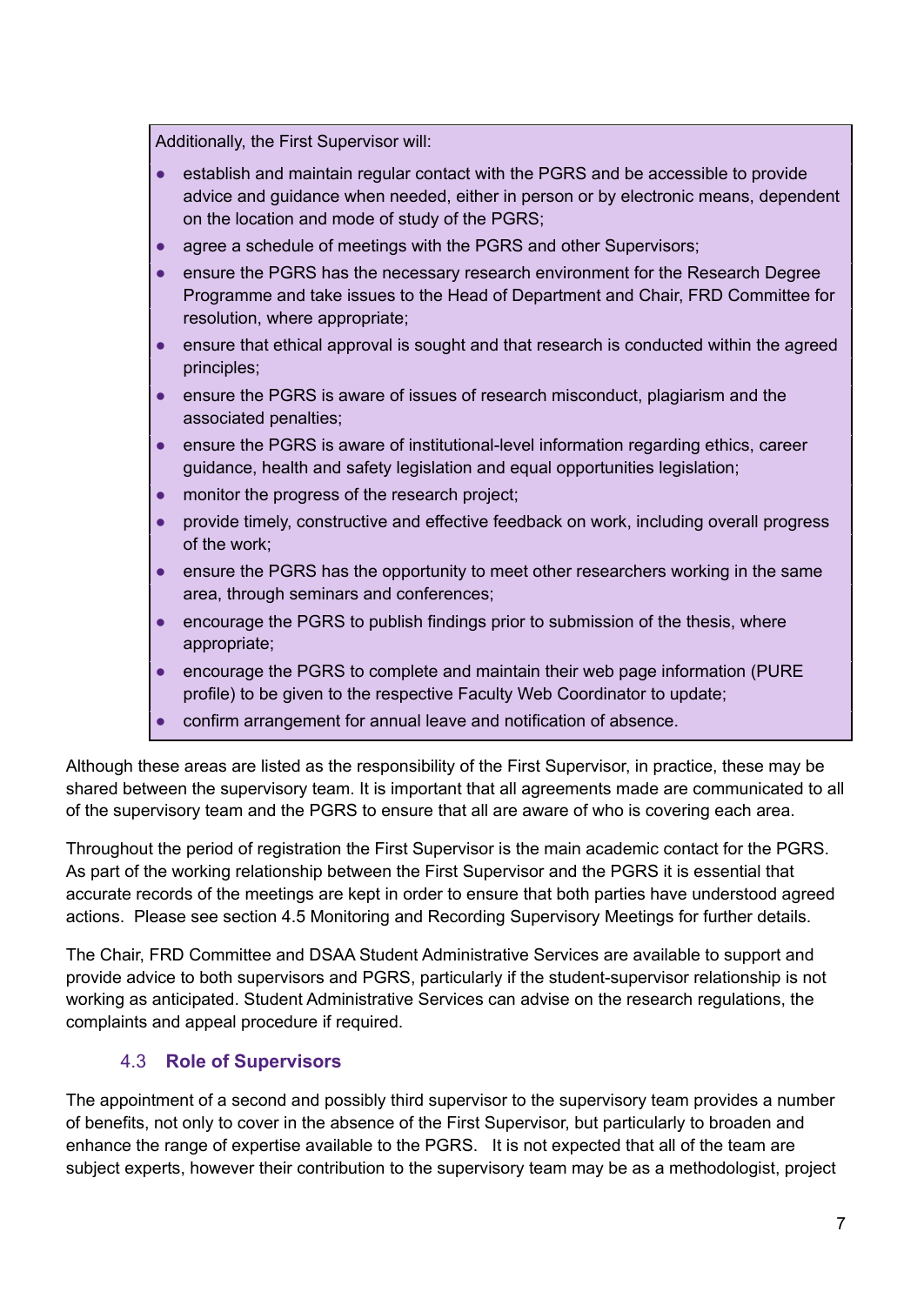manager or other key role to support the PGRS' research project. At the PGRS' initial induction meeting it is expected that the PGRS meets with the whole supervisory team to discuss and agree the roles of each supervisor and agree formal regular supervisory team meetings. [Vitae](https://www.vitae.ac.uk/)<sup>17</sup> provides guidance on Supervision and Key [Relationships](https://www.vitae.ac.uk/doing-research/doing-a-doctorate/starting-a-doctorate/supervision-and-key-relationships)<sup>18</sup> which is helpful for both PGRS and supervisors. Supervisors may also find attending one of the Graduate School's Research Supervision Events useful.

Additional members of the supervisory team will:

- attend the supervisory team induction meeting
- provide additional guidance to the PGRS and First Supervisor on the planning timetable and conduct of the research;
- provide specialist expertise;
- be available at appropriate times for consultation;
- attend regular supervisory meetings;
- keep up-to-date records/minutes of meetings (use Skills Forge);
- participate in the Annual/Major Review, as relevant;
- attend training at least once every 3 years;
- deputise, on a temporary basis, for the First Supervisor should the need arise.

#### 4.4 **Role of Postgraduate Research Student**

<span id="page-16-0"></span>All PGRS are responsible for the success of their project and for achieving highly developed subject-specific knowledge, skills, general problem-solving ability and transferable skills. PGRS are encouraged to take control of their engagement with their supervisory team. The Graduate School Development Programme runs a session on Managing the Supervisory [Relationship](https://moodle.port.ac.uk/mod/page/view.php?id=840444)<sup>19</sup> which PGRS may find useful. [Vitae](https://www.vitae.ac.uk/)<sup>20</sup> provides guidance on Supervision and Key [Relationships](https://www.vitae.ac.uk/doing-research/doing-a-doctorate/starting-a-doctorate/supervision-and-key-relationships)<sup>21</sup> which is helpful for both PGRS and supervisors.

#### 4.5 **Monitoring and Recording Supervisory Meetings**

<span id="page-16-1"></span>During the initial meeting between the PGRS and the First Supervisor they will agree a schedule of meetings, both with the PGRS and First Supervisor, and the full supervisory team. A record of meetings must be kept and it is expected that the Skills Forge system is used for this purpose as this can be accessed by the supervisory team.

If the research requires the student to be located elsewhere during any year of registration the Work based and **[Placement](https://policies.docstore.port.ac.uk/policy-151.pdf?_ga=2.128816524.1258434136.1636966446-424566462.1626698306) Learning Code of Practice**<sup>22</sup> may be applicable. PGRS are advised to discuss planned periods of absence to undertake their research with their First Supervisor so that the requirement for a site visit<u>, [insurance](https://staff.port.ac.uk/departments/services/finance/universityinsurancepages/)</u><sup>23</sup> and [health](http://policies.docstore.port.ac.uk/policy-033.pdf?_ga=2.248493447.1054115552.1597650108-231649204.1574085830) & safety<sup>24</sup> issues are taken into consideration. If a PGRS is travelling overseas to a conference, to undertake research or other activities as part of their research then the PGRS and First Supervisor will need to ensure that the PGRS has obtained the

<sup>19</sup> <https://moodle.port.ac.uk/mod/page/view.php?id=840444>

<sup>23</sup> <https://staff.port.ac.uk/departments/services/finance/universityinsurancepages/>

<sup>17</sup> <https://www.vitae.ac.uk/>

<sup>18</sup> <https://www.vitae.ac.uk/doing-research/doing-a-doctorate/starting-a-doctorate/supervision-and-key-relationships>

<sup>20</sup><https://www.vitae.ac.uk/>

<sup>21</sup> <https://www.vitae.ac.uk/doing-research/doing-a-doctorate/starting-a-doctorate/supervision-and-key-relationships>

<sup>22</sup> [https://policies.docstore.port.ac.uk/policy-151.pdf?\\_ga=2.128816524.1258434136.1636966446-424566462.1626698306](https://policies.docstore.port.ac.uk/policy-151.pdf?_ga=2.128816524.1258434136.1636966446-424566462.1626698306)

<sup>&</sup>lt;sup>24</sup> [http://policies.docstore.port.ac.uk/policy-033.pdf?\\_ga=2.248493447.1054115552.1597650108-231649204.1574085830](http://policies.docstore.port.ac.uk/policy-033.pdf?_ga=2.248493447.1054115552.1597650108-231649204.1574085830)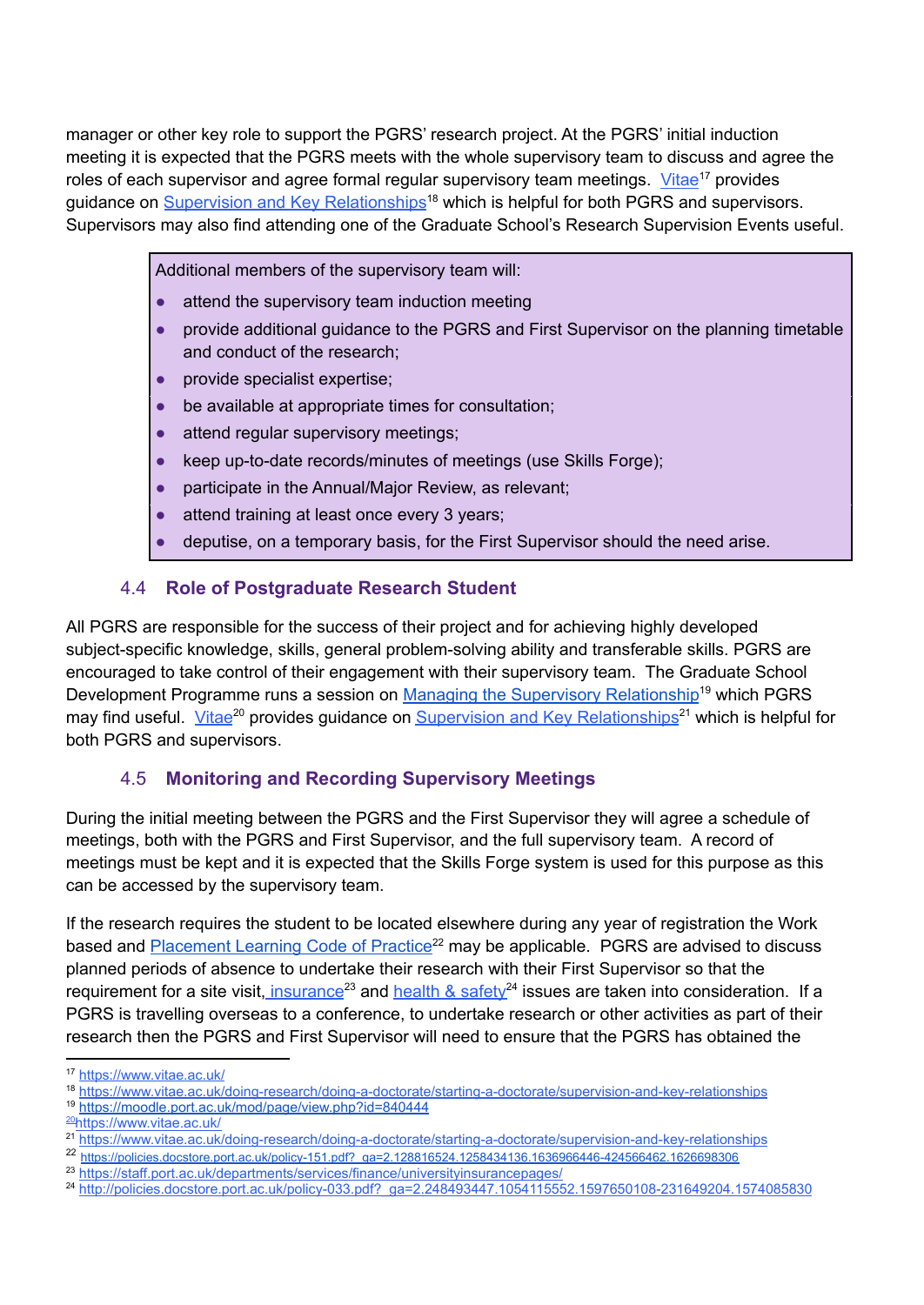relevant overseas travel approval. For guidance and further information please see <https://staff.port.ac.uk/special/overseastravel/>

It is expected that the **Skills [Forge](https://skillsforge.port.ac.uk/port/main/welcome.en_GB.page)<sup>25</sup> system is used to keep a permanent record of meetings as there is** provision within the system for both the supervisor and PGRS to 'sign off' any agreed actions. The meeting records can be made available to other members of the supervisory team if they have not been present at the meeting.

Meeting records are compulsory in accordance with the **[Retention](http://policies.docstore.port.ac.uk/policy-078.pdf?_ga=2.150805046.1054115552.1597650108-231649204.1574085830) Policy<sup>26</sup> (Retention Schedule** section 11.4) and will be called upon in the unusual circumstances where a PGRS submits a formal appeal or complaint to the University. Where Skills Forge is not used to keep a record of meetings, supervisors will need to ensure that these are kept in compliance with the Retention Policy.

#### 4.6 **Role of Advisers**

<span id="page-17-0"></span>In addition to the supervisory team, an adviser, or advisers may be nominated to contribute specialised knowledge or to provide a link with an external collaborating body.

Professional Doctorate students are expected to have one or more advisers from their professional environment.

#### 4.7 **University Research Supervisor Training**

<span id="page-17-1"></span>The University holds an Introductory Workshop for Research Supervisors. All academic staff new to the role of supervisor must attend this workshop at the earliest available opportunity. Within a year of becoming a new supervisor, academic staff should undertake at least one other Research Supervision Event (RSE).

Continuing supervisors and those joining from other universities should also attend the 'Introductory Workshop for Research Supervisors' to gain an overview of University of Portsmouth procedures, share good practice and help less experienced delegates. In addition, continuing supervisors should undertake the 'Update for Experienced Supervisors' session at least every three years and maintain supervision of continued professional development by attending at least one RSE or equivalent session every year.

Supervisors resuming the role of supervisor after a break of three years must undertake at least the RSE Update for Experienced Supervisors' session and after a break of five years undertake the Introductory Workshop for Research Supervisors.

Full details of all the programmes are available through the [Graduate](https://staff.port.ac.uk/graduate-school/for-supervisors/) School<sup>27</sup> website. Moodle training is also available through Learning and [Development](https://sites.google.com/port.ac.uk/learninganddevelopment/learning-and-development-events)<sup>28</sup>.

Attendance at RSE's is recorded by the Graduate School and shared with Heads of Department, Chair, FRD Committee, DRDCs and Student Life, DSAA, to access when managing and approving supervisory teams.

<sup>&</sup>lt;sup>25</sup> [https://Skills Forge.port.ac.uk/port/main/welcome.en\\_GB.page](https://skillsforge.port.ac.uk/port/main/welcome.en_GB.page)

<sup>27</sup> <https://staff.port.ac.uk/graduate-school/for-supervisors/> <sup>26</sup> [http://policies.docstore.port.ac.uk/policy-078.pdf?\\_ga=2.150805046.1054115552.1597650108-231649204.1574085830](http://policies.docstore.port.ac.uk/policy-078.pdf?_ga=2.150805046.1054115552.1597650108-231649204.1574085830)

<sup>28</sup> <https://sites.google.com/port.ac.uk/learninganddevelopment/learning-and-development-events>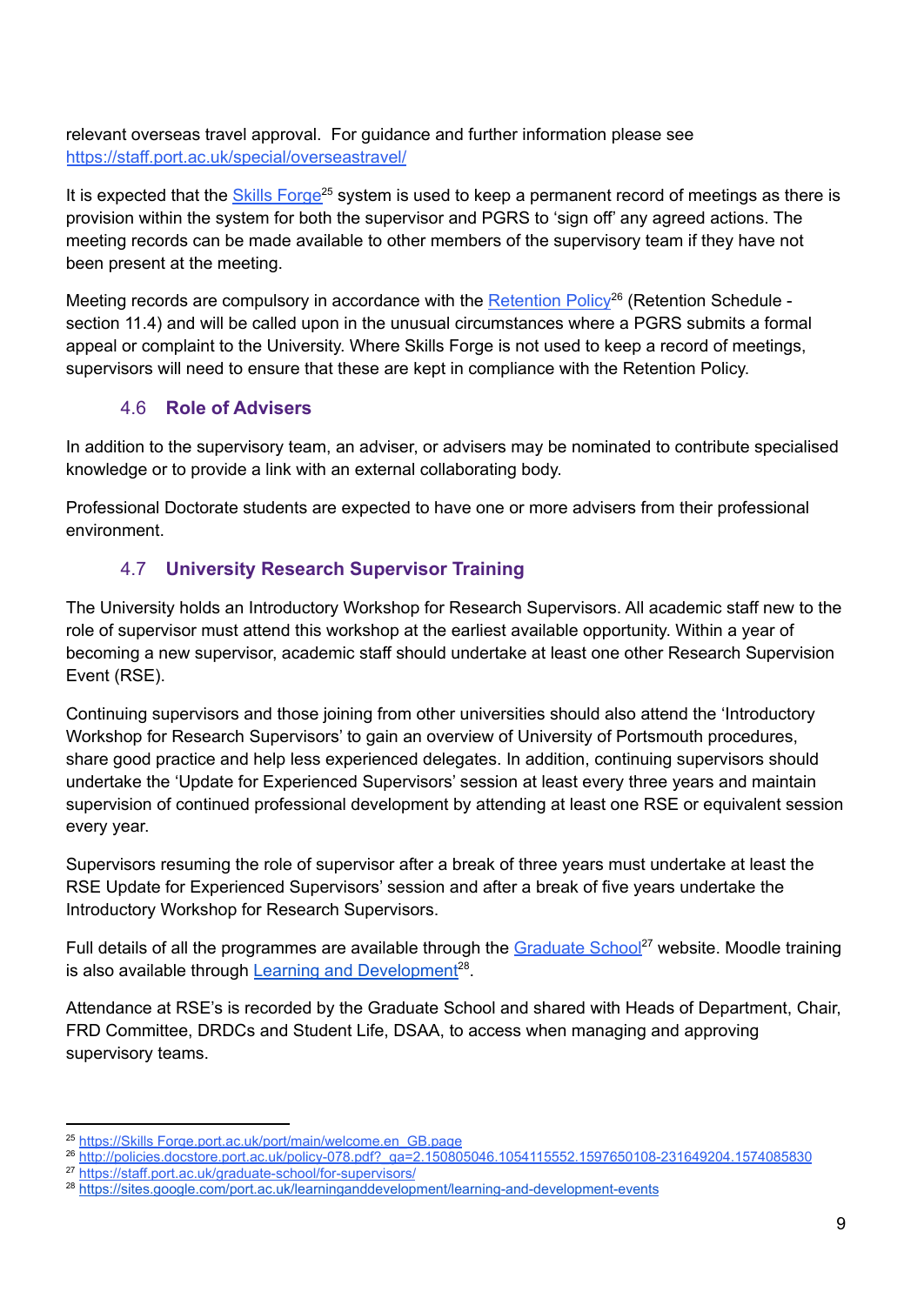Evidence of attendance at RSE-equivalent internal courses (Faculty/department/online) would be acceptable replacements for all sessions and the DRDCs can authorise equivalence.

Evidence of attendance at RSE-equivalent external courses would be acceptable replacements for all sessions with the exception of the 'Introductory Workshop for Research Supervisors' and 'Update for Experienced Supervisors' and the Chair, FRD Committee can authorise equivalence.

#### 4.8 **Changes to the Supervisory Team**

<span id="page-18-0"></span>Any changes to the supervisory team need to be approved and this is requested by completion of a UPR3 Form which is completed by the student and First Supervisor and signed by the DRDC, Head of Department and by the Chair, FRD Committee. See Part 2: Section 4.9 for further guidance. The student record is then updated to reflect the approved supervisory team which will then appear in Skills Forge. If a PGRS has any concerns regarding supervision, these can be discussed with the DRDC or Chair, FRD Committee.

If any member of the supervisory team can no longer supervise the PGRS and it means there will be fewer than two supervisors, it will be necessary for another member of academic staff to be appointed to the role. Reasons for this change could include long term ill health, maternity leave, sabbatical leave, a move to another University, retirement, or if the student-supervisor relationship is not working well. Section 4 of the **Staff Access to [University](http://policies.docstore.port.ac.uk/policy-136.pdf?_ga=2.178763044.1054115552.1597650108-231649204.1574085830) Facilities**<sup>29</sup> provides details of the process to be completed when members of staff leave the University. The Head of Department or School, with the assistance of the DRDC, will nominate a replacement for approval by the Chair, FRD Committee by Chair's Action (on behalf of the FRD Committee). See Part 2: Section 4.9 for further guidance.

If no one with appropriate subject expertise is available to replace the First Supervisor it may be necessary for the PGRS to be advised that the University can no longer offer them the support required for the Research Degree Programme to continue. In this situation the Head of Department, DRDC and the Chair, FRD Committee will advise and assist the PGRS to enable them, where possible, to transfer to another University.

#### 4.9 **Support for Supervisors**

<span id="page-18-1"></span>Supervisors can access guidance and support from a number of sources. The DSAA Student Administration Services Team and the Graduate School both have websites which provide information and resources for supervisors to use. The staff in these areas can also be contacted by email or telephone where it would be helpful for supervisors to discuss or ask for advice on matters relating to the PGRS they are supervising. Other staff across the University that can assist and provide guidance for supervisors are Chairs of FRD Committees, DRDCs and MyPort Hub administrative staff.

## <span id="page-18-2"></span>**5. University Committees with Responsibility for Research Degrees**

The University has a committee structure which oversees the business of the University. Academic Council is the Academic Board of the University of Portsmouth and has a number of sub-committees. University Research Degrees Committee (URDC), is a sub-committee of University Research and Innovation Committee (URIC), which oversees the review of policies, regulations and procedures for research degrees. URDC is supported by the Graduate School Management Board (GSMB) as an

<sup>29</sup> [http://policies.docstore.port.ac.uk/policy-136.pdf?\\_ga=2.178763044.1054115552.1597650108-231649204.1574085830](http://policies.docstore.port.ac.uk/policy-136.pdf?_ga=2.178763044.1054115552.1597650108-231649204.1574085830)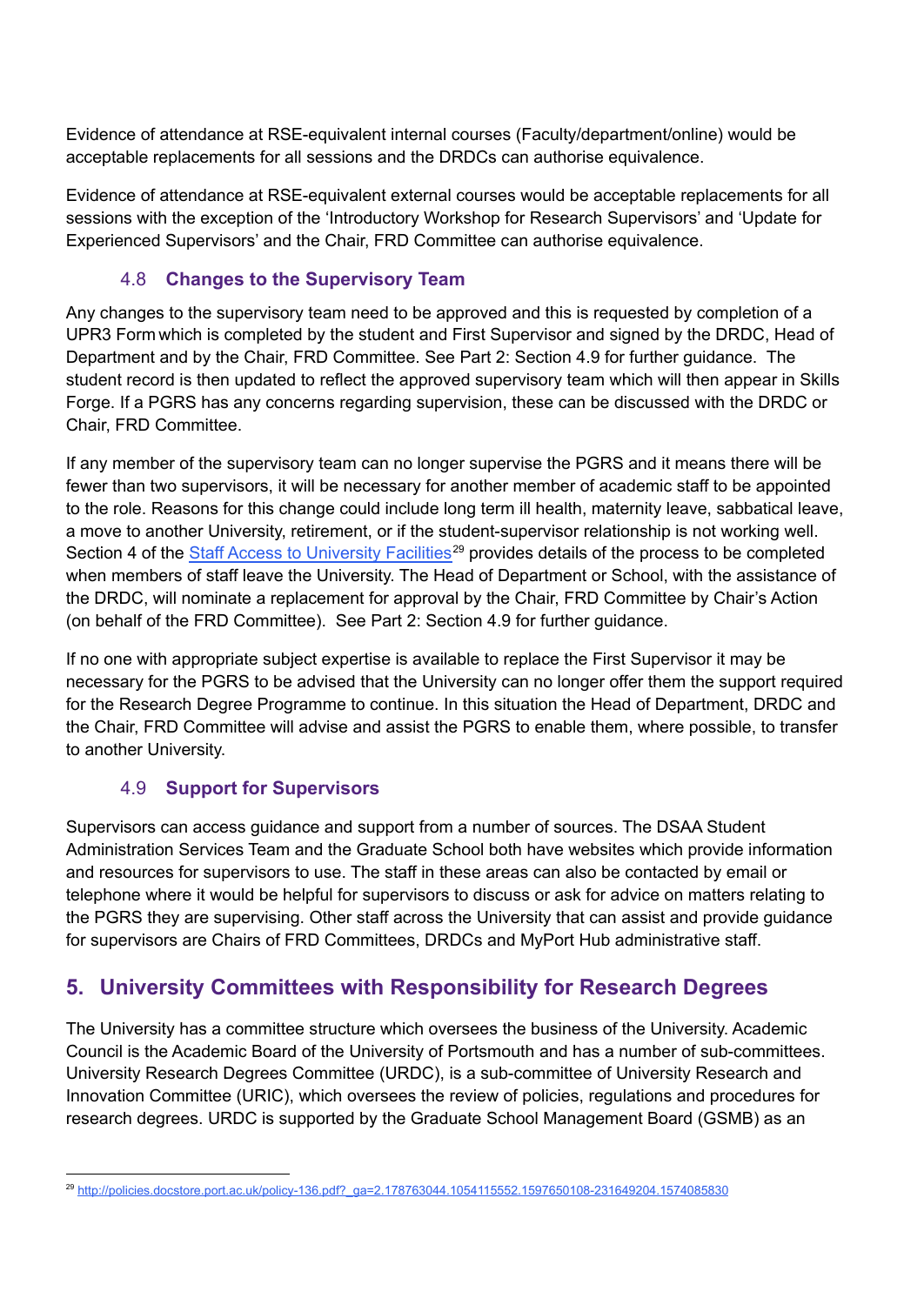operational group. Each Faculty has a FRD Committee and the minutes from GSMB and FRD Committees are all submitted to URDC to enable issues to be discussed at an institutional level.

<span id="page-19-0"></span>PGRS are represented on FRDC, GSMB and URDC.

#### 5.1 **University Research Degrees Committee (URDC)**

URDC is a sub-committee of the University Research and Innovation Committee (URIC) which reports to Academic Council and meets three/four times each academic year. Members normally have substantial research experience including successful research degree supervision or research administration. URDC conducts its business to ensure the University provides an environment for the successful completion of research projects by PGRS. It has a strategic, policy and procedural role.

A representative Postgraduate Officer nominated by University of Portsmouth Students' Union is included in the Membership of URDC.

In summary, URDC:

- sets policy regarding research degree matters:
- reviews and maintains regulations regarding research degrees;
- monitors the performances of faculties regarding progress and completions:
- considers and approves the Director of the Graduate School; Research Development Coordinator and Chair, FRD Committee's Annual Standards and Quality Evaluative Review Reports (ASQERs).

#### 5.2 **Graduate School Management Board (GSMB)**

<span id="page-19-1"></span>The Graduate School Management Board is the executive arm of the Graduate School and an operational group of URDC. It provides operational direction for all research degree programmes and associated matters in the University. GSMB considers and develops strategic policies relating to research degrees that are then passed to URDC and other relevant University committees for consideration and approval.

Each year, the Director of the Graduate School, who Chairs GSMB, will produce an Excellence and Quality Improvement Plan (EQuIP) for consideration by GSMB along with the Research Development Coordinator EQuIP, before submission to URDC in January for approval.

#### 5.3 **Faculty Research Degrees (FRD) Committee**

<span id="page-19-2"></span>Each Faculty is required to operate a Faculty Research Degrees Committee, which have delegated authority for certain matters detailed in the **FRD [Committee](https://staff.port.ac.uk/departments/services/academicregistry/qmd/researchdegrees/usefulinformation/RDPCommitteeStructure/#d.en.192998) Terms of Reference<sup>30</sup> approved by URDC**. Membership includes the Faculty Research Degree Coordinator as Chair and the DRDCs. At least two PGRS sit on each FRD Committee and can bring matters to the Committee which are of concern to researchers within the Faculty. A member of the Student Administration Services, Student Life, DSAA attends each FRD Committee meeting to provide advice on the Academic Regulations, current procedures and to liaise with staff on matters relating to PGRS. Administrative staff from the Faculty are also members of the FRD Committee.

<sup>30</sup>[https://staff.port.ac.uk/departments/services/academicregistry/qmd/researchdegrees/usefulinformation/RDPCommitteeStruct](https://staff.port.ac.uk/departments/services/academicregistry/qmd/researchdegrees/usefulinformation/RDPCommitteeStructure/#d.en.192998) [ure/#d.en.192998](https://staff.port.ac.uk/departments/services/academicregistry/qmd/researchdegrees/usefulinformation/RDPCommitteeStructure/#d.en.192998)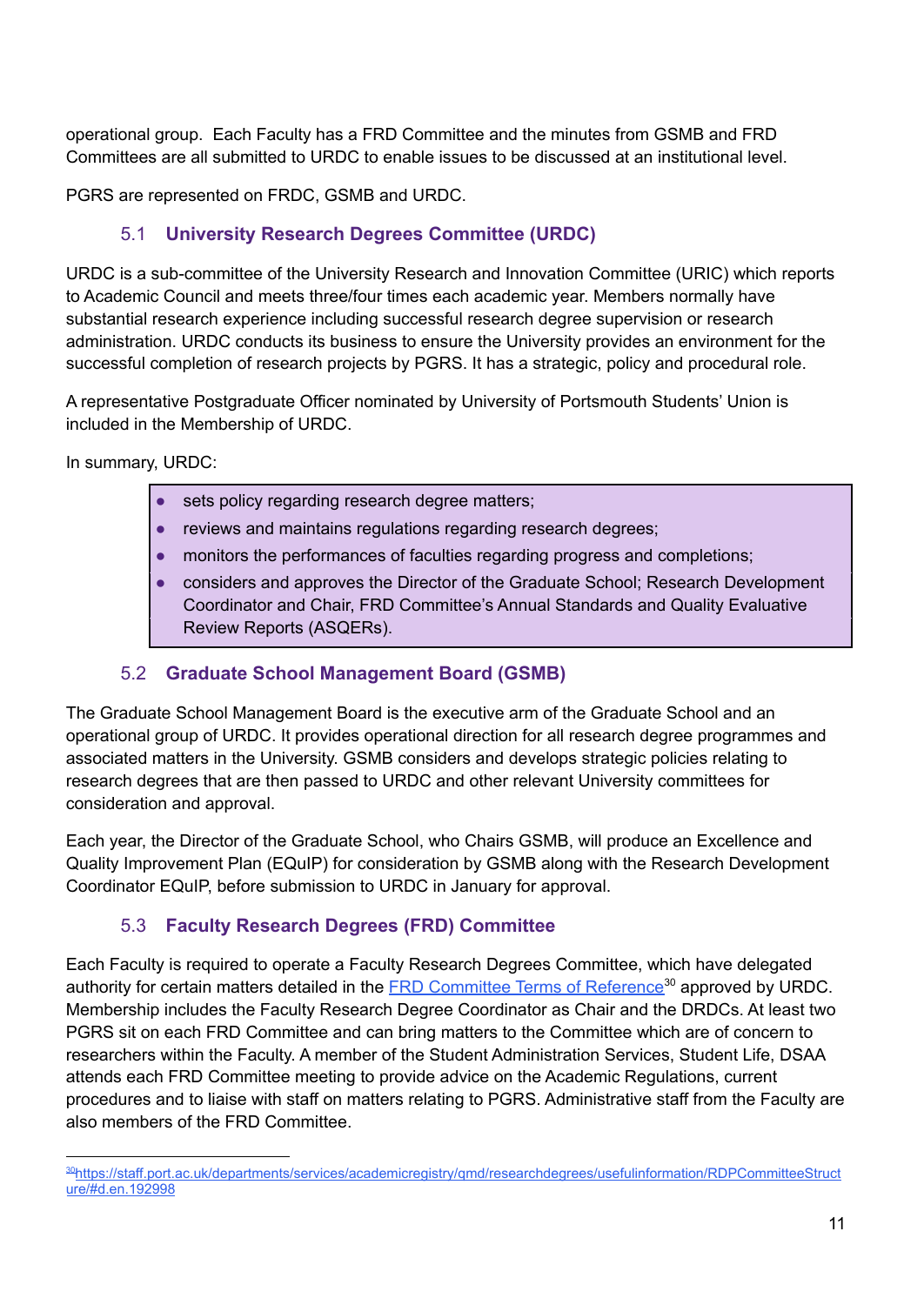Each year, the Chair, FRD Committee will produce an Excellence and Quality Improvement Plan (EQuIP) and this report is submitted to the FRD Committee before it is presented at URDC in January for discussion and approval. The reports demonstrate clear evidence and evaluation of postgraduate provision and are used to confirm that standards are maintained. The research EQuIP template and guidance notes are available from: [http://www.port.ac.uk/reviewcycle.](https://staff.port.ac.uk/departments/services/academicregistry/qmd/annualmonitoring/)

FRD Committees deal with the day-to-day matters associated with research degrees e.g. researcher development, Annual Review monitoring, Major Review monitoring and appointment of examiners. They also undertake a quality assurance role assessing the progress of PGRS within the Faculty, including submission rates. FRD Committees report to URDC, and can bring matters to URDC for discussion and consideration.

The Chair, FRD Committee has delegated authority to deal with certain research matters specified in the FRD Committee Terms of Reference to ensure a timely response. A report detailing action taken is submitted to the FRD Committee for information and is noted under devolved business.

All supervisors can bring issues to FRD Committees by requesting that their DRDC raise them for discussion at FRD Committee. PGRS can also request items to be raised by their student representative or by writing to the Chair, FRD Committee.

In summary FRD Committees:

- have delegated authority regarding the day-to-day management of research degree matters;
- deal with, through agreed process, matters regarding student registration, approval of the supervisory team and any changes to supervisors, approval of applications for Major Review and appointment of two Major Review assessors, applications for extension and suspension (interrupted study) of registration and approval of examination arrangements;
- ensure the Annual Review and Major Review processes for all PGRS are undertaken and if problems have been raised advise and take action where appropriate, including recommending interim examinations;
- approve the recommendation for an interim examination and confirm the form of assessment following the request for an interim examination by the First Supervisor who is concerned that satisfactory progress is not being made;
- report the results of decisions taken under delegated authority by submitting copies of the Devolved Business for the agenda of FRD Committee; including all events dealt with by Chair's Action.

#### 5.4 **Committee Representation**

<span id="page-20-0"></span>PGRS and supervisors are encouraged to contribute their views through their DRDC and PGRS representative on the FRD Committee as the University values feedback as part of ongoing monitoring and enhancement of our research degree programmes and the student experience. FRD Committees will endeavour to deal with all issues brought to their attention and can refer matters to GSMB and URDC as appropriate.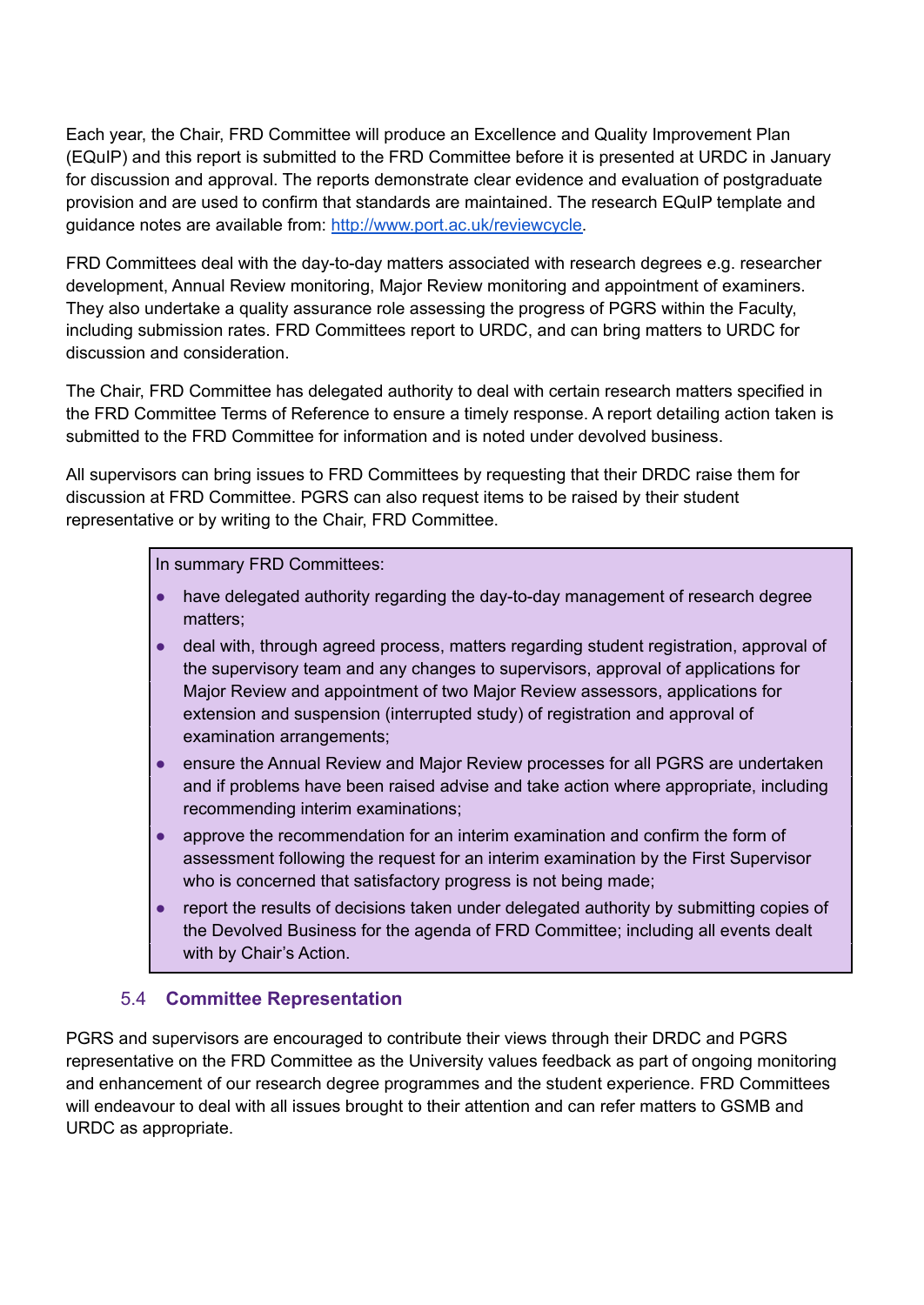Where a PGRS is interested in becoming a PGRS representative they should contact their Chair, FRD Committee for further details. In addition to these routes, Professional Doctorate students are represented through 'taught' mechanisms including Student Staff Consultative Committees (SSCC) and Boards of Studies.

## <span id="page-21-0"></span>**6. Academic Regulations Governing the Award of Higher Degrees**

The current University of Portsmouth research regulations can be found at: [https://myport.port.ac.uk/guidance-and-support/research-degrees.](https://myport.port.ac.uk/guidance-and-support/research-degrees) Advice and guidance regarding the research regulations is available from the DSAA Student Administration Services.

The Code of Practice for [Postgraduate](http://policies.docstore.port.ac.uk/policy-118.pdf) Research Degrees<sup>31</sup> includes the institutional principles and quality assurance processes for research degrees and helps enable the University to meet the expectations of Chapter B11, Research Degrees within the UK Quality Code for Higher Education.

The **Awards of the University of [Portsmouth](https://policies.docstore.port.ac.uk/policy-110.pdf)**<sup>32</sup> document provides information regarding the criteria for an award to be granted and the standard registration periods for PGRS. Examiners are provided with the Framework for Higher Education [Qualifications](https://www.qaa.ac.uk/docs/qaa/quality-code/qualifications-frameworks.pdf) (FHEQ)<sup>33</sup> national descriptor for qualifications awarded at Master's level 7 and Doctoral level 8 when the thesis is reviewed prior to the *viva voce* examination.

## <span id="page-21-1"></span>**7. Annual Monitoring and Periodic Review of Research Degree Programmes**

As part of inclusive University-wide policies, annual monitoring and periodic review of standards and the quality of learning opportunities for PGRS are overseen by both URDC and Quality Assurance Committee (QAC) and come under the **[Programme](http://www.port.ac.uk/reviewcycle) Monitoring Review Policy**<sup>34</sup>.

In brief, annual monitoring is reported at Faculty level through the Chair, FRD Committee ASQER which is considered and followed up locally at FRD Committees and centrally at URDC and Academic Quality Group (AQG). These ASQERs inform the Chair of QAC's Annual Report on Academic Standards and Quality which is considered by QAC and submitted to Academic Council and Board of Governors.

## <span id="page-21-2"></span>**8. Postgraduate Research Student Surveys**

The Postgraduate Research Experience Survey (PRES) is a sector wide survey which takes place biennially collecting data on PGRS satisfaction with their research programme. The University of Portsmouth Postgraduate Research Student Experience Survey (UPPRES) takes place in the alternate years to the PRES to enable monitoring on an annual basis and to ensure that any issues identified are resolved. The data following these surveys is analysed, monitored and discussed at GSMB and URDC.

<sup>31</sup> [http://policies.docstore.port.ac.uk/policy-110.pdf?\\_ga=2.148314423.1054115552.1597650108-231649204.1574085830](http://policies.docstore.port.ac.uk/policy-110.pdf?_ga=2.148314423.1054115552.1597650108-231649204.1574085830)

<sup>32</sup> https://policies.docstore.port.ac.uk/policy-110.pdf

<sup>33</sup> <https://www.qaa.ac.uk/docs/qaa/quality-code/qualifications-frameworks.pdf>

<sup>34</sup> <http://www.port.ac.uk/reviewcycle>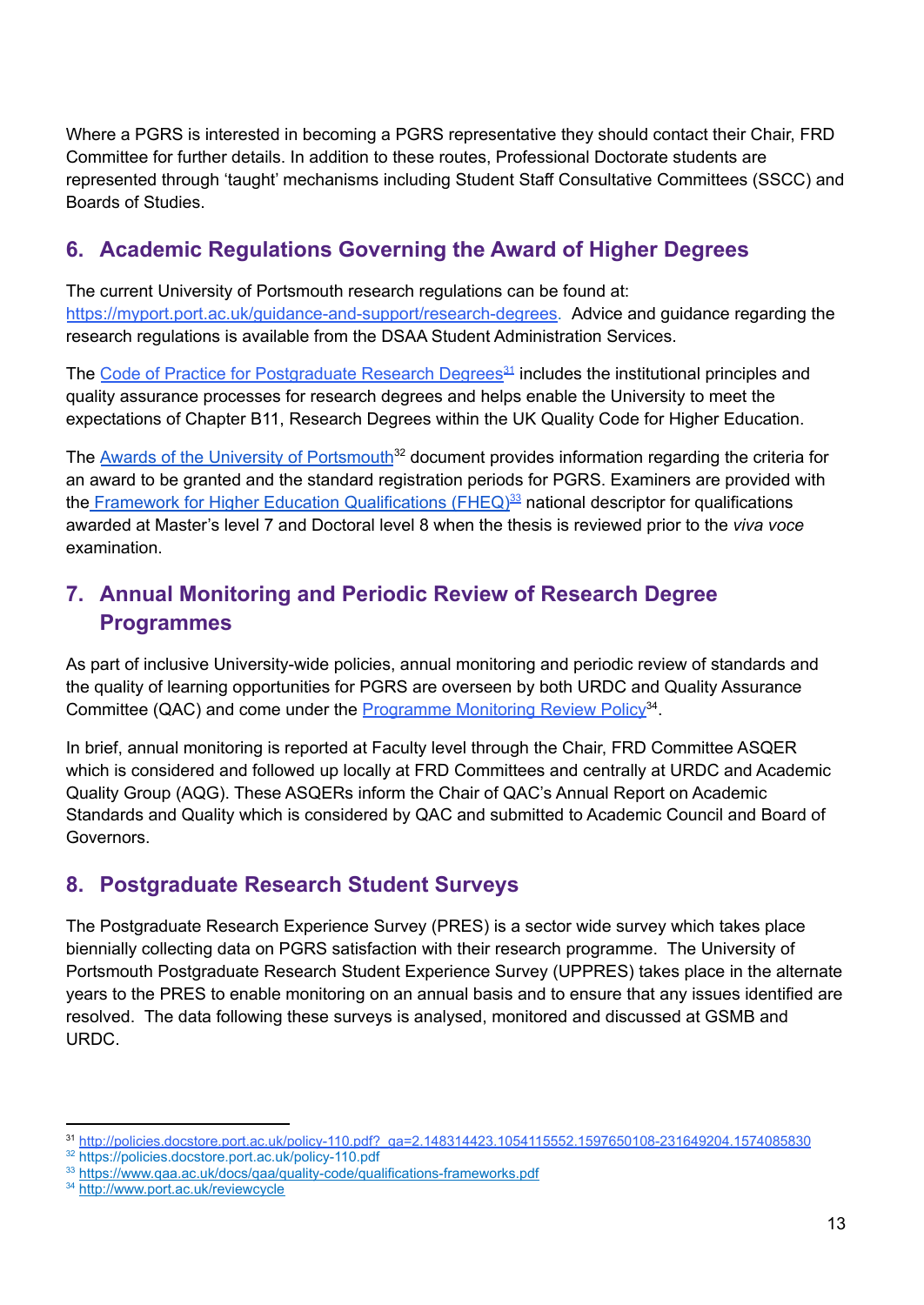## <span id="page-22-0"></span>**9. Research Degree Partnerships**

Full details of the support and management infrastructure for when research degrees are conducted in collaboration with an external organisation, including how collaborative research degree partnerships are approved, reviewed and the supporting annual monitoring arrangements are contained in the Academic [Partnerships](http://policies.docstore.port.ac.uk/policy-021.pdf?_ga=2.5224115.1054115552.1597650108-231649204.1574085830) Policy<sup>35</sup> document.

It is important to identify early in the application process if an applicant is proposing to undertake their programme of work off campus. The University has in place procedures for approval of research degree partnerships that may be tailored to individual arrangements, providing flexibility within a quality assurance framework proportional to any risks involved as part of the proposed collaboration. A collaborative research degree arrangement is considered when the University of Portsmouth research award is dependent on another delivery or support organisation. Further guidance regarding collaborative research arrangements is available in the Academic Partnerships Policy. For advice and guidance on research partnerships contact the Collaborative Partnerships team, in Academic Standards, Quality and Partnerships, at [partnerships@port.ac.uk](mailto:partnerships@port.ac.uk).

## <span id="page-22-1"></span>**10. Awards**

The University awards the following Higher Degrees by Research, governed by the Regulations for Higher Degrees by Research:

- Master of Philosophy (MPhil)
- Doctor of Philosophy (PhD)<sup>36</sup>
- Doctor of Medicine (MD)

The University awards Professional Doctorates, governed by the Regulations for Professional Doctorates. For a full listing of the current Professional Doctorates on offer see the [Awards](http://policies.docstore.port.ac.uk/policy-110.pdf?_ga=2.148314423.1054115552.1597650108-231649204.1574085830) of the University of [Portsmouth](http://policies.docstore.port.ac.uk/policy-110.pdf?_ga=2.148314423.1054115552.1597650108-231649204.1574085830)<sup>37</sup>.

The University offers the following award, governed by the Regulations for the Award of Doctor of Philosophy by Publication:

● Doctor of Philosophy by Publication

The Academic [Regulations](https://myport.port.ac.uk/guidance-and-support/research-degrees/research-degree-guidance) are available at: **Research Degree Regulations**<sup>38</sup>

The awards are given in recognition of:

- the completion of an approved programme of supervised research;
- the submission of a thesis, being a written document and/or other approved submission; embodying the results of the research programme and the conclusions drawn from the results;
- the successful defence of the thesis at a *viva voce* examination.

#### Additionally:

● Professional Doctorate candidates are required to give a presentation before the *viva voce* examination. The option of an informal presentation, prior to the *viva voce* examination, only to

<sup>35</sup> [http://policies.docstore.port.ac.uk/policy-021.pdf?\\_ga=2.5224115.1054115552.1597650108-231649204.1574085830](http://policies.docstore.port.ac.uk/policy-021.pdf?_ga=2.5224115.1054115552.1597650108-231649204.1574085830)

<sup>&</sup>lt;sup>36</sup> May also be via Integrated PhD Route – See Appendix 3 for information

<sup>37</sup> <http://policies.docstore.port.ac.uk/policy-110.pdf>

<sup>38</sup> <https://myport.port.ac.uk/guidance-and-support/research-degrees/research-degree-guidance>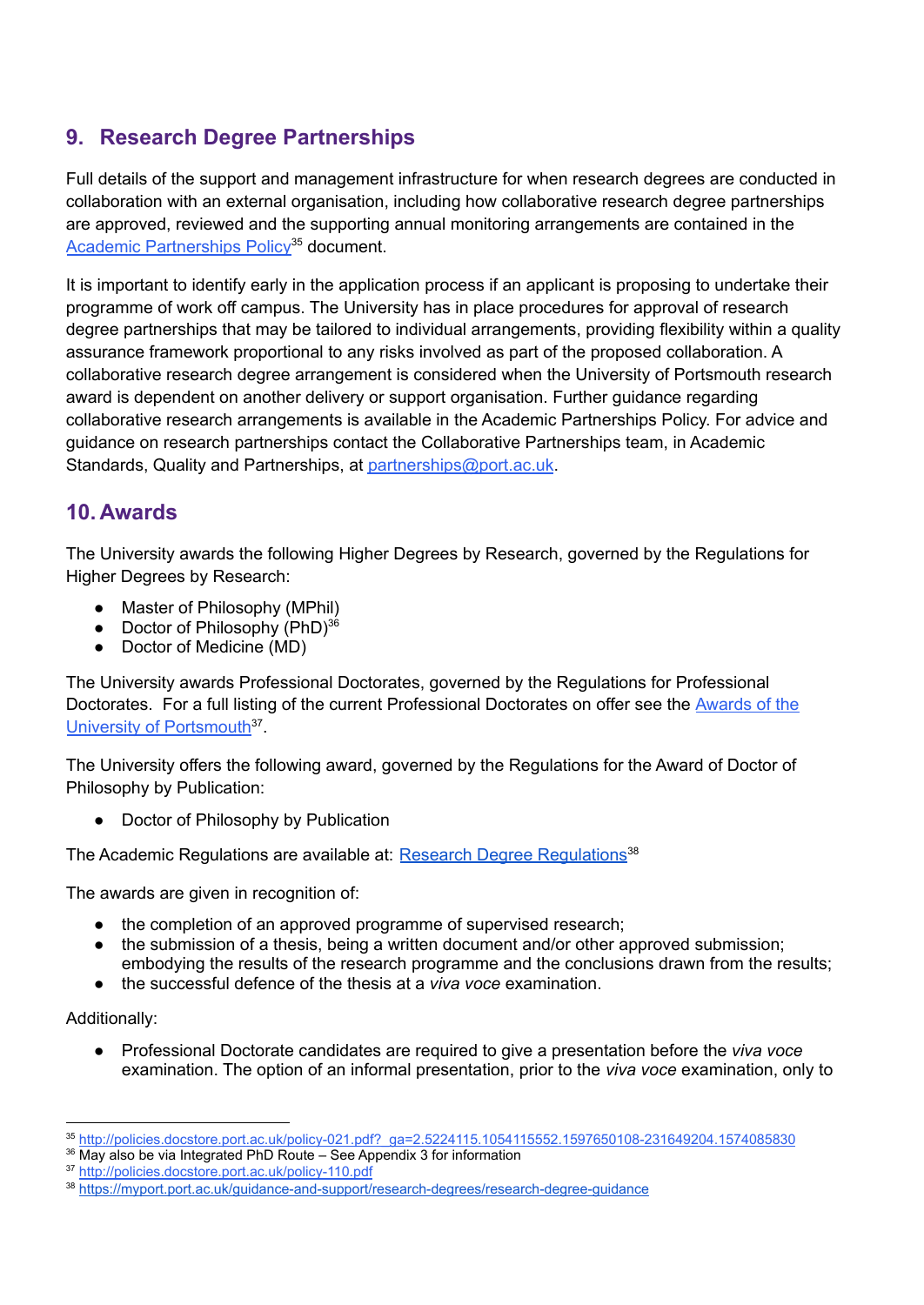the Examiners, is available to all Research Students but is not a compulsory element of the examination.

The Framework for Higher Education [Qualifications](https://www.qaa.ac.uk/docs/qaa/quality-code/qualifications-frameworks.pdf) (FHEQ) in England, Wales and Northern Ireland<sup>39</sup> should also be referred to with regards to the qualification descriptors for a Doctorate (level 8) and a Masters (level 7).

#### 10.1 **PhD, MPhil and MD**

<span id="page-23-0"></span>The awards of Doctor of Philosophy (PhD) and Master of Philosophy (MPhil) are available across all schools/departments and subject groups. The award of Doctor of Medicine (MD) is available in the Science Faculty.

#### 10.2 **Professional Doctorates**

<span id="page-23-1"></span>Professional Doctorates are offered currently in three faculties: Science and Health, Humanities and Social Sciences and Business and Law. Current Professional Doctorates are:

- Doctor of Criminal Justice (DCrimJ)
- Doctor of Security Risk Management (DSyRM)
- Doctor of Education (EdD)
- Doctor of Business Administration (DBA)
- Doctor of Biomedical Science (DBMS)
- Doctor of Chiropractic (DChiro)
- Doctor of Health Science (DHealthSci)
- Doctor of Medical Imaging (DMedIm)
- Doctor of Nursing (DN)
- Doctor of Pharmacy (DPharm)
- Doctor of Social Work (DSW)
- Doctor of Sport and Exercise Psychology (DSEP)
- Doctor of Forensic Psychology (DForenPsy)

The curriculum framework for Professional Doctorates can be found in the Curriculum [Framework](http://policies.docstore.port.ac.uk/policy-217.pdf) [Specification.](http://policies.docstore.port.ac.uk/policy-217.pdf) The framework provides a flexible design and delivery of professional doctorate programmes to meet the needs of a diverse range of professional and disciplinary contexts.

The professional doctoral programme is divided into two phases:

**Stage 1- Taught Phase** consists of formal learning delivered by the University of Portsmouth that covers topics such as research methods, professionalism, reflective practice and writing for publication and dissemination. These topics prepare students for the final part of the taught phase which includes submission of a research proposal, and Professional Doctorate students are supported through this part of the programme by scheduled workshops, tutorials and group activities. A variety of assessment methods are employed so as to develop a range of individual and collaborative skills and knowledge. Stage 1 – Taught Phase is covered by the [Examination](http://policies.docstore.port.ac.uk/policy-111.pdf?_ga=2.175921442.1054115552.1597650108-231649204.1574085830) & Assessment Regulations of the University of [Portsmouth](http://policies.docstore.port.ac.uk/policy-111.pdf?_ga=2.175921442.1054115552.1597650108-231649204.1574085830)<sup>40</sup>.

**Stage 2 – Research Phase** is covered by the **Regulations for Professional Doctorates**<sup>41</sup>. The Research Phase consists of the Professional Research and Development Project in which students research a

<sup>40</sup> [http://policies.docstore.port.ac.uk/policy-111.pdf?\\_ga=2.175921442.1054115552.1597650108-231649204.1574085830](http://policies.docstore.port.ac.uk/policy-111.pdf?_ga=2.175921442.1054115552.1597650108-231649204.1574085830)

<sup>39</sup> <https://www.qaa.ac.uk/docs/qaa/quality-code/qualifications-frameworks.pdf>

<sup>41</sup> [http://policies.docstore.port.ac.uk/policy-111.pdf?\\_ga=2.181908775.1054115552.1597650108-231649204.1574085830](http://policies.docstore.port.ac.uk/policy-111.pdf?_ga=2.181908775.1054115552.1597650108-231649204.1574085830)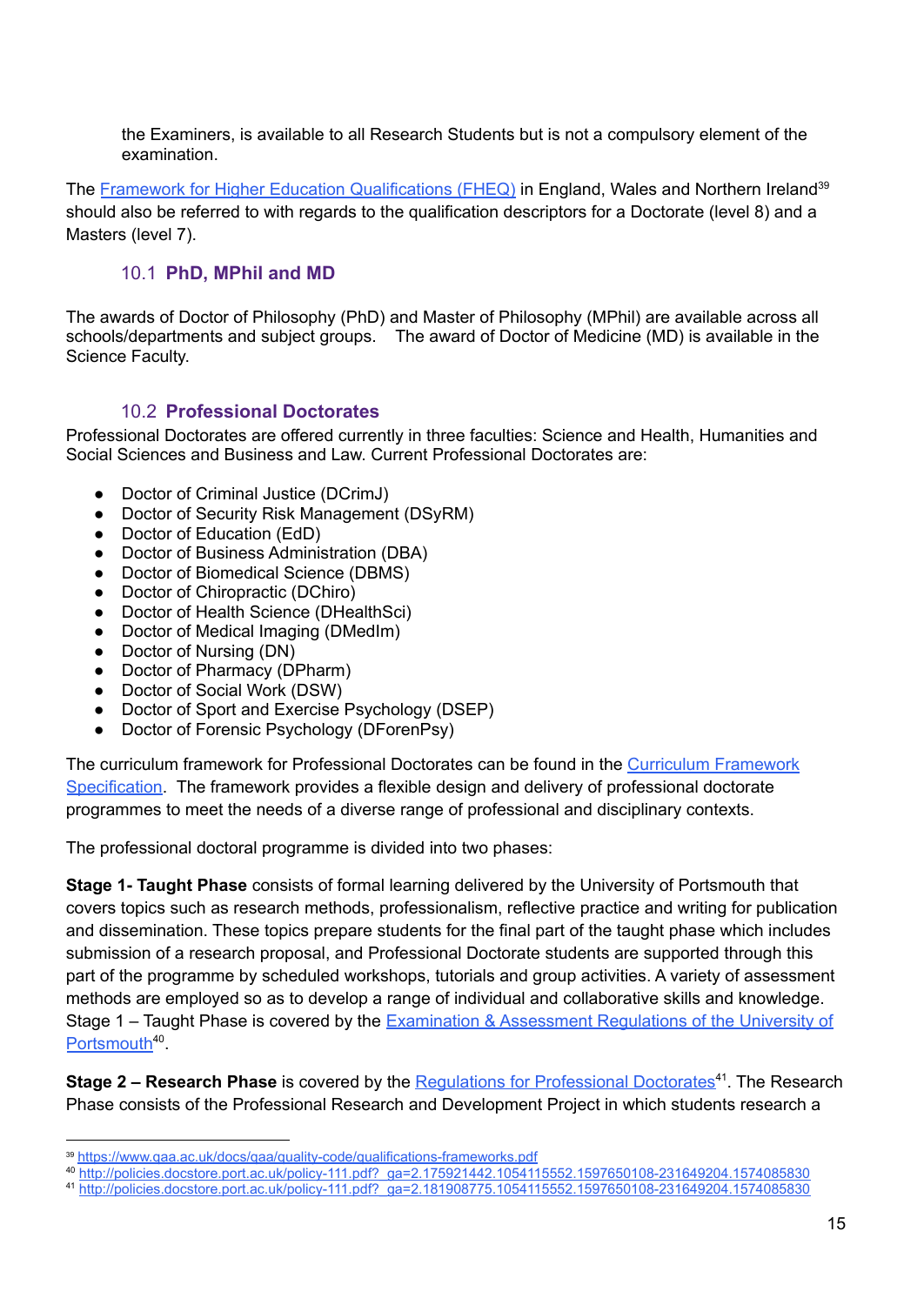topic relevant to themselves as professionals and to their profession. Professional Doctorate students are supported during this part of the programme by the standard supervision arrangements for PGRS with a minimum of two supervisors, one of whom will be the First Supervisor as the main supervisor. In addition, it is expected that there will be a nominated workplace advisor to provide support for the student. The First Supervisor will be the contact for administrative matters relating to the PGRS, will ensure the PGRS completes all stages of the course and provide the relevant assessment details for the examination boards. The final assessment involves the completion of a thesis, a presentation and a *viva voce* examination. For further details see Part 3: Professional Doctorates.

#### 10.3 **PhD by Publication**

<span id="page-24-0"></span>The PhD by Publication is normally based upon research already undertaken before registration. It is normally considered on the basis of a series of peer-reviewed academic papers, books, citations or other materials that have been published, accepted for publication, exhibited or performed. It is usually accompanied by a substantial commentary (approximately between 5,000-10,000 words) linking the published work and outlining its coherence, significance and contribution to knowledge, followed by an oral examination (*viva voce*), at which the candidate defends their research. Applicants wishing to be considered for the PhD by Publication must be holders, of at least five years' standing, of a first or higher degree awarded either by a UK higher education institute or by a recognised equivalent non-UK degree of the same standard. PGRS are expected to submit their materials for examination within 1 year from the registration date.

This award is covered by the Regulations for the Award of Doctor of Philosophy by Publication which can be found at:

[http://www.port.ac.uk/accesstoinformation/policies/academicregistry/filetodownload,10398,en.pdf.](http://policies.docstore.port.ac.uk/policy-112.pdf?_ga=2.170278432.1054115552.1597650108-231649204.1574085830)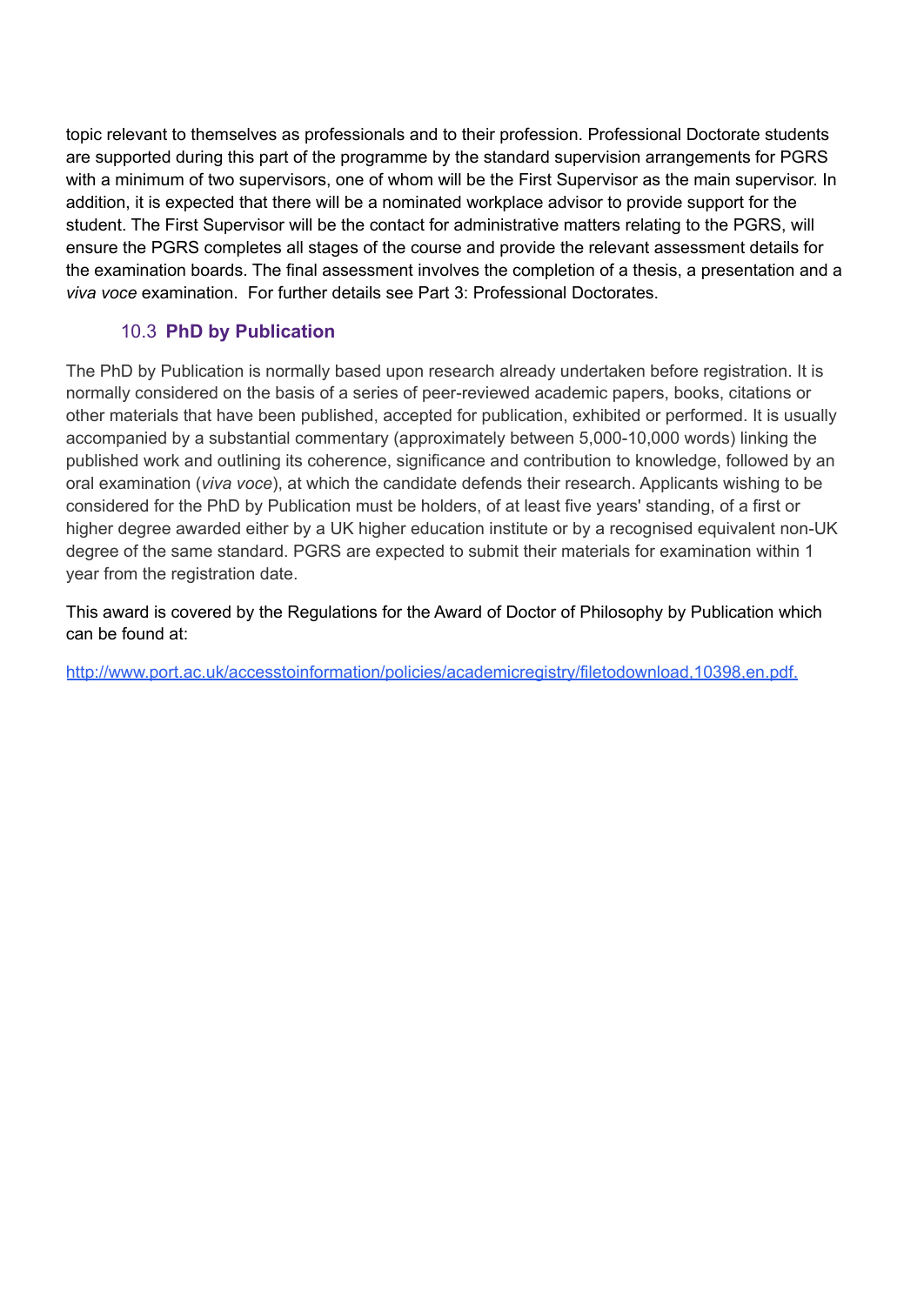## <span id="page-25-0"></span>**PART 2: The Postgraduate Research Student (PGRS) Cycle**

#### <span id="page-25-2"></span><span id="page-25-1"></span>**1. Administrative support**

#### 1.1 **Faculty and Departmental Support**

In each faculty and MyPort Hub there are administrative staff appointed to support the admission and registration processes for PGRS. The Student and Academic Administration Manager in each Hub can advise on which staff are designated to support PGRS and who can be expected to help with issues such as:

- admissions support for Research Degree Programmes;
- bursary authorisation forms;
- annual registration of PGRS:
- <span id="page-25-3"></span>● assist with booking rooms, accommodation and refreshments for *viva voce* examinations.

#### 1.2 **DSAA Student Administration Services**

In addition to the Faculty and Hub support, the DSAA Student Administration Services team will provide advice on all matters relating to PGRS, particularly the Academic Regulations and assessment processes.

The DSAA Student Administration Services roles and responsibilities include:

- Definitive source of advice, guidance and support to PGRS and staff, including external clients in relation to PGRS and quality management for Research Degree Programmes;
- Tracking and maintenance of all PGRS registrations, including preparation of reports for committees;
- Organisation and maintenance of records of quality assurance procedures and business processes for Research Degree Programmes, including formal progression and examination;
- Delivering training for Supervisors and PGRS with regards to regulations and processes for Research Degree Programmes.

Where a PGRS or supervisor is unsure about the requirements or processes during the PGRS registration, has any questions or wishes to seek advice regarding a specific situation then please contact the DSAA Student Administration Services. Guidance is also available on the University website at:

<https://myport.port.ac.uk/guidance-and-support/research-degrees/research-degree-guidance> .

## <span id="page-25-4"></span>**2. Admission of a Postgraduate Research Degree Student (PGRS)**

The Code of Practice for Postgraduate Research and the research regulations provide the principles and requirements for admission onto a research degree programme. The University has in place a process for the admission of PGRS which ensures that the PGRS are of the appropriate calibre, and that applicants are aware of the demands of a research degree programme. Further details of the requirements for admissions for a research degree can be found in the research regulations.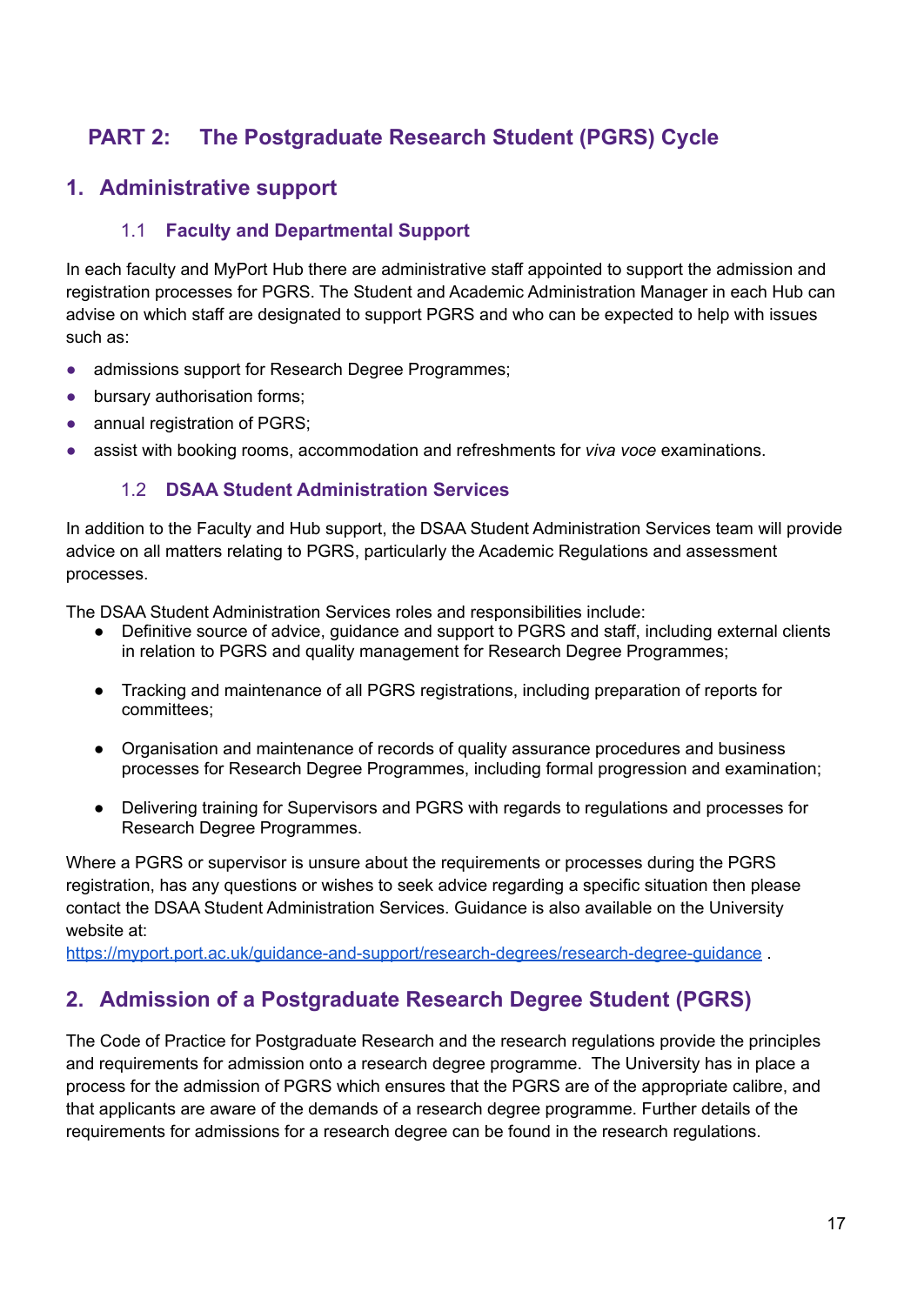Guidance on the business processes and areas for consideration during the application/admission stage can be found on the How to Apply [pages](https://www.port.ac.uk/study/postgraduate-research/how-to-apply) and the [Admissions](http://policies.docstore.port.ac.uk/policy-017.pdf) Policy<sup>42</sup>.

## <span id="page-26-0"></span>**3. Induction**

All new PGRS are required to attend the University-wide induction which includes University-wide sessions and supporting events provided by faculties, schools and departments. New PGRS arriving at the University will have expectations, aspirations, hopes and concerns and the aim of induction is to clarify what the University provides and the PGRS' responsibilities. The First Supervisor will also meet with the new PGRS, and introduce the supervisory team. At this initial meeting the areas of expertise and support within the supervisory team should also be discussed, including a schedule of supervisory meetings and arrangements for annual leave and notification of absence.

Responsibilities of the First Supervisor:

- ensuring the potential PGRS meets the entry criteria\*;
- completion of the RSR form ensuring it is signed by the DRDC, HoD and Chair, FRD Committee on behalf of the FRD Committee\*;
- requesting the standard offer letter to be sent and liaising with PGRS as required ensuring that they are aware of the need to accept or reject the offer\*;
- ensuring the PGRS has complete online registration promptly;
- completing any necessary paperwork relating to funding (where relevant);
- complete the Induction Checklist with the PGRS;
- inform the new PGRS of the requirement to attend the formal Induction Programme both University-wide and in the Faculty, school or department;
- ensure the PGRS attends the Induction events;
- discussing potential changes to registration with PGRS and approving appropriate paperwork to support changes to registration.

(\* where relevant, if FS is part of the application/interview panel)

## <span id="page-26-2"></span><span id="page-26-1"></span>**4. Registration**

#### 4.1 **Annual Registration**

Registration normally takes place in October, February or April each year, but exceptionally (by approval of the Academic Registrar's or representative) a June intake date may be possible. To gain approval for a June intake contact the DSAA Student Administration Services via email [researchdegrees@port.ac.uk](mailto:researchdegrees@port.ac.uk)

All PGRS are required to register annually onto their programme via their **[Student](https://myport.port.ac.uk/my-course/your-student-view) View**<sup>43</sup>.

New PGRS will receive an automatic email notification to their personal email account advising them to register when their record has 'rolled-over' from the admissions system to the student management system.

<sup>42</sup> <http://policies.docstore.port.ac.uk/policy-017.pdf>

<sup>43</sup> <https://myport.port.ac.uk/my-course/your-student-view>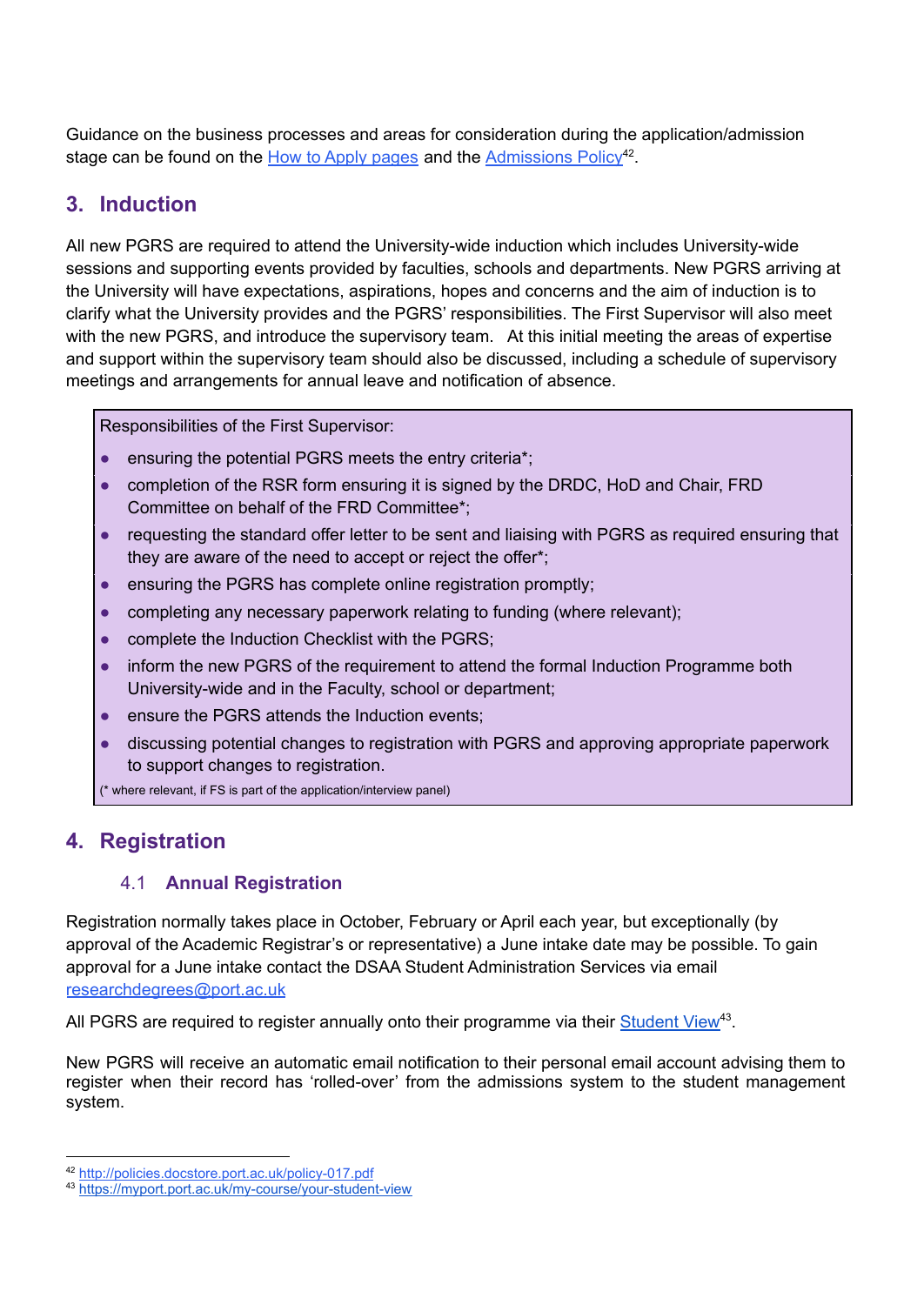Continuing PGRS will receive a 'returning' email notification to their University email account issued by their administration Hub when their record has 'rolled-forward' to the next academic session.

PGRS may also be contacted if verification of identification and/or qualifications or other United Kingdom Visa & Immigration (UKVI) requirements are necessary. PGRS may be asked to bring documentary evidence for verification purposes before the registration process can be finalised.

Every year each PGRS must register and pay the appropriate fees. On completion of registration the PGRS has access to the University Library and IT Systems.

The final date for completion of registration is one month after each intake date and once this date has passed any outstanding registrations will be cancelled. If the registration is cancelled the PGRS will not be able to undertake their research or receive supervision and they may need to reapply to resume their research programme at a later date.

If there are any reasons why a PGRS has not registered please inform your local research administrator and/or the DSAA Student Administration Services. PGRS must be registered at the University in order to receive support and supervision.

#### 4.2 **Approved Periods of Registration for PGRS**

<span id="page-27-0"></span>A PGRS will be registered for, and expected to submit their thesis within the following approved periods:

| MPhil full time               | 24 months |
|-------------------------------|-----------|
| MPhil part time               | 48 months |
| PhD full time                 | 36 months |
| PhD part time                 | 72 months |
| MD full time                  | 24 months |
| MD part time                  | 48 months |
| PD (Research Phase) part time | 48 months |
| PD (Research Phase) full time | 24 months |

#### 4.3 **Changes to Registration**

<span id="page-27-1"></span>Under delegated authority from URDC all changes affecting the registration of a PGRS should be approved by the Chair, FRD Committee, under delegated authority of the FRD Committee, and are reported at the next meeting of the FRD Committee.

The Chair, FRD Committee is required to approve all changes to a PGRS registration, such as, mode of study, interruption or an extension period. The PGRS and First Supervisor should complete either a form UPR4, Notification of a Change Affecting the Registration of a PGRS (including Stage 2 - Research Phase for Professional Doctorates) or UPR12, Application for Extension of Registration and submit to the Chair, FRD Committee for approval.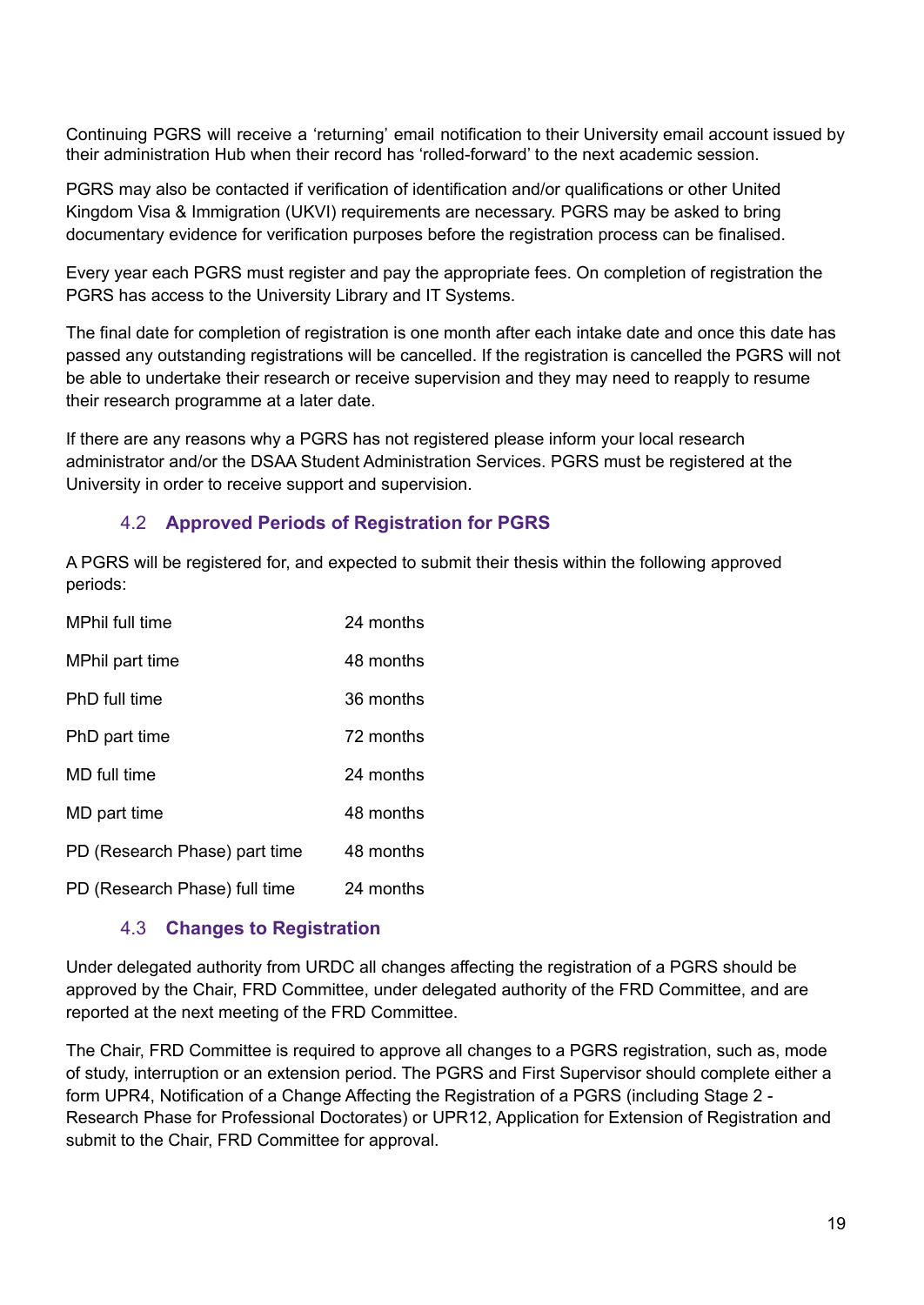If for any reason a PGRS' circumstances change it may be beneficial to interrupt studies or change the mode of study (full time to part time or vice versa), however please note that restrictions apply for international PGRS with UKVI Student Route visa.

The PGRS should discuss the options with their First Supervisor as they will need their support to request a change to their registration. Once signed by PGRS and First Supervisor this form is submitted to the relevant Chair, FRD Committee for approval and then submitted to the DSAA Student Administration Services for processing. Please see the relevant section below for further details.

#### 4.4 **Change in Mode of Study**

<span id="page-28-0"></span>This can be requested for the following reasons:

- a change to the funding available, either increased through successful application to a funding body or sponsor, or decreased when funding is no longer available.
- the PGRS takes full-time employment:
- a change in personal circumstances.

When a change to part-time research is requested by an international PGRS their student status on their passport must be verified as in some cases part-time registration is not permitted. DSAA Student Administration Services[,ukvi-student-compliance@port.ac.uk](mailto:ukvi-student-compliance@port.ac.uk), can assist with this process.

#### 4.5 **Interruption (suspension)**

<span id="page-28-1"></span>Personal circumstances may arise during the registration which the PGRS should be able to raise with the First Supervisor and if necessary apply for a period of interruption. PGRS may request an interruption of up to a maximum of one year in total to their registration period. Requests for interruptions usually are required for the following reasons:

- ill health, where there is a prolonged medical condition;
- family or personal problems which need time to be resolved;
- unexpected pressure from employment;
- maternity/paternity leave (please also see the Guidance for [Supporting](https://staff.port.ac.uk/departments/services/equalityanddiversity/guidanceandresources/PregnancyMaternity/) Students who are Pregnant or have [Children](https://staff.port.ac.uk/departments/services/equalityanddiversity/guidanceandresources/PregnancyMaternity/)<sup>44</sup>).

It is very important that all interruptions are recorded. A PGRS should apply immediately on [Form](http://forms.docstore.port.ac.uk/A837987.pdf?_ga=2.20605048.1109027488.1593415908-231649204.1574085830) [UPR4](http://forms.docstore.port.ac.uk/A837987.pdf?_ga=2.20605048.1109027488.1593415908-231649204.1574085830)<sup>45</sup> when an event likely to need a break in the registration occurs rather than wait and apply retrospectively.

Full time International PGRS will need to consider the possible impact of an interruption on their current visa end date and should be reminded that they are expected to return home and not stay in the UK during a period or interruption.

Please note that approved periods of interrupted study are not included in the registration period as the PGRS is not actively undertaking their research or receiving supervision during this time. Library and IT access is also suspended for the duration of their interruption.

<sup>44</sup> <https://staff.port.ac.uk/departments/services/equalityanddiversity/guidanceandresources/PregnancyMaternity/>

<sup>45</sup> [http://forms.docstore.port.ac.uk/A837987.pdf?\\_ga=2.20605048.1109027488.1593415908-231649204.1574085830](http://forms.docstore.port.ac.uk/A837987.pdf?_ga=2.20605048.1109027488.1593415908-231649204.1574085830)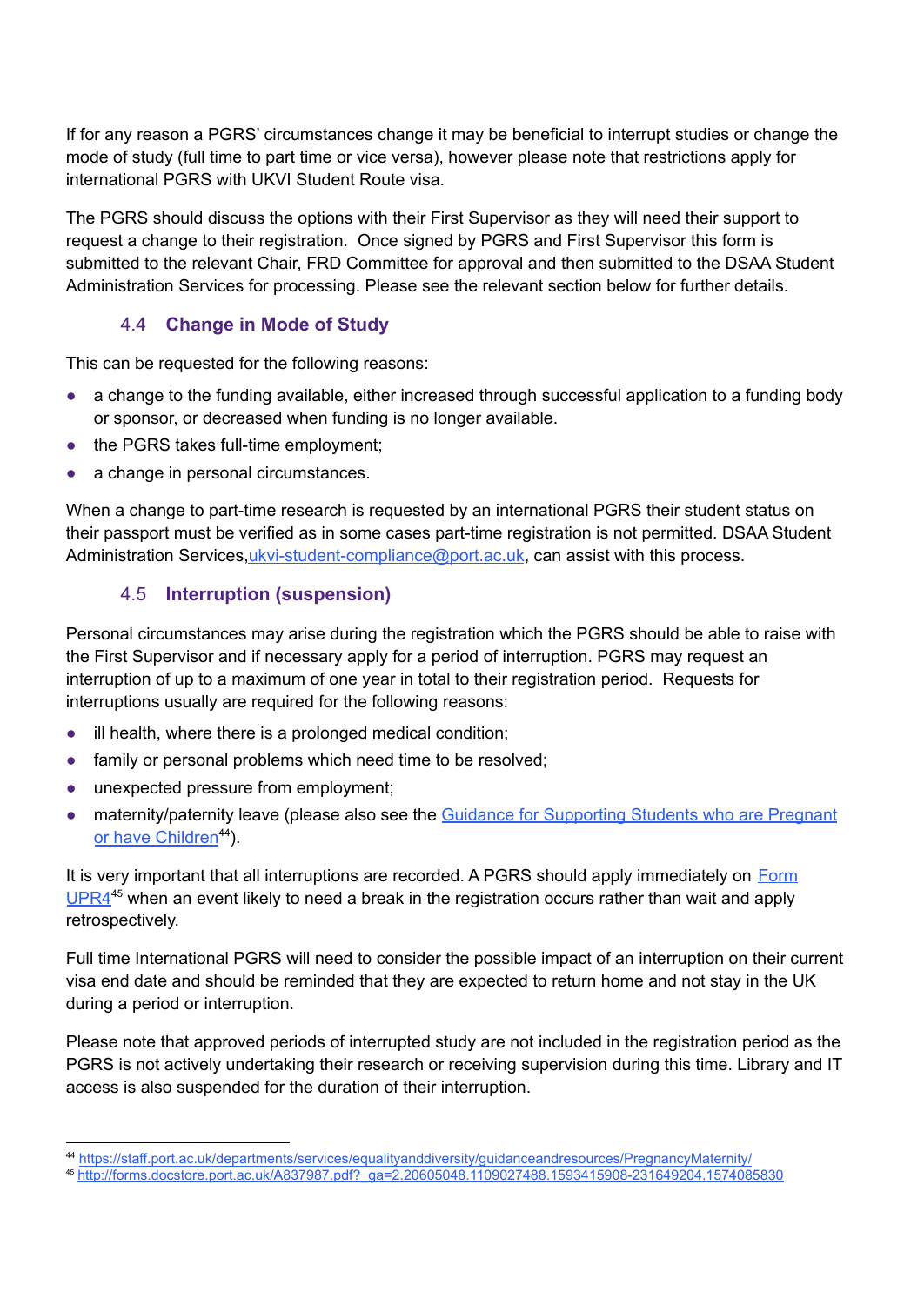Following approval of a suspension or interruption the registration is re-calculated and the end date extended accordingly. Dates for submission for Major Review and/or Annual Review will also be taken into consideration. Details of these will be provided in the confirmation of interruption and revised dates notification sent to the PGRS from DSAA Student Administration Services. If applicable, bursary payments are also suspended. PGRS in receipt of a bursary should refer to details in their Bursary Agreement<sup>46</sup> regarding periods of interruption and payments.

On return from an interruption of study the PGRS should promptly contact their administration Hub to arrange re-registration. If for any reason the interruption needs to be extended this should be done through completing another UPR4 Form for approval.

Interruption can also be requested during the extension period and on a Referral or Re-Examination registration following the Examiners recommendation. See section 13 for further details regarding these recommendations.

Prior to requesting an interruption, it is recommended that students consult the Tuition Fee Policy and other guidance regarding tuition fees and refunds, available at <https://myport.port.ac.uk/article-hub> article #2230.

#### 4.6 **Extension to Registration**

<span id="page-29-0"></span>The expectation is that a PGRS will submit their thesis for examination within the approved period of registration (see section 4.3).

If a PGRS will not be able to submit their thesis for examination by the end of the approved registration period, then an extension to registration must be applied for.

To apply for an extension, the PGRS and First Supervisor should complete the [Application](https://myport.port.ac.uk/guidance-and-support/research-degrees/research-degree-guidance) for Extension of [Registration](https://myport.port.ac.uk/guidance-and-support/research-degrees/research-degree-guidance) Form (UPR12)<sup>47</sup> before the PGRS reaches their current end date. The form must be signed by the First Supervisor and approved by the Chair, FRD Committee before being forwarded to the DSAA Student Administration Services.

The DSAA Student Administration Services will send the PGRS confirmation of the outcome of the application for an extension. If the extension is approved, the PGRS will be reminded of the deadline for Annual Review (if applicable) and the new thesis submission deadline which is also the date of the end of the PGRS' registration. The thesis cannot be accepted after this date.

For all PGRS, FRDC may approve an extension of registration of up to one year, provided the registration period has not already elapsed. For part time students who commenced their studies prior to October 2017, an extension of registration of two years is permitted, provided the registration period has not already elapsed.<sup>48</sup> Professional Doctorate students may be permitted to extend their registration by up to two years.

An extension fee is payable for each year of the approved extension. If your approved extension is for less than 6 months then 50% of the extension fee will be charged. If it is for more than 6 months, up to 1 year, then you will be charged 100% of the extension fee. Details are within the [Tuition](http://policies.docstore.port.ac.uk/policy-159.pdf) Fee Policy.<sup>49</sup>

<sup>48</sup> This change was approved by URDC in 2016.

<sup>46</sup> Latest version of the Bursary Agreement can be found at:

<https://staff.port.ac.uk/departments/services/academicregistry/qmd/researchdegrees/forms/RDFormsBursary/>

<sup>47</sup> <https://myport.port.ac.uk/guidance-and-support/research-degrees/research-degree-guidance>

<sup>49</sup> <http://policies.docstore.port.ac.uk/policy-159.pdf>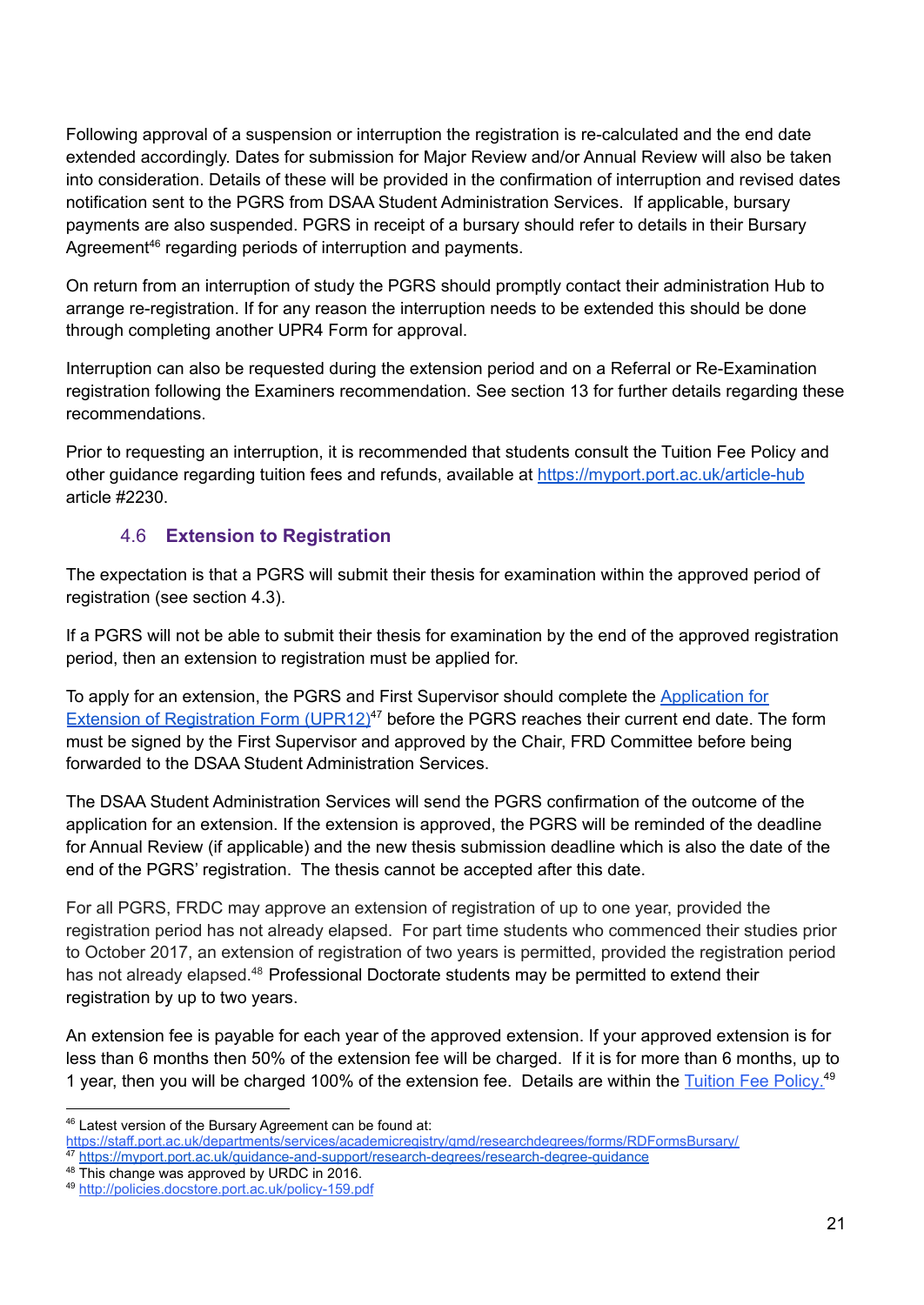Full time PGRS who are in an approved extension registration period are eligible for Council Tax exemption.

#### 4.7 **Withdrawal**

<span id="page-30-0"></span>Withdrawal is the process whereby a PGRS ends their registration before the thesis is submitted. However, it may be appropriate to consider an interruption or change in mode of study as an alternative to withdrawal. See sections above for further details of these options.

PGRS should discuss the options available to them with their First Supervisor before completing the relevant form to change or end their registration.

Where the decision has been made to withdraw, the PGRS must complete the [Notification](http://forms.docstore.port.ac.uk/A837987.pdf?_ga=2.222562267.1109027488.1593415908-231649204.1574085830) of a Change Affecting the [Registration](http://forms.docstore.port.ac.uk/A837987.pdf?_ga=2.222562267.1109027488.1593415908-231649204.1574085830) Form (UPR4)<sup>50</sup> which should be signed by the First Supervisor and approved by the Chair, FRD Committee. The form should then be sent to the DSAA Student Administration Services.

It is important that when a PGRS decides to withdraw notification is made as soon as possible to ensure their PGRS record is updated. Where a PGRS does not maintain regular contact with the University and is non-responsive to communications, the University may withdraw the PGRS. In such cases the University will complete the withdrawal and write to the PGRS informing them that they have been withdrawn.

Responsibilities of First Supervisor:

- to sign the Form [UPR4](http://www.port.ac.uk/departments/services/academicregistry/qualitymanagementdivision/researchdegrees/forms/#d.en.140685) and send to the Chair, FRD Committee;
- to inform the relevant administrative contact in the relevant administration Hub of the interruption/withdrawal.

#### **The University may withdraw a PGRS registration if:**

- The PGRS fails to successfully complete an Annual Review (see Section 9 Annual Review);
- The PGRS fails to successfully complete the Major Review (see Section 10 Major Review);
- The PGRS fails to submit their thesis within final deadlines notified to them by DSAA Student Administration Services;
- No contact has been maintained and the registration has lapsed;
- Non-payment of tuition fees;
- The PGRS has not provided proof of identification or qualifications at registration;
- <span id="page-30-1"></span>• The PGRS does not register or re-register by the start date of the research degree programme.

#### 4.8 **Change to the Supervisory Team**

If it becomes necessary to change a member of the supervisory team, it is the First Supervisor who is responsible for completing the [UPR3](https://myport.port.ac.uk/guidance-and-support/research-degrees/research-degree-guidance) Form<sup>51</sup> and returning this to the DSAA Student Administration

<sup>50</sup> http://forms.docstore.port.ac.uk/A837987.pdf?\_ga=2.222562267.1109027488.1593415908-231649204.1574085830

<sup>51</sup> <https://myport.port.ac.uk/guidance-and-support/research-degrees/research-degree-guidance>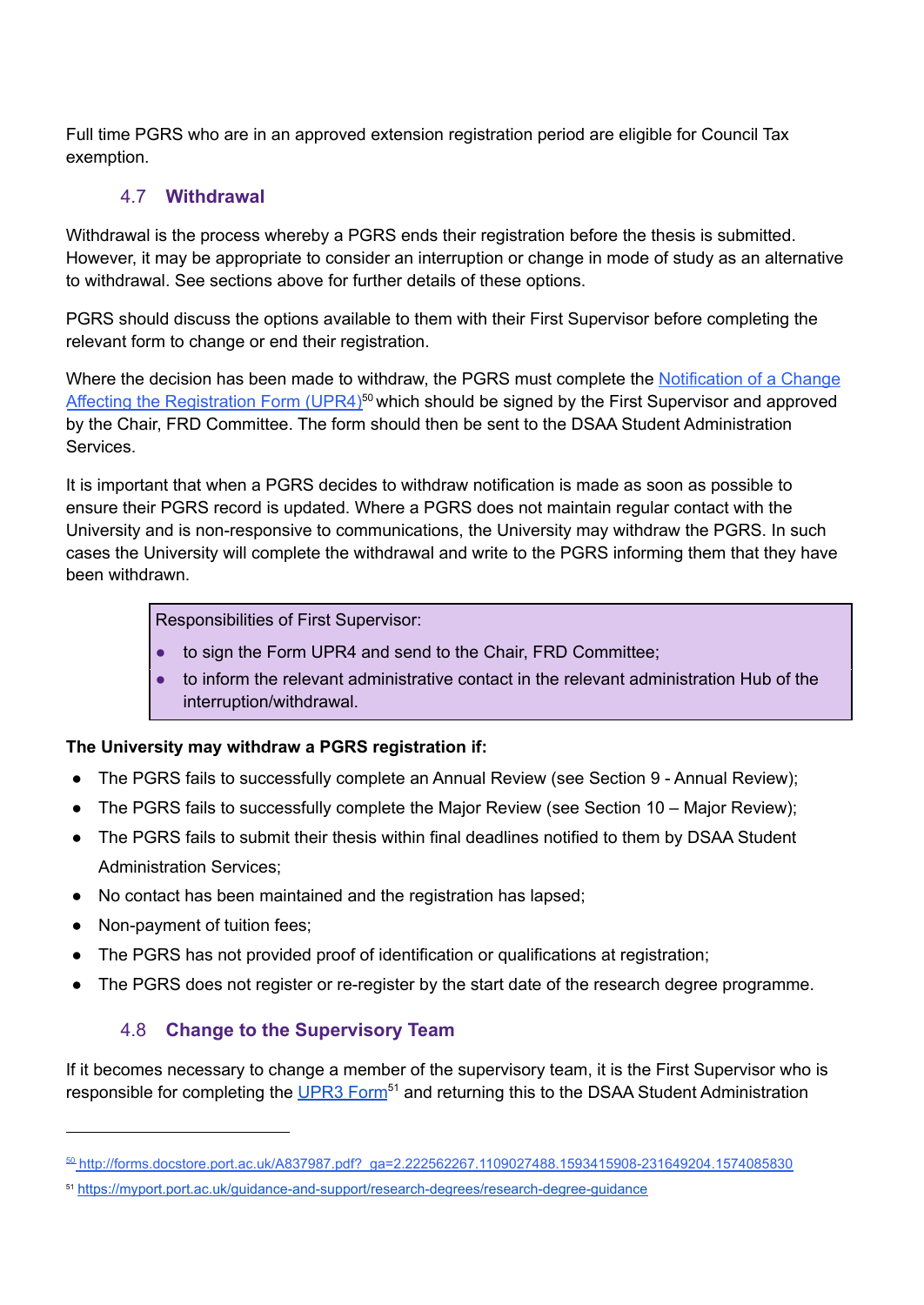Services. If the change in supervision relates to the First Supervisor it remains the responsibility of the currently appointed First Supervisor to complete the UPR3 Form and forward to the Chair, FRD Committee. In the absence of the First Supervisor, the UPR3 form should be completed by the DRDC. This will ensure records are amended and all future correspondence regarding a PGRS will be directed to the correct member of academic staff. See Part 1:4.8 regarding DRDC/HoD approval.

#### 4.9 **Monitoring Progress**

<span id="page-31-0"></span>The First Supervisor and/or other members of the supervisory team should agree with the PGRS the frequency of meetings. Meetings for full-time PGRS are at least fortnightly during the first three months of the research degree programme. Thereafter, meetings should take place at least once every six weeks, but may be more frequent by arrangement. Meetings may be held face-to-face or by phone, video conference or similar. The majority of meetings should be with the First Supervisor and meetings with the entire supervisory team should take place at least once a term (3 times per year).

Part time PGRS should normally meet their First Supervisor and/or other members of the supervisory team at least monthly during the first three months and at two-monthly intervals thereafter with at least one meeting per year with the full supervisory team. The supervisory team are expected to agree the schedule of meetings with the PGRS.

Throughout the period of registration, the First Supervisor is the PGRS' main academic contact. As part of the working relationship between the supervisory team and the PGRS it is essential that accurate records of the meetings are kept in order to ensure that both parties have understood agreed actions. It is expected that the **Skills [Forge](https://skillsforge.port.ac.uk/port/main/welcome.en_GB.page)<sup>52</sup> system is used to keep a permanent record of meetings as there is** provision within the system for both the supervisor(s) and PGRS to 'sign off' any agreed actions. The meeting records are available to other members of the supervisory team if they have not been present at the meeting.

Meeting records are compulsory in accordance with the **[Retention](https://policies.docstore.port.ac.uk/policy-078.pdf?_ga=2.218020182.1156716235.1649252113-535927718.1636383054) Policy<sup>53</sup> and will be called upon in** the unusual circumstances where a PGRS submits a formal appeal or complaint to the University. The Chair, FRD Committee and DSAA Student Administration Services are available to support and provide advice to both supervisors and PGRS, particularly if the PGRS-supervisor relationship is not working as anticipated. DSAA Student Administration Services can advise on the research regulations, the complaints and appeal procedures if required.

The responsibility for formal recording of supervisory meetings will be made clear at induction and followed-up at the Annual Review. See Section 9.

#### 4.10 **Annual Leave**

<span id="page-31-1"></span>In line with UK Research and Innovation (UKRI) studentship guidance, a full time PGRS may take a maximum of eight weeks' annual leave in the year (which equates to 6 weeks plus bank holidays and University of Portsmouth Christmas closure). PGRS and supervisors are expected to bear in mind their obligations for progress reviews and in ensuring timely completion of the research programme when planning leave. Annual leave must be agreed in advance with the supervisory team and records kept via Skills Forge.

<sup>52</sup> [https://Skills Forge.port.ac.uk/port/main/welcome.en\\_GB.page](https://skillsforge.port.ac.uk/port/main/welcome.en_GB.page)

<sup>53</sup> [https://policies.docstore.port.ac.uk/policy-078.pdf?\\_ga=2.218020182.1156716235.1649252113-535927718.1636383054](https://policies.docstore.port.ac.uk/policy-078.pdf?_ga=2.218020182.1156716235.1649252113-535927718.1636383054)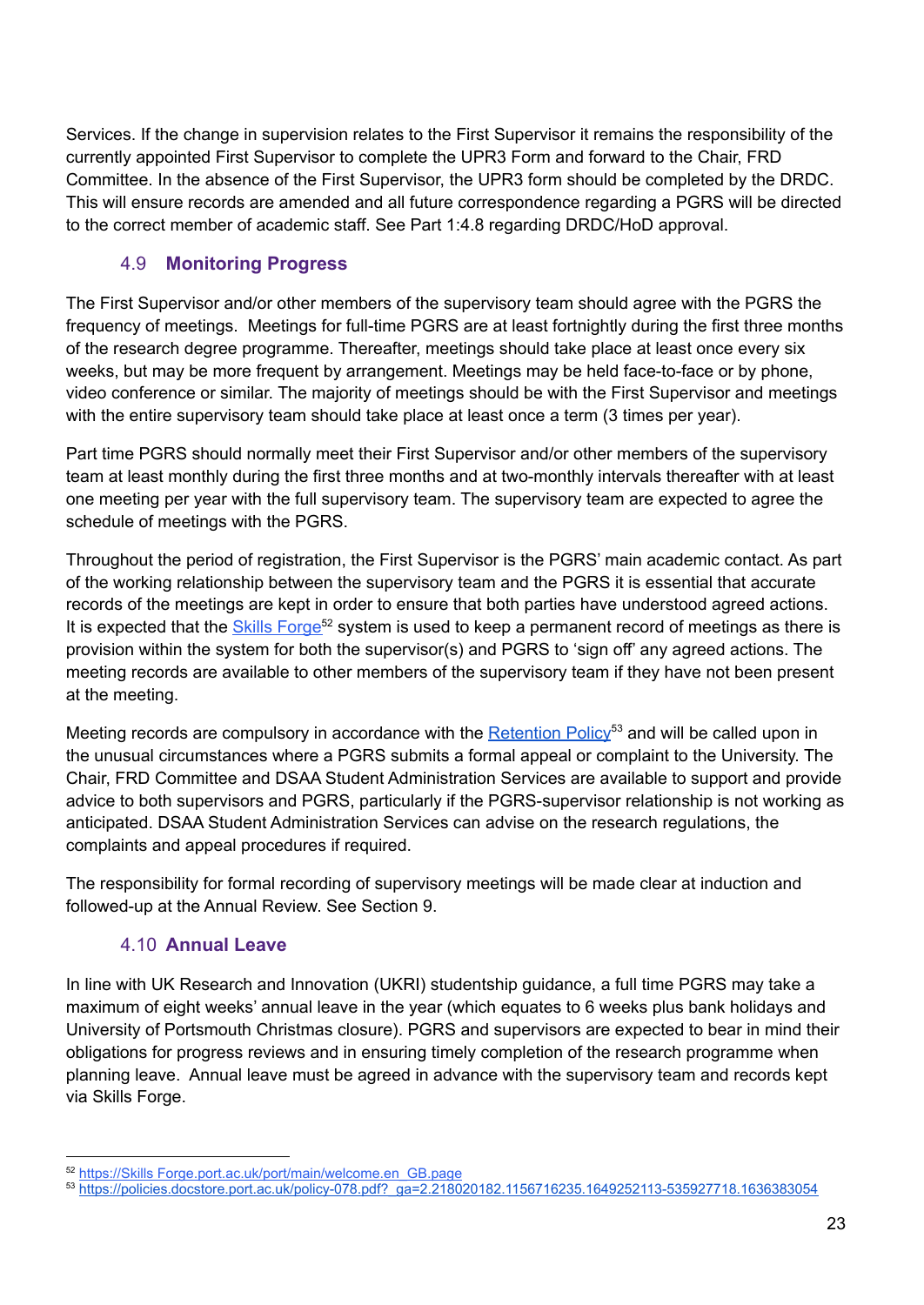As a full time PGRS, the main focus should be on completing the research in the expected time frame. Any part time work undertaken should not exceed 20 hours in a normal week **(or the restricted hours quoted in the individual's visa)** or up to 37 hours during the PGRS annual leave period(s). In particular, those PGRS who are in the UK on a UKVI Student Route visa are restricted to these hours under their visa.

However, where an international PGRS on a UKVI Student Route visa wishes to undertake work for more than 20 hours per week for the University on a temporary basis a member of the PGRS' supervisory team must email Human Resources at [ukvi-student-compliance@port.ac.uk](mailto:ukvi-student-compliance@port.ac.uk) to confirm the dates of annual leave. If this email confirmation is not received the student will not be permitted to work more than 20 hours per week as per the restrictions of their visa.

For PGRS UKVI Students on a bursary, the 6 hours per week of assistance to teaching that you are expected to undertake would count towards the 20 working hours (in a normal week). International students here on a UKVI Student Route visa should also see Section 6 below.

Where working restrictions are compulsory for PGRS on a UKVI Student Route, they are in place as guidance for other full-time PGRS, as the main focus should be on completing the research in the expected time frame.

#### <span id="page-32-0"></span>4.11 **Jury Service**

There may be instances where serving on a jury would interfere with a student's study and impact on assessment and examinations. In these cases, it may be possible for a student to request a deferral by writing directly to the Jury Central Summoning Bureau and explaining the potential impact on their study.

The normal expectation is that a juror will serve at the time of being summoned. If a student acting as a juror is asked to serve on a case that is likely to last more than 10 days, they may want to consider the potential impact on their programme and academic progress.

<span id="page-32-1"></span>Contact [researchdegrees@port.ac.uk](mailto:researchdegrees@port.ac.uk) for further information.

#### 4.12 **Support for Students**

PGRS can seek support or guidance from a number of sources including their supervisory team, DRDC, Head of Department, Chair, FRDC, Student Support Services (based in Nuffield) or via the web at MyPort. Guidance is also available from the Equality and Diversity team with regards to supporting students. Please see their [website](https://myport.port.ac.uk/guidance-and-support/health-and-wellbeing)<sup>54</sup> for more details.

#### 4.13 **Support for Students with Disabilities**

<span id="page-32-2"></span>PGRS can seek support or guidance from the [Additional](https://myport.port.ac.uk/guidance-and-support/additional-support-and-disability-advice) Support and Disability Support Centre [\(ASDAC\),](https://myport.port.ac.uk/guidance-and-support/additional-support-and-disability-advice)<sup>55</sup> and both students and supervisors can discuss concerns and seek guidance and support from their departmental Disability Coordinator.

<sup>54</sup> <https://myport.port.ac.uk/guidance-and-support/health-and-wellbeing>

<sup>55</sup> hhttps://myport.port.ac.uk/guidance-and-support/additional-support-and-disability-advice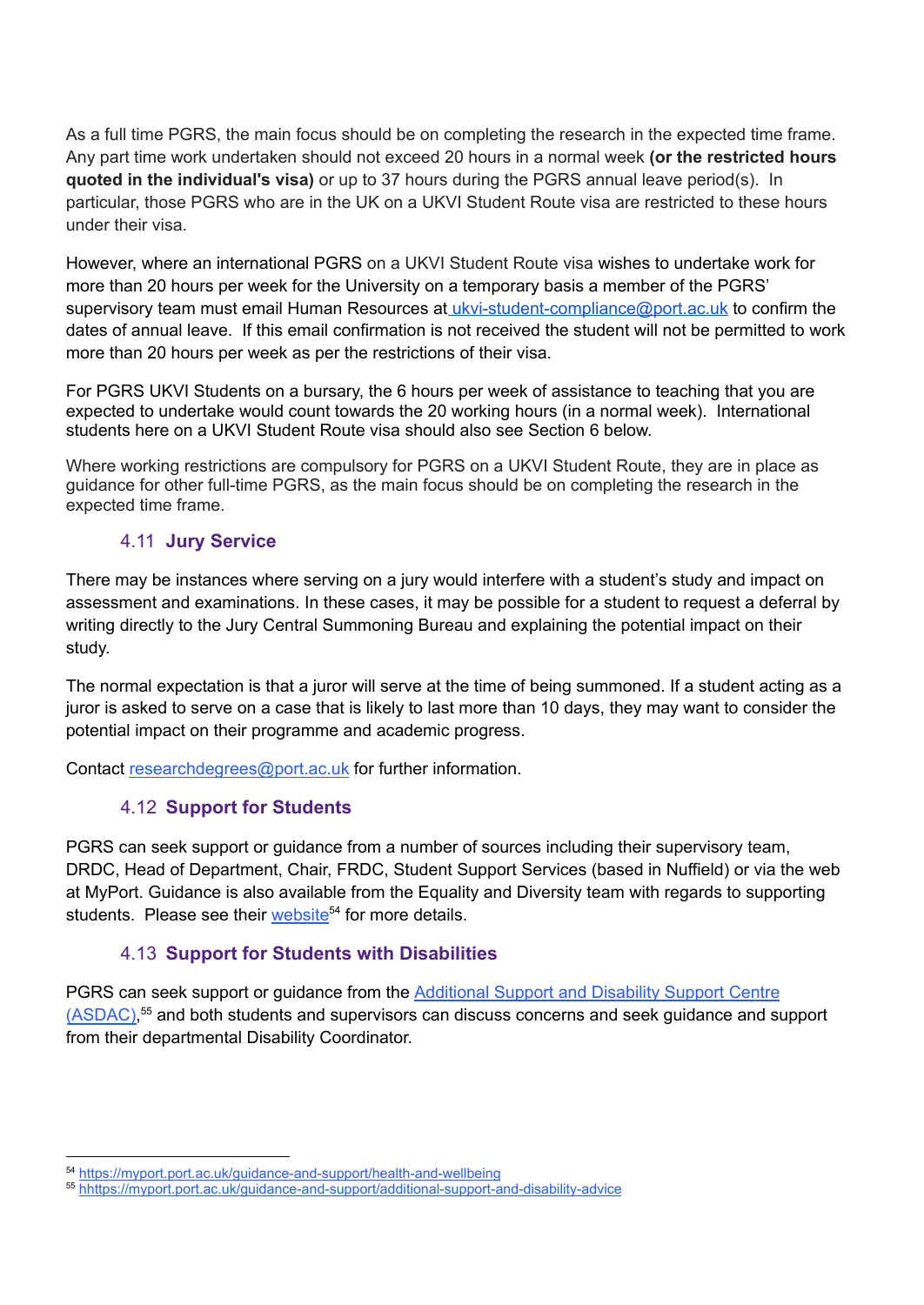## <span id="page-33-1"></span><span id="page-33-0"></span>**5. Fees and Funding**

#### 5.1 **The Payment of Fees**

For each year of registration PGRS will need to arrange for the payment of their tuition fees. Policies, procedures a[n](http://www.port.ac.uk/tuitionfees)d schedules regarding the payment of tuition fees can be found in [MyPort](https://kb.myport.ac.uk/Article/Index/12/4?id=2230&fromwidget=false&searchid=0&isSearch=true) article #2230<sup>56</sup>

If the PGRS is sponsored for their tuition fees proof of sponsorship is required. Further information is available at [www.port.ac.uk/sponsors.](http://www.port.ac.uk/sponsors)

Further tuition fees are also payable during any approved extension (see section 4.7).

PGRS who, on submission of their thesis, are referred prior to *viva voce* will be given one year to resubmit, will have to re-register and pay a referral fee.

PGRS who are not awarded the degree at the *viva voce*, but are given one year to resubmit, will have to re-register and pay a resubmission fee.

No refund of tuition fees can be given following submission during the approved registration periods listed at 4.3 above.

Non-payment of fees will result in the Withdrawal of Services procedure being initiated which may result in your registration being cancelled and exclusion. For any queries with regards to fees, please contact [tuition.fees@port.ac.uk](mailto:tuition.fees@port.ac.uk)

#### 5.2 **Doctoral Loan**

<span id="page-33-2"></span>A postgraduate doctoral loan is available for some students. For more details, criteria and how to apply please see <https://www.gov.uk/doctoral-loan>.

The important point to note is that any student who will receive Research Council funding (for example, studentships, stipends, scholarships and tuition fee support), will not be eligible.

#### 5.3 **Student Bursary Award**

<span id="page-33-3"></span>Some faculties may offer funding for PGRS bursary awards which pay the fees and provide a maintenance award for registered full-time PGRS. These awards are linked to specific research projects and are offered after a competitive interview process.

The University Research and Innovation Committee (URIC) confirms the amount for bursary awards each year in line with the recommendation by UKRI.

Those PGRS who have been successful and are awarded a bursary, will be asked to complete a Bursary Agreement Form and to add their bank details to their Student View once invited to, to enable the bursary payments to be set up accordingly.

Standard periods of Bursary arrangements are set in line with the PGR programme (3 year FT or 6 year PT). If there is additional funding for any further time past the 3 year FT or 6 year PT then the Continuation of Bursary Payment form will need to be completed. The department/faculty will need to

<sup>56</sup> <https://kb.myport.ac.uk/Article/Index/12/4?id=2230&fromwidget=false&searchid=0&isSearch=true>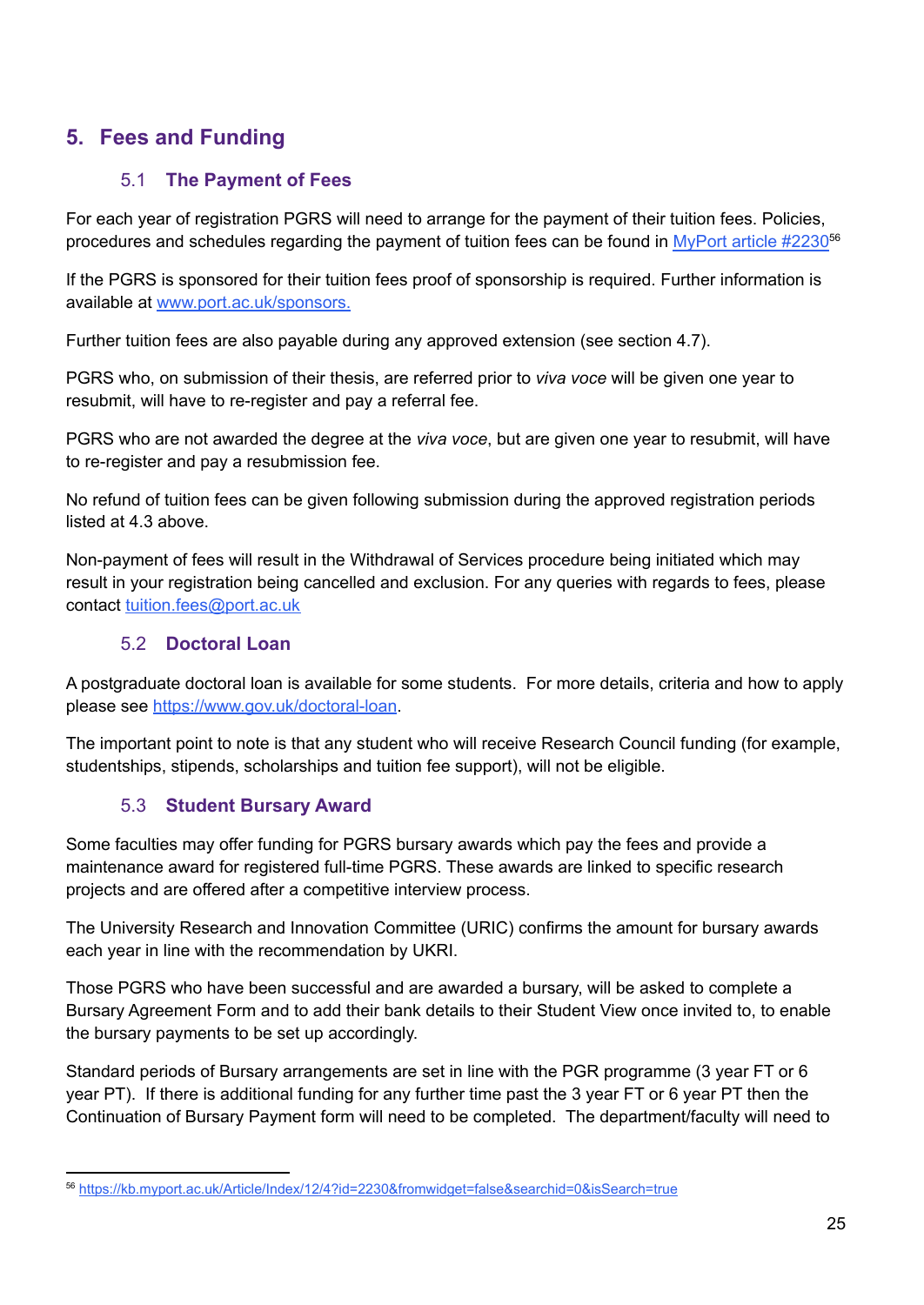ensure that the payment of tuition fees is communicated via the Faculty Sponsorship report, to cover all registration periods, including any period of approved extension, if appropriate.

All PGRS in receipt of a University Bursary should undertake assistance to teaching as indicated in the agreement. Bursary payments are made monthly in advance, direct to the PGRS' bank account. If payment does not occur, please contact the DSAA Student Administration Services

PGRS must inform their First Supervisor and DSAA Student Administration Services, immediately if they are unwell for a period of more than two weeks (payments will continue for up to two months but may have to be suspended if the absence is prolonged). PGRS must submit a copy of a medical certificate for the period of absence to the DSAA Student Administration Services to enable payments to continue.

If a PGRS obtains additional funding from another source, e.g. after application to a Research Council, then the PGRS must notify the DSAA Student Administration Services immediately.

Changes to a PGRS registration (change of mode, interruption etc.) will affect bursary payments. For advice, PGRS and First Supervisors are encouraged to contact Student Administration Services, in advance of requesting any change to the registration and completing the UPR4 form (see section 4).

<span id="page-34-0"></span>Heads of Department and supervisors should also be aware of the working restrictions, in particular for those PGRS students sponsored on a UKVI Student Route visa.

#### 5.4 **Research Council Funding**

Departments that have gained quota awards or funding from Research Councils may apply for funding for an individual PGRS.

The department will advise the PGRS if they are going to apply for Research Council funding for them and the PGRS will be active in making the application.

An overview of UK Research and Innovation (UKRI) PhD studentships and Charities and Trusts PhD studentships is available from the [funding](https://www.port.ac.uk/study/postgraduate-research/funding-your-research-degree) pages<sup>57</sup> of the [Graduate](https://myport.port.ac.uk/guidance-and-support/research-degrees/graduate-school) School<sup>58</sup>.

If a PGRS receives Research Council funding, it is very important that the PGRS notifies their First Supervisor and the DSAA Student Administration Services immediately of any changes that may affect their progress, as the University must notify the Research Council of any approved changes to the registration.

It is usually expected that the PGRS is also reported via Je-S, a web-based system for Research Councils. PGRS should discuss the requirements, terms and conditions of the Research Council funding with their First Supervisor. For those PGRS reported via Je-S, please note that the UKRI further details for those students who have received training grants. More details can be found at: <https://www.ukri.org/funding/information-for-award-holders/grant-terms-and-conditions/> or in the Bursary Agreement.

PGRS will need to confirm which Research Council is providing their funding and confirm their Research Council identification number.

<sup>57</sup> <https://myport.port.ac.uk/guidance-and-support/research-degrees/graduate-school>

<sup>58</sup> <http://www.port.ac.uk/graduate-school/>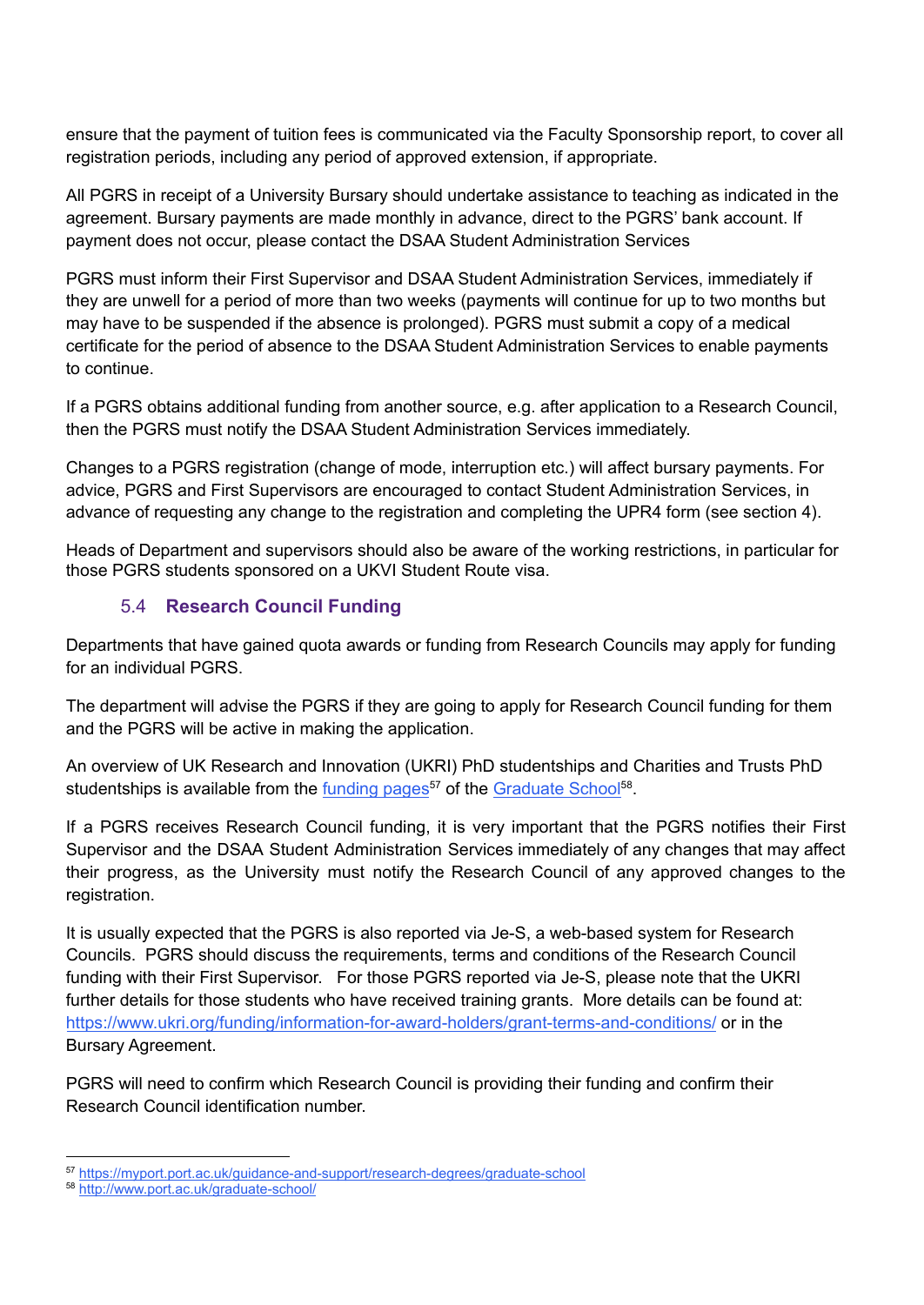#### 5.5 **Faculty Conference Bursary**

<span id="page-35-0"></span>Self-funded PGRS may apply for a Faculty Conference Bursary of up to £450 towards costs for attending conferences. This conference fund is available for each self-funded PGRS to cover the duration of their programme. Details of the application process and deadlines can be requested from the relevant Chair, FRD Committee. Funding for conferences for other PGRS may be available from their sponsor.

Where conferences are being attended overseas, approval for overseas travel should be sought and confirmed prior to booking. Further details can be found in section 7.4 below. International PGRS who are sponsored by the University for their Student Route Visa should also see section 6.5 with regards to visa implications and requirements.

#### 5.6 **Council Tax Exemption for Full Time Registered PGRS**

<span id="page-35-1"></span>If the PGRS is full time and lives only with other full-time students, the house should be exempt from Council Tax. If the PGRS lives within the PO1–PO6 postcode area they will need to contact Portsmouth City Council on 023 9283 4556 and provide them with their name, student number and address. If the PGRS lives in a different council area then the PGRS will need to obtain a Council Tax Exemption Certificate from the MyPort [Information](https://kb.myport.ac.uk/Article/Index/12/4?id=1867&fromwidget=false&searchid=444833&isSearch=true) Hub<sup>59</sup> and send this to their local council.

In addition to the above only full time PGRS who are in an approved extension registration period are eligible for Council Tax exemption.

## <span id="page-35-2"></span>**6. International PGRS**

#### 6.1 **Visa Requirements – Attendance Monitoring**

The University has a Student Attendance and [Engagement](https://docs.google.com/document/d/1wJ0-rch4Ya9dKRxLqUZNkdtn2T9VQw5bxlvi-a8MJvM/edit) Policy<sup>60</sup> which is applicable for international PGRS undertaking their research at the University with a UKVI Student Route visa. If you are on a UKVI Student Route visa you will be required to meet attendance requirements as stipulated by the University. It is important that a letter of authorised absence is obtained by international PGRS prior to undertaking any research activity outside the UK, for further details see section 6.3.

#### 6.2 **Visa Requirements – Interruption of Studies**

<span id="page-35-3"></span>International PGRS who have an interruption of studies approved are expected to return immediately to their home country and this may impact on your UKVI Student Route visa. Contact the International Advisers [\(international.student.adviser@port.ac.uk](mailto:international.student.adviser@port.ac.uk)) for advice and guidance relating to queries regarding visas, required documentation and UK Visa & [Immigration](https://www.port.ac.uk/study/international-students/visa-advice/student-visas) (UKVI)<sup>61</sup> requirements.

#### 6.3 **Authorised Absence**

<span id="page-35-4"></span>The Student Attendance and [Engagement](https://docs.google.com/document/d/1wJ0-rch4Ya9dKRxLqUZNkdtn2T9VQw5bxlvi-a8MJvM/edit) Monitoring Policy<sup>62</sup> defines authorised absence. An authorised absence is defined as a period of absence from studies of **no more than 60 days** for reasons not connected to the PGRS' studies. An authorised absence can only be granted by the

<sup>59</sup> <https://kb.myport.ac.uk/Article/Index/12/4?id=1867&fromwidget=false&searchid=444833&isSearch=true>

<sup>60</sup> [h](http://policies.docstore.port.ac.uk/policy-192.pdf?_ga=2.211303573.1054115552.1597650108-231649204.1574085830)https://policies.docstore.port.ac.uk/policy-075.pdf

<sup>61</sup> <https://www.gov.uk/government/organisations/uk-visas-and-immigration>

<sup>62</sup> [http://policies.docstore.port.ac.uk/policy-075.pdf?\\_ga=2.247206413.881177098.1594022486-1049899585.1589969050](http://policies.docstore.port.ac.uk/policy-075.pdf?_ga=2.247206413.881177098.1594022486-1049899585.1589969050)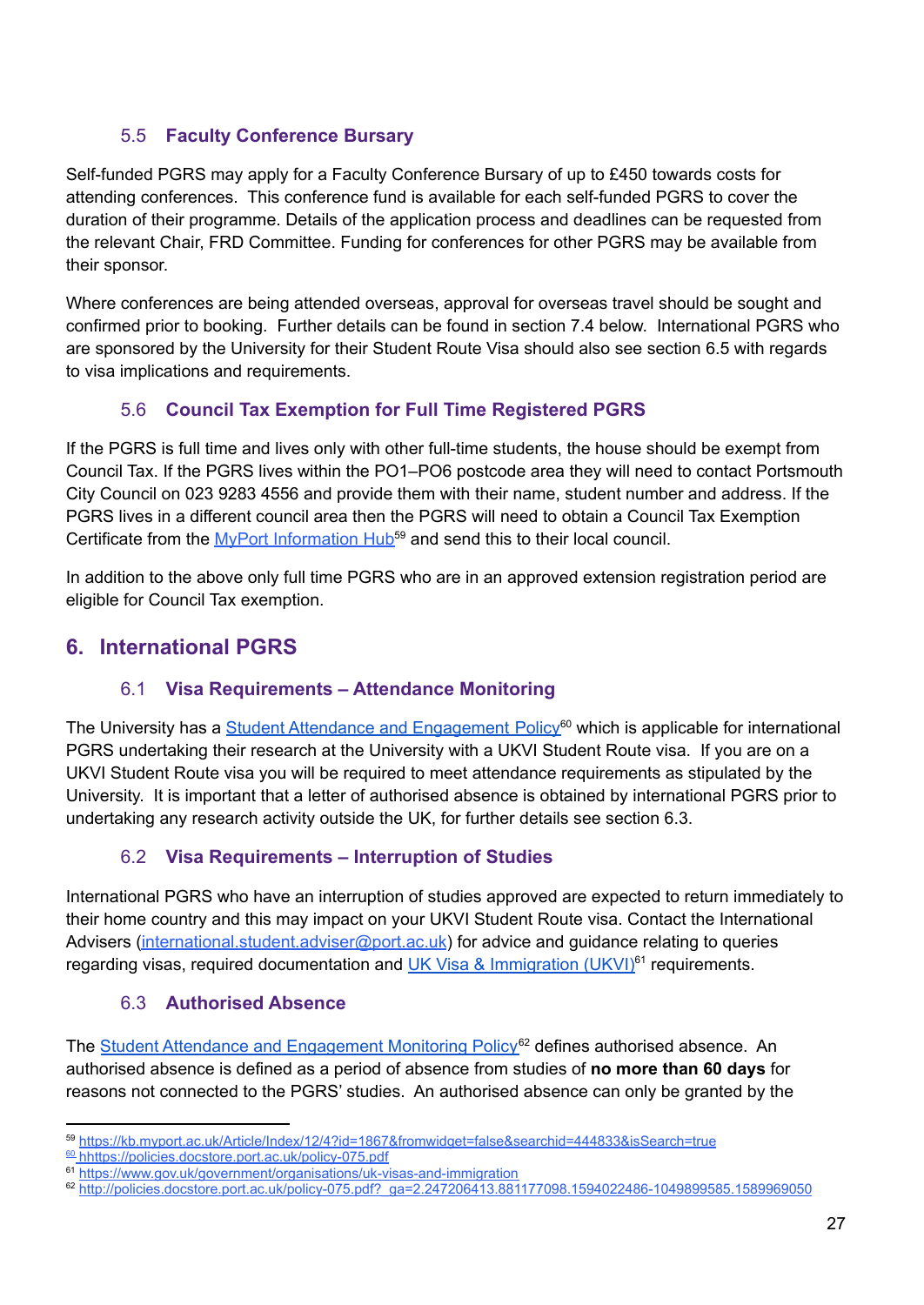PGRS supervisory team and must be approved by DSAA Student Administration Services via email to [ukvi-student-compliance@port.ac.uk.](mailto:ukvi-student-compliance@port.ac.uk) During a period of authorised absence the PGRS is not expected to be studying, however, the thesis submission deadline will not be extended.

Authorised absences should be rare and only granted in exceptional circumstances. Below is a list of circumstances (not exhaustive) of when it may be appropriate to grant an authorised absence:

- Family emergency;
- Medical treatment (supported by a doctor's letter);
- Other serious personal circumstances.

Please note that if the PGRS or supervisor is unsure as to whether a PGRS' situation could be considered an authorised absence, or whether it should be an interruption, they can contact DSAA Student Administration Services via email [ukvi-student-compliance@port.ac.uk.](mailto:ukvi-student-compliance@port.ac.uk)

Please note that an Authorised Absence does not change a student's thesis submission date.

#### 6.4 **Interruptions**

An interruption is defined as an agreed period of study break and as detailed in section 4.6 above for PGRS this needs to be approved by the FRDC.

For PGR UKVI Students an interruption will lead to a withdrawal of sponsorship of the student's UKVI Student Route visa and, as a result, the PGRS will be required to leave the UK for the duration of the interruption.

The Regulations for Higher Degrees by Research permit a student to interrupt their studies for up to one year. Once approved, the registration period and thesis submission deadline will be adjusted accordingly. Only in exceptional circumstances would further interruption be approved.

Please note that if the PGRS or supervisor is unsure as to whether a PGRS' situation could be considered an interruption (or could be authorised absence) they can contact DSAA Student Administration Services, emailing to [ukvi-student-compliance@port.ac.uk](mailto:ukvi-student-compliance@port.ac.uk)

#### 6.5 **Offsite Activity**

Offsite Activity is defined as a period of research or data gathering, or attending training or a conference conducted at a location that is not University of Portsmouth premises. This can be within the UK or overseas. During a period of Offsite Activity a PGRS is still expected to be actively engaging with their studies and therefore must continue to adhere to the attendance monitoring policy by maintaining regular contact at the specified times, which must be recorded in Skills Forge.

Examples of Offsite Activity are listed below (not exhaustive):

- Gathering data away from University of Portsmouth premises for research purposes;
- Conducting research away from University of Portsmouth premises;
- Attending training/conference away from University of Portsmouth premises.

**DSAA Student Administration Services ([ukvi-student-compliance@port.ac.uk](mailto:ukvi-student-compliance@port.ac.uk)) must be notified by email prior to the commencement of a period of Offsite Activity, giving details of the dates the PGRS will be offsite and a brief reason, as this must be reported to the UKVI.**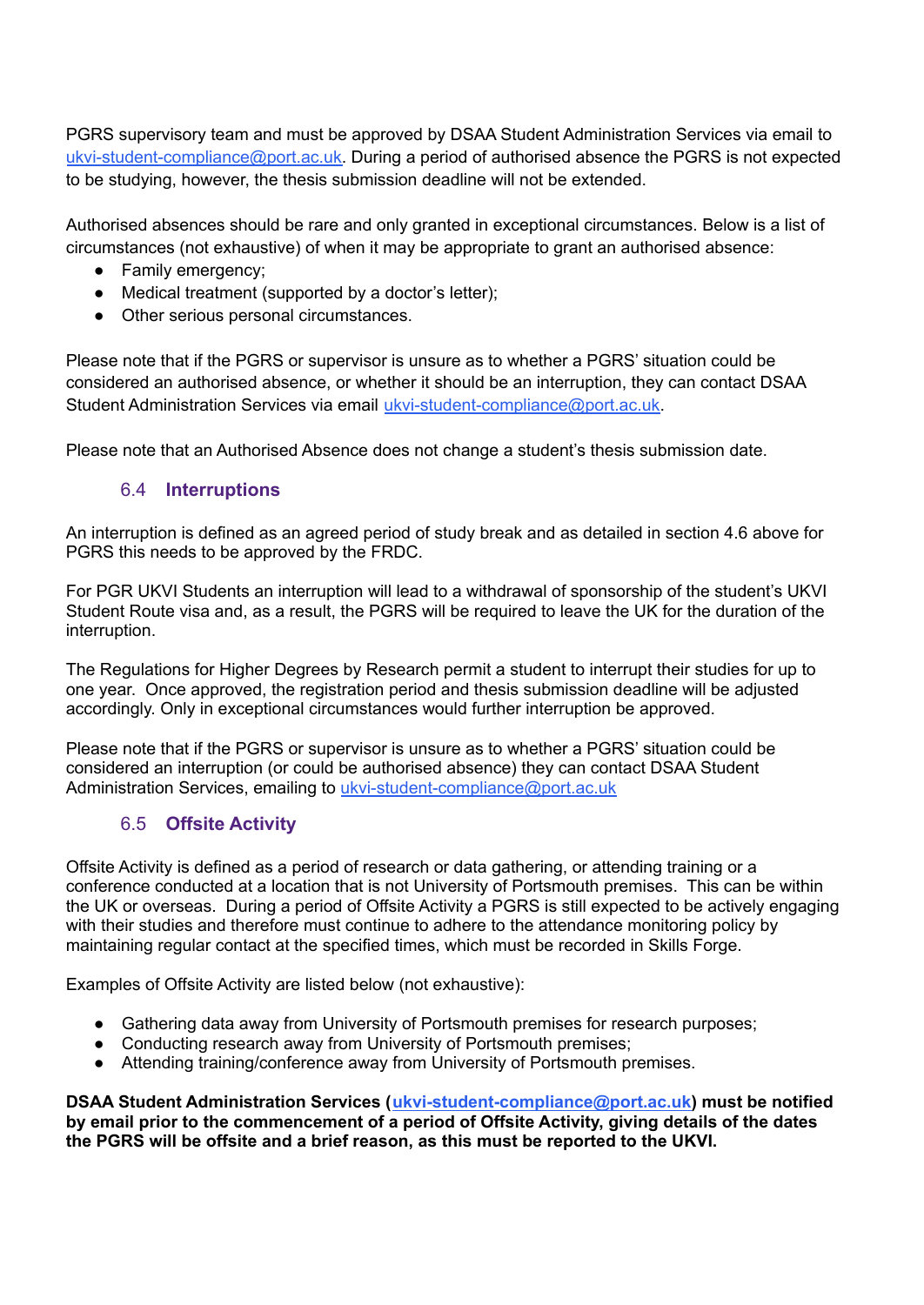Please note that if you are unsure as to whether a PGRS' situation could be considered Offsite Activity you can contact the University's UKVI Student Compliance team [ukvi-student-compliance@port.ac.uk](mailto:ukvi-student-compliance@port.ac.uk).

Supervisors must give consideration to the timing of when a PGRS undertakes such activities as there is no extension to the deadline for submission of the documents for Major Review, Annual Review or thesis submission.

#### 6.6 **Working Restrictions**

As a full time PGRS, the main focus should be on completing the research in the expected time frame. Any part time work undertaken should not exceed 20 hours in a normal week **(or the restricted hours quoted in the individual's visa)** or up to 37 hours during the PGRS annual leave period(s). In particular, those PGRS who are in the UK on a UKVI Student Route visa are [restricted](https://www.port.ac.uk/study/international-students/starting-at-portsmouth/working-during-your-studies) to these hours [under](https://www.port.ac.uk/study/international-students/starting-at-portsmouth/working-during-your-studies) their visa<sup>63</sup>.

However, where a PGRS wishes to undertake work for more than 20 hours per week for the University a member of the PGRS' supervisory team must email Human Resources at [ukvi-student-compliance@port.ac.uk](mailto:ukvi-student-compliance@port.ac.uk) to confirm the dates of annual leave in line with University policy. If this email confirmation is not received the PGRS will not be permitted to work more than 20 hours per week as per the restrictions of their visa.

For PGRS Bursary Students on a UKVI Student Route visa the 6 hours per week of assistance to teaching that you are expected to undertake would count towards the 20 working hours (in a normal week).

#### 6.7 **Right to Work**

All Heads of Department should be aware of and follow the University's [recruitment](http://policies.docstore.port.ac.uk/policy-145.pdf?_ga=2.211303573.1054115552.1597650108-231649204.1574085830) guidance<sup>64</sup>, and specifically the **[Right](https://staff.port.ac.uk/departments/services/humanresources/recruitmentandselection/Recruitmenttotemporaryroles/checkingrighttoworkinuk/) to Work<sup>65</sup> checks. The Human Resources (HR) documents provide additional** guidance for those managers who employ, or are likely to employ, students who are in the UK under a UKVI Student Route visa. This includes Undergraduate**,** Postgraduate Taught and Postgraduate Research Students.

PGRS Annual Leave (see section 4.11) and Working Restrictions (see section 6.6) should also be referred to for details regarding PGRS entitlements and restrictions.

#### 6.8 **Extensions to Visa/ATAS**

The end date for a PhD programme will be 4 years from the student's course start date. The issuance of a Confirmation of Acceptance for Studies (CAS) for four years provides PhD students with the additional time to complete minor or major amendments, within a course that is due to be completed in three years in line with the University's Regulations for Higher Degrees by Research.

If a PGRS needs to extend their course then they will need to ensure that they have a valid visa and ATAS certificate, as appropriate.

<sup>63</sup> <https://www.port.ac.uk/study/international-students/starting-at-portsmouth/working-during-your-studies>

<sup>65</sup> <sup>64</sup> [http://policies.docstore.port.ac.uk/policy-145.pdf?\\_ga=2.211303573.1054115552.1597650108-231649204.1574085830](http://policies.docstore.port.ac.uk/policy-145.pdf?_ga=2.211303573.1054115552.1597650108-231649204.1574085830)

[https://staff.port.ac.uk/departments/services/humanresources/recruitmentandselection/Recruitmenttotemporaryroles/checkingri](https://staff.port.ac.uk/departments/services/humanresources/recruitmentandselection/Recruitmenttotemporaryroles/checkingrighttoworkinuk/) [ghttoworkinuk/](https://staff.port.ac.uk/departments/services/humanresources/recruitmentandselection/Recruitmenttotemporaryroles/checkingrighttoworkinuk/)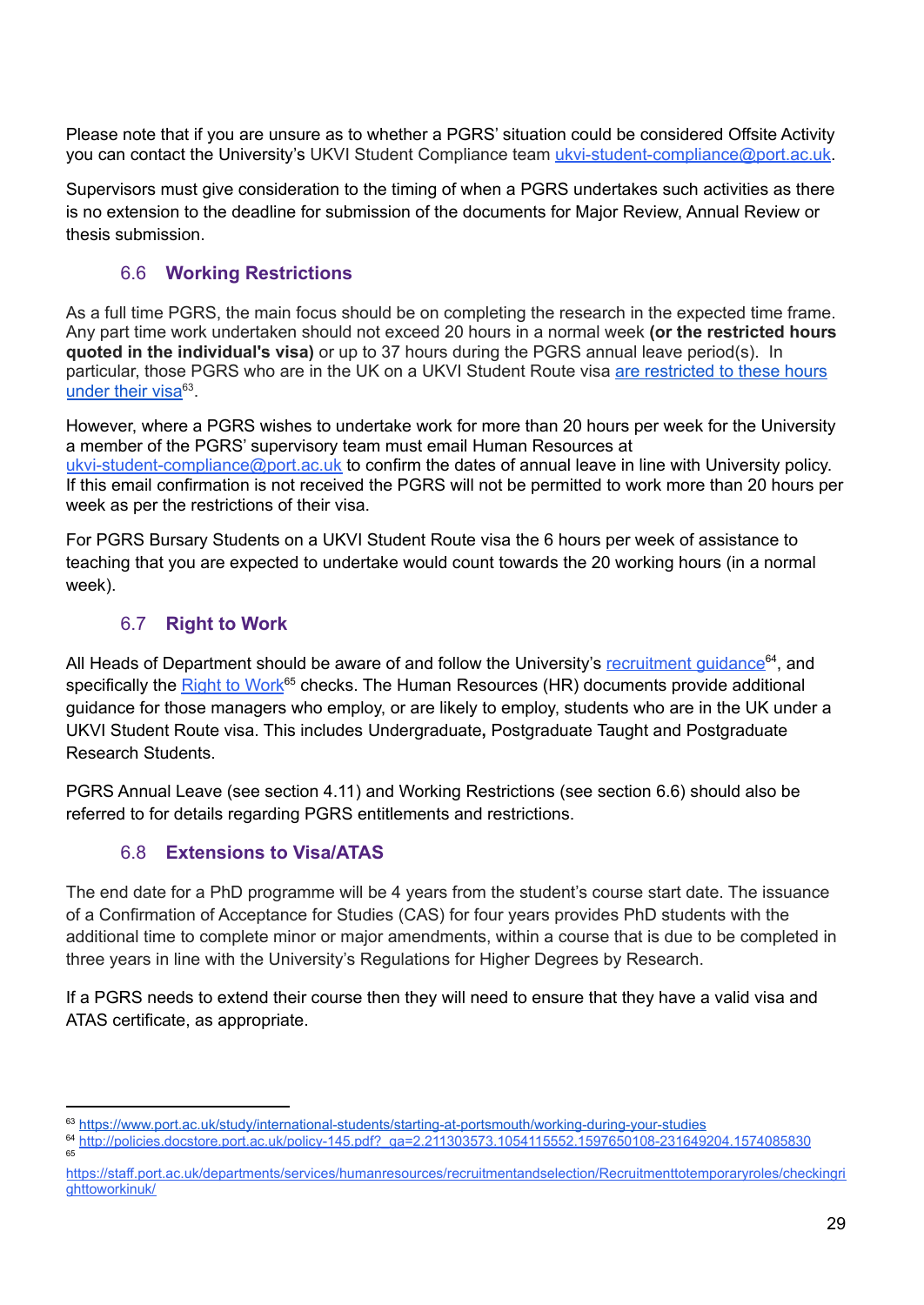In line with the University's Regulations for Higher Degrees by Research the University will only issue a CAS extension for a Postgraduate Research (PGR) student if, on examination they are given the decision of re-examination, which is to be completed within 12 months, with no differentiation for full time and part time study. Pass with minor amendments (time limited to 3 months for both full time and part time students) and a pass with major amendments (time limited to 6 months for both full time and part time students) examination is a pass outcome. This means the thesis has met the learning outcomes for the award of a PhD. See section 12 Examination, for further information on examination outcomes.

For further details please email the International Advisers regarding visa and ATAS queries, [international.student.adviser@port.ac.uk](mailto:international.student.adviser@port.ac.uk).

#### 6.9 **Graduate Immigration Route**

Students who have successfully completed their course and are eligible for the Graduate Immigration Route can undertake any work in the UK, including paid and unpaid employment, self-employment and engaging in business or any professional activity under the Graduate Immigration Route. The only restriction placed on a Graduate's ability to work is a prohibition on working as a professional sportsperson.

To be eligible to apply for the Graduate Immigration Route, the University of Portsmouth UKVI sponsored student must have:

i) no outstanding University fees;

ii) studied in the UK for the full duration if the course is 12 months or less and studied for at least 12 months in the UK if the course is longer than 12 months;

iii) successfully completed the course at UK bachelor's degree, a UK postgraduate degree; iv) where the applicant was allowed to change their course of study without applying;

for further permission as a Student, this only applies to the course to which they changed;

v) valid leave in the UK at the point of reporting to UKVI for the Graduate Route; and

vi) not have been previously granted permission under the Doctorate Extension Scheme or as a Graduate.

The Graduate Immigration Route is not sponsored by the University. The student is responsible for ensuring they meet all the Graduate Immigration Route eligibility requirements at the point they apply. For further information and guidance regarding eligibility and how to make a Graduate Immigration Route application please visit the [UKCISA](https://www.ukcisa.org.uk/Information--Advice/Working/Graduate-route) website<sup>66</sup>.

# **7. Development opportunities for PGRS**

#### 7.1 **Researcher Development**

The University aims to ensure that PGRS are trained as generic researchers within their disciplinary context and are prepared for a career after their research degree by providing various opportunities for training, development and networking.

<sup>66</sup> <https://www.ukcisa.org.uk/Information--Advice/Working/Graduate-route>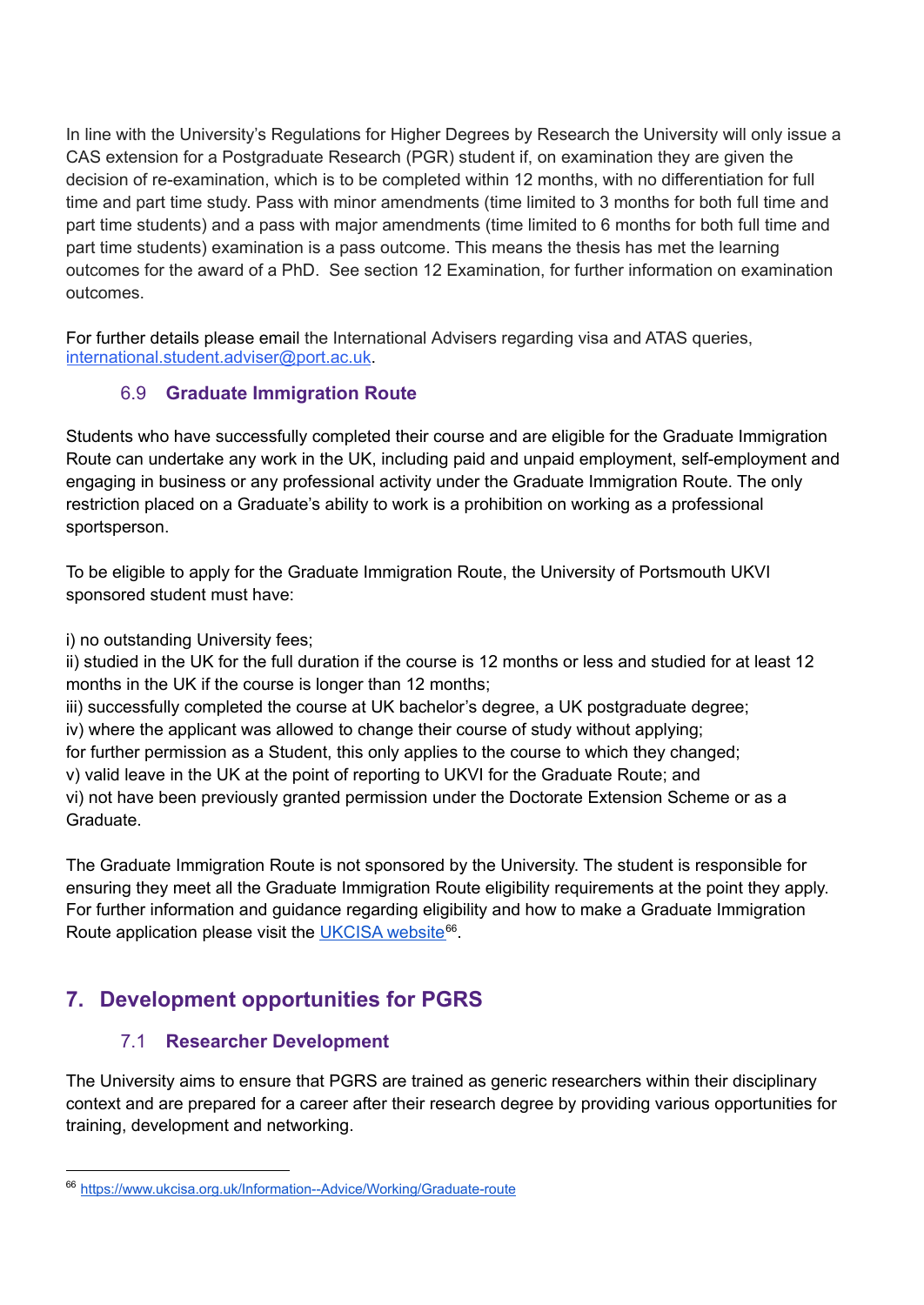New PGRS are required to attend Graduate School, Faculty and Department Inductions.

All PGRS registered for an MPhil, PhD, MD or Professional Doctorate (PD) at Stage 2 – Research Phase are expected to undertake 10 days for full time PGRS, and 5 days for part time PGRS, of research development activity during each year of registration. Researcher development should include material on research skills and methods, advanced subject specific knowledge and personal development. It also provides valuable opportunities for networking. Development activities will be monitored through annual or major reviews each year.

Supervisors should encourage PGRS to participate in appropriate internal research seminars and events as part of the research community and to present their research plans or findings at conferences.

The Graduate Students' Professional Development Programme (GProf) is formal training provided within the University. It is available for all PGRS and must be completed by those who will be involved in teaching students in any capacity. PGRS are expected to attend the first module before undertaking any teaching activity such as demonstrating, fieldwork, laboratories, seminars, marking, studio support, tutoring and project or dissertation supervision. Students can register for GProf by submitting an application form from the [GProf](https://moodle.port.ac.uk/course/view.php?id=2946) Moodle page to apex@port.ac.uk; the First Supervisor must also sign this form.

### 7.2 **The Graduate School Development Programme (GSDP)**

The GSDP provides a range of face-to-face workshops and e-learning resources for PGRS which can be found on the [Graduate](https://moodle.port.ac.uk/course/view.php?id=3036) School Hub. The GSDP is focused on developing the PGRS as a researcher and provides some of the research development expected by the UK Research and Innovation (UKRI) for PGRS. Other subject-specific and advanced training may be available from the faculty, department or research group. The GSDP has been designed for both full-time and part-time PGRS, to offer resources to help PGRS succeed whether they are based in Portsmouth or at a distance. The aim is to provide development opportunities that will be relevant to individual PGRS whatever their subject area, throughout their research degree programme.

A Fair Use Policy is in operation for GSDP workshops. The First Supervisor and Heads of Department will be notified where a PGRS has failed to attend and a fine will be charged. For further details please see the **[GSDP](https://www.port.ac.uk/study/postgraduate-research/graduate-school) Fair Use Policy<sup>67</sup>.** 

### 7.3 **Skills Forge**

Skills Forge ([www.port.ac.uk/Skills](http://www.port.ac.uk/skillsforge) Forge) is an interactive web-based system that is used to:

- Book a place on GSDP Workshops. Attendance at workshops that have been booked will be recorded on Skills Forge providing the PGRS has attended for the whole session;
- Manage professional development. The Skills Forge system enables a record of skills requirements to be kept as well as achievements. The GSDP has been developed in accordance with the UKRI endorsed Researcher Development Framework (RDF), and progress against each of the four RDF domains can be monitored;

<sup>67</sup> <https://www.port.ac.uk/study/postgraduate-research/graduate-school>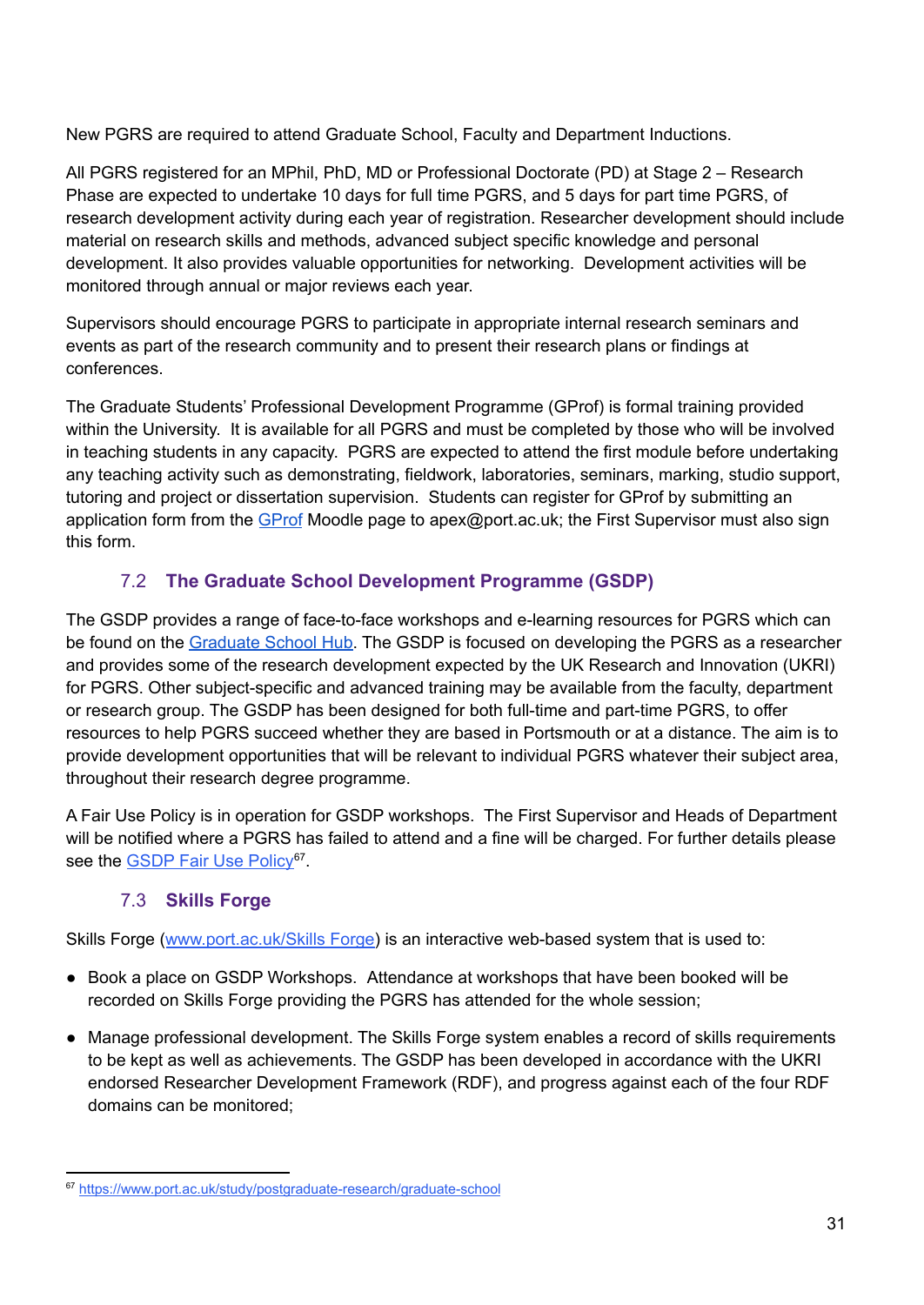- Keep a record of meetings with the PGRS and supervisory team. It is very important that a record of discussion in meetings with research supervisors is kept, and in particular that actions are agreed, recorded, and signed off when completed. It is expected that the Skills Forge system is used to keep a record which can be retrieved later if needed.
- View a guide to activities undertaken during the PGRS research programme that develop researcher and employability skills.

Responsibilities of the First Supervisor:

- To ensure the PGRS is aware of the expectation to undertake appropriate researcher development activities.
- To discuss any notification of non-attendance at booked GSDP workshops with the PGRS concerned.
- To ensure the PGRS understands that engagement with the GSDP is a requirement for approval of Major Review.

Further information about researcher development activity can be found at the Graduate School website [www.port.ac.uk/graduateschool](http://www.port.ac.uk/graduateschool) or by emailing [gsdp@port.ac.uk](mailto:gsdp@port.ac.uk)

#### 7.4 **Work Based and Placement Learning**

The supervisory team should discuss any work based learning or placement activity planned to be completed during the research programme. The Code of Practice for Work based and Placement Learning gives further information about the documentation that requires completion to ensure that appropriate risk assessment is undertaken and confirm that adequate insurance arrangements are in place.

Supervisors must consider the timing of a placement or other such activities as there is no extension to the deadline for submission of the documents for Major Review, Annual Review or thesis submission.

The [Health](http://policies.docstore.port.ac.uk/policy-033.pdf?_ga=2.248493447.1054115552.1597650108-231649204.1574085830) & Safety<sup>68</sup> and [Insurance](https://staff.port.ac.uk/departments/services/finance/universityinsurancepages/)<sup>69</sup> pages may also be useful and for any activity that requires travel outside of the UK the PGRS will need to complete the online Permission to Travel Form.

The University provides travel insurance for trips from the UK to overseas locations that exclusively focus on research (e.g. conference travel), provided it is approved by the PGRS' Head of Department and the Online Travel [Overseas](https://staff.port.ac.uk/special/overseastravel/traveloverseasform/) Form has been completed. If the PGRS is based overseas and their departure country is not the UK, they should seek clarification from the University Insurance Officer on whether the University can offer cover.

If the research is an incidental part of a business trip, the PGRS should seek clarification that the employer will provide insurance cover for the research activities. If not, they should purchase their own additional policy.

If uncertain as to the best course of action, PGRS are encouraged to contact the University Insurance Officer for advice, at [insurancesupport@port.ac.uk.](mailto:insurancesupport@port.ac.uk)

<sup>68</sup> [http://policies.docstore.port.ac.uk/policy-033.pdf?\\_ga=2.248493447.1054115552.1597650108-231649204.1574085830](http://policies.docstore.port.ac.uk/policy-033.pdf?_ga=2.248493447.1054115552.1597650108-231649204.1574085830)

<sup>69</sup> <https://staff.port.ac.uk/departments/services/finance/universityinsurancepages/>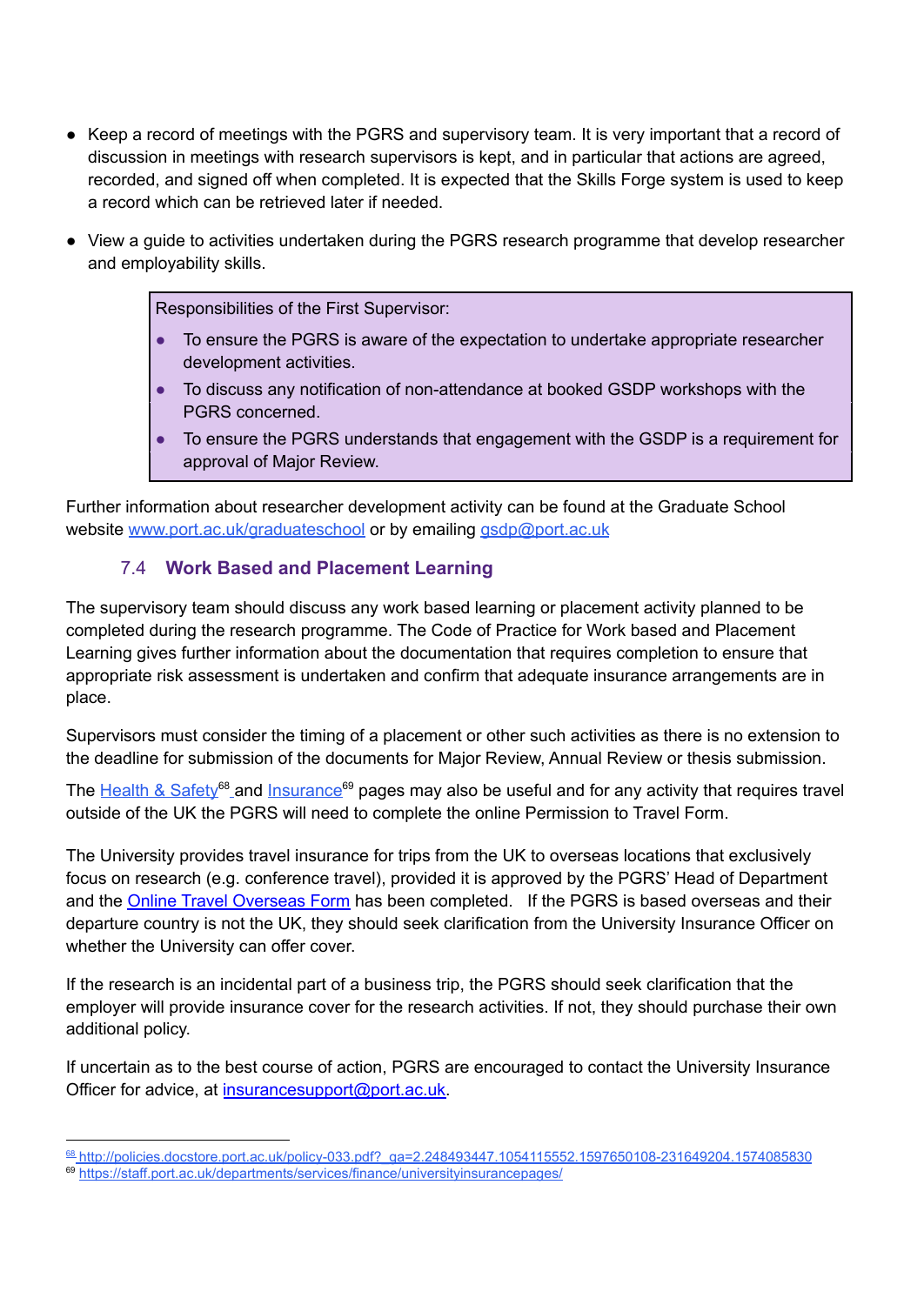### 7.5 **Academic Skills Unit (ASK)**

The Academic Skills Unit (ASK) promotes the development of the academic skills and literacy that students need to be successful at University-level study. ASK provides the online, self-access study skills resources, skills@portsmouth, which is available within the Moodle homepage.

ASK lecturers can provide confidential one-to-one tutorials for students who have more complex skills needs, but students should make sure that they have utilised the workshops provided for PGRS (and the English for Academic Purposes course if English is not a first language) before requesting a one-to-one tutorial.

For more information please visit <https://myport.port.ac.uk/study-skills>

### 7.6 **English for Academic Purposes (EAP)**

The Specialist Academic English for Postgraduate Study course has been designed for students for whom English is a second language. It aims to help students identify their own needs and working with a language teacher, help students to develop their use of academic English.

For more information on how to register and other frequently asked questions, please visit [www.port.ac.uk/eap](http://www.port.ac.uk/eap).

# **8. Ethics and Intellectual Property**

#### 8.1 **Ethical Review**

All research must be reviewed using the **Ethics [Screening](https://docs.google.com/forms/d/e/1FAIpQLSf3OUi1ZuLO4rsM0VDZkJcBRP1JJnIxSCtoscKPEFWKrIWl-w/viewform) Tool** available on the [Research](https://www.port.ac.uk/research/research-culture/research-ethics) Ethics web page, and may need to be reviewed by the relevant Faculty Ethics Committee, particularly if it involves:

- human participants (including personal data that are not in the public domain);
- sensitive topics;
- the integrity of the environment.

Animal research must be referred to the specialist committee. The University has a [Working](http://policies.docstore.port.ac.uk/policy-080.pdf?_ga=2.237509888.1054115552.1597650108-231649204.1574085830) with [Animals](http://policies.docstore.port.ac.uk/policy-080.pdf?_ga=2.237509888.1054115552.1597650108-231649204.1574085830) Policy<sup>70</sup>

Individual faculties may have different processes for completion of ethical review and PGRS are advised to discuss the requirements with their First Supervisor or the Chair of their Faculty Ethics Committee.

You can expect the First Supervisor to:

- Discuss the ethical considerations with the PGRS at interview, and throughout the development of your research programme, referring as appropriate to the UK Research Integrity Office (UKRIO) checklist<sup>71</sup>;
- Discuss the requirement for the application for ethical approval and assist with any formal application;
- Ensure that ethical review is undertaken;

<sup>71</sup> <http://ukrio.org/publications/checklist-for-researchers/> <sup>70</sup> [http://policies.docstore.port.ac.uk/policy-080.pdf?\\_ga=2.237509888.1054115552.1597650108-231649204.1574085830](http://policies.docstore.port.ac.uk/policy-080.pdf?_ga=2.237509888.1054115552.1597650108-231649204.1574085830)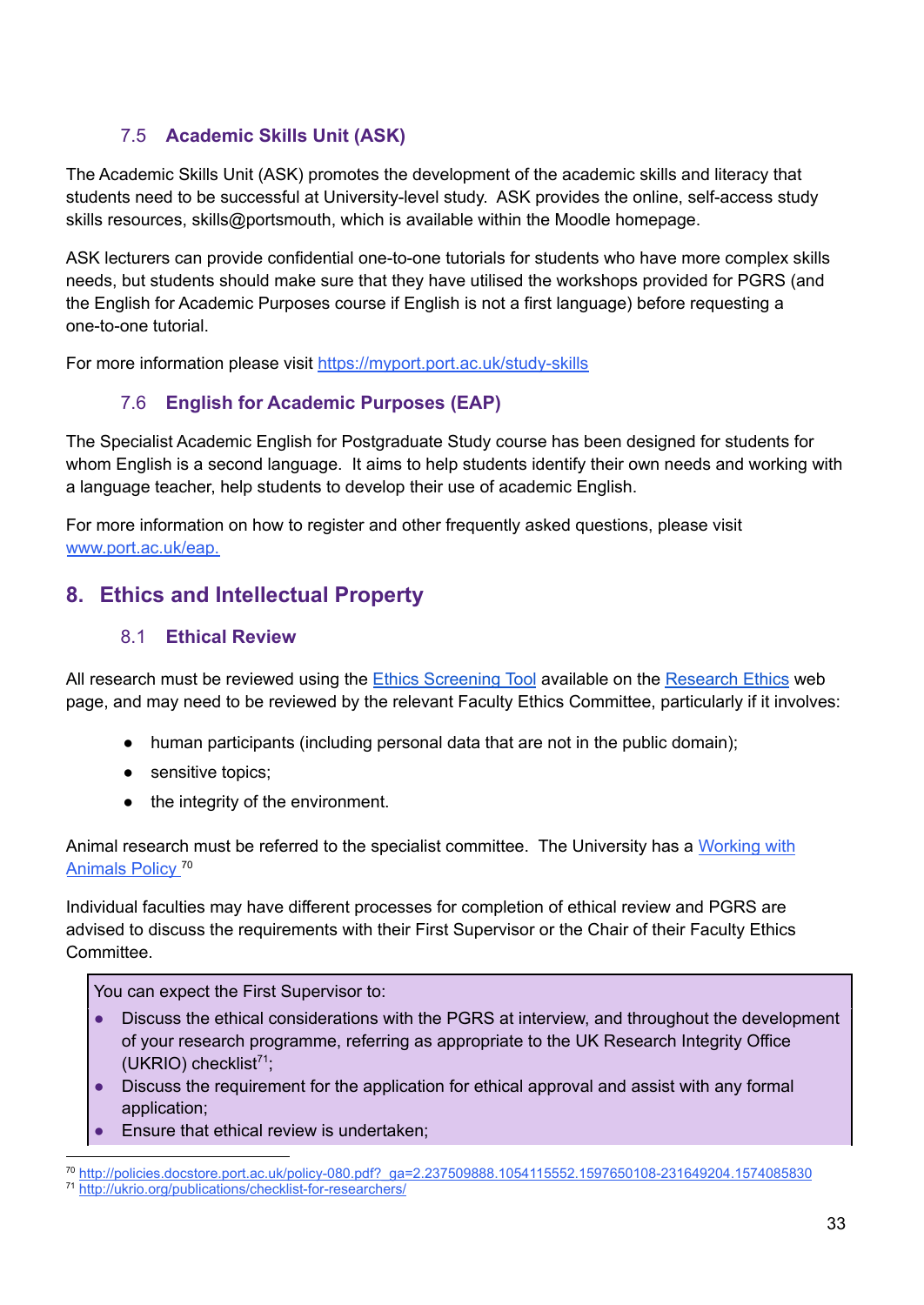- Assist with the completion of a statement where formal review is not considered necessary;
- Ensure the PGRS' proposed timetable includes time for ethical review to be undertaken before the commencement of recruitment of participants or data collection;
- Discuss ongoing ethical considerations and assist with additional applications for ethical review arising from developments and progress in the research programme throughout the PGRS' registration.

No recruitment of participants or data collection can commence until ethical review has been undertaken and a favourable opinion obtained. Please see the University of [Portsmouth](http://policies.docstore.port.ac.uk/policy-028.pdf?_ga=2.205487376.1054115552.1597650108-231649204.1574085830) Ethics Policy<sup>72</sup> for further information.

During the Annual Review process PGRS and the review panel will discuss and record that ethical review has been undertaken. Outcomes from these checks are reported to the relevant Chair of the Faculty Ethics Committee and Chair, FRDC and any outstanding checks are followed up within the relevant Faculty.

On submission of the thesis for examination PGRS must complete the [Research](https://myport.port.ac.uk/guidance-and-support/research-degrees/examination) Ethics Review [Checklist](https://myport.port.ac.uk/guidance-and-support/research-degrees/examination) (Form UPR16)<sup>73</sup> and include this as an Annex within the thesis copies.

### 8.2 **Theses: Ethical Review and Participant Documents**

The following must be included in all theses, where relevant:

- The letter from the Ethics Committee confirming the favourable opinion;
- $\bullet$  The Form [UPR16](https://myport.port.ac.uk/guidance-and-support/research-degrees/examination)<sup>74</sup> declaring the ethical conduct of the research.

These documents should be included in an appendix or annex of the main thesis.

Inclusion of any or all of the following is voluntary:

- Any template letters used for the purposes of recruitment  $-$  they should not include any personal data (i.e. names and addresses of potential participants);
- Any letters sent to host organisations seeking permission to conduct the research; these would normally include details of the addressee in the case of public organisations but discretion should be exercised in cases of smaller private organisations and, *a fortiori*, individual gatekeepers;
- Any letters from host organisations following similar caveats to those identified above;
- Participant information sheets;
- Consent form templates i.e. not including any personal data of participants;
- Data collection instruments approved for use in the course of ethical review; these might include survey instruments, interview schedules, topic lists etc.;
- Any wider communication from the Ethics Committee, for example regarding substantial amendments, seeking further advice etc.

<sup>72</sup> [http://policies.docstore.port.ac.uk/policy-028.pdf?\\_ga=2.205487376.1054115552.1597650108-231649204.1574085830](http://policies.docstore.port.ac.uk/policy-028.pdf?_ga=2.205487376.1054115552.1597650108-231649204.1574085830)

<sup>73</sup> <https://myport.port.ac.uk/my-course/research-degrees/examination>

<sup>74</sup> <https://myport.port.ac.uk/my-course/research-degrees/examination>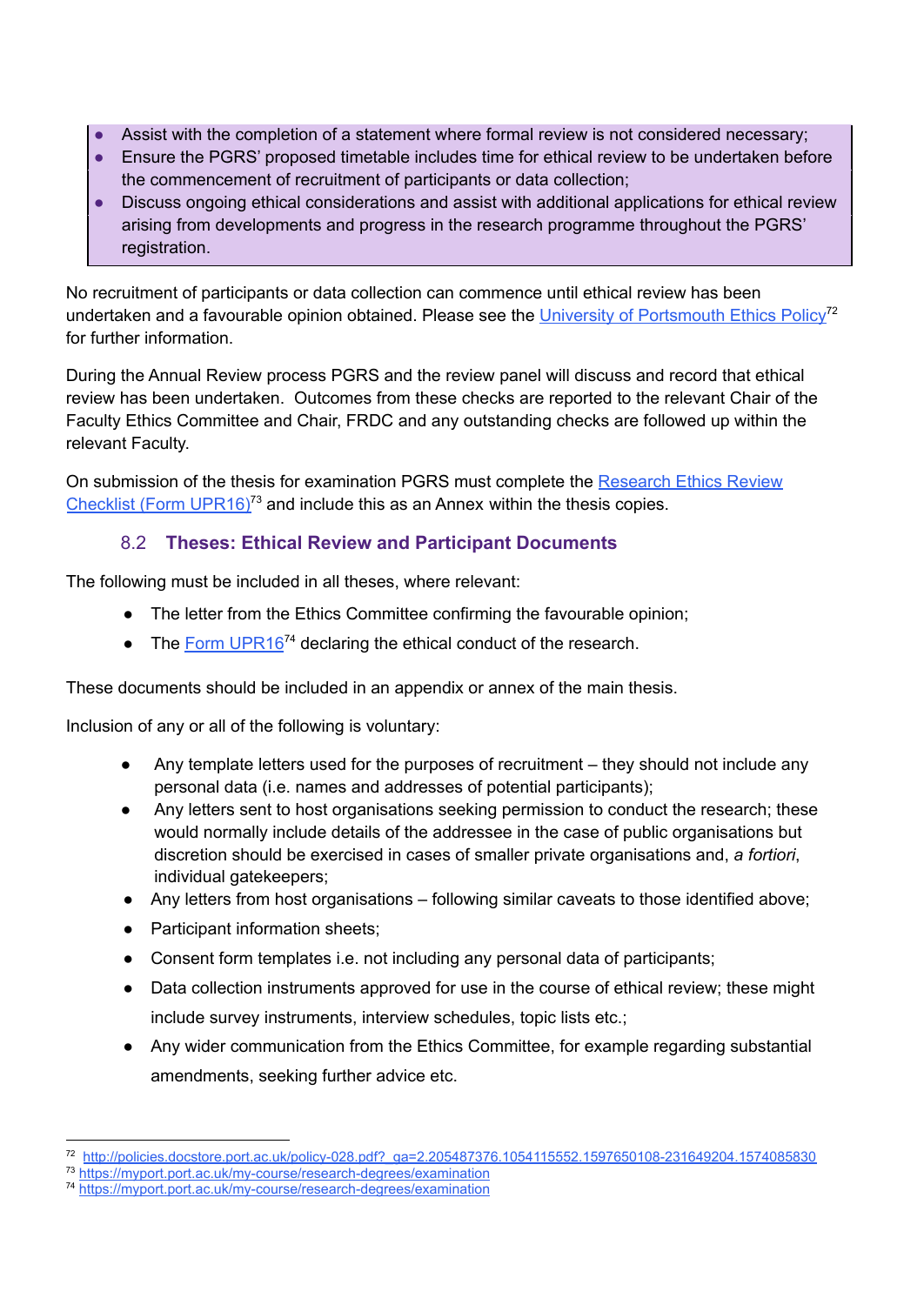Some ethics documents must be available to examiners, auditors and relevant regulatory authorities. It is normal to make this position clear at the time consent is sought; for example the consent form template includes the following clause:

*I understand that data collected during the study may be looked at by individuals from (company name* / University etc.), or from regulatory authorities. I give permission for these individuals to have access to *my data.*

These documents often include personal data (data which identify or might be used to identify an individual), sensitive data (for example the ethnicity, sexuality, religion, political opinions of the subject), confidential material, raw (as opposed to research) data, and transcripts including names, locations etc. These documents **must** be available at the time of examination and, if consent has been obtained, for an agreed period, <sup>75</sup> after successful completion. These documents **must not** be included in the published thesis; they include:

- Signed consent forms;
- Personal letters to participants;
- Confidential documents any document which has been obtained following assurance of confidentiality;
- Correspondence with any private organisation unless permission has been obtained to publish it.

It is recommended that material of this nature be bound in a separate document which can be made readily available to any person with a 'lawful right to know'. The document can be hard copy or on a password protected database.

It is increasingly common for research data to be retained and made available for other research; this might well be a condition of public funding. These data must be made available in the agreed format, to the agreed parties. Research data are normally anonymised (either fully or linked to codes) and do not include any information which might be used to identify subjects.

#### 8.3 **Intellectual Property (IP)**

All PGRS registering at the University agree to abide by the relevant regulations applicable to their research degree registration and have an obligation to maintain the confidentiality of any confidential information that may be disclosed as a result of the research.

If a PGRS is self-funded they own the IP that they generate during completion of their research programme.

If the PGRS is in employment while registered as a PGRS, the employer owns the IP if the work undertaken for the research programme is within their normal employment duties.

PGRS who have signed a Bursary Agreement or whose studies are sponsored by the University or an external sponsor may be required to assign any intellectual property rights in the work that they

 $75$  There is no set time but periods of  $3 - 5$  years are common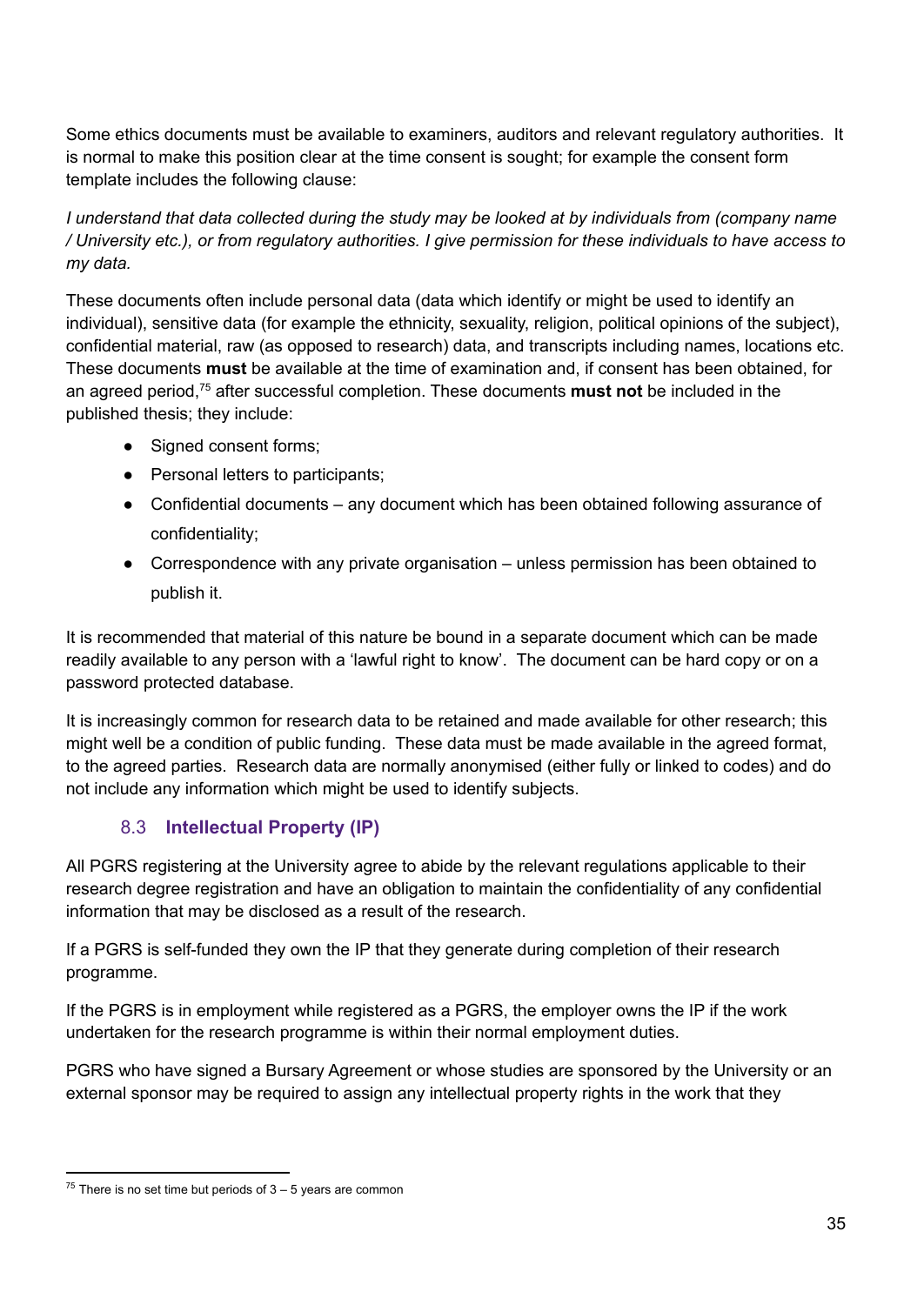generate. The [Intellectual](http://policies.docstore.port.ac.uk/policy-090.pdf?_ga=2.203272465.1054115552.1597650108-231649204.1574085830) Property (IP) Policy<sup>76</sup> applies to PGRS in receipt of sponsorship or a Bursary Award.

#### 8.4 **Process for a Confidential Thesis**

PGRS may apply for their thesis to be approved as confidential to enable a patent to be lodged or to protect commercially or politically sensitive material. The Application for a Thesis to be Confidential Form [\(UPR15\)](https://myport.port.ac.uk/guidance-and-support/research-degrees/examination)<sup>77</sup> should be completed following discussion with the First Supervisor and ideally prior to the thesis being submitted for examination.

Where confidentiality is approved, the final thesis will be retained by DSAA Student Administration Services, Student Life, throughout the approved period of restriction for a maximum period of two years from the date of submission of the final thesis. At the end of the approved period of restriction the thesis will be lodged in the University Library.

## **9. Annual Review**

#### 9.1 **Purpose and Process for the Annual Review**

The purpose of the Annual Review is to provide an opportunity for independent formal monitoring to review PGRS progress.

The Annual Review is an annual regulatory requirement for all PGRS except those who are on an approved period of interrupted study, or have already submitted their thesis for examination, and will take place every year except the academic year in which the Major Review takes place (see section 10).

PGRS on an approved period of interrupted study will be expected to complete an Annual Review on their return and the date of submission will be confirmed by the DSAA Student Administration Services.

PGRS will be expected to confirm that their research has been submitted for ethical review as they undertake their research project. Ethical review must be completed before the recruitment of participants or data collection. Consideration should be given to any changes to the research which may require further ethical approval.

Annual Reviews will be undertaken by a panel of at least two members of academic staff, at least one of whom will be independent of the supervisory team. They will review the annual reports submitted by the PGRS and the First Supervisor, along with the presentation and other evidence provided by the PGRS, and ask relevant questions of the PGRS. Other additional evidence may be considered such as:

- draft sections of the thesis;
- a thesis outline;
- publications;
- record of GSDP sessions attended and other training and development activities undertaken.

<sup>77</sup> <https://myport.port.ac.uk/my-course/research-degrees/examination> <sup>76</sup> [http://policies.docstore.port.ac.uk/policy-090.pdf?\\_ga=2.203272465.1054115552.1597650108-231649204.1574085830](http://policies.docstore.port.ac.uk/policy-090.pdf?_ga=2.203272465.1054115552.1597650108-231649204.1574085830)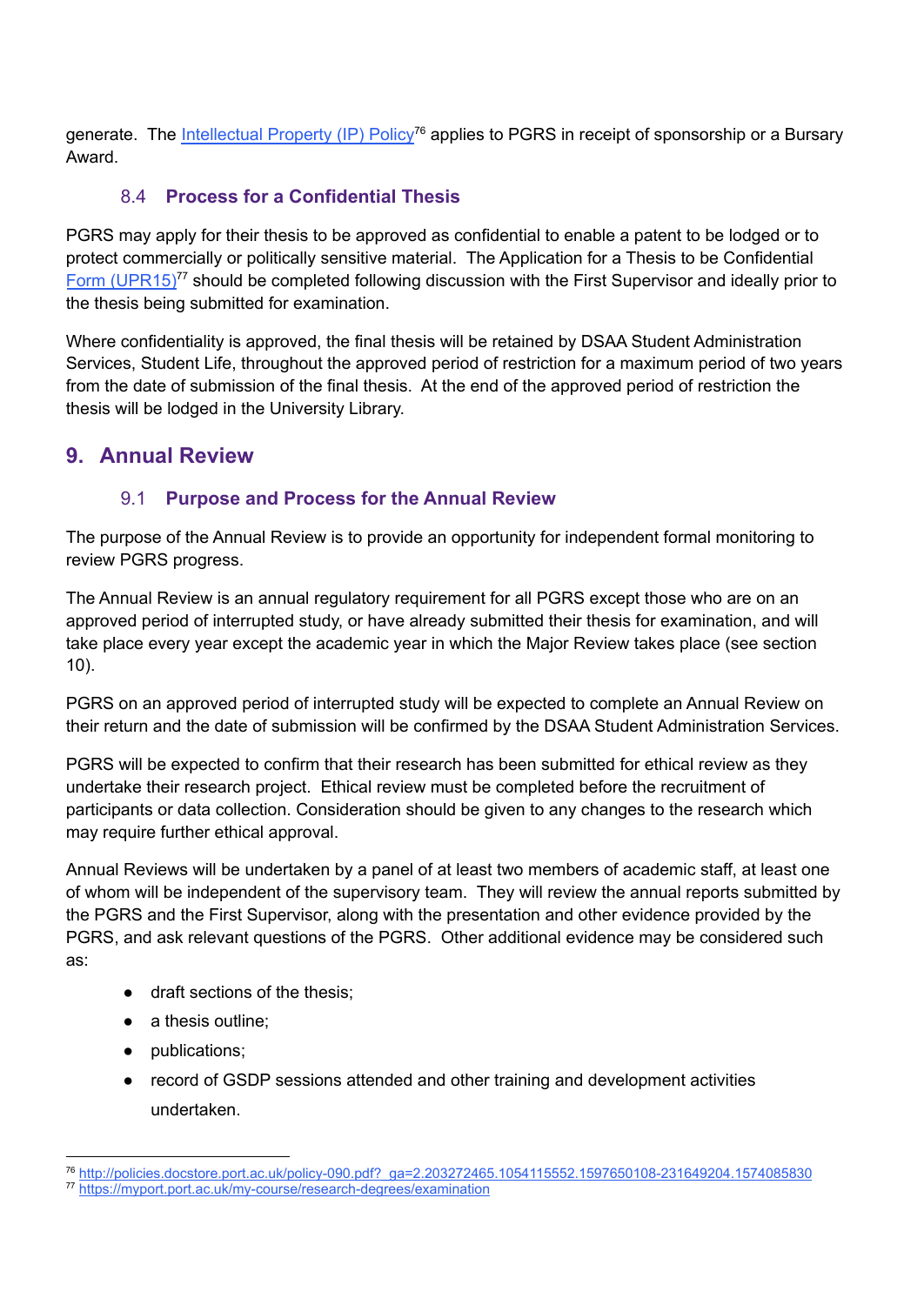The Faculty Research Degrees Committee agrees the Annual Review arrangements including the format of the review, the evidence that PGRS are required to submit and the panel arrangements.

Further information regarding individual Faculty requirements can be accessed from: <https://myport.port.ac.uk/guidance-and-support/research-degrees/annual-review>.

For those required to complete a presentation, a suggested PowerPoint template is also available from this link.

The PGRS and the supervisory team will be sent a reminder from the generic email [annualreview@port.ac.uk,](mailto:annualreview@port.ac.uk) approximately three months prior to the submission deadline, which includes the web link to the current Annual Review Student Form and Supervisor Form [\(UPR8A/B\)](https://myport.port.ac.uk/guidance-and-support/research-degrees/annual-review)<sup>78</sup>.

### 9.2 **Deadline for Submission of the Annual Review Documentation:**

The Annual Review reports (UPR8A/B) and required evidence must be submitted to the DSAA Student Administration Services, at [annualreview@port.ac.uk](mailto:annualreview@port.ac.uk) by the following deadline dates:

- PGRS registered in October must submit documentation by 30th September
- PGRS registered in February must submit documentation by 31st January
- PGRS registered in April must submit documentation by 31st March

If exceptionally a non-standard start date has been approved by the Academic Registrar who has delegated authority for this, or the PGRS has had an approved period of interruption, an alternative deadline for submission of the Annual Review Report Form UPR8A/B may be applicable.

The First Supervisor will confirm the arrangements for the Annual Review event, which will only take place once the necessary documentation has been sent to the review panel by DSAA Student Administration Services. The UPR8A Form includes the option for the PGRS to request that their First Supervisor is not present if they wish to disclose any issue that cannot be discussed with their First Supervisor.

Successful completion of the Annual Review is a formal requirement for the PGRS to have continued registration. If a PGRS does not submit the Annual Review documentation by the stated deadline the University may end their registration.

Further details regarding [Annual](https://myport.port.ac.uk/guidance-and-support/research-degrees/annual-review) Review including faculty requirements can be accessed from: Annual **[Review](https://myport.port.ac.uk/guidance-and-support/research-degrees/annual-review)** 

#### 9.3 **Outcomes of the Annual Review**

The outcome of the Annual Review will be one of the following:

- Progress;
- Progress with recommendations;
- Application insufficient. Defer to a Final Review Meeting.

<sup>78</sup> <https://myport.port.ac.uk/my-course/research-degrees/annual-review>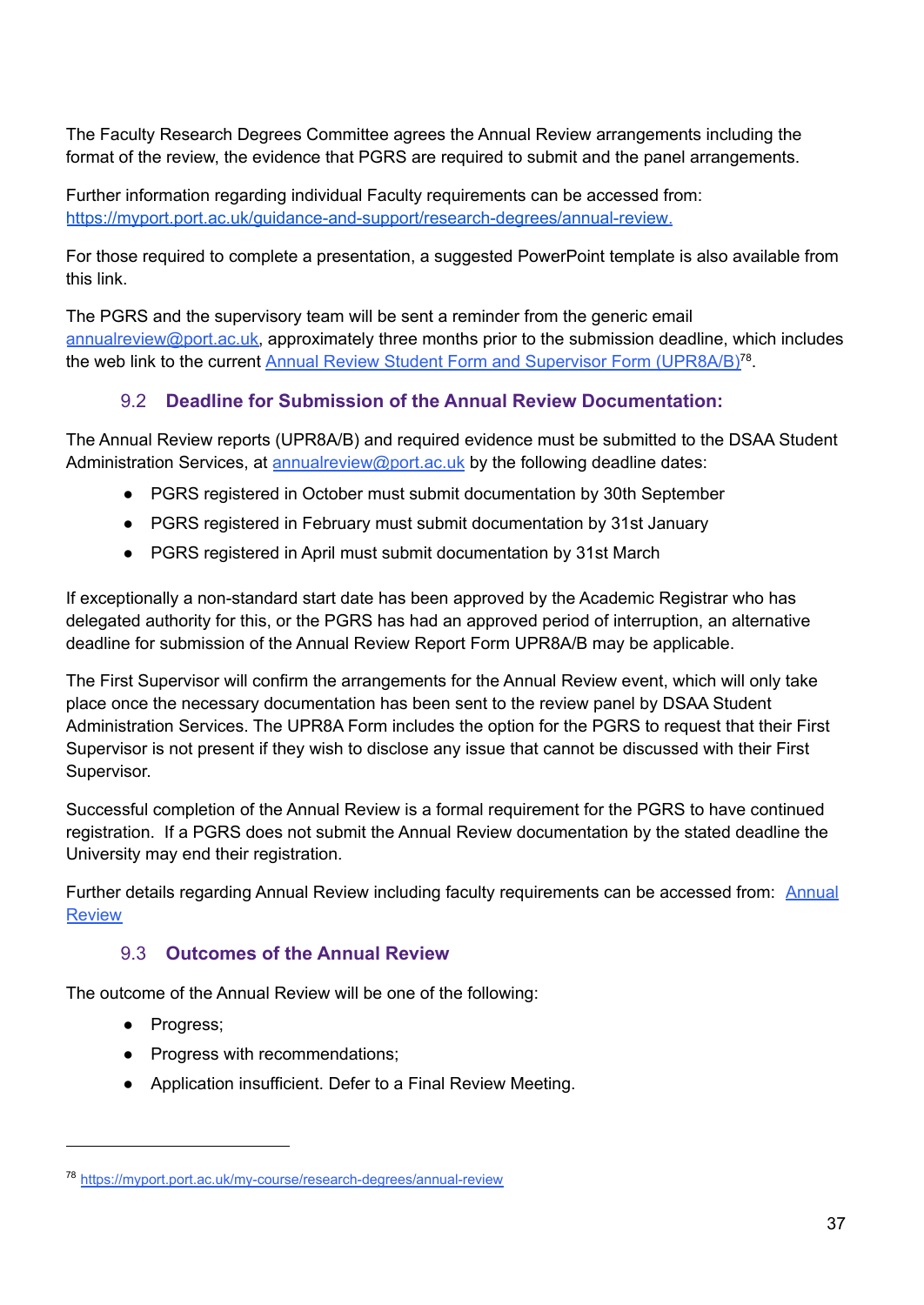The PGRS will be notified of the outcome of the Annual Review at the end of the meeting and this will be formally confirmed in writing by the Student Administration Services, Student Life, DSAA including any requirements for a Final Review Meeting which the PGRS is expected to attend.

#### 9.4 **Final Review Meeting following Annual Review**

If the outcome of the Annual Review is to defer to a Final Review Meeting the PGRS will be informed of the further work needed and will have two months to submit this. The PGRS will need to submit the further work by email to the DSAA Student Administration Services, by sending to [annualreview@port.ac.uk.](mailto:annualreview@port.ac.uk) Once the further work has been submitted a Final Review Meeting will be arranged.

The outcome of the Final Review Meeting following an Annual Review will be one of the following:

- PGRS may continue their registration (Progress) (with or without Recommendations);
- Further supporting evidence is required before a decision is taken;
- The PGRS registration for PhD is changed to MPhil with the appropriate decrease of the registration period;
- The PGRS registration is ended by the University.

If the PGRS has encountered extenuating circumstances which have prevented them from attending the Annual Review, they should discuss this matter with the First Supervisor at the earliest opportunity. Further guidance is included in Section 12 Extenuating Circumstances.

A PGRS may request a review of the outcome of their Annual Review by following the appeals process in the relevant research [regulations](https://myport.port.ac.uk/guidance-and-support/research-degrees/examination)<sup>79</sup> for their research degree programme. PGRS should note that appeals cannot be made on the basis of disagreement with the academic judgement of the academic staff who undertook the Annual Review and the valid grounds for appeal are provided in the relevant research regulations.

Further details regarding Annual Review including faculty requirements can be accessed from: [Annual](https://myport.port.ac.uk/guidance-and-support/research-degrees/annual-review) **[Review](https://myport.port.ac.uk/guidance-and-support/research-degrees/annual-review)** 

Responsibilities of First Supervisor:

- To be aware of the arrangements organised by their faculty for the formal Annual Review event which the PGRS attends.
- To discuss researcher development activity requirements and monitor the activities completed.
- To discuss with the PGRS the aims and objectives to assist with completion of the UPR8A & UPR8B Forms.
- To discuss the progress of the research project.
- To explore areas with the PGRS where problems have arisen and agree ways to overcome them, or refer to the Chair, FRD Committee.

<sup>79</sup> <https://myport.port.ac.uk/my-course/research-degrees/annual-review>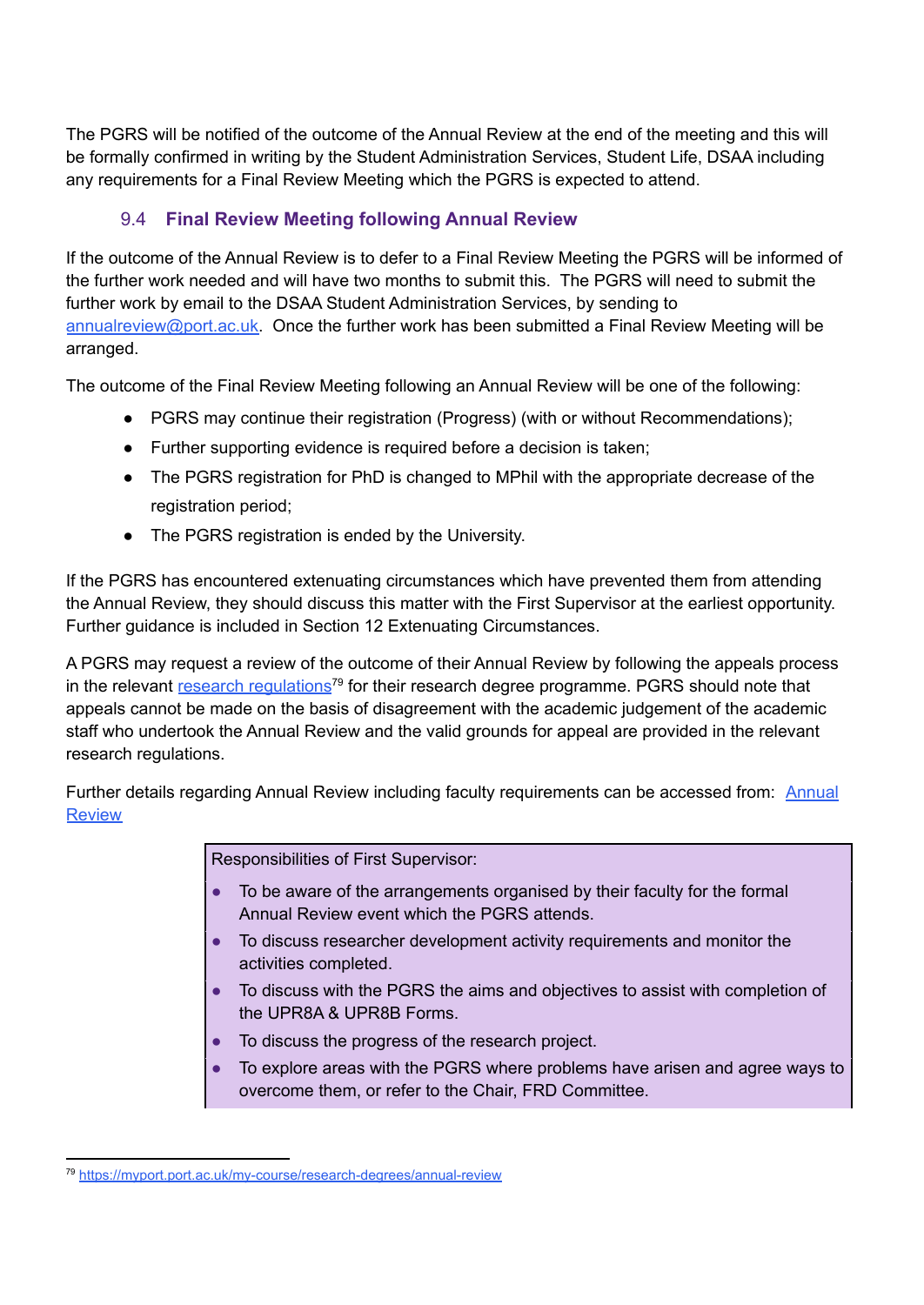To submit the Annual Report UPR8B to the DSAA Student Administration Services within the University deadlines.

# **10. Major Review assessment for MPhil, PhD and MD PGRS**

#### 10.1 **Purpose and Process for the Major Review**

The purpose of the Major Review is to confirm the PGRS' capability to satisfactorily complete a PhD or MD thesis. If the PGRS is registered for a PhD or MD they will need to complete a Major Review to confirm their registration for the award. PGRS registered and submitting for the award of MPhil, on advice from their First Supervisor, may submit for Major Review if they wish to apply to upgrade to a PhD registration.

The PGRS and their First Supervisor will be sent a reminder approximately three months before the deadline date for submission of the Major Review documentation from the DSAA Student Administration Services.

using the generic email [majorreview@port.ac.uk](mailto:majorreview@port.ac.uk). This includes a web link to the First Supervisor Statement (Form UPR10).

### 10.2 **Deadline for Submission of the Major Review Documentation**

A full-time PGRS will need to submit the required documentation within 12 months of study or submit within 24 months if they are a part-time PGRS.

- PGRS registered in October must submit documentation by 30<sup>th</sup> September
- PGRS registered in February must submit documentation by 31<sup>st</sup> January
- PGRS registered in April must submit documentation by 31st March

If exceptionally a non-standard start date has been approved by the Academic Registrar who has delegated authority for this, or if the PGRS has had an approved period of interruption, an alternative deadline for submission of the Major Review may be applicable.

PGRS and supervisors are advised to read the relevant research [regulations](https://myport.port.ac.uk/guidance-and-support/research-degrees/examination)<sup>80</sup> for the research programme as these will provide information about the structure and content of the review.

The review panel consists of one assessor nominated by the First Supervisor, one assessor nominated by the FRD Committee and also the First Supervisor.

PGRS will need to submit the Major Review documents by email to [majorreview@port.ac.uk](mailto:majorreview@port.ac.uk) and will receive confirmation by email to acknowledge receipt.

The First Supervisor will complete a Major Review First [Supervisor's](http://www2.port.ac.uk/departments/services/academicregistry/qmd/researchdegrees/forms/RDFormsMajorReview/) Statement Form (UPR10)<sup>81</sup> and email it to [majorreview@port.ac.uk](mailto:majorreview@port.ac.uk).

Submission of the PGRS document and the Major Review First Supervisor's Statement Form (UPR10) will be logged and then sent by email to the approved assessors.

<sup>80</sup> <https://myport.port.ac.uk/my-course/research-degrees>

<sup>81</sup> <https://staff.port.ac.uk/departments/services/academicregistry/qmd/researchdegrees/forms/RDFormsMajorReview/>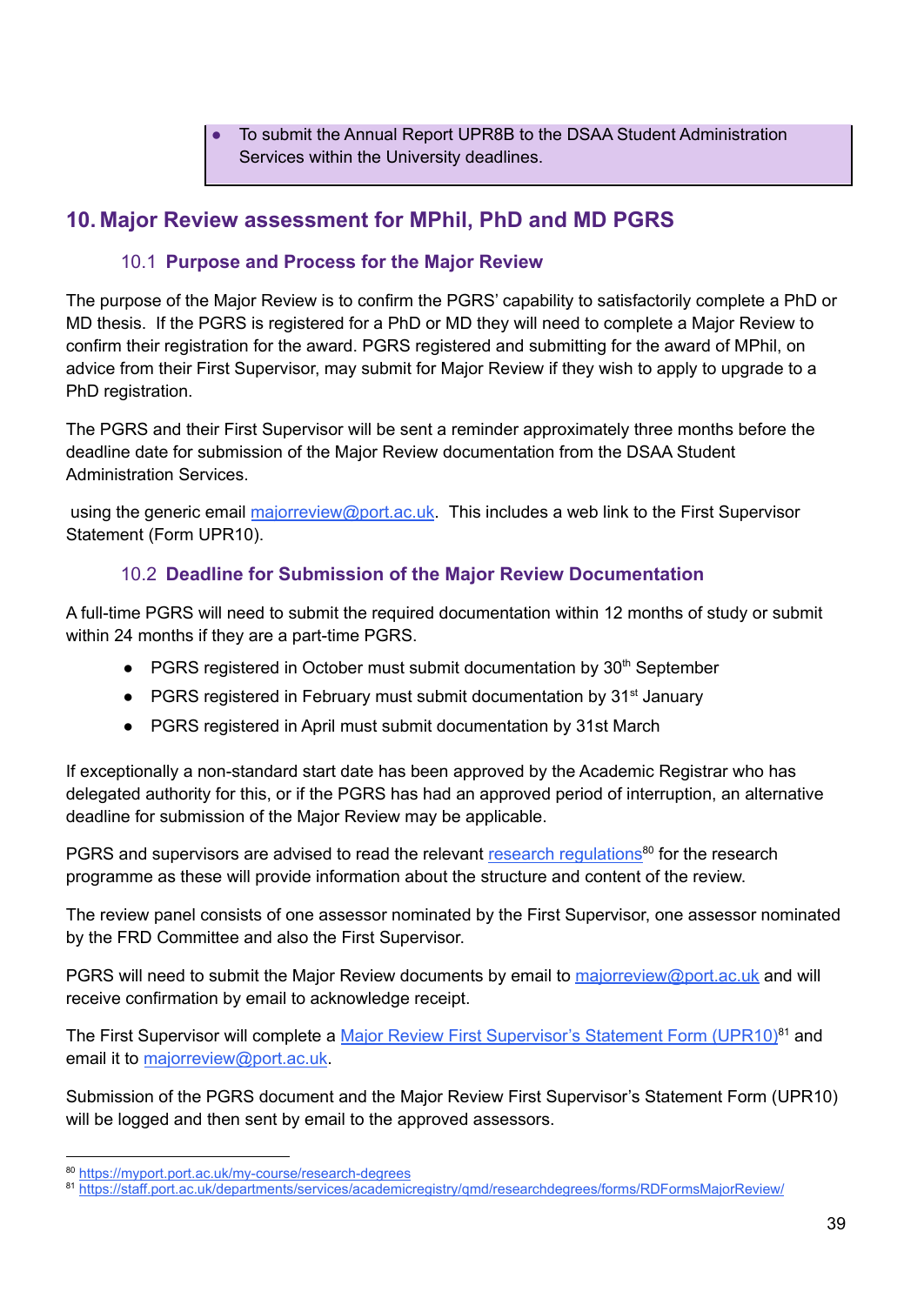It is the responsibility of the First Supervisor to arrange the Major Review meeting, which will only take place once the necessary documentation has been sent to the review panel by DSAA Student Administration Services.

PGRS are expected to attend the Major Review meeting with the assessors and should be prepared to answer and ask any questions.

#### 10.3 **Outcomes of the Major Review**

The outcome of the Major Review will be one of the following:

- the PGRS has the capability to complete satisfactorily a PhD (or MD) thesis (including upgrade from MPhil to PhD);
- the application is insufficient to determine this capability.

PGRS will be notified of the outcome of the Major Review at the end of the meeting and this will be formally confirmed in writing by the DSAA Student Administration Services.

#### 10.4 **Final Review Meeting Following Major Review**

If the panel makes the decision that the application is insufficient to determine the capability to satisfactorily complete their PhD or MD, the PGRS will be informed of the further work they will need to submit before the final review meeting which the PGRS is expected to attend. The PGRS will have two months to complete the further work and once this has been submitted to the DSAA Student Administration Services, by email to [majorreview@port.ac.uk](mailto:majorreview@port.ac.uk) a Final Review Meeting will be arranged by the First Supervisor.

The decisions open to the assessment panel at the Final Review Meeting following Major Review are:

- The PGRS may continue their PhD or MD registration;
- If the PGRS is registered for an MPhil but submitted a Major Review to upgrade the registration, they may be permitted to change the registration to PhD and the registration period will be increased to cover the extra time permitted;
- Further supporting evidence is required before a decision is taken;
- The registration for PhD is changed to MPhil with the appropriate decrease of the registration period (for an MD PGRS where the application fails to support continuation, the registration ends as no lower award is available);
- The PGRS will continue for MPhil:
- The PGRS registration is ended by the University.

PGRS will be notified of the outcome of the Final Review at the end of the meeting and this will be formally confirmed in writing by the DSAA Student Administration Services.

If the PGRS encountered extenuating circumstances which prevented them from attending the Major Review, they should discuss this matter with their First Supervisor at the earliest opportunity. Further guidance is included in Section 12 Extenuating Circumstances.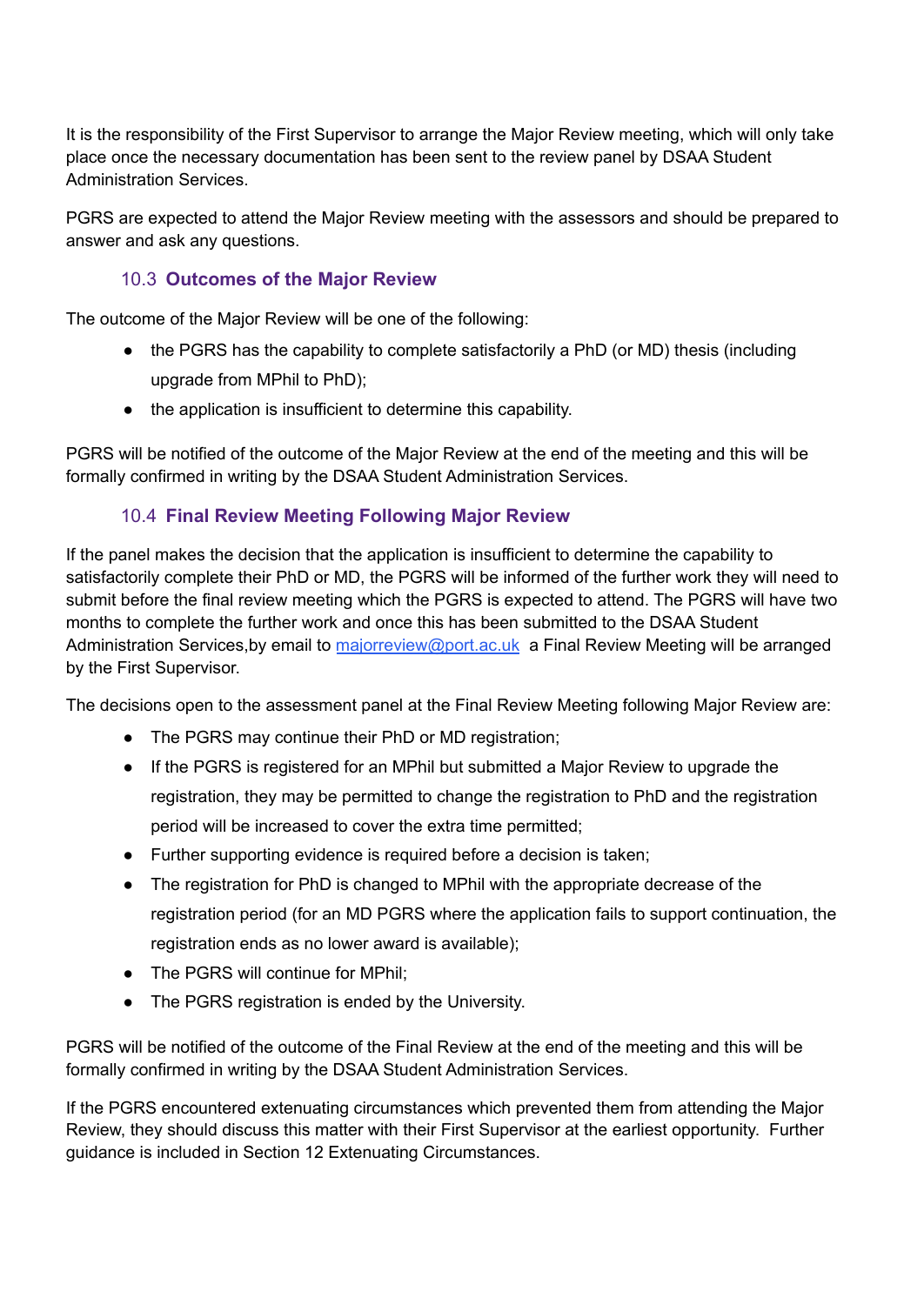PGRS may request a review of the outcome of the Major Review by following the appeals process in the relevant **research [regulations](https://myport.port.ac.uk/guidance-and-support/research-degrees)<sup>®</sup> for the research degree programme.** PGRS' should note that appeals cannot be made on the basis of disagreement with the academic judgement of the academic staff who undertook the Major Review and the valid grounds for appeal are provided in the research regulations.

#### 10.5 **Suggested Structure of the Major Review Document**

Please use 12-point type, 1.5 line spacing. The document can be 2,000–3,000 words in total but should not exceed 4,000 words. Documents exceeding 4,000 words may be returned immediately for revision.

Title page: Name, school/department, title of project, duration of project.

- 1. Statement of aims (ca.100 words): Give a concise list. This might include reference to the development of theory of method (the collection and analysis of new information), contributions to knowledge and/or understanding, or contributions to policy/practice.
- 2. Literature review (up to 1,000 words, excluding references)

This review should give an analysis of previous work on a defined area of relevance to a chosen research topic. It should include consideration of past methodologies as well as past findings. It will be expected to demonstrate an adequate knowledge of the literature on the chosen theme and skill in the use of literature search techniques and information technology (via word-processed text and figures).

The structure/format of the review is up to the PGRS; however, an extended review essay utilising thematic headings to break up the text is suggested. Annotated bibliographies will not be acceptable. Your review should address the following issues:

- A critical analysis of the background and context of the research topic;
- A review of other research studies similar to/the same as the one proposed (including evaluation of their methods/methodologies);
- Description of gaps in the research literature in the area;
- An explanation of why the proposed research is important and how it will contribute to the area. A full list of references must be given, in an appropriate format. All assignments should include a short one-page annex detailing the literature search techniques and sources employed;
- 3. Research outline (up to 1,000 words).

According to the nature of the work, sub-sections might include:

- a) The research design(s) involved;
- b) Description of the nature of (further) data that will be obtained, or work to be carried out and the methods to be used;
- c) Discussion of issues of confidentiality, ethical consideration and of access and strategies in the event of problems;

<sup>82</sup> <https://myport.port.ac.uk/my-course/research-degrees>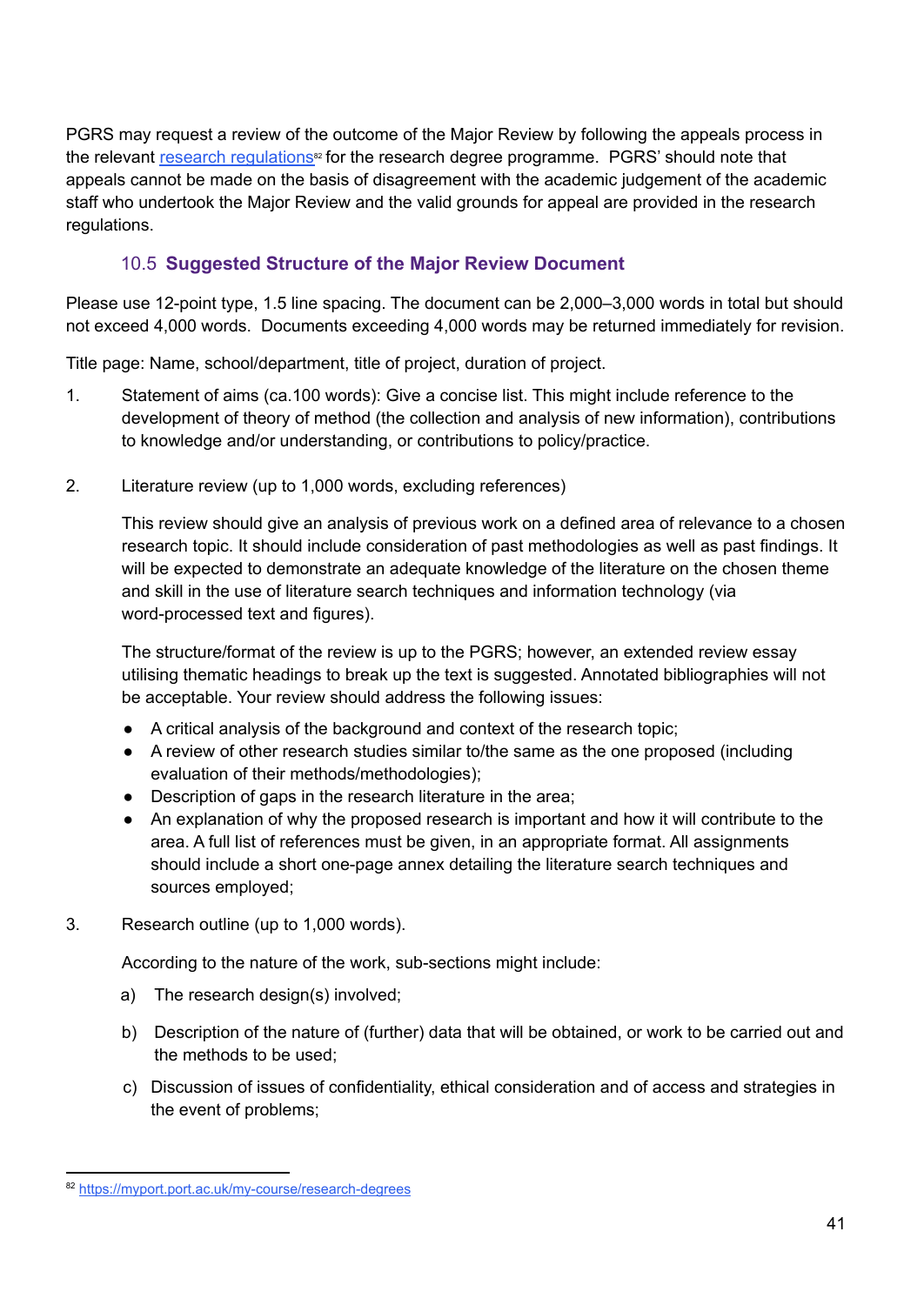- d) Description of the methods for analysis; the reasons for their choice; identify any potential innovation;
- e) Outline of expected outcomes and plans for the dissemination of the research;
- 4. Provisional timetable for the programme of research (ca. 300 words).

This should present the research as a series of stages with approximate timescales attached and should show how the work will be completed in the time available. A Gantt chart or flow diagram is suggested.

5. Resource needs (ca. 200 words).

This should indicate the resources that are considered necessary to carry out the research;

6. Research progress (up to 1,000 words).

A short review of any results obtained so far and critical discussion of the work already completed and the methods used.

7. Outline of researcher development activities (ca. 200 words).

Please include, for training already taken or yet to be taken:

modules from the GSDP;

subject-specific training;

seminars, conferences etc. attended;

presentations delivered/plan to deliver.

PGRS may find a printout of your developmental activities from **Skills [Forge](http://www.port.ac.uk/skillsforge)**<sup>83</sup> to be helpful in providing this information

<sup>83</sup> [http://www.port.ac.uk/Skills Forge](http://www.port.ac.uk/skillsforge)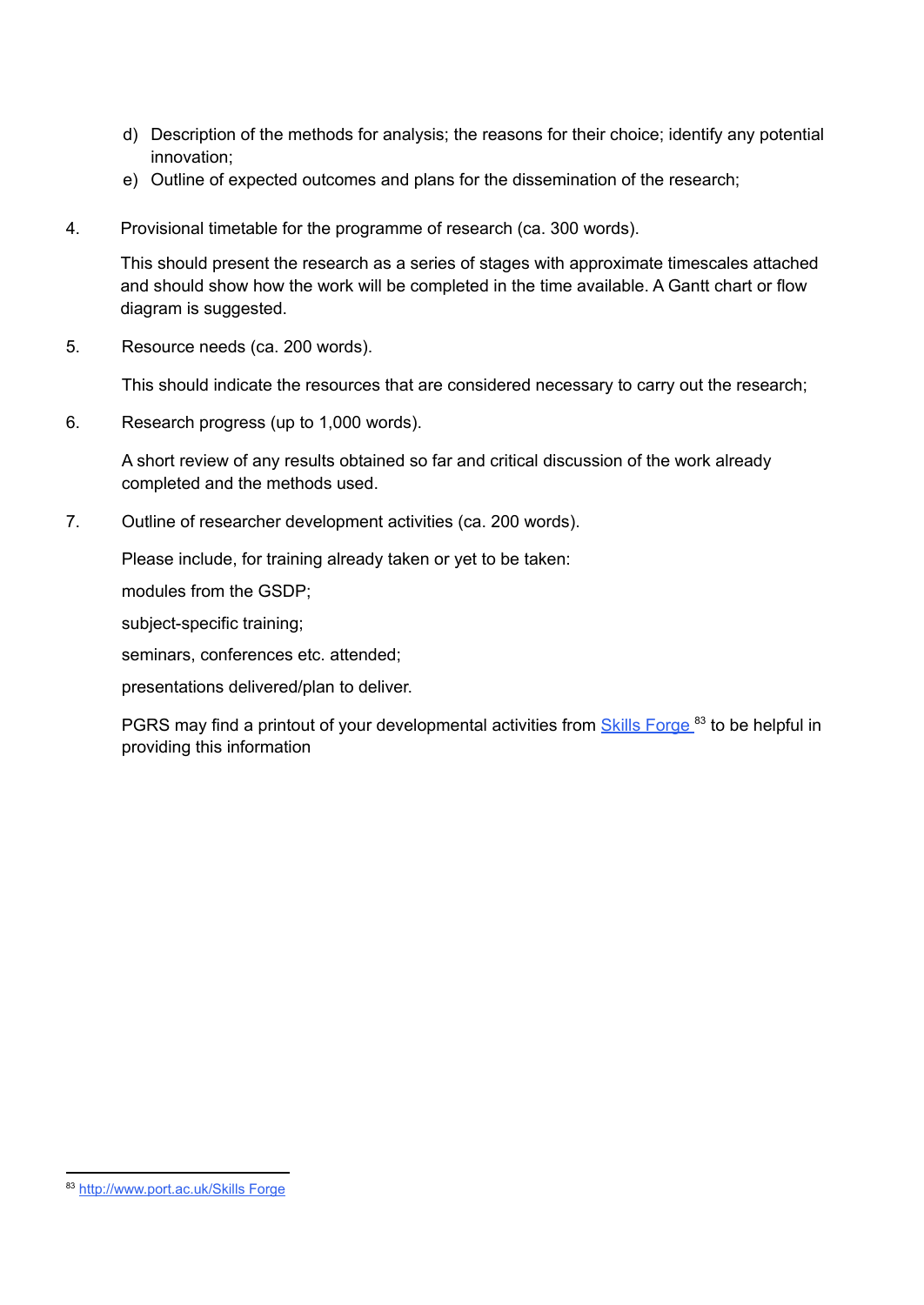| <b>SUGGESTED TEMPLATE</b>                              |                                            |                                                                                                                                                        |  |
|--------------------------------------------------------|--------------------------------------------|--------------------------------------------------------------------------------------------------------------------------------------------------------|--|
| Contents                                               |                                            |                                                                                                                                                        |  |
| Page number<br>Statement of aims (ca. 100 words)<br>1. |                                            |                                                                                                                                                        |  |
| 2.                                                     |                                            | Literature review (up to 1,000 words)                                                                                                                  |  |
|                                                        | 2.1                                        | Background and research context                                                                                                                        |  |
|                                                        | 2.2                                        | Review of similar research studies                                                                                                                     |  |
|                                                        | 2.3                                        | Description of gaps in research literature                                                                                                             |  |
| 3.                                                     | 2.4                                        | Importance and contribution of proposed research<br>Research outline (up to 1,000 words)                                                               |  |
|                                                        | 3.1                                        | Research design                                                                                                                                        |  |
|                                                        | 3.2                                        | Data description                                                                                                                                       |  |
|                                                        | 3.3                                        | Confidentiality and ethical consideration                                                                                                              |  |
|                                                        | 3.4                                        | Methods and choice of analysis                                                                                                                         |  |
| 4.                                                     | 3.5                                        | <b>Expected outcomes</b><br>Provisional timetable for proposed research (ca. 300 words)                                                                |  |
| 5.                                                     | Resource needs and funding (ca. 200 words) |                                                                                                                                                        |  |
| 6.                                                     |                                            | Research progress (up to 1,000 words)<br>Brief description of work done so far, e.g. brief reference to literature review, any draft<br>chapters, etc. |  |
|                                                        |                                            |                                                                                                                                                        |  |
| 7.                                                     |                                            | Outline of researcher development activities (ca. 200 words)                                                                                           |  |
|                                                        | 7.1                                        | Prior qualifications and training                                                                                                                      |  |
|                                                        | 7.2                                        | Subject-specific training                                                                                                                              |  |
|                                                        | 7.3                                        | Seminars and conferences attended                                                                                                                      |  |
|                                                        | 7.4                                        | Presentations                                                                                                                                          |  |
| 8.                                                     |                                            | Conclusion                                                                                                                                             |  |
| 9.                                                     |                                            | References                                                                                                                                             |  |
|                                                        |                                            | Annexes                                                                                                                                                |  |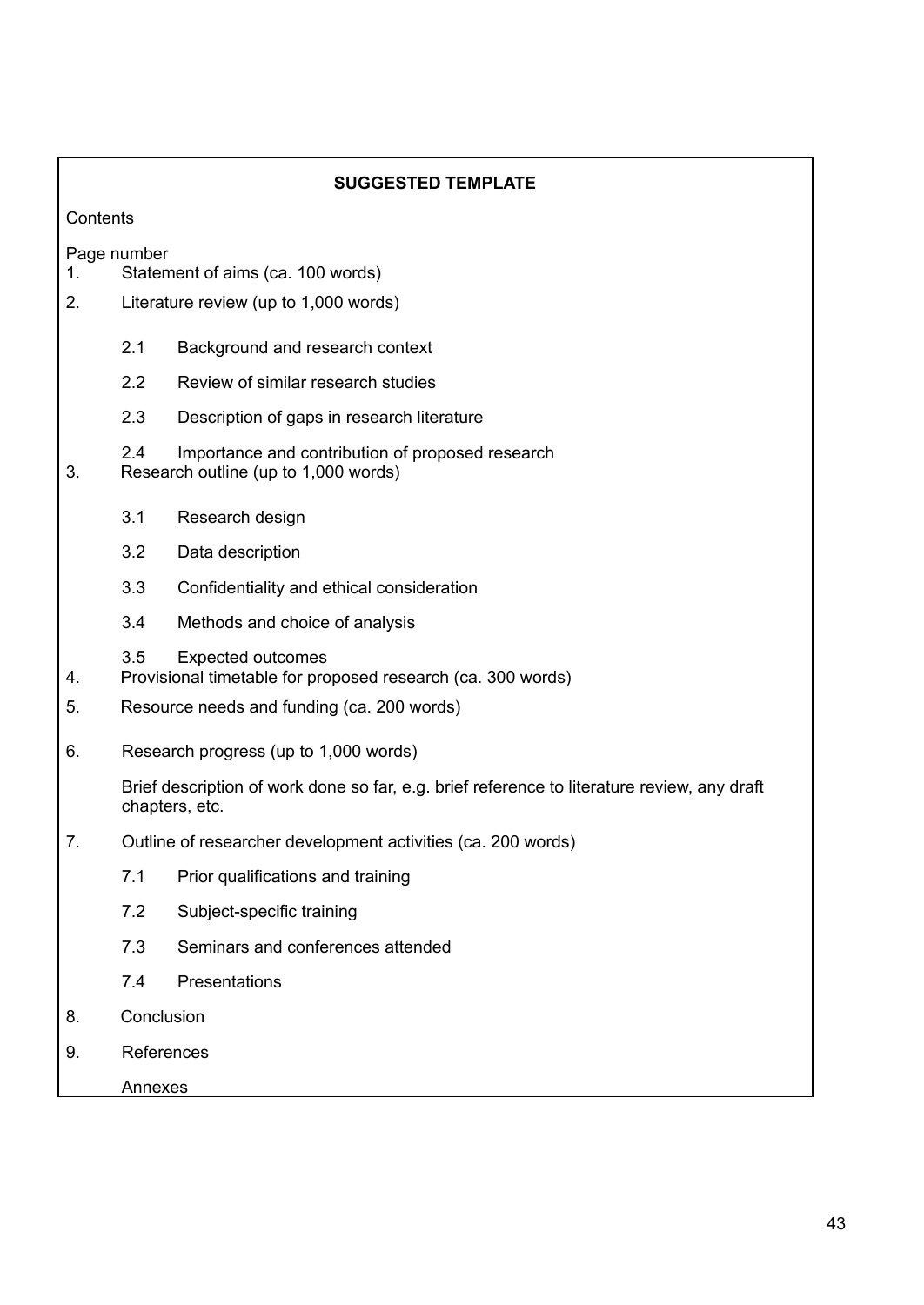Responsibilities of the First Supervisor:

- To provide help and guidance with the preparation of the Major Review document.
- To complete the form UPR10, First Supervisor Statement and submit by email to the Chair, FRD Committee.
- To arrange the Major Review Panel meeting between the PGRS and the Review Panel.
- To return the completed Major Review Decision Form UPR13 to the DSAA Student Administration Services.To arrange a Final Review Meeting (if required) between the PGRS and the Review Panel.
- To offer guidance on the submission of any extra work required by the Final Review Panel.
- To return the completed Major Review Final Review Decision Form UPR14 to the DSAA Student Administration Services
- Interim examination

#### 10.6 **Purpose and Process for the Interim Examination**

If a PGRS does not seem to be progressing as anticipated at any point during their studies, an Interim Examination can be requested by the supervisory team to provide the PGRS with the opportunity to demonstrate that their standard of work and commitment to the work is sufficient to continue the registration. The PGRS will be notified that an Interim Examination will be arranged to assess the standard of their work.

If a PGRS is having difficulties, either study-related or personal, which are having an adverse effect on the progress of their research degree, they should inform their First Supervisor as soon as possible to avoid misunderstanding. Student Advice Services provides a network of support and details of individual services that can be accessed from [https://myport.port.ac.uk/guidance-and-support.](https://myport.port.ac.uk/guidance-and-support)

Procedures for the Interim Examination:

- First Supervisor will submit UPR17 to FRD Committee to request an Interim Examination
- FRD Committee will confirm requirements and send UPR17 to DSAA Student Administration Services. The PGRS will receive notification of an Interim Examination and the work required;
- The PGRS prepares the work required for the assessment and attends the panel meeting;
- The PGRS will be given time to complete the work required. If they do not submit the work or attend the panel meeting, they will be deemed to have failed to reach the standard and their registration will be withdrawn;
- If the PGRS feels that this procedure has adversely affected their relationship with any of the supervisory team, PGRS are advised to discuss this with their DRDC and/or Chair, FRD Committee;
- PGRS should inform DSAA Student Administration Services immediately if they decide that they do not wish to be assessed but wish to withdraw.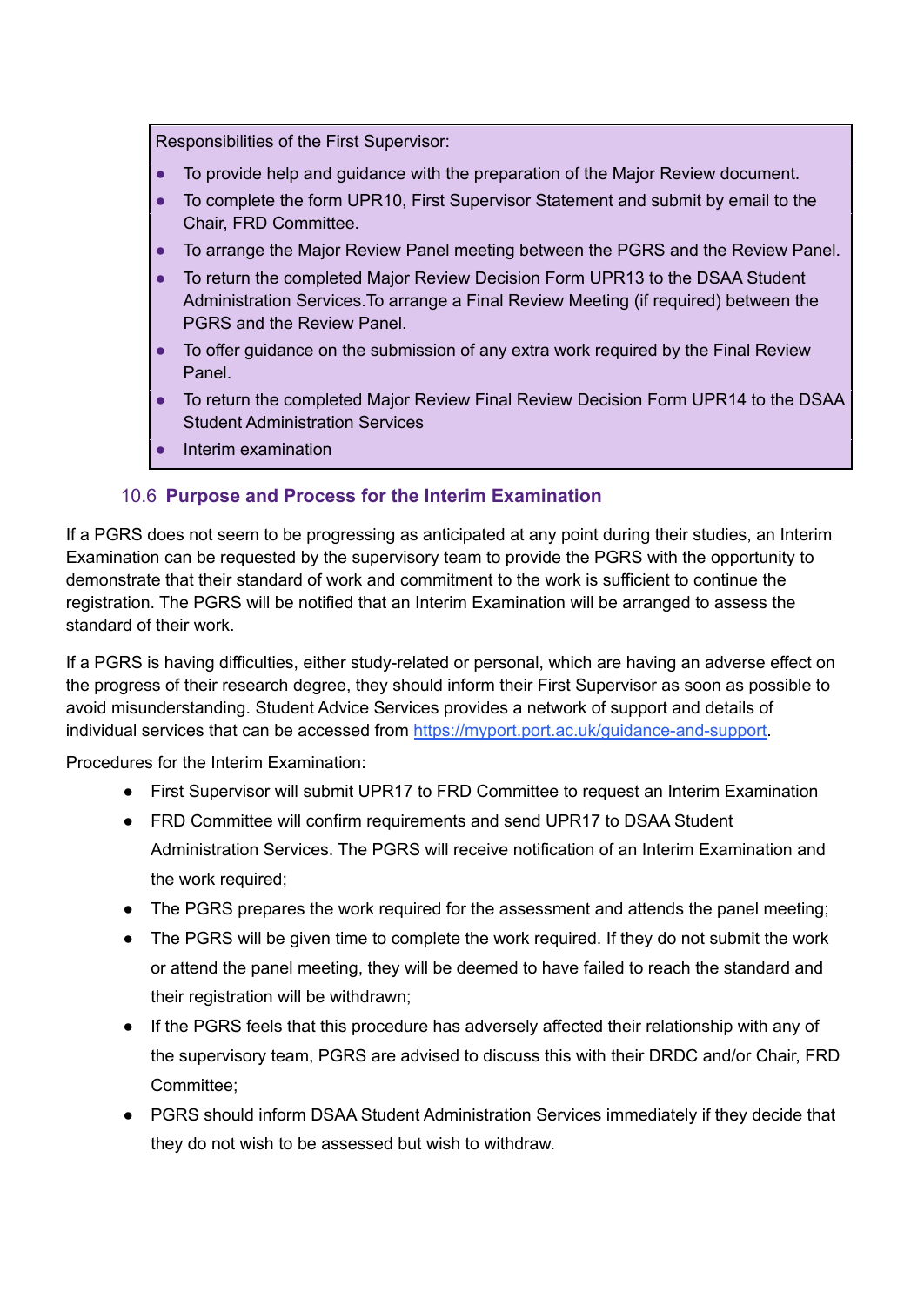### 10.7 **Outcomes of the Interim Examination**

The outcomes of the Interim Examination will be one of the following:

- PGRS may continue with their registration;
- The programme of research is discontinued and the PGRS' registration withdrawn by the University.

The PGRS will be notified of the outcome of the Interim Examination at the end of the examination and this will be formally confirmed in writing by the DSAA Student Administration Services.

If the PGRS encountered any extenuating circumstances which prevented them attending the Interim Examination, they should discuss this matter with their First Supervisor at the earliest opportunity. Further guidance is included in Section 12 Extenuating Circumstances.

PGRS may request a review of the outcome of the Interim Examination by following the appeals process in the relevant research [regulations](https://myport.port.ac.uk/guidance-and-support/research-degrees)<sup>84</sup> for their research degree programme. It should be noted that appeals cannot be made on the basis of disagreement with the academic judgement of the academic staff who undertook the Interim Examination and the valid grounds for appeal are provided in the research regulations.

Responsibilities of the First Supervisor:

- To initiate the procedure for Interim Examination by completion of the UPR17 Form if the PGRS fails to progress as expected.
- Advise the PGRS on the agreed form of assessment to be completed
- To provide advice and guidance with the preparation of the work for assessment.
- Arrange the date, time and place for the panel meeting and propose a deadline for submission of a written assessment, allowing sufficient time for the PGRS to complete the work required
- To return the Interim Examination Decision Form UPR18 to the DSAA Student Administration.

## **11. Extenuating circumstances**

A PGRS may advise their First Supervisor that there are circumstances relating to their health and/or personal life which are of a sufficiently serious nature to result in them being unable to attend a review meeting or examination. PGRS undertaking a higher degree by research may submit extenuating circumstances for:

- Major Review Meetings
- Annual Review Meetings
- Interim Examination Meetings
- *Viva Voce* Examination

<sup>84</sup> <https://myport.port.ac.uk/my-course/research-degrees>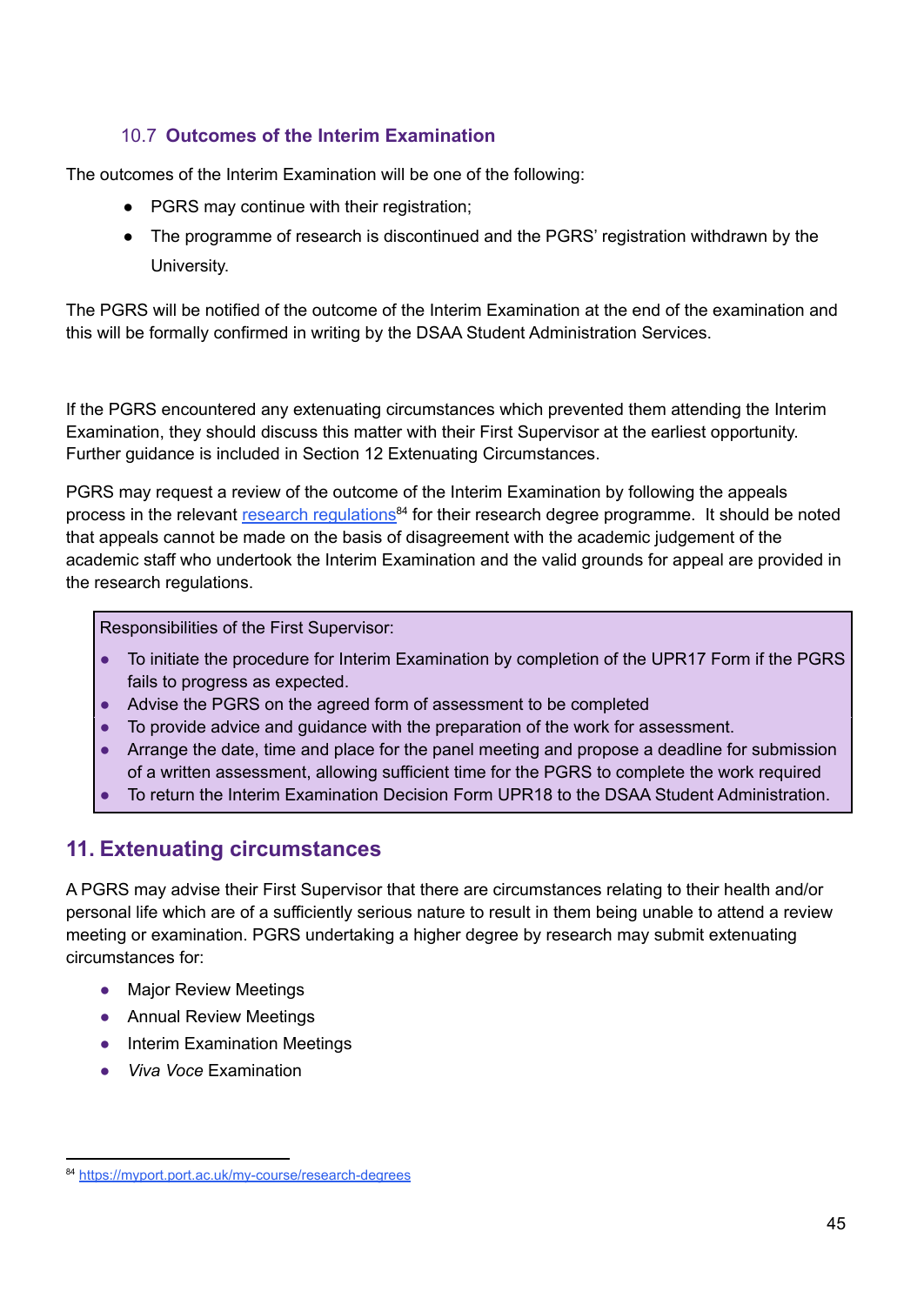The University operates a 'fit to sit' policy therefore if the PGRS attempts their Major Review, Annual Review, Interim Examination or v*iva voce* Examination, they would not be able to claim they were affected by extenuating circumstances after the event.

First Supervisors are advised to contact the Student Administration Services, Student Life, DSAA to inform them of the details of the extenuating circumstances. The Student Administration Services will be able to advise on the approval process and liaise with the First Supervisor regarding the timescale of deferral once notification of approval has been received.

### **12.Examination**

During the examination stage the PGRS is also known or referred to as the candidate.

#### 12.1 **Research Degree Awards**

The awards are given in recognition of:

- the completion of an approved programme of supervised research;
- the submission of a thesis, being a written document and/or other approved submission, embodying the results of the research programme and the conclusions drawn from the results;
- the successful defence of the thesis at a *viva voce* examination.

Additionally:

● Professional Doctorate candidates are required to give a presentation before the *viva voce* examination. The option of an informal presentation, prior to the *viva voce* examination, only to the Examiners, is available to all PGRS but is not a compulsory element of the examination.

The Framework for Higher Education Qualifications (FHEQ) in England, Wales and Northern Ireland<sup>85</sup> should also be referred to with regards to the qualification descriptors for a Doctorate (level 8) and Masters (level 7).

The **Awards of the University of [Portsmouth](http://policies.docstore.port.ac.uk/policy-110.pdf?_ga=2.148314423.1054115552.1597650108-231649204.1574085830)<sup>86</sup> document provides details of the requirements for higher** degrees by research (also see Part 1: Section 10).

#### 12.2 **The Examination Process**

The examination process is completed in the following format:

- Examination of the thesis by the examiners;
- A presentation which is compulsory for PDs and optional for other PGRS;
- The *viva voce* examination of the candidate to defend the thesis.

#### 12.3 **Appointment of Examiners**

The First Supervisor nominates the examiners by completing the relevant sections of the Proposal for the Appointment of Examiners Form [UPR5](http://www2.port.ac.uk/departments/services/academicregistry/qmd/researchdegrees/forms/RDFormsExamination/)<sup>87</sup> and submitting it to the DSAA Student Administration

<sup>85</sup> <https://www.qaa.ac.uk/docs/qaa/quality-code/qualifications-frameworks.pdf>

<sup>86</sup> [http://policies.docstore.port.ac.uk/policy-110.pdf?\\_ga=2.148314423.1054115552.1597650108-231649204.1574085830](http://policies.docstore.port.ac.uk/policy-110.pdf?_ga=2.148314423.1054115552.1597650108-231649204.1574085830)

<sup>87</sup> http://www2.port.ac.uk/departments/services/academicregistry/gmd/researchdegrees/forms/RDFormsExamination/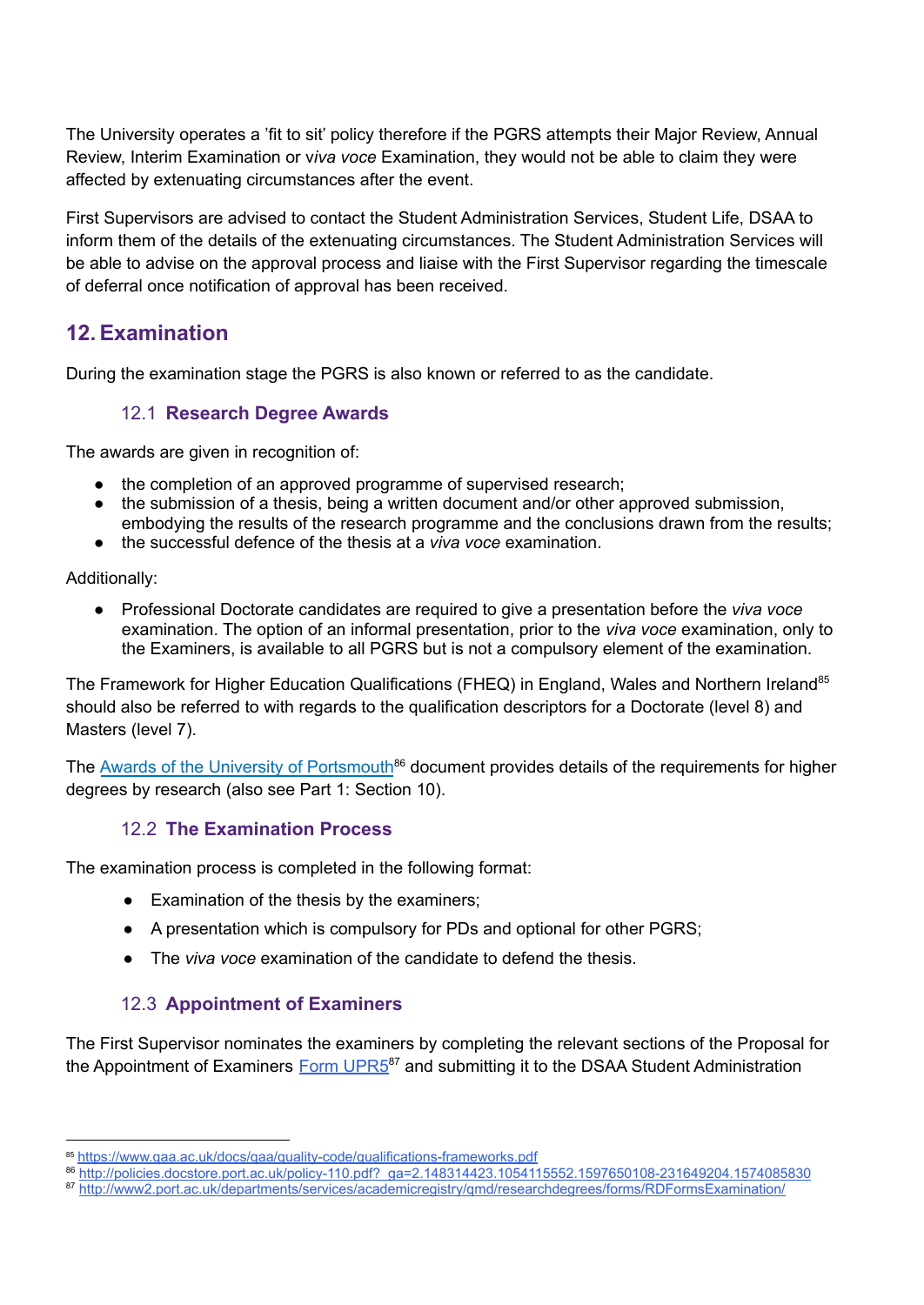Services, six months before the PGRS is due to submit the thesis. The criteria for appointing examiners are included within the **Research [Regulations](https://myport.port.ac.uk/guidance-and-support/research-degrees)<sup>88</sup> Section 9, Examination Arrangements.** 

There should be at least one External and one Internal Examiner who must not have been a supervisor for the candidate. Examiners shall have the appropriate subject, research or/and professional expertise in the general field of the research topic. At least one External shall have experience as a specialist in the topic. Also one External will have experience of examining research degree candidates at the appropriate level. The Research [Regulations](https://myport.port.ac.uk/guidance-and-support/research-degrees)<sup>89</sup> include the circumstances when an Independent Chair will be appointed and details are also provided in section 13.8.

The proposed Examiners are required to complete and sign part of the Proposal for the Appointment of Examiner Form [UPR5](http://www2.port.ac.uk/departments/services/academicregistry/qmd/researchdegrees/forms/RDFormsExamination/)<sup>90</sup> and provide an appropriate short CV<sup>91</sup>. Once the First Supervisor has completed the UPR5 with the nominated Examiners details they should send the UPR5 to DSAA Student Administration Services, who will send the relevant sections to the proposed External/Internal Examiners for completion.

On receipt of the fully completed and signed Proposal for the Appointment of Examiner Form with CVs the Student Administration Services will check and confirm the criteria for the appointment has been satisfied and if appropriate include a request for an Independent Chair to be appointed before forwarding to the relevant Chair, FRD Committee for approval.

Under current UK Visa & Immigration legislation the University has to ensure that all those undertaking work for the institution have the right to work in the UK. Therefore, all External Examiners will be asked to send a photocopy of their passport (photo page) to the DSAA Student Administration Services. A short video call may then be required to complete the ID check. Further guidance regarding appointing an External Examiner who is not a UK/EU national is available from [http://www2.port.ac.uk/departments/services/academicregistry/qmd/researchdegrees/forms/RDFormsE](http://www2.port.ac.uk/departments/services/academicregistry/qmd/researchdegrees/forms/RDFormsExamination/)

#### [xamination/](http://www2.port.ac.uk/departments/services/academicregistry/qmd/researchdegrees/forms/RDFormsExamination/)

Please note that the fee and examination expenses are paid by the school/department and authorisation by a Head of Department should be sought before appointing an External Examiner if the travel expenses may be higher than normal. The department may be able to book travel tickets and hotel accommodation at a lower rate than the Examiner.

It is noted that situations arise where examiners who have been formally approved are no longer able to continue with the role due to changes in circumstances. On such occasions then a relevant replacement examiner would be nominated and need approval from the relevant Chair, FRD Committee prior to the examination process continuing for the candidate.

Further guidance or advice can be sought from the DSAA Student Administration Services and the relevant forms and guidance are available at:

[https://staff.port.ac.uk/departments/services/academicregistry/qmd/researchdegrees/forms/RDFormsEx](https://staff.port.ac.uk/departments/services/academicregistry/qmd/researchdegrees/forms/RDFormsExamination/) [amination/](https://staff.port.ac.uk/departments/services/academicregistry/qmd/researchdegrees/forms/RDFormsExamination/)

<sup>88</sup> <https://myport.port.ac.uk/my-course/research-degrees>

<sup>89</sup> <https://myport.port.ac.uk/my-course/research-degrees>

<sup>90</sup> <http://www2.port.ac.uk/departments/services/academicregistry/qmd/researchdegrees/forms/RDFormsExamination/>

<sup>&</sup>lt;sup>91</sup> Internal examiners should ensure that their profile on the [Research Portal](https://researchportal.port.ac.uk/portal/) (PURE) is maintained in order for this to be used instead of a CV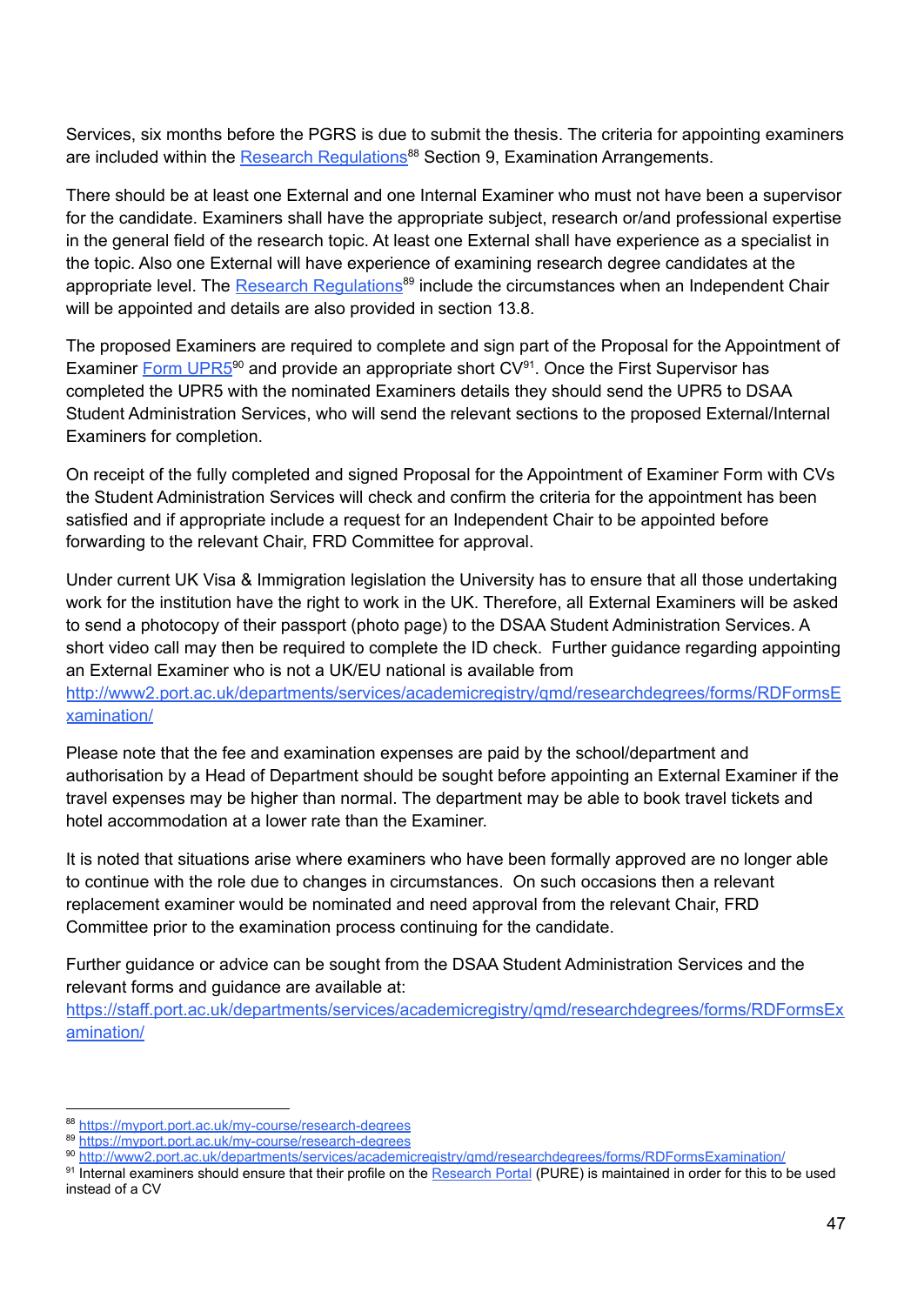### 12.4 **Procedure for Submission**

Procedure for submission of the thesis before the *viva voce* examination:

It is strongly recommended that PGRS use Turnitin before submitting their final draft of their thesis to the First Supervisor for agreement that it is ready to be examined. Turnitin is an internet-based plagiarism prevention service that can be used to check that the work is correctly referenced. It can be found in the Graduate School GSDP [Moodle](https://moodle.port.ac.uk/login) site<sup>92</sup> along with guidance and videos on how to use it.

As part of the appendix or annexes of the thesis PGRS need to include:

- The letter from the Ethics Committee confirming the favourable opinion;
- The Form [UPR16](https://myport.port.ac.uk/guidance-and-support/research-degrees/examination)<sup>93</sup> declaring the ethical conduct of the research.

See Section 8 – Ethics for further details of the requirements for ethical review.

The presentation of the thesis should follow the essential points as described at 13.7. PGRS are asked to submit one electronic copy of the thesis (including Ethics Form UPR16) to [researchdegrees@port.ac.uk](mailto:researchdegrees@port.ac.uk) , Student Administration Services, Student Life, DSAA by their deadline date. The PGRS will be provided with a receipt and guidance note 'The *viva voce* Examination'.

If a PGRS is unable to submit their thesis for examination within the approved registration period for their research programme they should apply for an extension to their registration – see Section 4.7 for guidance.

If a paper copy is requested by an examiner, the First Supervisor will be asked to supply this in collaboration with the student to ensure there are no issues with formatting. The presentation of the thesis should follow the essential points as described at 13.7. Printing can be requested via the [Online](https://onlinestore.port.ac.uk/product-catalogue/university-printing-services/theses/soft-bound-thesis-prior-to-viva-voce) [Store](https://onlinestore.port.ac.uk/product-catalogue/university-printing-services/theses/soft-bound-thesis-prior-to-viva-voce)<sup>94</sup>. The printed thesis can then be submitted to the Research Degrees Team, Student Administration Services, Floor 5, Mercantile House, for posting to the examiner.

#### 12.5 **Covid-19 Impact Statement**

The University recognises that the pandemic is likely to have had multiple impacts on the type and quantity of Postgraduate Research (PGR) students' work, as well as on their mental health and well-being. Any PGR student affected by the pandemic who submits a thesis may include a Covid-19 impact statement as described in *this [document](https://local-policies.docstore.port.ac.uk/PGR001.pdf)*<sup>95</sup>. A statement is not compulsory and should only be included where a PGR student wishes to highlight the impact of the pandemic and the steps taken to adjust their research activities.

The Covid-19 impact statement can be submitted (i) as a cover note submitted to the examiners to accompany the thesis, or (ii) as part of the thesis itself between the abstract and the author's declaration.

<sup>92</sup> <https://moodle.port.ac.uk/login>

<sup>93</sup> <https://myport.port.ac.uk/guidance-and-support/research-degrees/examination>

<sup>95</sup> <https://local-policies.docstore.port.ac.uk/PGR001.pdf> <sup>94</sup> <https://onlinestore.port.ac.uk/product-catalogue/university-printing-services/theses/soft-bound-thesis-prior-to-viva-voce>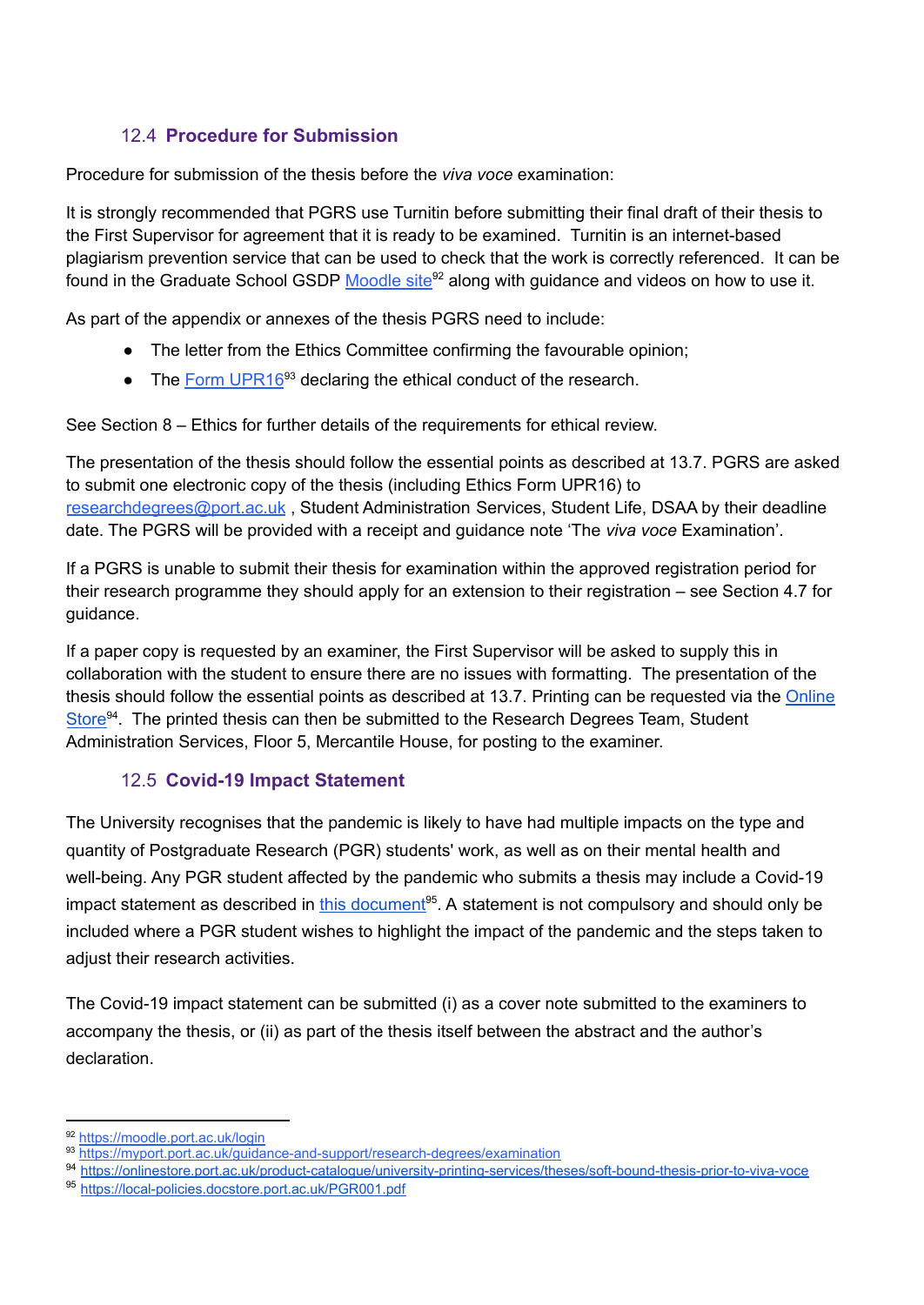PGR students should discuss the inclusion of a Covid-19 impact statement with their supervisory team and draft the content together, but the decision to include the statement ultimately rests with the student.

#### 12.6 **Extenuating Circumstances**

If a PGRS has encountered extenuating circumstances which have prevented them from submitting their thesis for examination during the approved period of registration they should discuss this matter with their First Supervisor at the earliest opportunity and contact the Student Administration Services for advice.

### 12.7 **Presentation of the Thesis**

The thesis must be presented in a permanent and legible form either in typescript or print and the text of a satisfactory quality (e.g., Arial, Calibri, Tahoma, etc.).

Pages shall be numbered consecutively through the main text and bibliography, including photographs and/or diagrams that are included as whole pages.

The size of character used in the main text, including displayed matter and notes, should be no less than 2mm for capitals and 1.5mm for lower case (e.g., font size between 10 and 12). Double or one-and-a-half spacing must be used in typescript except for indented quotations or footnotes where single spacing may be used.

The following is the suggested order for the sections of the thesis before the main chapters:

- An abstract must be included which provides a synopsis of the thesis stating the aims, scope, results and conclusions of the work undertaken and of the contribution made to the knowledge of the subject treated;
- The abstract should be approximately 300 words in length and must not include abbreviations (this word count is not included in the overall word count for the thesis). The abstract is self- standing and can be read without reference to the main body of the thesis;
- Contents list, giving the title of each chapter, principal sub-headings and page numbers;
- PGRS will need to include the following declaration:

'Whilst registered as a candidate for the above degree, I have not been registered for any other research award. The results and conclusions embodied in this thesis are the work of the named candidate and have not been submitted for any other academic award';

- The word count should also be included on this declaration page;
- List of tables, numbered by each chapter, giving their title and page numbers;
- List of figures, numbered by each chapter, giving their title and page numbers;
- Abbreviations. This should be listed on a separate page after the main index. They should be defined at their first appearance in the text. Use abbreviations sparingly as they make the text harder to read;
- Acknowledgements and dedication, if any: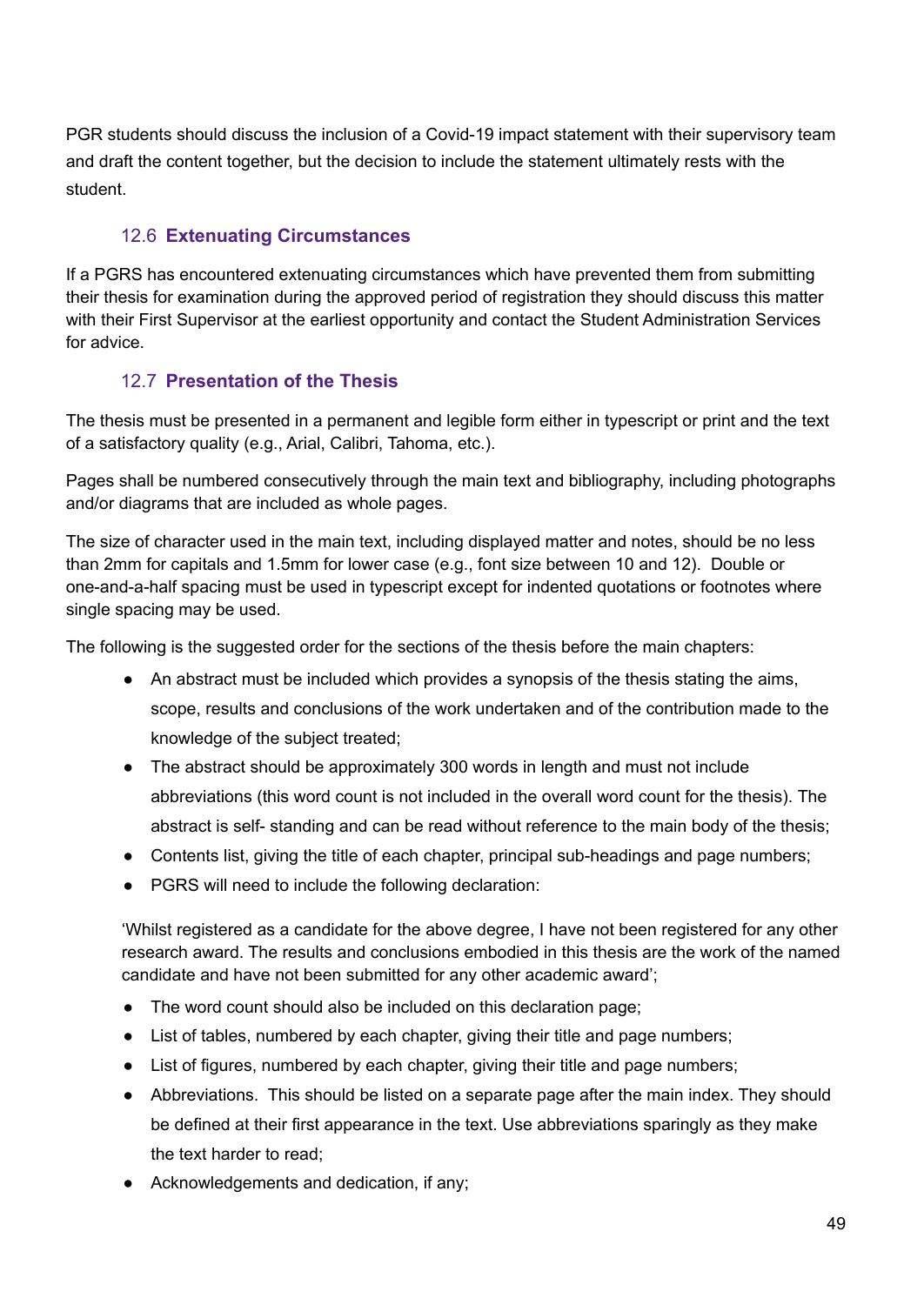● Dissemination. A concise list of the PGRS' relevant publications, abstracts, presentations and posters.

It is expected that the maximum length of the thesis should not exceed the following guidelines, excluding ancillary data such as footnotes, bibliographies, diagrams and references. Please note that unless specified there is no minimum word limit.

- PhD 80,000 words
- MPhil 40,000 words
- MD 40,000 words
- PD 50,000 word

If the length of the thesis goes over the maximum word limit then the examiners may refuse to look at the thesis and/or reducing the word count could be one of their requirements for referral, minor/major amendments or re-examination.

Faculty Research Degree Committees may prescribe alternative maximum word lengths for particular subject areas and the following lower limits have been agreed:

- MPhil Biology, Pharmacy and Biomedical Science, Mathematics: 20,000 words
- PhD Biology, Pharmacy and Biomedical Science, Mathematics: 40,000 words

Where the thesis is accompanied by material that is not in written form, e .g. film, video tapes, etc., the written thesis should normally be within the range:

- For PhD 30,000–40,000 words
- For MPhil 15,000–20,000 words

The title page shall give the following information:

- The full title of the thesis:
- The full name of the author;
- The statement worded as follows for PhD, MD or PD.

'*The thesis is submitted in partial fulfilment of the requirements for the award of the degree of Doctor of …… (insert the award – e .g. Philosophy, Medicine or relevant Professional Doctorate title) …… of the University of Portsmouth.'*

● The statement worded as follows for MPhil:

*'The thesis is submitted in partial fulfilment of the requirements for the award of the degree of Master of Philosophy of the University of Portsmouth.'*

- The Collaborative establishment, if any;
- The month and year of submission.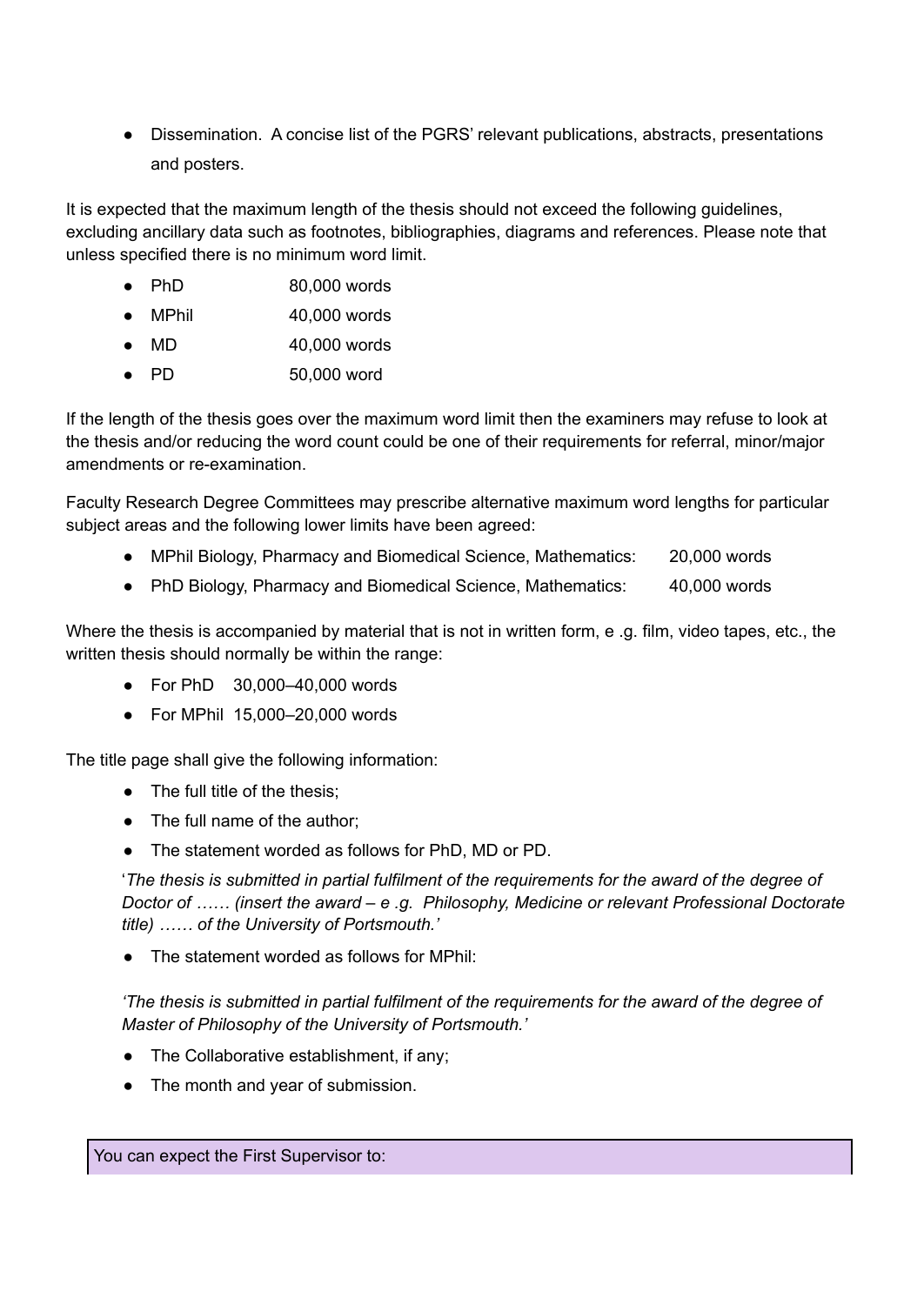- Propose the examiners and submit details for approval by the Chair, FRD Committee on behalf of the FRD Committee;
- Advise on the editing and content of the thesis before submission;
- Arrange a mock *viva voce* for the PGRS;
- Organise a mutually convenient date for the examination and notify the DSAA Student Administration Services, of the date, time and venue.

#### 12.8 **Plagiarism**

If plagiarism is suspected, normally during the examination of a thesis prior to the *viva voce* examination, the **Procedure for the [Investigation](https://policies.docstore.port.ac.uk/policy-023.pdf?_ga=2.236981513.802235392.1637054273-535927718.1636383054) of Allegations of Misconduct in Research<sup>96</sup> should be** followed. All initial allegations of misconduct in research should be made to the University Secretary/Director of Corporate Governance, although members of staff may choose to raise the issue with their Head of Department/School or line manager in the first instance and request that they take this forward on their behalf. This will start the investigation which may result in disciplinary action being taken and the procedures to deal with assessment offences are included in the Code of [Student](https://policies.docstore.port.ac.uk/policy-053.pdf?_ga=2.141620658.1015937690.1636361282-1960821222.1624287937) [Behaviour](https://policies.docstore.port.ac.uk/policy-053.pdf?_ga=2.141620658.1015937690.1636361282-1960821222.1624287937)<sup>97</sup>. The Head of Department will be informed and will notify the DSAA Academic Standards and quality team to initiate disciplinary action.

Supervisors may wish to advise PGRS to use 'Turnitin' (which is available via the GSDP Moodle site) to help avoid plagiarism and ensure academic integrity in their thesis before submission.

#### 12.9 **Independent Chair**

It is normal practice for one of the Examiners (usually the External Examiner) to act as the Chair during the *viva voce* examination, however in certain circumstances it may be helpful to have an Independent Chair and the PGRS may request the appointment of an Independent Chair for the examination.

If a PGRS wishes to have an Independent Chair at the *viva voce* examination they should inform their First Supervisor and make a request in writing to the Chair, FRD Committee, when submitting the thesis to the DSAA Student Administration Services and before the *viva voce* has been arranged to ensure the person appointed will be available to attend.

The role of an Independent Chair is to chair and maintain a record of the examination and assist the examiners in following University procedures for the conduct of *viva voce* examinations. The Independent Chair appointed will be a member of University of Portsmouth staff who is not from the PGRS' department. They must not have been involved in the candidate's research at any stage.

An Independent Chair does not act as an additional examiner and is not involved in the decision making process. It is not necessary for them to receive a copy of the thesis however they may request a copy.

PGRS may take advice from their First Supervisor, members of the supervision team, Chair, FRD Committee or the Student Administration Services, Student Life, DSAA prior to making a decision to request an Independent Chair.

An Independent Chair will be appointed by the Faculty Research Degree (FRD) Coordinator in the following circumstances:

<sup>97</sup> [https://policies.docstore.port.ac.uk/policy-053.pdf?\\_ga=2.141620658.1015937690.1636361282-1960821222.1624287937](https://policies.docstore.port.ac.uk/policy-053.pdf?_ga=2.141620658.1015937690.1636361282-1960821222.1624287937) <sup>96</sup> [https://policies.docstore.port.ac.uk/policy-023.pdf?\\_ga=2.236981513.802235392.1637054273-535927718.1636383054](https://policies.docstore.port.ac.uk/policy-023.pdf?_ga=2.236981513.802235392.1637054273-535927718.1636383054)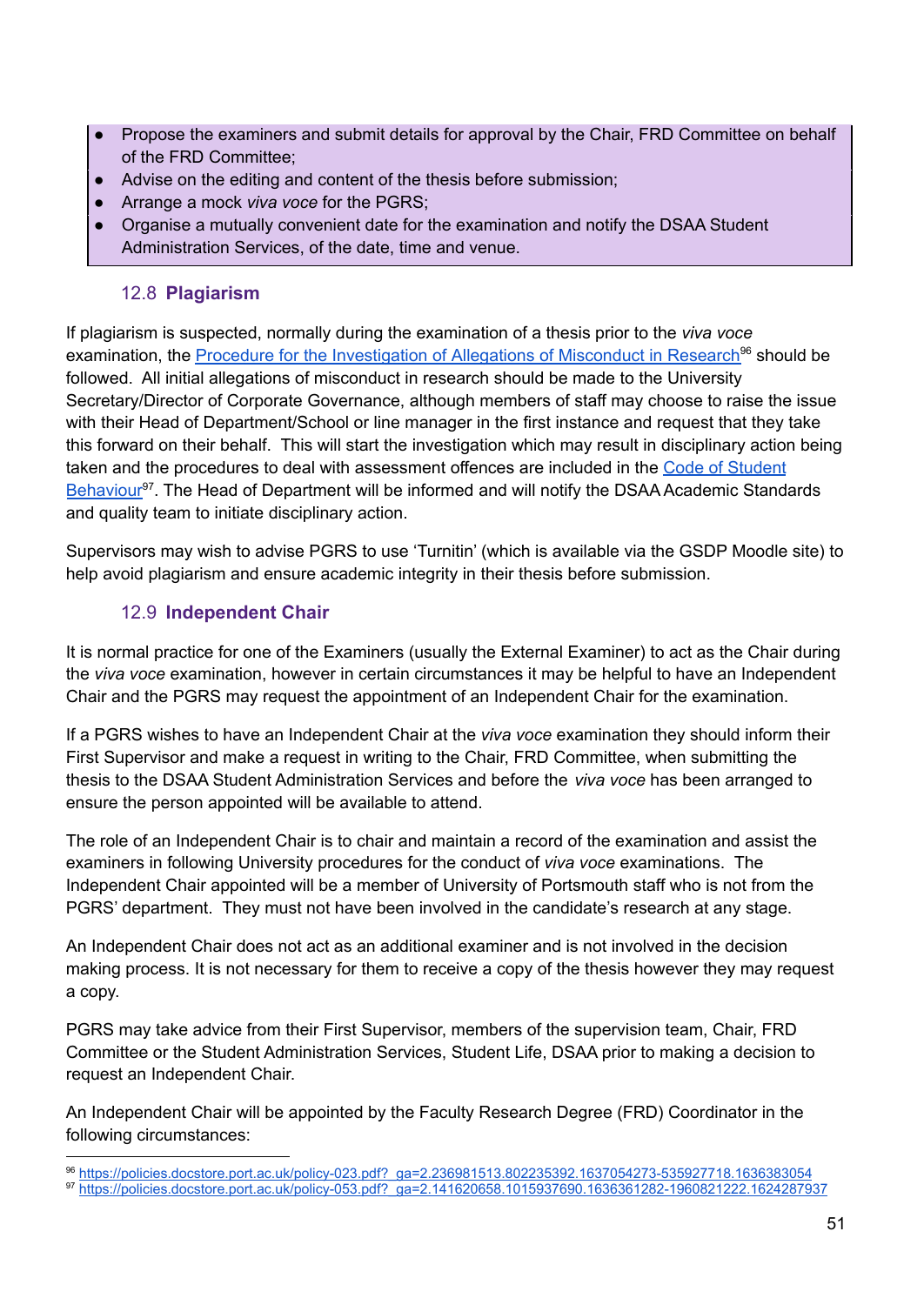- a. At the request of the candidate on submission of their thesis;
- b. The external examiner does not have experience of examining research degree candidates at the appropriate level (if this is the case, the internal examiner must have experience of examining at the appropriate level);
- c. If the candidate has submitted the thesis against the advice of their First Supervisor;
- d. The supervisory team or Faculty Research Degree Committee identify concerns that require the presence of an independent authority to oversee the examination process;
- e. The internal examiner has examined another thesis put forward by the candidate's First Supervisor during the previous two years;
- f. The internal examiner has published with, sought external finance with, or delivered a joint conference paper with the candidate during the period of the candidate's registration:
- g. The external examiner has examined another thesis put forward by the candidate's First Supervisor during the previous two years;
- h. When approval has been granted to hold the *viva* via video conference;
- i. If the examiners fail to reach a unanimous verdict and a further examiner is appointed with a new formal examination.

For further details please see the research [regulations](https://myport.port.ac.uk/guidance-and-support/research-degrees)<sup>98</sup> and the [Independent](http://www2.port.ac.uk/departments/services/academicregistry/qmd/researchdegrees/forms/RDFormsExamination/) Chair Notes and [Guidance](http://www2.port.ac.uk/departments/services/academicregistry/qmd/researchdegrees/forms/RDFormsExamination/)<sup>99</sup>.

The DSAA Student Administration Services will formally confirm in writing the appointment of the Independent Chair to the candidate, the First Supervisor, Internal and External Examiners and the Independent Chair, including the regulation under which the Independent Chair is required.

#### 12.10 **Examiners' Preliminary Examination Report**

The thesis will be sent to the approved Examiners following submission to the DSAA Student Administration Services.

The Examiners are asked to confirm that they wish to proceed to a *viva* or they may decide that the thesis is not acceptable and recommend referral of the thesis prior to the *viva* taking place.

Following review of the thesis by the Examiners, the Independent Preliminary Report Form UP7A, is completed by each Internal and External Examiner and returned to the DSAA Student Administration Services. We encourage Examiners to submit the full Examiner Preliminary Report form (UP7A), as soon as possible however, it is acknowledged this may not always be possible. If Section C cannot be completed and returned along with Sections A and B it must be returned **no less than 3 working days prior to the date of the** *viva voce 100 .*

<sup>98</sup> <https://myport.port.ac.uk/my-course/research-degrees>

<sup>100</sup> Regulations for Higher Degree by Research, Section: Examination, Preliminary Assessment and Referral 1.4.2 <sup>99</sup> <http://www2.port.ac.uk/departments/services/academicregistry/qmd/researchdegrees/forms/RDFormsExamination/>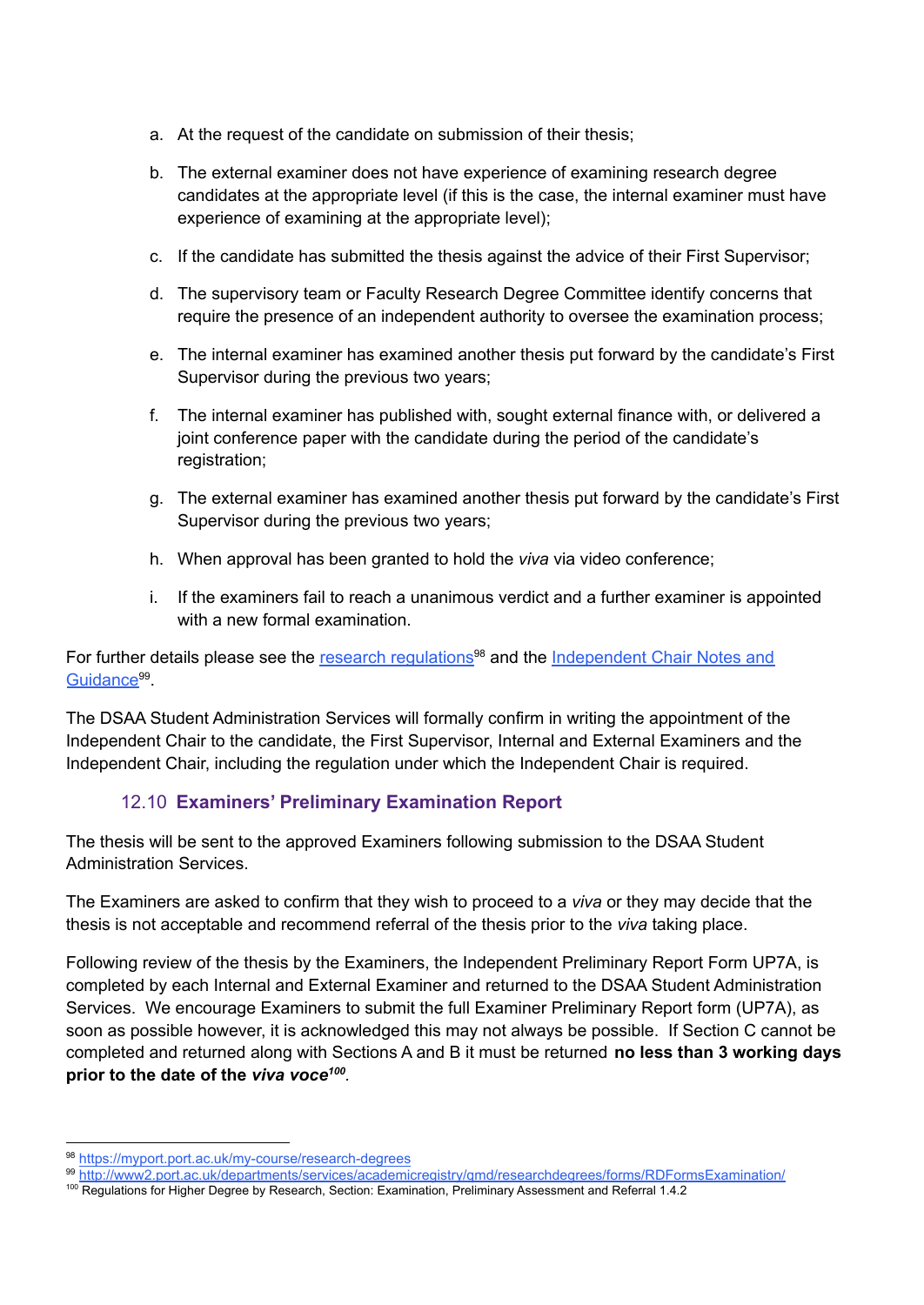In the event that the Examiners recommend that the *viva* does not proceed, the First Supervisor will be contacted as soon as possible by the DSAA Student Administration Services..

#### 12.11 **Examiners' Recommendation not to proceed to** *viva*

If an Examiner's recommendation is that the *viva voce* should not proceed, the Examiner must notify the DSAA Student Administration Services immediately. On notification, the DSAA Student Administration Services, will follow up the other Examiner(s) independent report(s).

Where the Examiners' preliminary recommendations differ then the DSAA Student Administration Services, will contact the Chair, FRDC, who will liaise with the Examiners to attempt to reach an agreed decision on whether or not the *viva* should go ahead. If an agreement cannot be reached, then new Examiners shall be appointed.

If all Examiners have separately recommended that the *viva* should not go ahead the First Supervisor will be notified as soon as possible. A formal written notification of the referral will follow which will include the requirements of the work to be completed prior to re-submission of the thesis and a *viva* examination re-arranged. See Referral Section below.

#### 12.12 **Examiners' Recommendation** *- Referral*

If the examiners decide, independently, that a thesis is not of the standard to proceed to a *viva voce* examination they must notify the DSAA Student Administration Services immediately via a completed Form UP7A. They will be required to submit a joint written report indicating the reasons why the thesis is not satisfactory. The report must include advice for the candidate and be sent to the DSAA Student Administration Services. The candidate will be formally notified in writing by the Student Administration Services, Student Life, DSAA. The First Supervisor will be contacted immediately by the DSAA Student Administration Services. and asked to contact the PGRS personally prior to the result letter being sent. The candidate will be required to re-register and given up to one year to re-submit their referred thesis. This option may be exercised when, in the opinion of the examiners, a thesis exhibits gross deficiencies in presentation or a failure to meet the key precepts for a Masters or Doctoral award (as appropriate) as set out in the QAA FHEQ HE [Framework](https://www.qaa.ac.uk/quality-code/qualifications-and-credit-frameworks)<sup>101</sup>.

The supervisory team will be expected to continue providing support during the period of referral.

Further details and guidance can be found in the Examiners Guidance notes for the [Examination](http://www2.port.ac.uk/departments/services/academicregistry/qmd/researchdegrees/forms/RDFormsExamination/) of Higher Degree by [Research](http://www2.port.ac.uk/departments/services/academicregistry/qmd/researchdegrees/forms/RDFormsExamination/)<sup>102</sup>.

#### 12.13 **Arrangements for the** *viva voce* **(oral examination)**

It is the responsibility of the First Supervisor to arrange the date, time and venue of the *viva voce* and to inform everyone involved, including the candidate. The DSAA Student Administration Services

must be notified of the arrangements on the Confirmation of Arrangements for a *viva voce* Examination form, Form [UPR5\(A\)](http://www2.port.ac.uk/departments/services/academicregistry/qmd/researchdegrees/forms/RDFormsExamination/)<sup>103</sup>

When arranging the examination, the First Supervisor should try to ensure that at least a month has elapsed between dispatch of the thesis to the Examiners and the *viva voce* date. Please note that the

<sup>101</sup> <https://www.qaa.ac.uk/quality-code/qualifications-and-credit-frameworks>

<sup>102</sup> <http://www2.port.ac.uk/departments/services/academicregistry/qmd/researchdegrees/forms/RDFormsExamination/>

<sup>103</sup> <http://www2.port.ac.uk/departments/services/academicregistry/qmd/researchdegrees/forms/RDFormsExamination/>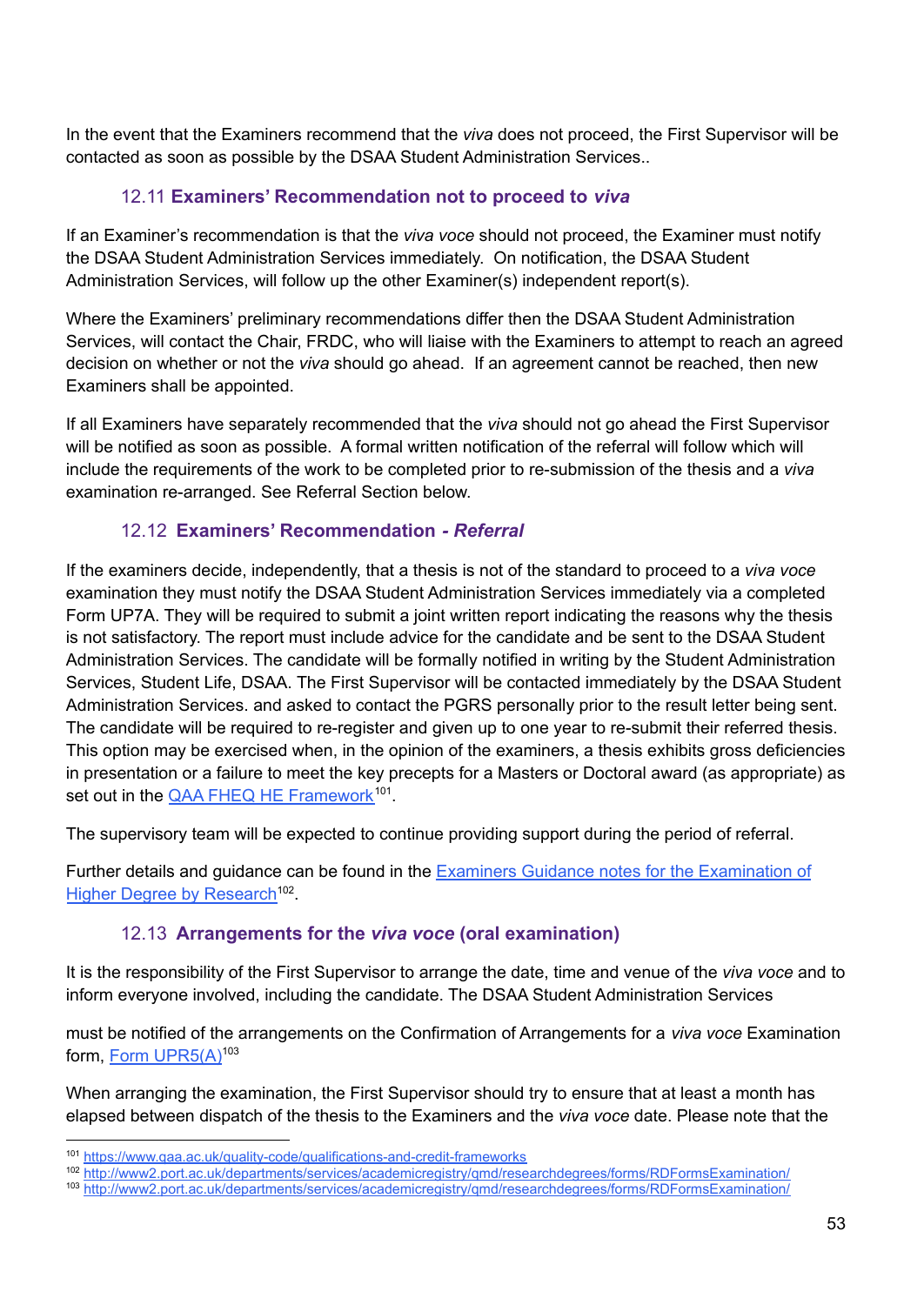DSAA Student Administration Services will advise on the process but is unable to make arrangements for *viva voce* examinations (e.g. video call invitations, room and hotel bookings etc.).

#### 12.14 **Conduct of the** *viva voce*

*Viva voce* examinations are held at the University or by video conferencing. In certain circumstances University Research Degrees Committee (URDC) may approve for the examination to be held at a different location.

There is no dress code for the *viva voce*, but this is a formal examination and it is expected that the candidate will dress accordingly.

Members of the supervisory team may be permitted to attend the examination with the agreement of the candidate. If the First Supervisor does not attend it is preferable that they are available prior to and following the examination to offer advice and support to the candidate.

If attending, a supervisor should enter and leave the room at the same time as the candidate and should only participate in the discussion if asked to provide clarification on a specific matter. Supervisors are not permitted to take part in the discussion regarding the recommendation made by the examiners on the outcome of the examination.

A request may be submitted by the candidate to appoint an Independent Chair for the examination. The role of the Independent Chair is to chair and maintain a record of the examination and assist the Examiners in following University procedure. The Independent Chair will not act as an examiner of the thesis. (See section 13.8).

The *viva voce* may not proceed unless all the examiners, the Independent Chair (where applicable) and the candidate are present. If there is a problem, e.g. due to unexpected personal reasons or transport delays on the day, please contact the DSAA Student Administration Services for advice. Procedures to deal with problems will vary depending on the circumstances.

Unless an Independent Chair has been appointed, the examination will normally be conducted under the chairmanship of the External Examiner. If two External Examiners are appointed then it is normally the most senior who chairs but may be either, by mutual agreement. The tone of the questioning during the oral examination should be such that it provides the candidate with the opportunity to show their full potential in their understanding of the research, appropriate research methods, and to defend their views and interpretation without being confrontational.

At the *viva voce* the Examiners will test the candidate's knowledge of matters relevant to the subject of the thesis. The purpose is to enable the Examiners to clarify any ambiguities in the thesis and to satisfy themselves that the thesis is the candidate's own work. They will ensure the candidate is familiar with the relation of their work to the field of study from the literature review and that their knowledge of understanding of the subject is of the standard required for the award of the degree. The relevant qualification descriptors from the FHEQ HE [Framework](https://www.qaa.ac.uk/quality-code/qualifications-and-credit-frameworks)<sup>104</sup> must be met.

On completion of the *viva voce* examination the candidate will leave the room while the Examiners discuss their recommendation. The candidate will be asked to return and will be advised of the intended recommendation to the Academic Registrar on behalf of Academic Council. The DSAA Student Administration Services will formally notify the PGRS in writing of the Examiners' decision.

<sup>104</sup> <https://www.qaa.ac.uk/quality-code/qualifications-and-credit-frameworks>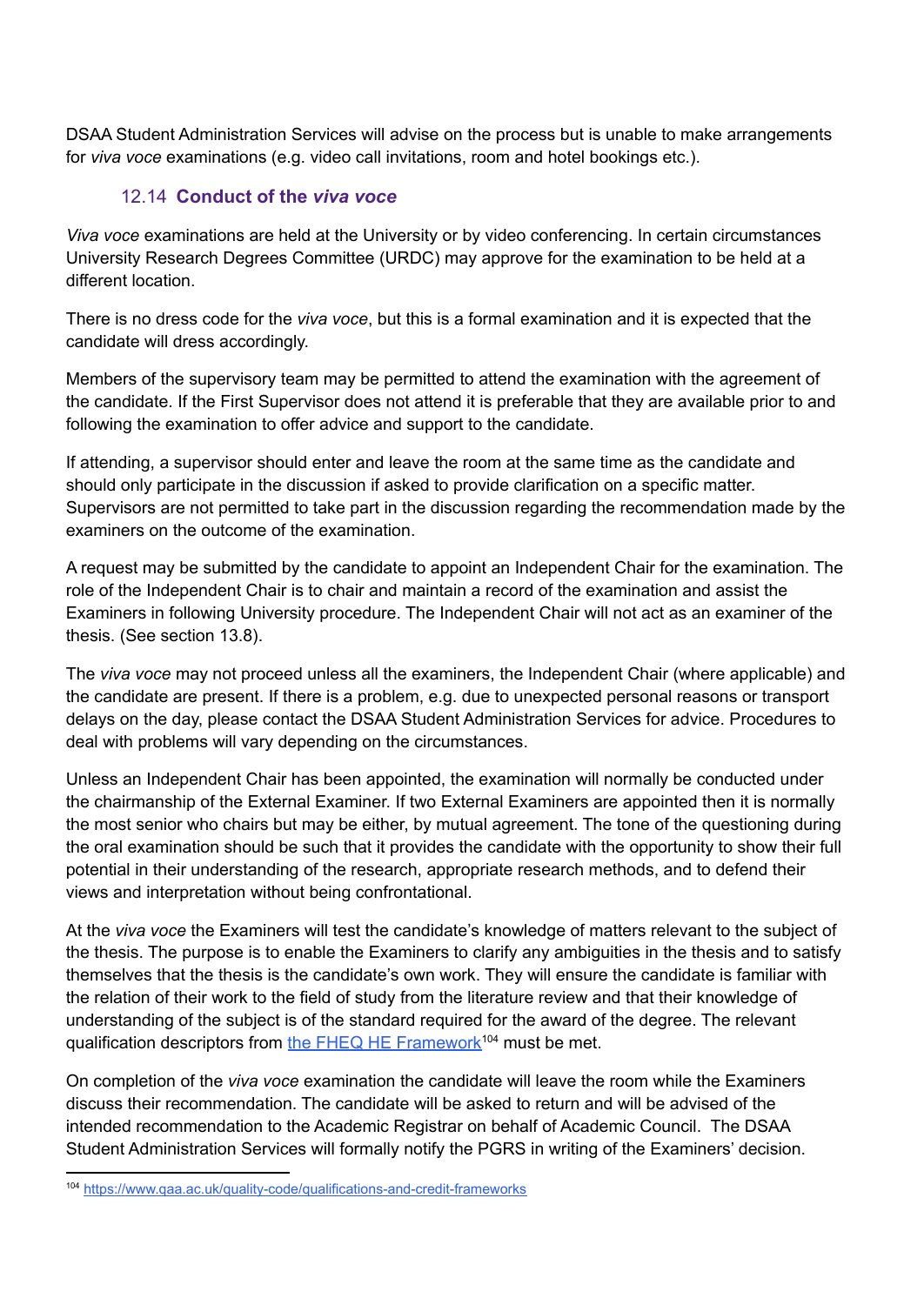As part of the consideration in reaching a recommendation for an award, Examiners are confirming that in their view the standards of the work are appropriately at the Framework for Higher Education Qualifications applicable to the award submitted for (level 8:Doctoral degree qualification - PhD, MD, Prof Doc; or level 7: Master's degree qualification - MPhil<sup>105</sup>)

The recommendations available to the Examiners are listed on the Examiners' Recommendation Form UP7B 106 . The recommendations open to the Examiners following the *viva voce* are given in Section 13.15.

Further details and guidance can be found in the **Examiners Guidance notes for the [Examination](http://www2.port.ac.uk/departments/services/academicregistry/qmd/researchdegrees/forms/RDFormsExamination/) of** Higher Degree by [Research](http://www2.port.ac.uk/departments/services/academicregistry/qmd/researchdegrees/forms/RDFormsExamination/)<sup>107</sup>.

#### 12.15 **Recommendations Following the** *viva voce* **Examination**

One of the following recommendations will be made by the Examiners at the end of the *viva voce* examination:

- the degree is awarded;
- the degree is awarded subject to minor amendments; (submit within 3 months)
- the degree is awarded subject to major amendments; (submit within 6 months)
- the degree is not awarded but the candidate will be allowed up to one year to submit a revised thesis for further examination (with or without a second *viva voce*); (submit within 12 months)
- the degree is not awarded;
- if a PhD was submitted, the Examiners may award an MPhil, subject to appropriate amendments.

As part of the consideration in reaching a recommendation for an award, Examiners are confirming that in their view the standards of the work are appropriately at the Framework for Higher Education Qualifications applicable to the award submitted for (level 8: Doctoral degree qualification - PhD, MD, Prof Doc; or level 7: Master's degree qualification - MPhil<sup>108</sup>)

The recommendation made by examiners at the *viva* must be based on academic grounds as to whether or not the thesis satisfies the criteria for award and whether the required learning outcomes have been met. Amendments must be determined by nature rather than what can be done within a time frame.

#### 12.16 **Following the** *viva voce* **Examination**

The Internal Examiner should immediately return the completed form (UP7B).

The DSAA Student Administration Services will formally write to the candidate informing them of the Examiners recommendation.

<sup>105</sup> Appendix 1 Guidance Note for the Examination of Higher Degree by Research (including Research Phase Professional Doctorate Students)

<sup>106</sup> <https://staff.port.ac.uk/departments/services/academicregistry/qmd/researchdegrees/forms/RDFormsExamination/>

<sup>&</sup>lt;sup>108</sup> Appendix 1 Guidance Note for the Examination of Higher Degree by Research (including Research Phase Professional Doctorate Students) <sup>107</sup> <http://www2.port.ac.uk/departments/services/academicregistry/qmd/researchdegrees/forms/RDFormsExamination/>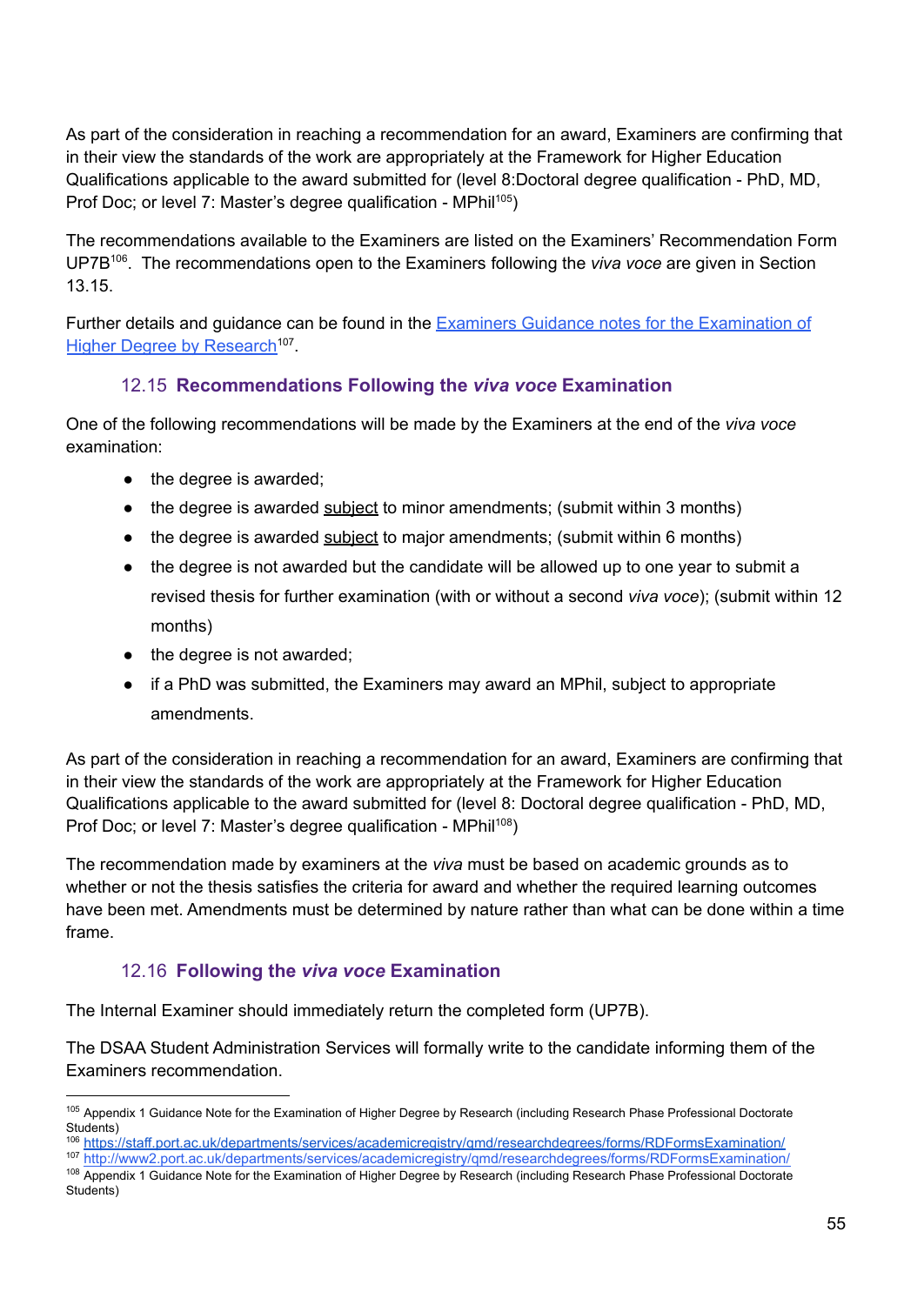Further details and guidance can be found in the Examiners Guidance notes for the [Examination](https://staff.port.ac.uk/departments/services/academicregistry/qmd/researchdegrees/forms/RDFormsExamination/) of Higher Degree by [Research](https://staff.port.ac.uk/departments/services/academicregistry/qmd/researchdegrees/forms/RDFormsExamination/)<sup>109</sup>.

Candidates should ensure that their contact details are kept up to date. Any changes should be notified to the DSAA Student Administration Services to ensure that the notification of results, letters and parchment are sent to the correct address.

#### 12.17 **Award – Pass**

Where the Examiners have recommended Pass at the *viva voce* examination then the date of the award will be the date when the *viva* was held.

DSAA Student Administration Services will write to the candidate confirming the Examiners' recommendation and provide information regarding the candidate's responsibilities and the final requirements to be eligible to receive the parchment and attend Graduation. See section 14 for further details.

#### 12.18 **Award - Subject to Minor Amendments**

In many cases the Examiners require minor amendments to the thesis. Award subject to Minor Amendments is recommended when the Examiners can confirm the standard of the work is at the appropriate level for the award, in line with the Framework for Higher Education Qualifications (FHEQ).

Minor amendments refers to cases where changes suggested are for moderate omissions of substance, moderate typographical errors, limited further analysis (but such that it does not affect the originality of the central thesis) and/or limited revision of material. Candidates would not be expected to carry out any further empirical research.

Minor Amendments should not constitute changes to more than 10% of the work. The candidate should complete and submit these within 3 months of the *viva*.

Details of the minor amendments will be provided by the Examiners when the candidate is told of their recommendation at the end of the *viva voce* examination. It is usual for the Internal Examiner to provide further clarification if required. The examiners are asked to indicate who will check the corrections on Form [UP7B](http://www2.port.ac.uk/departments/services/academicregistry/qmd/researchdegrees/forms/RDFormsExamination/)<sup>110</sup>.

On completion of the amendments the candidate should submit to the relevant Examiner(s) by the required deadline. This may be done via the First Supervisor, depending on the preference of the Examiner(s).

In due course, the Examiner(s) will complete a **Form [UP7C](https://staff.port.ac.uk/departments/services/academicregistry/qmd/researchdegrees/forms/RDFormsExamination/)<sup>111</sup>** forwarded by the DSAA Student Administration Services confirming the amendments have been satisfactorily completed. On receipt of this confirmation the Student Administration Services will notify the candidate that their amendments have been approved and provide information regarding the candidate's responsibilities and the final requirements to be eligible to receive the parchment and attend Graduation. See Section 14 for further details.

<sup>109</sup> <https://staff.port.ac.uk/departments/services/academicregistry/qmd/researchdegrees/forms/RDFormsExamination/>

<sup>110</sup> <https://staff.port.ac.uk/departments/services/academicregistry/qmd/researchdegrees/forms/RDFormsExamination/>

<sup>111</sup> <https://staff.port.ac.uk/departments/services/academicregistry/qmd/researchdegrees/forms/RDFormsExamination/>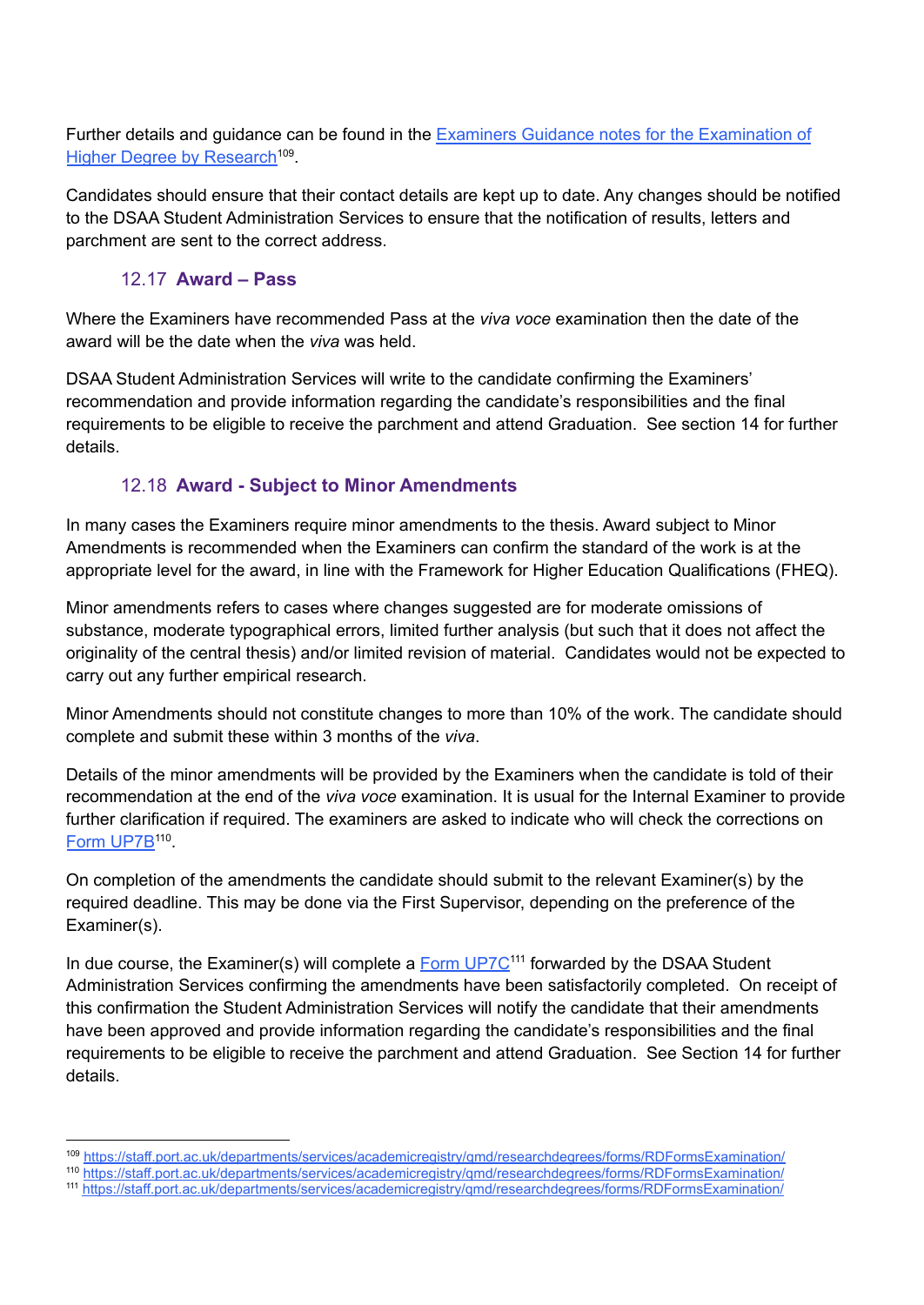The DSAA Student Administration Services will contact the Examiners to obtain their feedback on the candidate's performance throughout all aspects of the examination following the *viva voce* examination.

Further details and guidance can be found in the Examiners Guidance notes for the [Examination](http://www2.port.ac.uk/departments/services/academicregistry/qmd/researchdegrees/forms/RDFormsExamination/) of Higher Degree by [Research](http://www2.port.ac.uk/departments/services/academicregistry/qmd/researchdegrees/forms/RDFormsExamination/)<sup>112</sup>.

#### 12.19 **Award – Subject to Major Amendments**

Award subject to Major Amendments is recommended when the Examiners can confirm the standard of the work is at the appropriate level for the award, in line with the Framework for Higher Education Qualifications (FHEQ).

A Pass with Major Amendments examination outcome is a Pass. This means the thesis has met the learning outcomes for the award of a PhD. The nature of amendments are more substantial than minor corrections and typographical errors, but are not of the extent that the learning outcomes have not been met, and the thesis would not require a significant rework. Such revisions might include, for example, amendments to more than 10% of the thesis, typographical/grammatical errors so numerous as to suggest carelessness, or so intrusive as to distract the reader's attention from the argument.

Details of the major amendments will be provided by the Examiners when the candidate is told of their recommendation at the end of the *viva voce* examination. The candidate should complete and submit these within 6 months of the *viva*.

On completion the candidate should submit these to be considered and signed off by the Internal and External Examiners by the required deadline. This may be done via the First Supervisor, depending on the preference of the Examiner(s).

In due course, the Examiner(s) will complete a **Form [UP7C](https://staff.port.ac.uk/departments/services/academicregistry/qmd/researchdegrees/forms/RDFormsExamination/)<sup>113</sup> forwarded by the DSAA Student** Administration Services confirming the amendments have been satisfactorily completed. On receipt of this confirmation the Student Administration Services will notify the candidate that their amendments have been approved and provide information regarding the candidate's responsibilities and the final requirements to be eligible to receive the parchment and attend Graduation. See Section 14 for further details.

The DSAA Student Administration Services will contact the Examiners to obtain their feedback on the candidate's performance throughout all aspects of the examination following the *viva voce* examination.

#### 12.20 **No Award - Re-examination without** *viva*

Re-examination should be used where the standard of the award has not yet been met and the candidate is to be given the opportunity to make good the deficiencies of the first submission.

Re-examination should be used when substantial additional work or research is required for the candidate to bring the thesis up to the required standard. This may consist of cases where whole chapters have to be significantly rewritten, or the methodology requires extensive revision. This may consist of cases where whole chapters have to be significantly rewritten, the methodology requires extensive revision, or where limited further empirical research is required.

<sup>112</sup> <https://staff.port.ac.uk/departments/services/academicregistry/qmd/researchdegrees/forms/RDFormsExamination/>

<sup>113</sup> <https://staff.port.ac.uk/departments/services/academicregistry/qmd/researchdegrees/forms/RDFormsExamination/>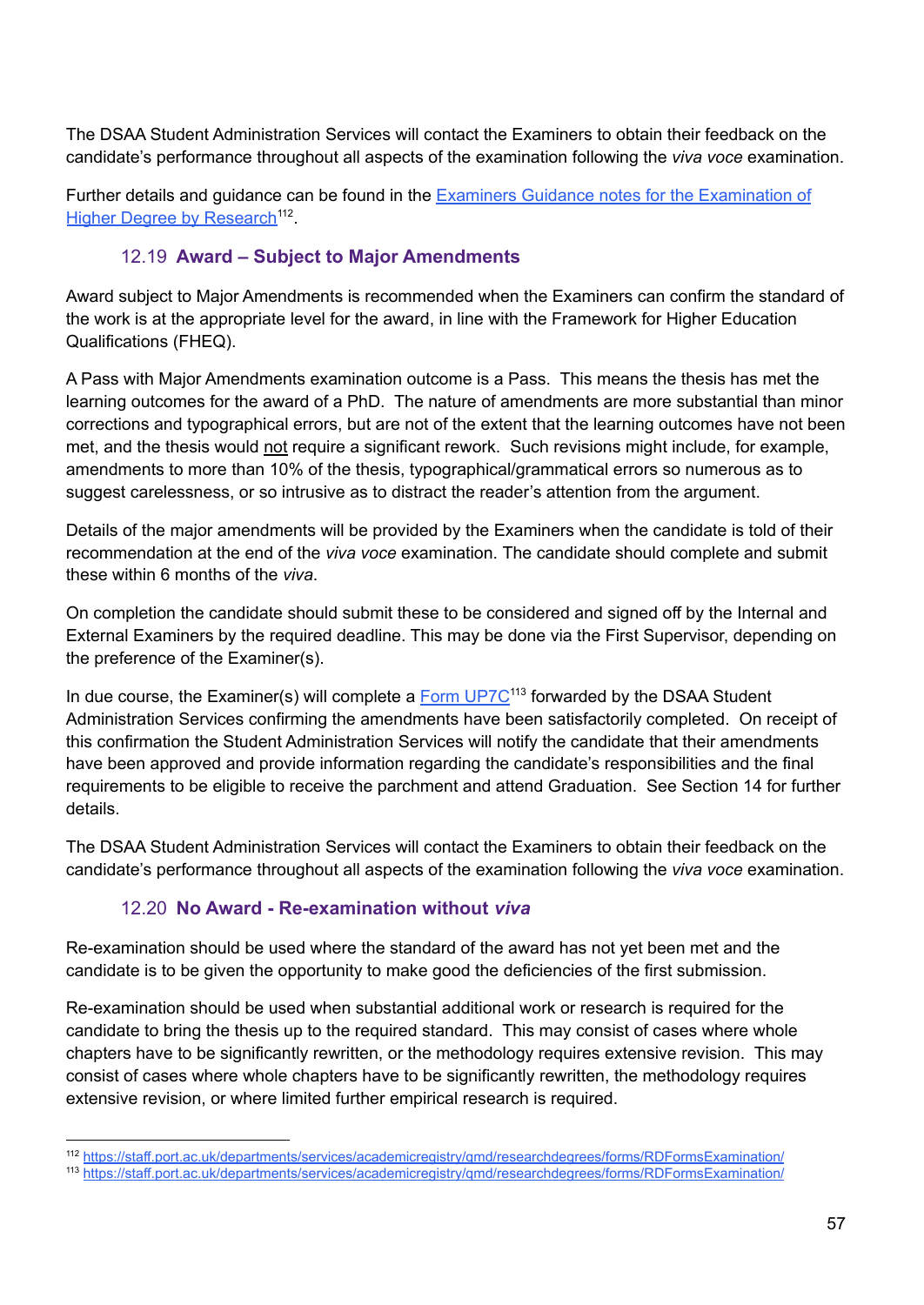A Re-examination may include the restructuring of the thesis and should be capable of being completed within 12 months from the date of the *viva voce*. This recommendation by the examiners can be with (see section 13.20) or without a further *viva*.

Where a candidate is required to re-submit the thesis for examination, the candidate is allowed up to 12 months from the date of *viva* in which to do so. The Examiners are required to submit a joint written report which details the amendments the Examiners consider necessary for the thesis to reach the standard required for the award to be made, within ten working days following the *viva voce* to the DSAA Student Administration Services. This will be sent to the candidate with details of the time limit and procedures. The candidate will be required to re-register for the re-examination period and pay a further fee.

The First Supervisor will be expected to continue providing support during the re-submission period. If, due to extenuating circumstances, an extension to the 12 month period is required by the candidate, the candidate will write to the DSAA Student Administration Services requesting an extension. A request for this to be granted will be sent to the Examiners and the candidate notified of their decision.

The revised thesis must be submitted to the DSAA Student Administration Services.The thesis will be sent to the Examiners following the same procedures as for the first submission. The title page and front cover should show the date of the resubmission. The date of the award will be the date when the examiners notify the DSAA Student Administration Services, that the thesis is satisfactory, with or without minor amendments required.

Further details and guidance can be found in the Examiners Guidance notes for the [Examination](http://www2.port.ac.uk/departments/services/academicregistry/qmd/researchdegrees/forms/RDFormsExamination/) of Higher Degree by [Research](http://www2.port.ac.uk/departments/services/academicregistry/qmd/researchdegrees/forms/RDFormsExamination/)<sup>114</sup>.

#### 12.21 **No Award - Re-examination with** *viva*

Where a candidate is required to re-submit the thesis for examination, the candidate is allowed up to 12 months from the date of *viva* in which to do so. The Examiners are required to submit a joint written report which details the amendments the Examiners consider necessary for the thesis to reach the standard required for the award to be made, within ten working days following the *viva voce* to the DSAA Student Administration Services.. This will be sent to the candidate with details of the time limit and procedures. The candidate will be required to re-register for the re-examination period and pay a further fee.

The First Supervisor will be expected to continue providing support during the re-submission period. If, due to extenuating circumstances, an extension to the 12 month period is required by the candidate, the candidate will write to the DSAA Student Administration Services requesting an extension. A request for this to be granted will be sent to the Examiners and the candidate notified of their decision.

The revised thesis must be submitted to the DSAA Student Administration Services. The thesis will be sent to the Examiners following the same procedures as for the first submission. The title page and front cover should show the date of the resubmission.

As with the first *viva voce,* it is the responsibility of the First Supervisor to arrange the date, time and venue of the *viva voce* with the candidate, Examiners and Independent Chair (where applicable). See sections 13.12 Arrangements for *viva voce* and 13.13 Conduct of v*iva voce* above for further details.

<sup>114</sup> hhttp://www2.port.ac.uk/departments/services/academicregistry/qmd/researchdegrees/forms/RDFormsExamination/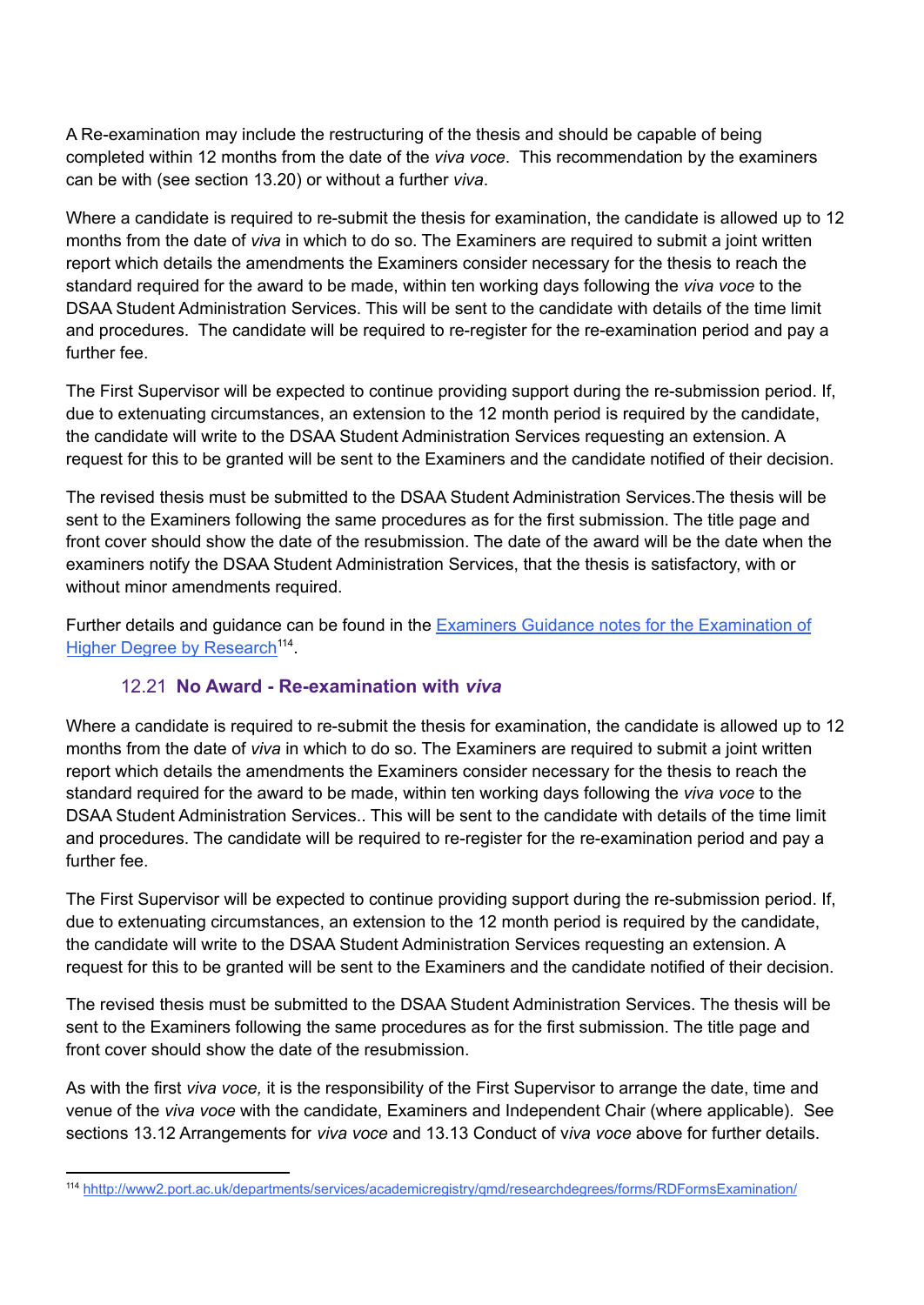The recommendations available to the Examiners are the same as at first *viva voce*, except there is no option for a further resubmission.

Further details and guidance can be found in the Examiners Guidance notes for the [Examination](http://www2.port.ac.uk/departments/services/academicregistry/qmd/researchdegrees/forms/RDFormsExamination/) of Higher Degree by [Research](http://www2.port.ac.uk/departments/services/academicregistry/qmd/researchdegrees/forms/RDFormsExamination/)<sup>115</sup>.

#### 12.22 **No Award - Fail**

If a candidate is failed, the Examiners will be required to submit a joint report detailing their reasons for this decision. DSAA Student Administration Services will write to the candidate confirming the Examiners' recommendation.

Professional Doctorate candidates who are failed will be eligible for an exit award of Postgraduate Diploma in Advanced Professional Research, subject to approval by the Board of Examiners.

#### 12.23 **Fail - Lower Award Recommended**

This is only available for those candidates who submitted for PhD. If a candidate has failed to meet the required standard for the award at level 8: Doctoral degree qualification but has met the standard of level 7: Master's degree qualification, then the Examiners can recommend a lower award of MPhil subject to any minor amendments or corrections to the thesis.

The Examiners will be required to submit a joint report detailing their reason for this decision, including any minor amendments that would need to be made. DSAA Student Administration Services will write to the candidate confirming the Examiners' recommendation.

Also see Section 13.18 Award – subject to Minor Amendments with regards to process for approval of minor amendments.

#### Responsibilities of First Supervisor:

- To advise on editing and content of the thesis before examination.
- To organise a mock *viva voce*
- To complete the  $Form UPR5<sup>116</sup>$  $Form UPR5<sup>116</sup>$  $Form UPR5<sup>116</sup>$  to nominate the examiners and submit it to the DSAA Student Administration Services..
- To organise a mutually convenient date, time and place for the *viva voce* and notify the DSAA Student Administration Services on the Form [UPR5A](http://www2.port.ac.uk/departments/services/academicregistry/qmd/researchdegrees/forms/RDFormsExamination/)<sup>117</sup>.
- To attend the *viva voce* examination, unless the PGRS requests otherwise.
- To continue supervision to provide quidance on the Examiner's amendments during any period of referral or resubmission.
- To contact the Examiners on the PGRS' behalf if clarification about the amendments is required.
- To inform the PGRS personally when a referral is recommended.

<sup>115</sup> hhttp://www2.port.ac.uk/departments/services/academicregistry/qmd/researchdegrees/forms/RDFormsExamination/

<sup>116</sup> <https://staff.port.ac.uk/departments/services/academicregistry/qmd/researchdegrees/forms/RDFormsExamination/>

<sup>117</sup> hhttp://www2.port.ac.uk/departments/services/academicregistry/qmd/researchdegrees/forms/RDFormsExamination/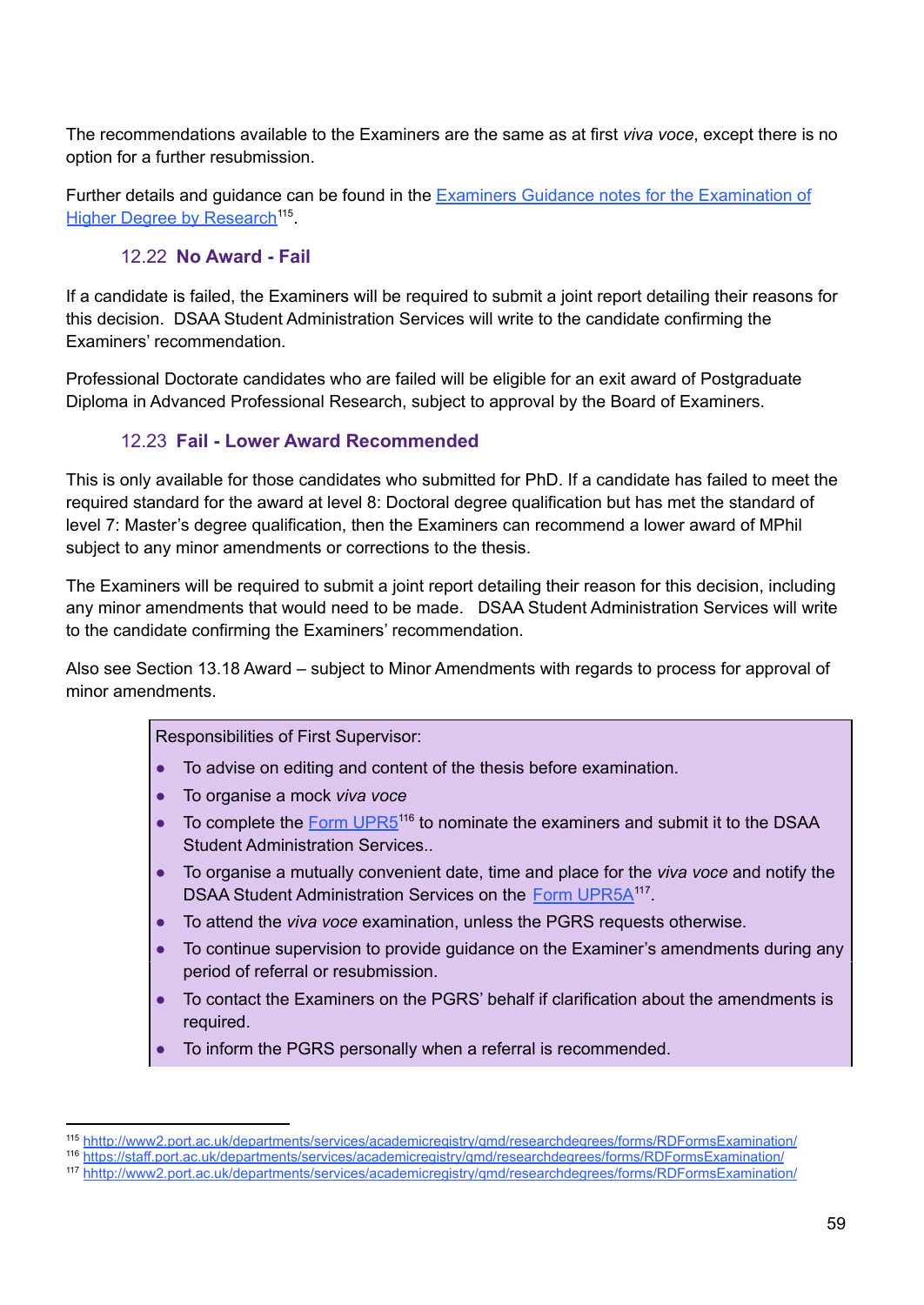Provide guidance about the Examiners' amendments during any period of referral or re-examination

# **13. Following the Award of a Research Degree**

#### 13.1 **Submission of the Final Thesis**

Following the Examiners' recommendation for the award of MPhil, PhD, MD or PD as appropriate, the candidate should wait until they are contacted by the DSAA Student Administration Services to confirm that any amendments have been approved by the Examiners. DSAA Student Administration Services will then confirm to the candidate that they can now submit the final thesis as a PDF copy of the corrected and approved thesis. This will be submitted to [researchdegrees@port.ac.uk](mailto:researchdegrees@port.ac.uk). The contents of the thesis must be identical to the version submitted for examination, including ethical documentation (see section 8.1) except where amendments have been made to meet the requirements of the **Examiners** 

The final requirement for the award is the submission of the final version of the thesis and must include a statement of the candidate's objectives and acknowledge published or other sources of material consulted (including appropriate bibliography) and any assistance received.

The candidate will also need to submit a completed University of Portsmouth EThOS Agreement to the DSAA Student Administration Services. The Agreement permits the Library to include the thesis in their catalogue of resources and, if the candidate has given permission, allows the thesis to be held in digital format by the British Library.

The EThOS Deposit Agreement Form for University of Portsmouth theses is available from <https://myport.port.ac.uk/guidance-and-support/research-degrees/examination>

The candidate will need to submit their final electronic thesis, including the EThOS form, before the recommendation of the award is confirmed by the Academic Registrar on behalf of Academic Council and the parchment printed. Further guidance is available in the research [regulations](https://myport.port.ac.uk/guidance-and-support/research-degrees)<sup>118</sup> regarding the completion and award date.

Should the PGRS wish to submit a final bound copy to their First Supervisor to be held in their School/Department, the physical presentation of the final thesis should be in accordance with the following requirements for the binding and text on the cover. The requirements for the contents will have already been followed when the PGRS submitted for examination:

● The binding shall be of a fixed type so that the pages cannot be removed or replaced. The front and rear boards shall have sufficient rigidity to support the weight of the work when standing upright;

<sup>118</sup> <https://myport.port.ac.uk/my-course/research-degrees>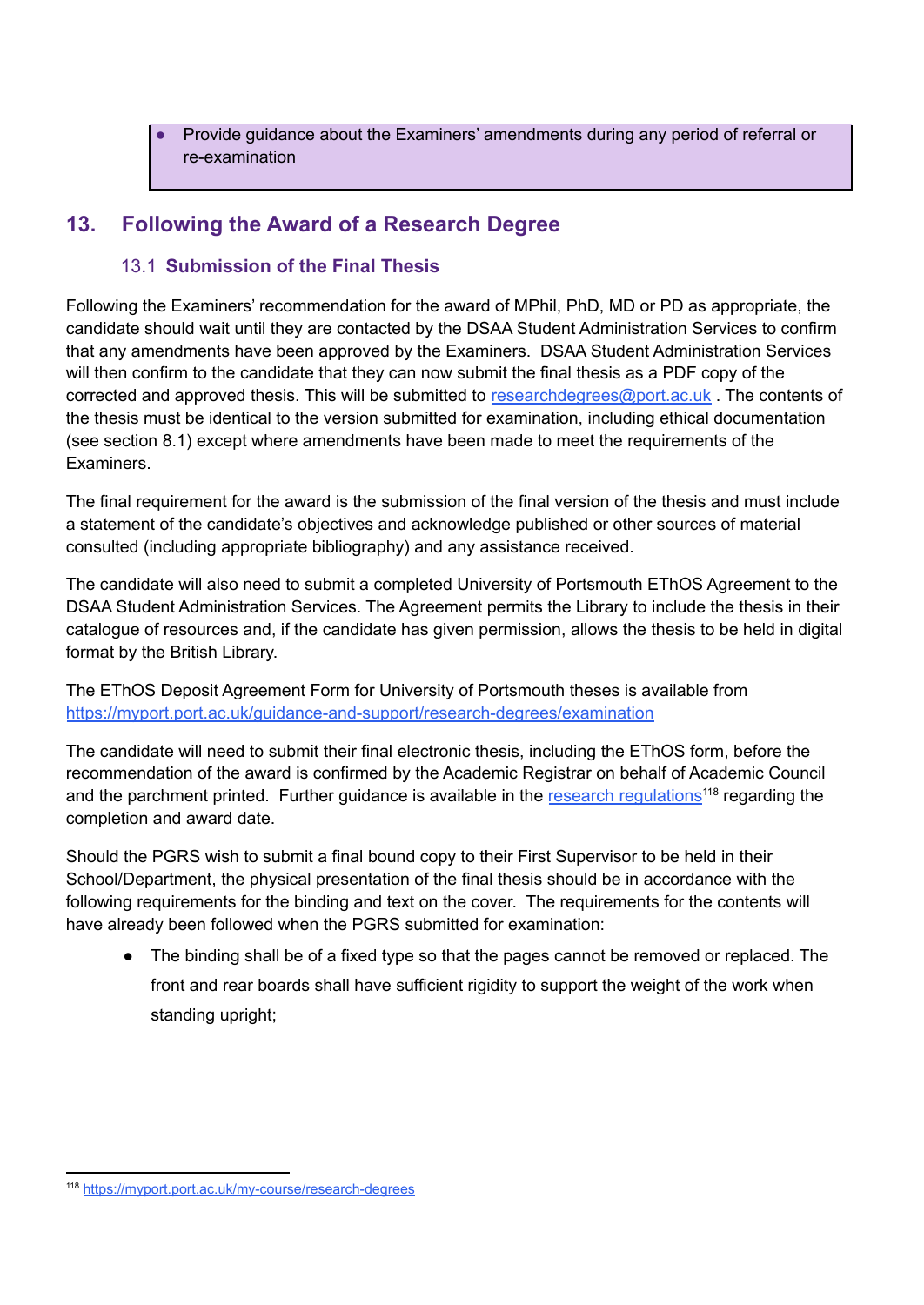- The outside front board should be black with gold lettering and must include the title of the work in a least 24pt type. The name and initials of the candidate, the degree for which the thesis is being submitted and the year of submission shall also be shown on the front board. The same information (excluding the title) of the work shall be shown on the spine of the work.
- The year of submission is the year in which the thesis was submitted and recommended for the award.

### 13.2 **Confirmation of the Research Award**

The award of the research degree will be confirmed when:

- The approved final thesis and EThoS form have been submitted to the Student Administration Services, Student Life, DSAA by the candidate.
- The examination reports have been signed by the Academic Registrar on behalf of Academic Council;

Additionally:

• The relevant Board of Examiners for the Professional Doctorate have agreed the award.

The DSAA Student Administration Services will send the successful candidate a certificate and letter of congratulations from the Vice-Chancellor. Unless there is a confidential embargo on the thesis, the pdf copy will be forwarded to the University Library who will retain a copy and record of the thesis and send to the British Library. Details are also held on the **Index to [Theses](http://ethos.bl.uk/Home.do)<sup>119</sup>, which enables the thesis to be** accessed internationally.

Candidates must ensure that their contact address held on the Student Record System is correct so that the certificate and letter of congratulations are sent to the correct address.

### 13.3 **Attending Graduation**

Candidates will not be eligible to attend graduation until they have submitted the approved final thesis as a PDF and their University of Portsmouth EThOS Agreement Form.

The final copy of the thesis, as approved by the Examiners', must be submitted to DSAA Student Administration Services by 31<sup>st</sup> May of the year in which the candidate wishes to graduate. If the thesis is submitted after this date the candidate will be invited to graduation in the following year.

Candidates will be contacted by the Graduation Team about booking their place, guest tickets, gowns etc., for the July ceremonies.

In order to secure a place at graduation candidates will need to reply to the invitation to attend graduation by the date specified. This will be before the 31st May deadline to submit the final thesis and candidates should book to attend graduation if they think they will have completed all the requirements to be eligible to attend.

<sup>119</sup> <http://ethos.bl.uk/Home.do>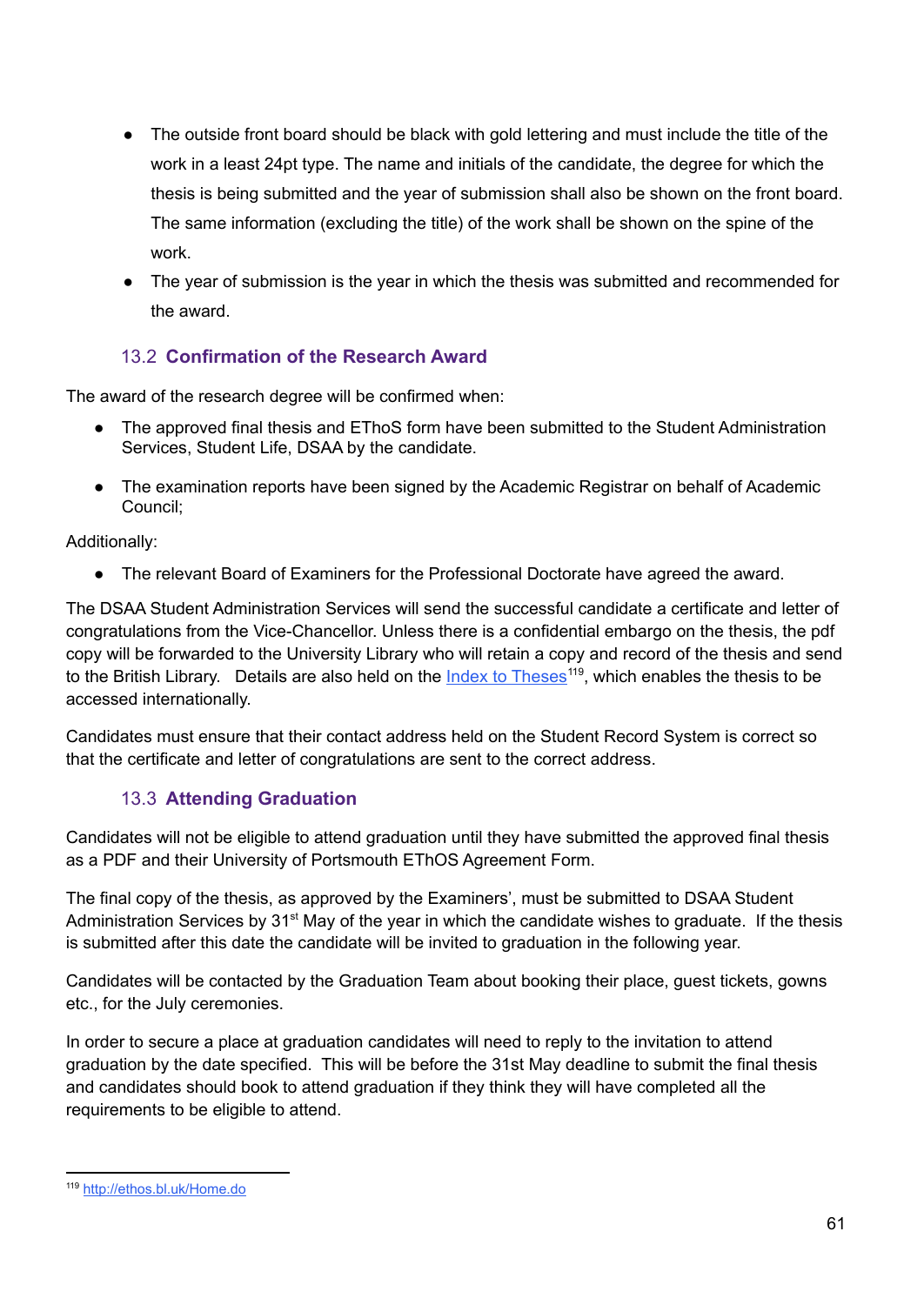It is important that candidates do not wait until the award is confirmed as seats at the ceremony are allocated early. To avoid any disappointment, it is best to book in advance.

If the candidate does not complete all the requirements within the deadlines and is not eligible to attend the ceremony, any money for graduation tickets purchased will be refunded and the candidate will automatically be included in the list of those invited to the ceremony in the following year.

Candidates can contact the Graduate Office and further information and contact details can be found at [http://www.port.ac.uk/graduation/.](http://www.port.ac.uk/graduation/)

### **14. Complaints**

The University is committed to treating complaints seriously and in confidence. In all cases a timely, informal resolution which is fair to all parties is the ideal outcome.

A PGRS may submit a complaint during the period of registration and up to three months after the end of their registration. The PGRS is likely to discuss concerns relating to the research project with the First Supervisor and it is expected that in most cases the First Supervisor will be able to deal with them.

If a PGRS is dissatisfied with any aspect of their academic studies or of the services and facilities provided by the University of Portsmouth, they may lodge a complaint. In the first instance this should be raised informally by speaking or writing to an appropriate member of University staff. If this does not satisfactorily resolve the issue they may lodge a formal complaint by submitting a Complaints Form to the University Complaints Officer. The complaint should be submitted no later than 20 working days from when the matter occurred.

Although PGRS are advised to resolve concerns informally by discussion with the member of staff concerned, the PGRS can also ask for a problem to be dealt with by FRD Committee through the PGRS representation on the committee.

If informal actions do not bring about a resolution that the PGRS is happy with, they may submit a formal complaint using the complaints procedure. This includes the PGRS providing further details in a letter within 20 working days of either the date of the event occurring or the date the informal process was completed. Guidance setting out how the procedure works is available from the University webpages see How do I make a complaint against the [University?](https://articlehub.port.ac.uk/portal/articles/1971?search_id=ec92656f-7342-4bf2-8a8f-9a6f46bb2a29)

Where a school or Faculty receives a complaint from a PGRS alleging inadequate supervision, this will be handled in accordance with the University's complaint procedures as mentioned above. The Head of Department is usually the member of staff asked to investigate a formal complaint.

For further details on the complaints procedure, contact the University's Complaints Officer on [complaintsadvice@port.ac.uk](mailto:complaintsadvice@port.ac.uk) or contact the [Students'](http://www.upsu.net/) Union<sup>120</sup> for advice on submitting a complaint.

# **15. Appeals**

A PGRS may appeal against the decision of Annual Review assessment, the Major Review assessment, the decision result of an Interim Examination or the result of the *viva voce* examination of

<sup>120</sup> <http://www.upsu.net/>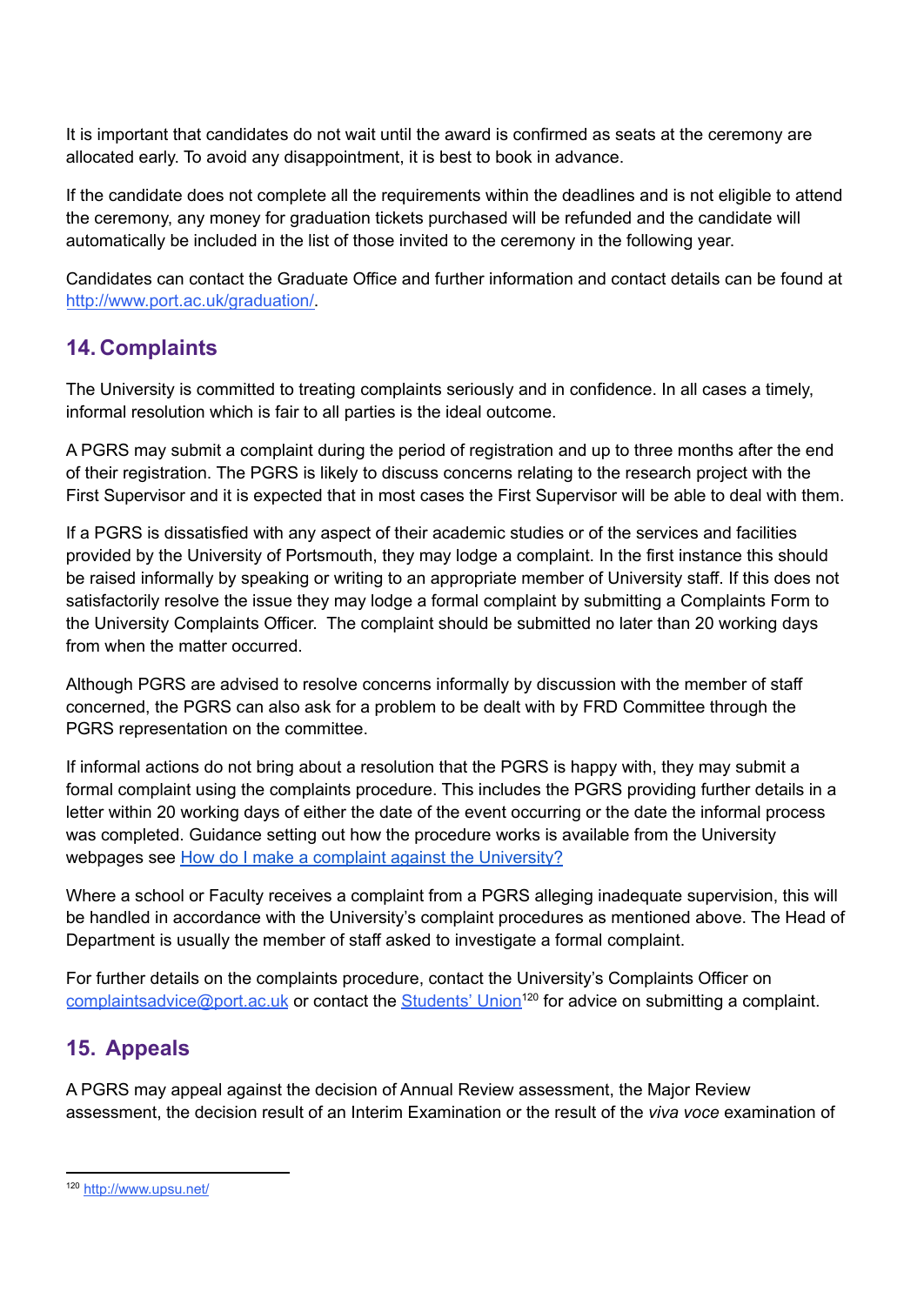the final thesis. Appeals cannot be made on the basis of disagreement with the academic judgement of the Examiners.

The only valid grounds for appeal will be:

- that there has been a significant and material administrative error in the information received and considered by the Examiners.
- that the examination had not been conducted in accordance with the University's research regulations.
- that some other material irregularity had occurred in the examination procedure.
- that the PGRS' performance was adversely affected by illness or other good cause that related to personal circumstances that she or he had been unable, for a sound and acceptable reason related to the circumstances themselves, to divulge before the meeting of the Examiners and which might have had a bearing on the Examiner's decision.

Any PGRS who wishes to appeal must submit their case in writing to the Academic Registrar within ten working days of notification of the publication of the decision. All appeals shall be made in accordance with the approved procedure for academic appeals to be found in section 11 of the [Research](http://www.port.ac.uk/accesstoinformation/policies/academicregistry/filetodownload,10396,en.pdf) [Regulations](http://www.port.ac.uk/accesstoinformation/policies/academicregistry/filetodownload,10396,en.pdf)<sup>121</sup>.

<sup>121</sup> <http://www.port.ac.uk/accesstoinformation/policies/academicregistry/filetodownload,10396,en.pdf>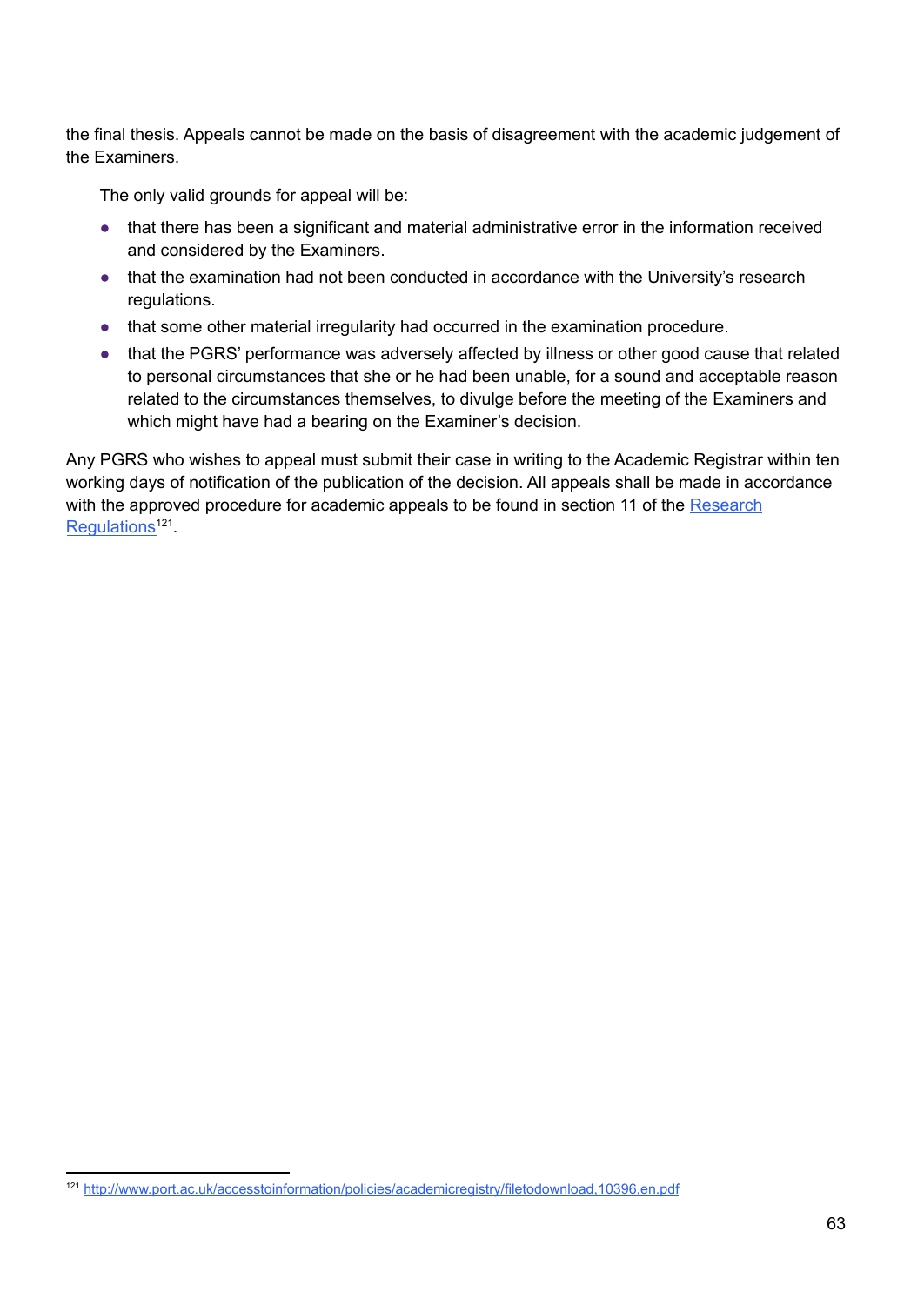## **PART 3: Professional Doctorates (PD)**

The award of a Professional Doctorate Stage  $1 -$  Taught Phase is covered by the [Examination](https://staff.port.ac.uk/departments/services/academicregistry/qmd/assessmentandregulations/) & [Assessment](https://staff.port.ac.uk/departments/services/academicregistry/qmd/assessmentandregulations/) Regulations<sup>122</sup> of the University of Portsmouth. Stage 2 - Research Phase is covered by the **Research [Regulations](http://policies.docstore.port.ac.uk/policy-115.pdf?_ga=2.169228577.1054115552.1597650108-231649204.1574085830)**<sup>123</sup>. The programme differs from a higher degree by research in that it is structured in two stages.

The Taught Phase consists of 180 credits with a minimum of 60 credits at level 8 (doctorate level). Before the Professional Doctorate student can commence the professional research and development, which comprises the Research Phase, the proposal must be approved by the Unit Assessment Board and progression confirmed by the relevant Board of Examiners. A supervisory team is appointed for the Research Phase and essentially the role of the team is the same as that for a higher degree by research and is approved by the Chair, FRD Committee (on behalf of FRD Committee).

It is important to note that differences in the regulatory requirements for Professional Doctorates create marginal differences to some of the procedures in this document and to highlight where these differ they are described as follows:

## **Approval of Professional Research and Development Programme for progression to the Research Phase**

This stage is covered by the [Examination](https://staff.port.ac.uk/departments/services/academicregistry/qmd/assessmentandregulations/) & Assessment Regulations<sup>124</sup> of the University of Portsmouth.

- Following approval by the relevant Board of Examiners the progression letter must be copied to the DSAA Student Administration Services. This letter states that the Professional Doctorate student now falls under the Research [Regulations](http://www.port.ac.uk/accesstoinformation/policies/academicregistry/filetodownload,10396,en.pdf)
- As part of the approval process the First Supervisor and at least one other supervisor are approved by completion of the RSR Form and accompanying documents (offer letter, proposal and application form). An advisor from the professional environment of the Professional Doctorate student should also be included.

## **Annual Review**

The Annual Review process is completed each year of the registration during the Research Phase within the standard Annual Review period.

## *viva voce* **Examination Process**

## ● **Requirements of the Examination**

The examination of a Professional Doctorate differs from other higher degrees in that a presentation of the research is given prior to the detailed *viva voce* examination by the Examiners. The Examiners attend the presentation and will examine the overall content and delivery. The Examiners' recommendations for the award following the *viva voce* are similar to those for a higher degree. If the candidate fails an exit award of Postgraduate Diploma in Advanced Professional Research will be awarded by the relevant Board of Examiners (via Chair's Action).

<sup>122</sup> <https://staff.port.ac.uk/departments/services/academicregistry/qmd/assessmentandregulations/>

<sup>123</sup> [http://policies.docstore.port.ac.uk/policy-115.pdf?\\_ga=2.169228577.1054115552.1597650108-231649204.1574085830](http://policies.docstore.port.ac.uk/policy-115.pdf?_ga=2.169228577.1054115552.1597650108-231649204.1574085830)

<sup>124</sup> <https://staff.port.ac.uk/departments/services/academicregistry/qmd/assessmentandregulations/>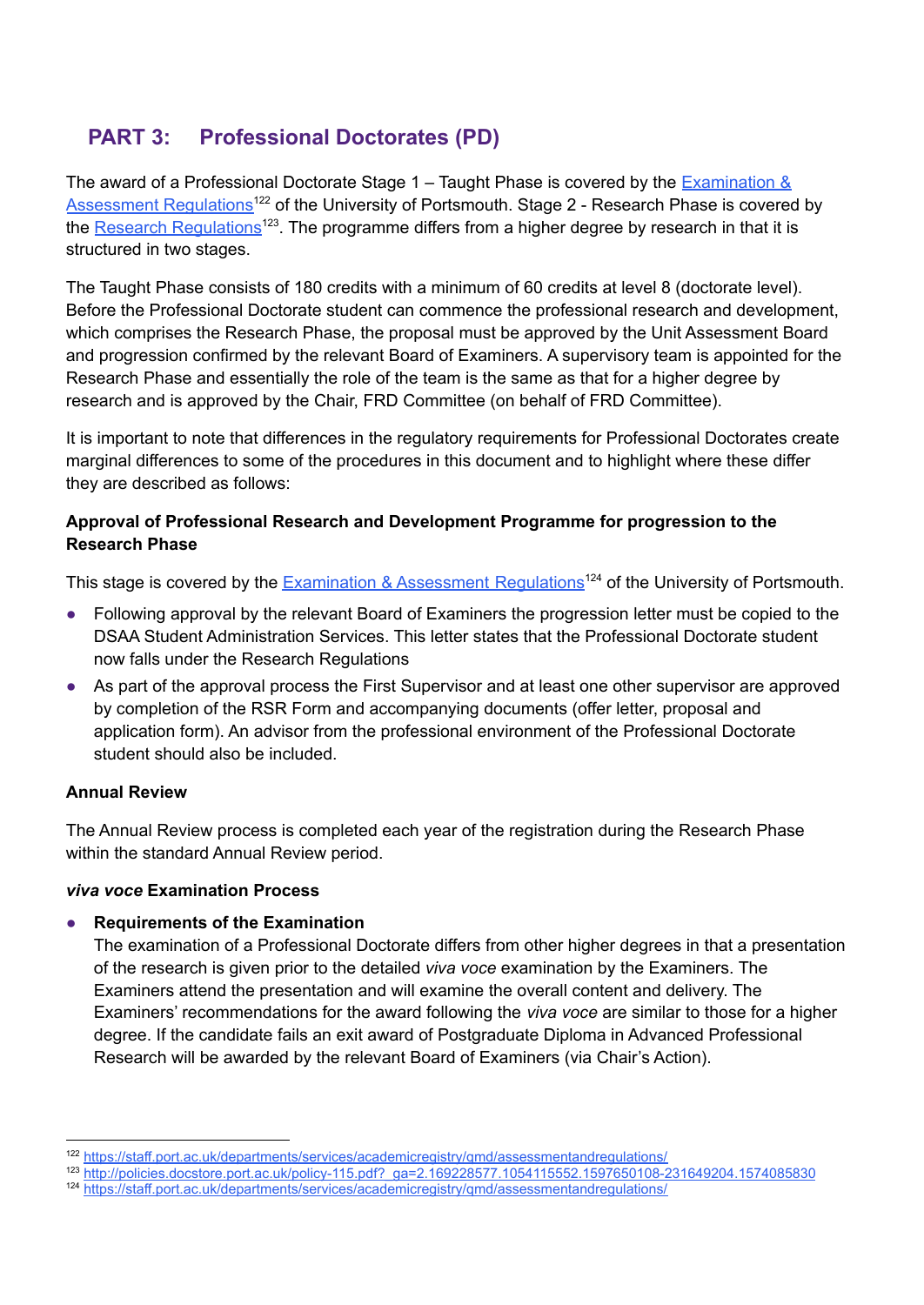## **Award of Degree**

The Examiners complete the recommendation form on the date of the *viva voce* and the candidate fulfils any amendments required which are then approved by the Examiners.

The award is not ratified until the Chair of the relevant Board of Examiners confirms the candidate is eligible to receive the award (via Chair's Action). All Professional Doctorates have the date of the *viva voce* or when the Examiners approve the amendments following a re-examination, as the date of award.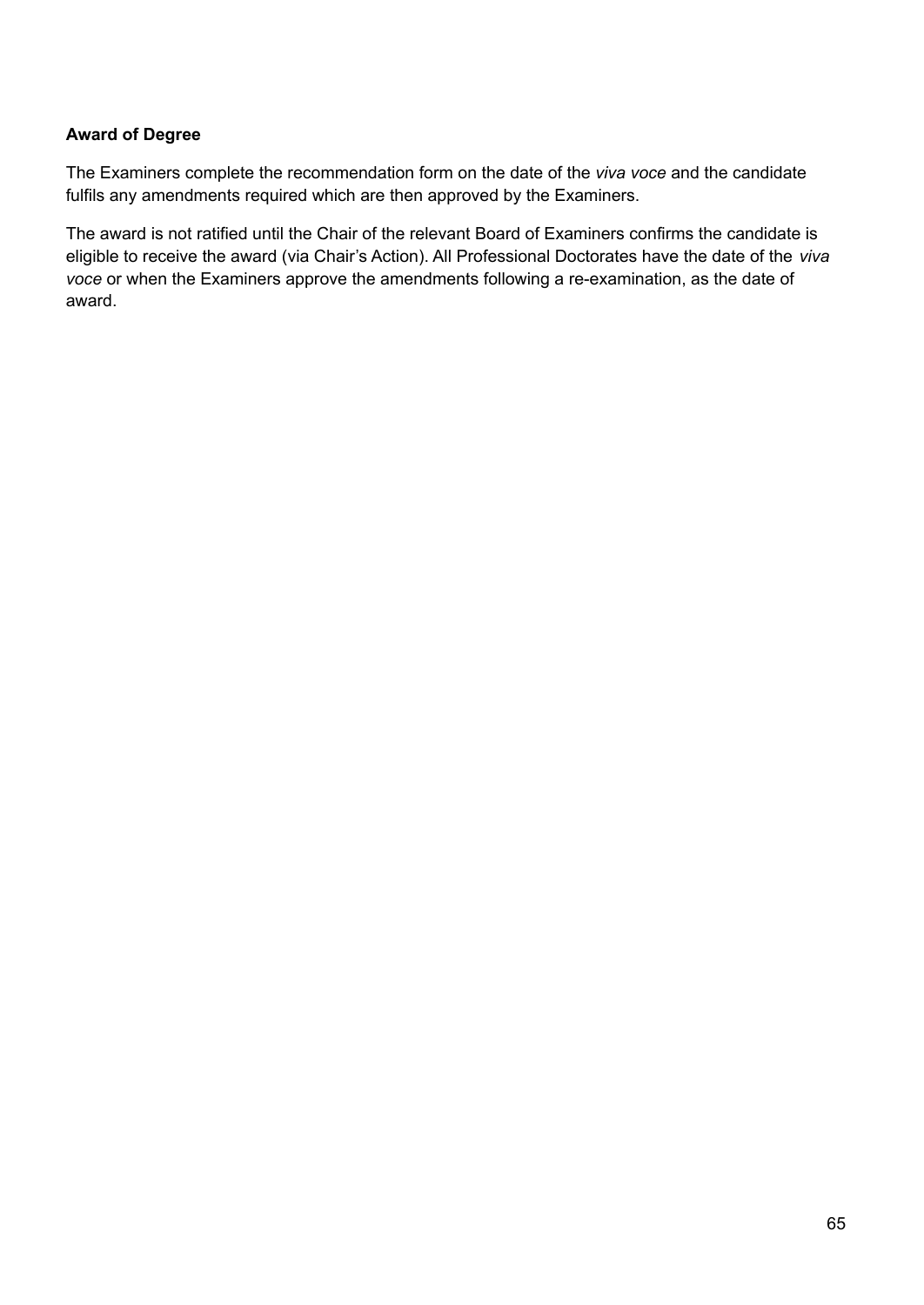## **PART 4: PhD by Publication**

PhD by Publication provides an alternative route to the PhD qualification. As per a PhD following the more familiar route, it demonstrates that the candidate has acquired rigorous research skills, a comprehensive understanding of the existing knowledge in their discipline and that an original contribution to knowledge has been made. For some people who already have a number of publications but, for whatever reason, never undertook a PhD, or for others who feel the more pragmatic approach of writing and publishing a series of papers offers more tangible results, a PhD by Publication is often a preferable way to attaining the award.

The PhD by Publication award is made on the basis of a commentary (5,000-10,000 words) which provides a detailed discussion of the publications that have been submitted. It will usually cover aspects of the existing literature that has been reviewed, developed or tested, together with a discussion of the methodology(ies) that has been used in the research, the findings from the research, and how the work has made an original contribution to knowledge. The publications that the commentary is based on, need to be submitted at the same time as the commentary.

The Regulations do not state a minimum or maximum number of publications. The number will be based on the quantity and quality of work that is necessary to provide a coherent commentary that substantiates the case. Nor do the Regulations state that the publications have to be solely the work of the candidate (i.e. single author). Publications that are jointly authored are acceptable, but there will need to be a discussion of the contribution to each of the papers submitted that demonstrates that the candidate's contribution is a significant contribution.

To register for a PhD by Publication the candidate will need to submit (along with the standard application documents) two key documents: 1) a statement on the nature and significance of the work (1000 words) and 2) a statement of the candidate's contribution to jointly authored publications. These two documents are extremely helpful, in that if you are able to write these fairly easily, then you are in a good position to register; you are clear what the theme of your work is and you are clear what part you played in each of the publications. If you are struggling to write these, then it's possibly an indication that you are not quite ready to register.

The candidate will have a Supervisor. Clearly the research has been completed and the papers published. So in the case of a PhD by Publication, the supervisor's role is more of that of a mentor in providing guidance and feedback on the commentary, and preparing the candidate for the *viva voce*. The supervisor will also need to find appropriate examiners. For a PhD by Publication, two external and one internal examiners are required.

From the date of registration the candidate has 1 year to submit the materials, although they cannot be submitted for at least 6 months. A *viva voce* is arranged at a mutually convenient time for all parties. At the *viva voce* the examiners will explore in further depth issues arising from the work, and will need to satisfy themselves that the work is that of the candidate's and that the work is broadly comparable with other forms of PhD.

The PhD can be either awarded, awarded subject to minor amendments (submission within three months), subject to major amendments (submission within six months), or not awarded.

For many, a PhD by Publication provides an alternative, possibly less daunting route to a PhD, but enables the candidate to earn the recognition for the results they have achieved.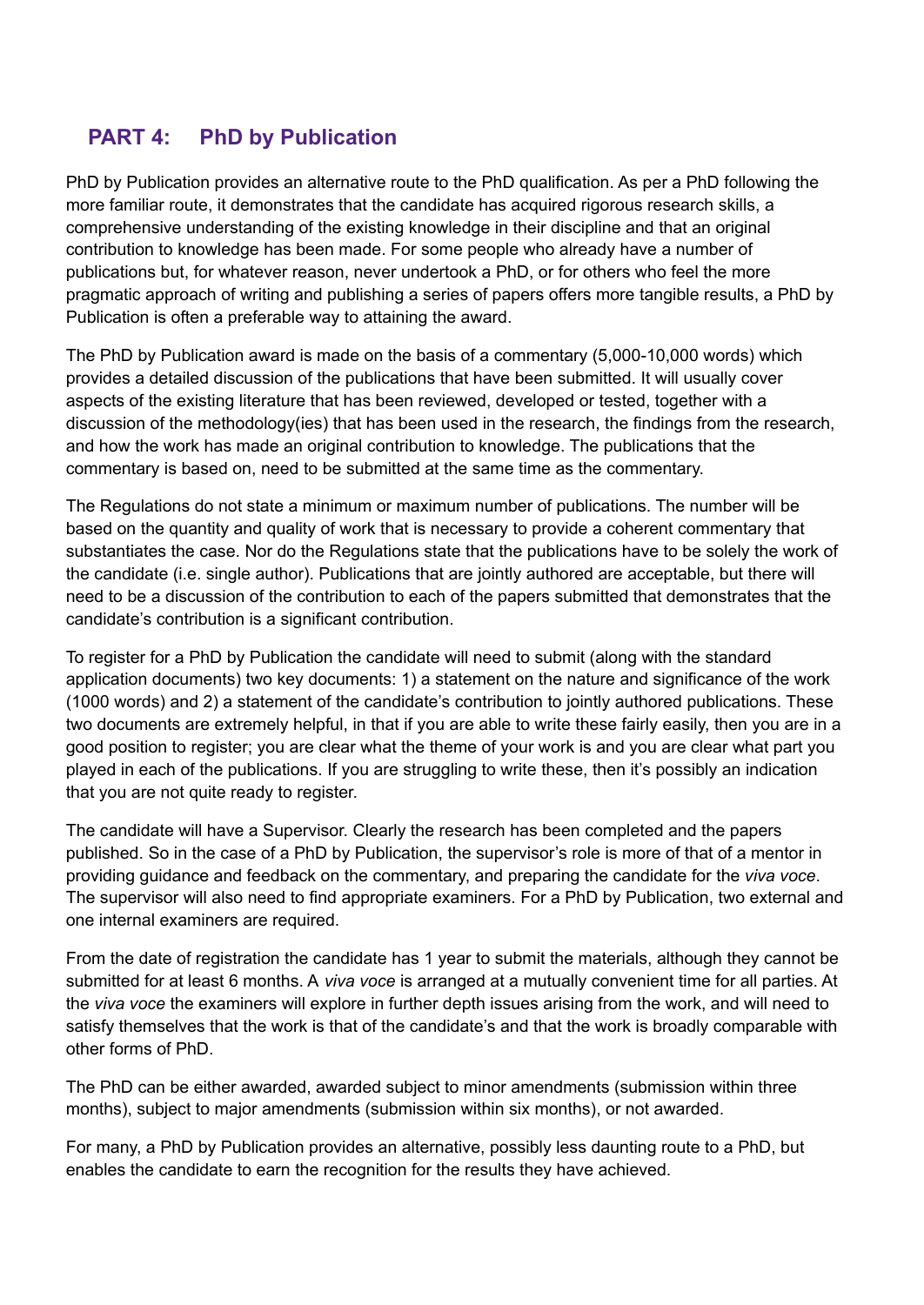## **PART 5: Visiting Research Students**

This section is for reference to assist members of staff who wish to host a visiting research student. A visiting research student will not be registered or aiming for an award of the University of Portsmouth. The research needs of a visiting research student may vary by department and funding source with requirements discussed and agreed with the Head of Department.

As there is no University of Portsmouth award, tuition fees are not applicable. The Department may be able to charge the visiting research student a bench fee.

The following points are applicable to a visiting research student:

- 1. No tuition fees are payable.
- 2. They are all registered as a visiting student on the relevant visiting/exchange programme on the student records system.<sup>125</sup>
- 3. Supervision arrangements may be agreed along with the provision of physical resources such as a desk and computer etc.
- 4. Access to the Graduate School Development Programme (GSDP) as agreed by the Department and Graduate School.
- 5. Usually here for a short period of time (e.g. the summer) or up to a year.

The above arrangements have generally been working well in many departments, add greatly to research culture, and provide good flexibility.

Alternatively the following may be considered more appropriate:

- 1. Registration on specific non-credit bearing short courses (fees charged as scheduled).
- 2. Visiting research assistant, formal agreement/contract letter in place confirming arrangement and purpose of visit. Person is recorded via HR and their systems, no supervision but will be linked to at least one member of staff (can be here for any length of time from a few months to a year or more).

For both of the above, access to the Graduate School Development Programme (GSDP) and/or early career researcher development training agreed as appropriate.

 $125$  For details regarding setting up the visiting research student record please see the guidance and registration form available from the Registry System Development and Support Team at:

[http://www.port.ac.uk/departments/services/academicregistry/academicmanagementinformationdivision/RSSA/StudentRecord](http://www.port.ac.uk/departments/services/academicregistry/academicmanagementinformationdivision/RSSA/StudentRecords/BlankForms/) [s/BlankForms/](http://www.port.ac.uk/departments/services/academicregistry/academicmanagementinformationdivision/RSSA/StudentRecords/BlankForms/)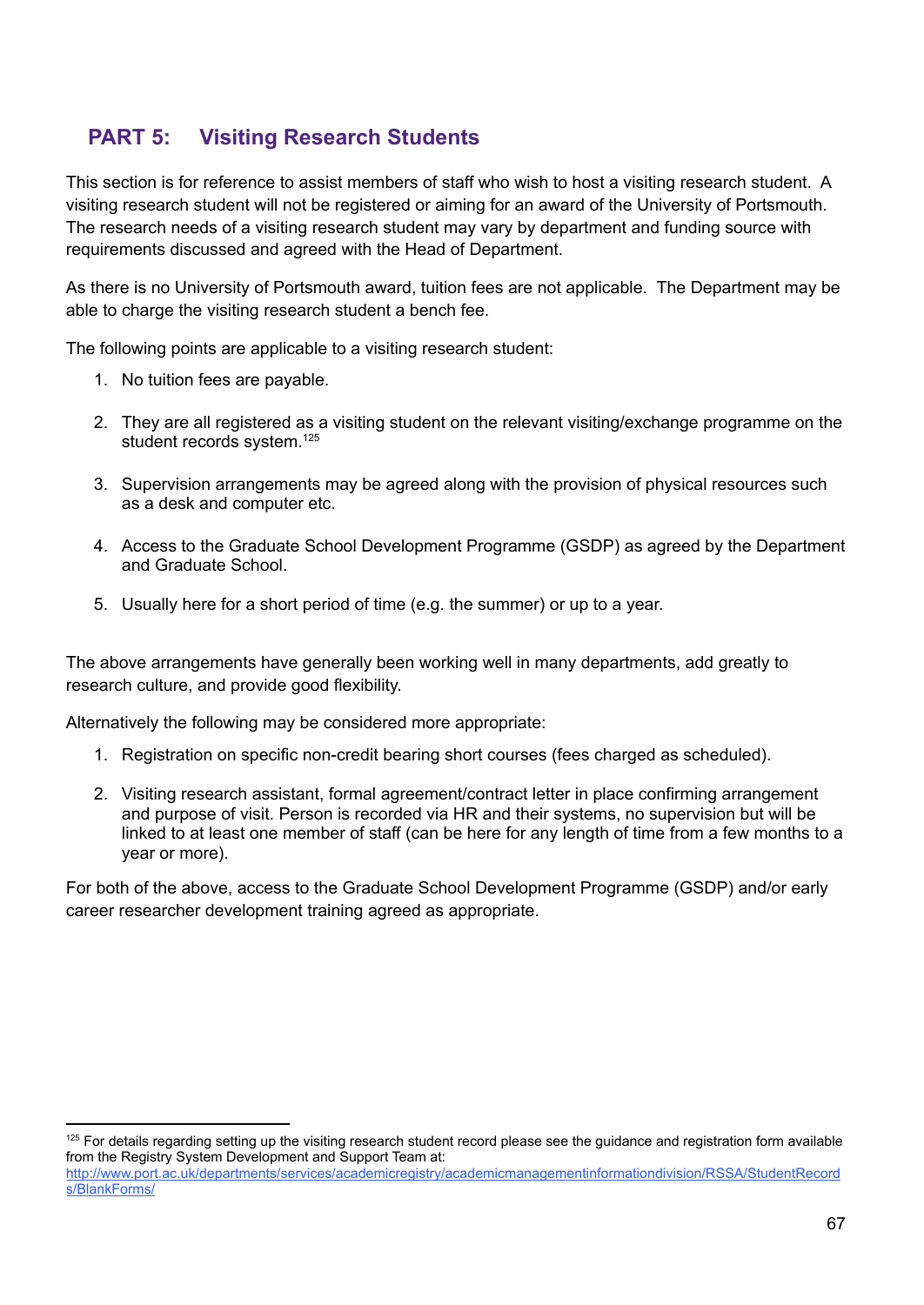### **Links to useful web pages**

Skills Forge login page https://Skills [Forge.port.ac.uk/port/index.jsf#](https://skillsforge.port.ac.uk/port/index.jsf)

The research web pages are now split into internal and external pages. The external pages give links to essential documents such as this Handbook, regulations and change of circumstances forms, as well as information on Annual Review and examination: <https://myport.port.ac.uk/guidance-and-support/research-degrees>

The internal pages are organised by different areas such as Admissions, Registration etc. and you can access the relevant forms from the link below:

<https://staff.port.ac.uk/departments/services/academicregistry/qmd/researchdegrees/forms/>

Examination & Assessment Regulations of the University of Portsmouth <https://staff.port.ac.uk/departments/services/academicregistry/qmd/assessmentandregulations/>

#### Research Regulations

<https://myport.port.ac.uk/guidance-and-support/research-degrees/research-degree-guidance>

#### University Ethics Policy

[http://policies.docstore.port.ac.uk/policy-028.pdf?\\_ga=2.250170566.154119911.1566197985-21367363](http://policies.docstore.port.ac.uk/policy-028.pdf?_ga=2.250170566.154119911.1566197985-2136736337.1538379213) [37.1538379213](http://policies.docstore.port.ac.uk/policy-028.pdf?_ga=2.250170566.154119911.1566197985-2136736337.1538379213)

Research EQuIP Template and Guidance

<http://www.port.ac.uk/reviewcycle>

QAA UK Quality Code, The Frameworks for Higher Education Qualifications (FHEQ) of UK Degree-Awarding Bodies

<https://www.qaa.ac.uk/quality-code>

#### Additional Support and Disability Advice Centre

[http://www2.port.ac.uk/additional-support-and-disability-advice-centre/?\\_ga=2.214018263.154119911.1](http://www2.port.ac.uk/additional-support-and-disability-advice-centre/?_ga=2.214018263.154119911.1566197985-2136736337.1538379213) [566197985-2136736337.1538379213](http://www2.port.ac.uk/additional-support-and-disability-advice-centre/?_ga=2.214018263.154119911.1566197985-2136736337.1538379213)

Complaints and Information Disclosure <http://policies.docstore.port.ac.uk/policy-047.pdf>

Student Advice Services <https://www.port.ac.uk/help-and-advice>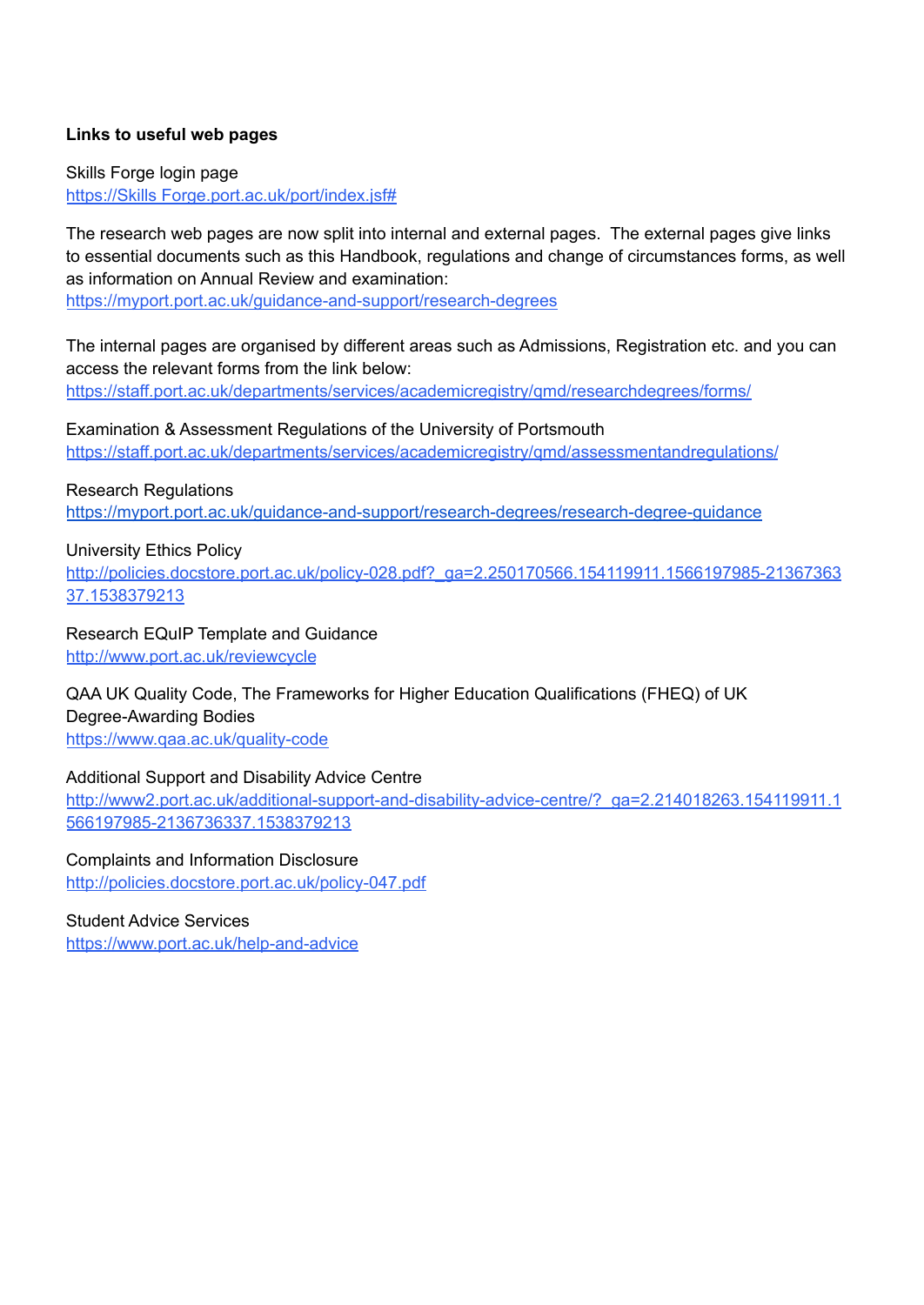# **Appendix B -** Glossary of abbreviations

| <b>AHRC</b>                 | Arts and Humanities Research Council                            |
|-----------------------------|-----------------------------------------------------------------|
| <b>APEL</b>                 | <b>Advanced Prior Experiential Learning</b>                     |
| <b>ASQER</b>                | Annual Standards and Quality Evaluative Review                  |
| <b>BBSRC</b>                | Biotechnology and Biological Science Research Council           |
| <b>CRDP</b>                 | Collaborative Research Degree Programme                         |
| <b>DRDC</b>                 | Department Research Degree Coordinator                          |
| <b>DCQE</b>                 | Department of Curriculum and Quality Enhancement                |
| <b>EPIGEUM</b>              | Online training programme for research degree students          |
| <b>EPSRC</b>                | <b>Engineering and Physical Sciences Research Council</b>       |
| <b>ESRC</b>                 | <b>Economic and Social Research Council</b>                     |
| <b>FDL</b>                  | <b>Flexible and Distributed Learning</b>                        |
| <b>FRD Committee</b>        | <b>Faculty Research Degrees Committee</b>                       |
| <b>Chair, FRD Committee</b> | Faculty Research Degrees Co-ordinator who Chairs, FRD Committee |
| <b>GProF</b>                | Graduate Students Professional Development Programme            |
| <b>GSDP</b>                 | Graduate School Development Programme                           |
| <b>GSMB</b>                 | <b>Graduate School Management Board</b>                         |
| <b>IPR</b>                  | <b>Intellectual Property Rights</b>                             |
| <b>MD</b>                   | Doctor of Medicine                                              |
| <b>MOA</b>                  | Memorandum of Agreement                                         |
| <b>MPhil</b>                | Master of Philosophy                                            |
| <b>MRC</b>                  | <b>Medical Research Council</b>                                 |
| <b>NERC</b>                 | Natural Environment Research Council                            |
| <b>PD</b>                   | <b>Professional Doctorate</b>                                   |
| <b>PDP</b>                  | Personal Development Programme                                  |
| <b>PGRS</b>                 | Postgraduate Research Student(s)                                |
| <b>PhD</b>                  | Doctor of Philosophy                                            |
| <b>PhD by Publication</b>   | Doctor of Philosophy by Publication                             |
| QAC                         | <b>Quality Assurance Committee</b>                              |
| <b>QMD</b>                  | <b>Quality Management Division</b>                              |
| <b>RDP</b>                  | Research Degree Programme                                       |
| <b>RDF</b>                  | Researcher Development Framework                                |
|                             |                                                                 |